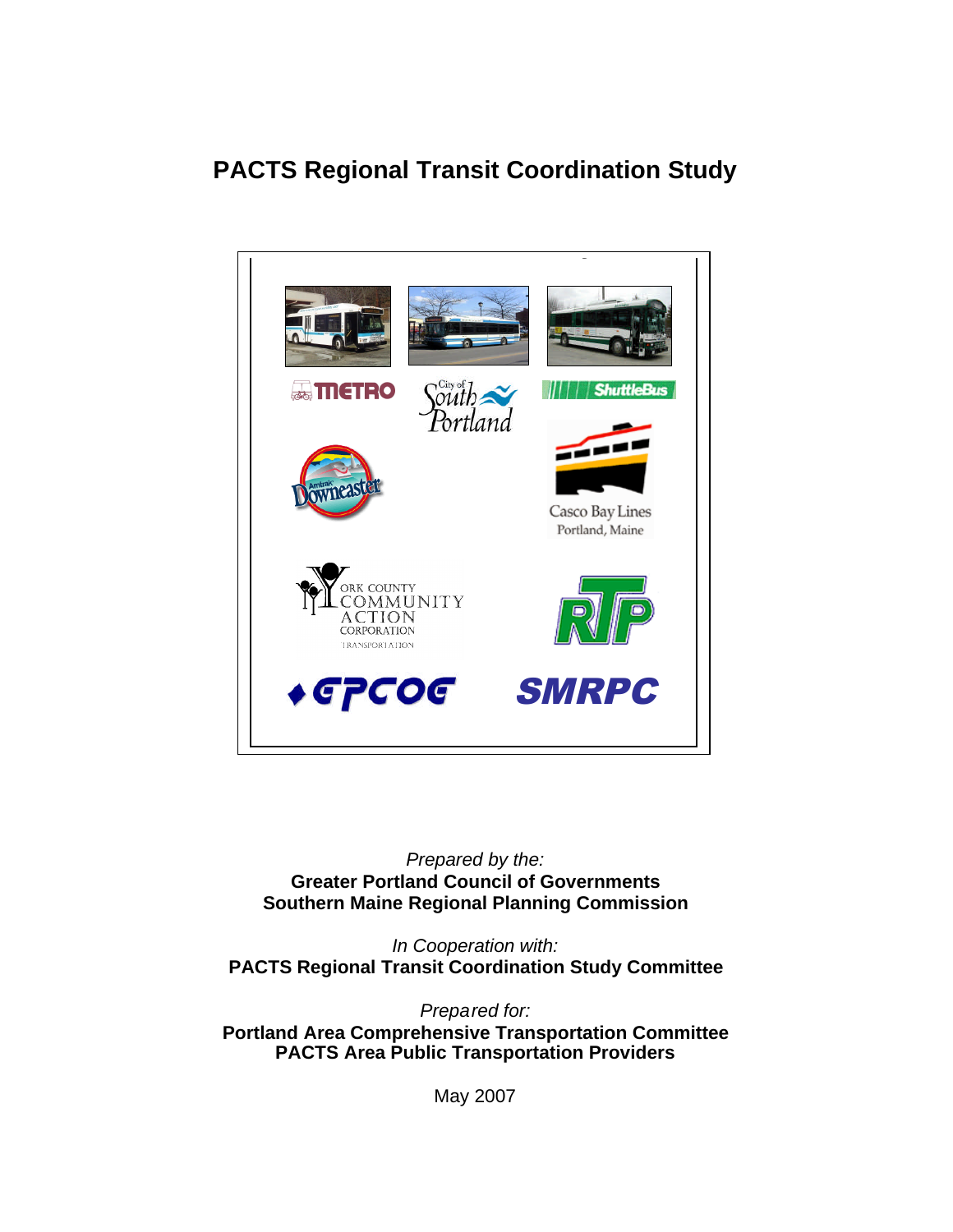# **PACTS Regional Transit Coordination Study**

*Prepared by the:* **Greater Portland Council of Governments Southern Maine Regional Planning Commission**

*In Cooperation with:* **PACTS Regional Transit Coordination Study Committee**

*Prepared for:* **Portland Area Comprehensive Transportation Committee PACTS Area Public Transportation Providers**

### **Transportation Planning Staff:**

Steven Linnell GPCOG Senior Transportation Planner Josh Mack SMRPC Transportation Planner Tom Reinauer SMRPC Transportation Director David Willauer GPCOG Planning Director

*The preparation of this report has been financed through a grant from the Federal Transit Administration, administered by the Maine Department of Transportation Office of Passenger Transportation.*

*The contents of this document reflect the views of the authors and the contributing Committee members who are responsible for the facts and the accuracy of the data presented herein. The contents do not necessarily reflect the views of the Federal Transit Administration or the Maine Department of Transportation. This project does not constitute a standard, specification or regulation.*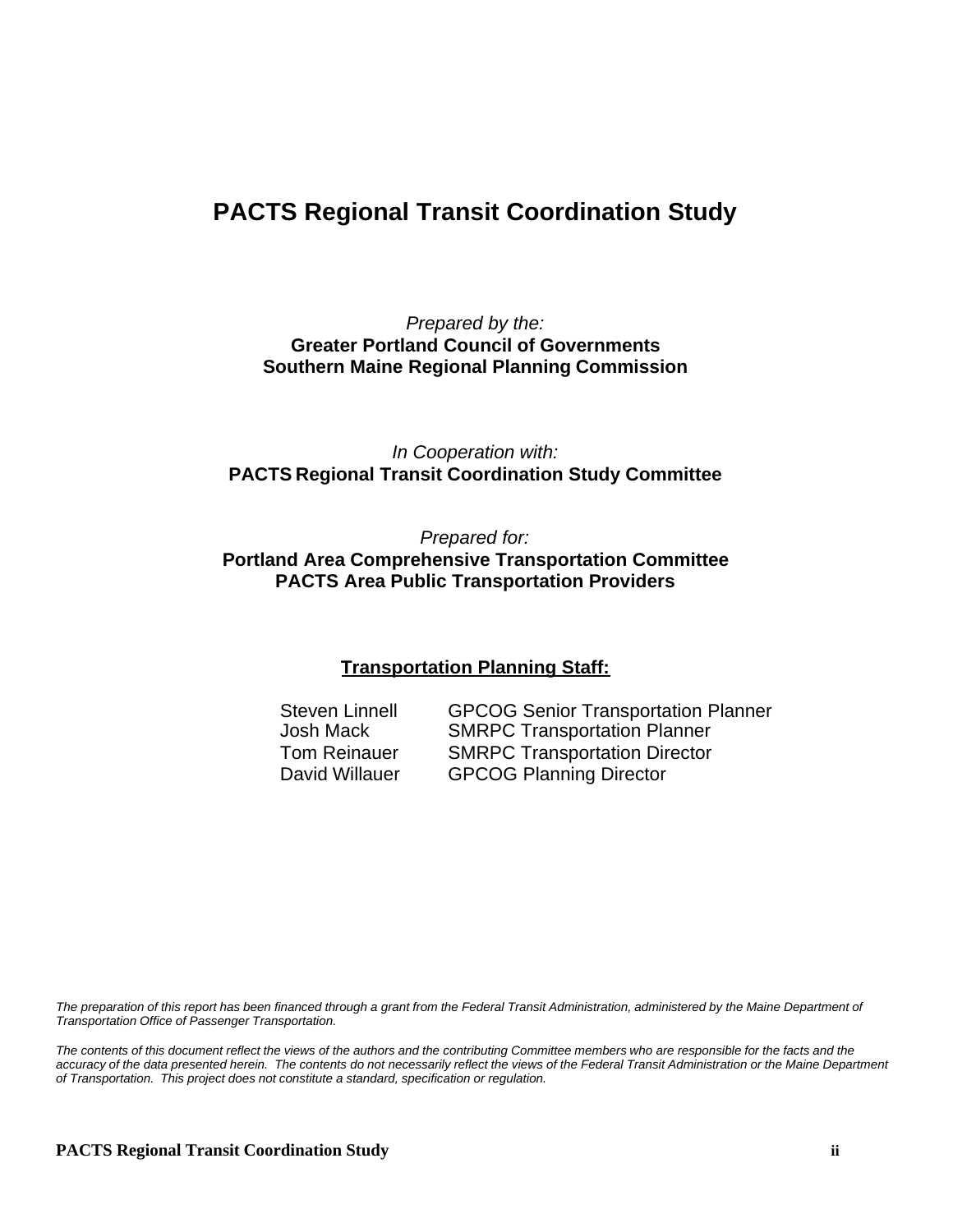# **PACTS Regional Transit Coordination Study Committee Members**

The Study Committee was comprised primarily from members of the PACTS Transit Committee. Additional PACTS Policy Committee appointees included Rick Michaud, Linda Boudreau, Art Handman, David Libby and Michael McGovern.

| Sara Behr                        | MaineDOT Office of Passenger Transportation      |
|----------------------------------|--------------------------------------------------|
| Linda Boudreau                   | <b>City of South Portland</b>                    |
| John Bubier                      | City of Biddeford                                |
| Peter Cavanaugh/David Redlefsen  | <b>Greater Portland Transit District - METRO</b> |
| Patrick Christian/Catherine Debo | Casco Bay Island Transit District                |
| <b>Ed Clifford</b>               | ShuttleBus/ZOOM                                  |
| John Duncan                      | <b>PACTS</b>                                     |
| <b>Connie Garber</b>             | York County Community Action Corp.               |
| <b>Tom Gorrill</b>               | <b>Gorrill-Palmer Associates</b>                 |
| Art Handman                      | KMJ Consulting, Inc.                             |
| <b>Judy Harris</b>               | City of Portland Department of Transportation    |
| Jonathan LaBonte                 | <b>Maine Turnpike Authority</b>                  |
| David Libby                      | <b>Town of Falmouth</b>                          |
| <b>Michael McGovern</b>          | Town of Cape Elizabeth                           |
| Jon McNulty                      | <b>Regional Transportation Program</b>           |
| Tom Meyers                       | <b>South Portland Bus Service</b>                |
| <b>Richard Michaud</b>           | City of Saco                                     |
| Ray Penfold                      | VIP Tour & Charter Company                       |
| Patricia Quinn                   | <b>NNEPRA &amp; The Downeaster</b>               |
| <b>Robert Wagner</b>             | <b>Bus Rider &amp; Transit Advocate</b>          |

#### **Study Staff**

| Maddy Adams    | <b>GPCOG</b> |
|----------------|--------------|
| Steven Linnell | <b>GPCOG</b> |
| Josh Mack      | <b>SMRPC</b> |
| Tom Reinauer   | <b>SMRPC</b> |
| David Willauer | GPCOG        |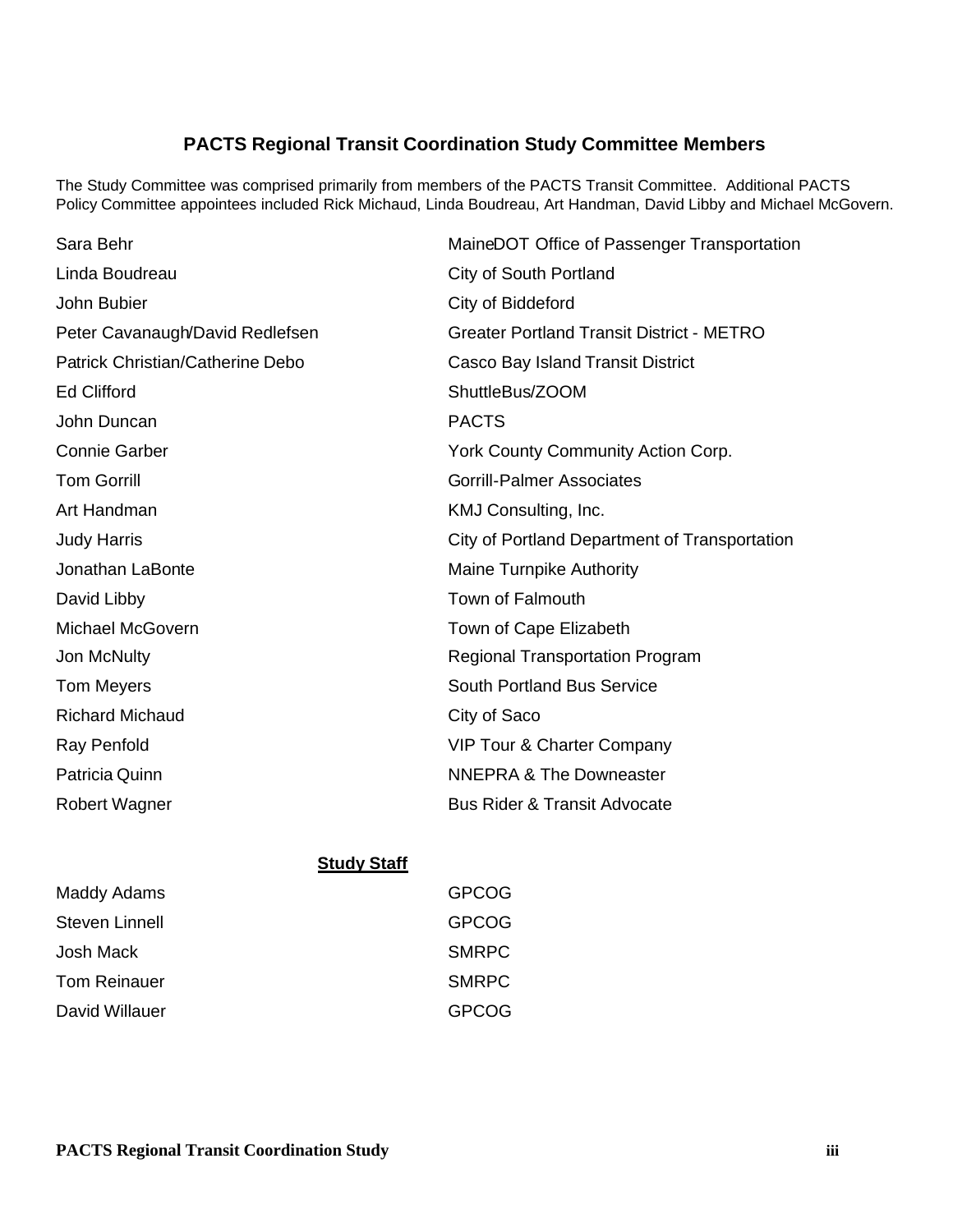| <b>Table of Contents</b> |  |  |
|--------------------------|--|--|
|                          |  |  |

|                                        | Glossary of Terms and Abbreviations<br>PACTS Area Map                                                                                                                                                                                                                                                                                                                                                     | v.<br>vi.                                             |
|----------------------------------------|-----------------------------------------------------------------------------------------------------------------------------------------------------------------------------------------------------------------------------------------------------------------------------------------------------------------------------------------------------------------------------------------------------------|-------------------------------------------------------|
| 1.                                     | <b>Introduction</b><br>A. Purpose<br><b>B.</b> Background                                                                                                                                                                                                                                                                                                                                                 | 1<br>$\mathbf{1}$<br>$\mathbf{1}$                     |
| 2.                                     | Evolution of the Study – Preliminary Review of Consolidation<br><b>Feasibility Study</b><br>Introduction<br>А.<br><b>Report Summary</b><br>В.<br>C.<br><b>Report Conclusions/Recommendations</b>                                                                                                                                                                                                          | $\mathbf{3}$<br>$\frac{3}{3}$<br>$\overline{4}$       |
| 3.                                     | Summary of Consolidation Examples from Other Areas of the U.S.<br><b>Butte County California</b><br>А.<br>В.<br>Iowa and Illinois – Quad City area of Davenport, Moline, Bettendorf,<br><b>Rock Island</b><br>C.<br>North Carolina, area of Raleigh, Durham, and Chapel Hill<br>Atlanta, Georgia<br>D.                                                                                                    | $6\phantom{1}6$<br>$\overline{7}$<br>8<br>$9\,$<br>11 |
| 4.                                     | Findings from Other Coordination/Consolidation Efforts Around the U.S.<br>4.1<br>Major Steps Required for Transit Agency Consolidation<br>4.2<br><b>Transit Agency Consolidation Criteria</b><br>4.3<br>Guiding Principles for Coordination and Consolidation Efforts<br>4.4<br>Understanding the Four C's - A Multi-step approach to Advancing<br>Regionalization<br><b>Organizational Charts</b><br>4.5 | 12<br>15<br>16<br>18<br>19<br>21                      |
| 5.                                     | <b>Operating Trends</b>                                                                                                                                                                                                                                                                                                                                                                                   | 25                                                    |
| 6.                                     | <b>Findings</b><br>Summary of Findings from Crikelair Report<br><b>Findings from analysis of Transit Services</b>                                                                                                                                                                                                                                                                                         | 28<br>28<br>29                                        |
| 7.                                     | <b>Prioritized Recommendations and Implementation Schedule</b>                                                                                                                                                                                                                                                                                                                                            | 35                                                    |
| А.<br>В.<br>C.<br>D.<br>Е.<br>F.<br>G. | <b>Appendices</b><br>Relationship of Transit Studies in the PACTS Region<br><b>NE Transit District Statute Comparison</b><br>National Transit Database (NTD) Analysis<br><b>Capital/Operations Analysis</b><br><b>Transportation Summit Summary</b><br><b>Crikelair Report</b><br><b>Public Meetings</b>                                                                                                  | 51<br>52<br>61<br>86<br>102<br>106<br>131             |

**Page**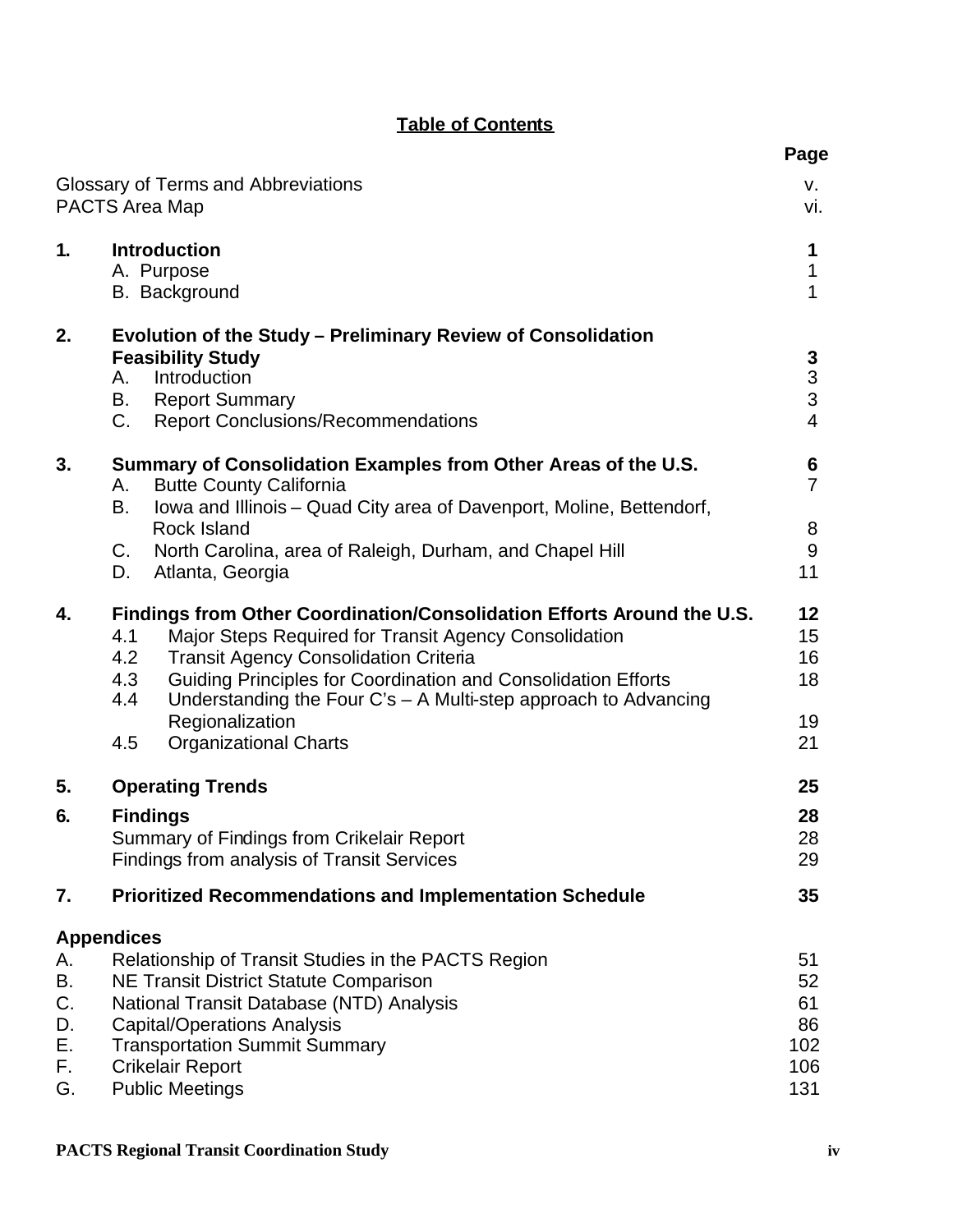# **Glossary of Terms and Abbreviations**

| ADA               | Americans with Disabilities Act                                                                                              |
|-------------------|------------------------------------------------------------------------------------------------------------------------------|
| <b>BSOOB</b>      | Biddeford Saco OOB Transit ShuttleBus - ZOOM                                                                                 |
| <b>BOP</b>        | Biennial Operations Plan (MaineDOT)                                                                                          |
| BRT               | <b>Bus Rapid Transit</b>                                                                                                     |
| <b>BTIP</b>       | Biennial Transportation Improvement Program (MaineDOT)                                                                       |
| CAA               | Clean Air Act                                                                                                                |
| <b>CBITD</b>      | Casco Bay Island Transit District                                                                                            |
| <b>CMAQ</b>       | Congestion Mitigation Air Quality Program (Federal Funds)                                                                    |
| Concord           | <b>Concord Trailways Bus</b>                                                                                                 |
| <b>CTC</b>        | <b>Chebeague Transportation Company</b>                                                                                      |
| Custom            | <b>Custom Coach &amp; Limousine</b>                                                                                          |
| <b>DOE</b>        | Department of Energy                                                                                                         |
| <b>FEMA</b>       | Federal Emergency Management Agency                                                                                          |
| <b>FHWA</b>       | Federal Highway Administration                                                                                               |
| <b>FTA</b>        | <b>Federal Transit Administration</b>                                                                                        |
| <b>FRA</b>        | <b>Federal Railroad Administration</b>                                                                                       |
| <b>GPCOG</b>      | <b>Greater Portland Council of Governments</b>                                                                               |
| <b>ISTEA</b>      | Intermodal Surface Transportation Efficiency Act                                                                             |
| <b>ITN</b>        | <b>Independent Transportation Network</b>                                                                                    |
| <b>ITS</b>        | <b>Intelligent Transportation Systems</b>                                                                                    |
| <b>JPO</b>        | Joint Programs Office (USDOT)                                                                                                |
| <b>LRT</b>        | <b>Light Rail Transit</b>                                                                                                    |
| Maineline         | Coach USA (charter bus)                                                                                                      |
| MaineDOT          | Maine Department of Transportation                                                                                           |
| Mermaid           | Mermaid Transportation, Inc.                                                                                                 |
| <b>METRO</b>      | Greater Portland Transit District (bus)                                                                                      |
| <b>MNGRR</b>      | Maine Narrow Gauge Railroad                                                                                                  |
| <b>MPO</b>        | Metropolitan Planning Organization (PACTS, KACTS, ATRC, BACTS)                                                               |
| MTA<br><b>NHS</b> | Maine Transit Association, Maine Turnpike Authority                                                                          |
| <b>NNEPRA</b>     | National Highway System (Federal Funds)<br>Northern New England Passenger Rail Authority (Downeaster, contracts with Amtrak) |
| <b>NOAA</b>       | National Oceanic and Atmospheric Administration                                                                              |
| OFT.              | Office of Freight Transportation (MaineDOT)                                                                                  |
| OPT.              | Office of Passenger Transportation (MaineDOT)                                                                                |
| <b>PACTS</b>      | Portland Area Comprehensive Transportation Study (Portland Area MPO)                                                         |
| <b>RTP</b>        | Regional Transportation Program (bus)                                                                                        |
| SAFETEA-LU        | Safe, Affordable, Flexible, Efficient, Transportation Act -Legacy for Users                                                  |
| <b>SPBS</b>       | South Portland Bus Service                                                                                                   |
| <b>SPO</b>        | State Planning Office                                                                                                        |
| <b>STIP</b>       | Statewide Transportation Improvement Program                                                                                 |
| <b>STPA</b>       | Sensible Transportation Policy Act                                                                                           |
| <b>STP</b>        | Surface Transportation Program (Federal Funds)                                                                               |
| ТE                | Transportation Enhancement Program (Federal Funds)                                                                           |
| <b>TEA-21</b>     | Transportation Equity Act for the 21 <sup>st</sup> Century                                                                   |
| TIP               | Transportation Improvement Program (PACTS)                                                                                   |
| <b>USCG</b>       | <b>United States Coast Guard</b>                                                                                             |
| Vermont           | Vermont Transit (Subsidiary of Greyhound)                                                                                    |
| <b>VIP</b>        | VIP Tour and Charter Bus Company                                                                                             |
| <b>YCCAC</b>      | York County Community Action Corporation (bus)                                                                               |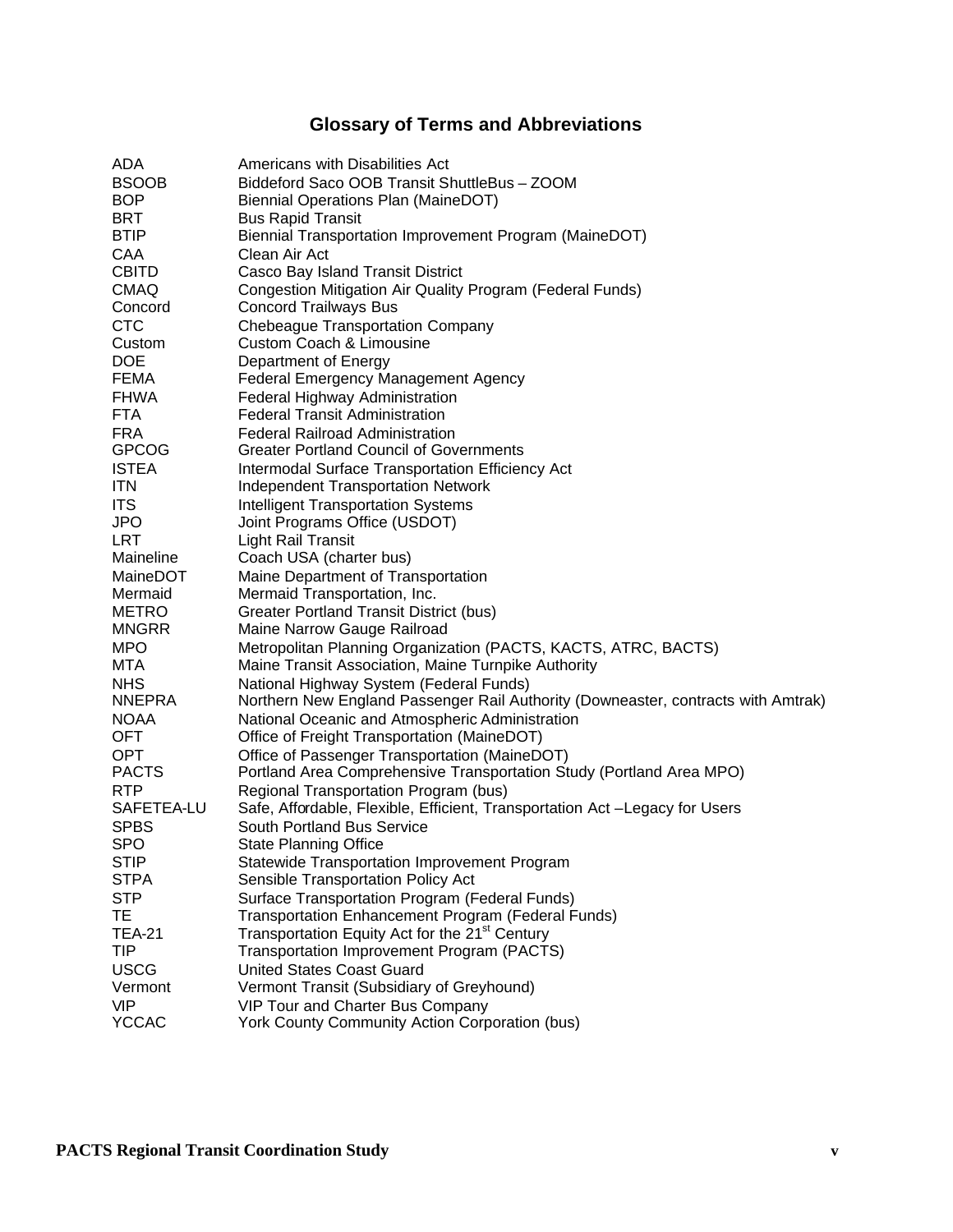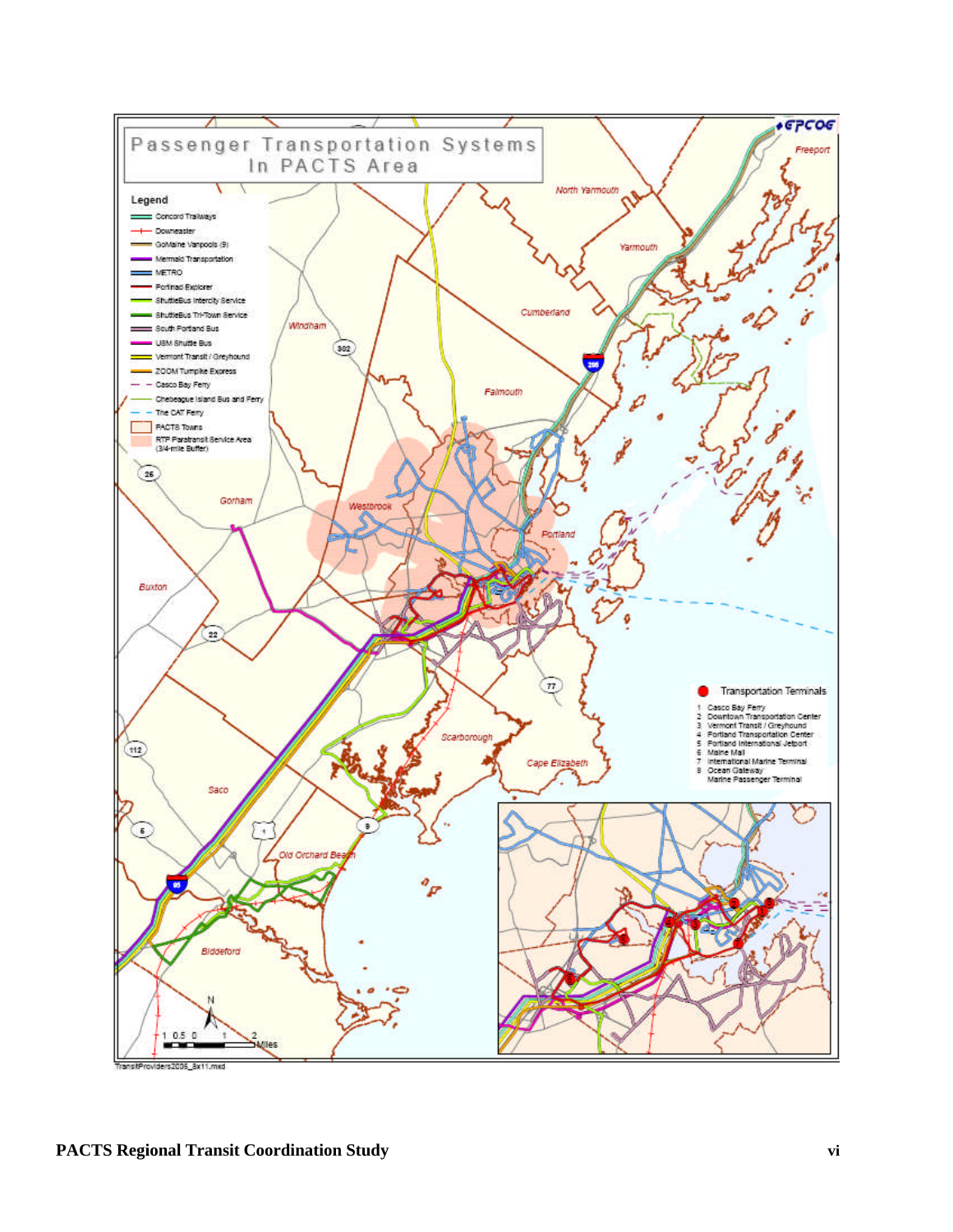# **1. Introduction**

The *PACTS Regional Transit Coordination Study* is the product of one-and-a-half years of research and deliberation on the part of the MPO's public transportation providers, municipal officials and other transportation professionals appointed to the committee. The report was prepared by staff from the Greater Portland Council of Governments (GPCOG) and the Southern Maine Regional Planning Commission (SMRPC) with assistance from Tom Crikelair and Associates and input from the Study Advisory Committee.

The overall goal of this study was "to identify opportunities to increase efficiency of transit operations within Greater Portland and to work toward the development of one regional transportation system." To accomplish this, providers and staff assessed existing conditions and identified opportunities to realize cost efficiencies, improve quality and frequency of service, increase connectivity, and grow ridership for all providers with an emphasis on maintaining or improving customer service. In concert with the operations and management orientation of this study the oversight committee recognizes that the ultimate goal for any transit system is to increase ridership. All of the efforts and recommendations of the committee are focused on ways to make transit service attractive and useful to more people in the region as a primary travel option.

**An Executive Summary of this report can be downloaded from the GPCOG website in .pdf format at: http://.gppacts.transitid.com/documents/RTSReportExSum5.10.07.pdf**

The principal subjects of the study are:

Biddeford-Saco-Old Orchard Beach Transit Committee (BSOOB) – ShuttleBus; Tri-Town, Intercity Service, and ZOOM Turnpike Express Casco Bay Island Transit District (CBITD) Greater Portland Transit District (METRO) Northern New England Passenger Rail Authority (NNEPRA) – Downeaster Regional Transportation Program (RTP) South Portland Bus Service (SPBS) York County Community Action Corporation (YCCAC)

# **A. Purpose**

The purpose of the study is to assess existing conditions and identify opportunities that realize cost efficiencies, improve quality and frequency of service, increase connectivity, and grow ridership for all providers with an emphasis on maintaining or improving customer service. The Study further explores the feasibility of regionalizing the seven public transit service providers, potentially into a regional transit authority or other more cost-effective and streamlined structure. Particular attention was paid to public transit operations while some private services were inventoried.

# **B. Background**

In April 2005, the PACTS Policy Committee adopted three priority tiers within the 88 strategies determined in *Destination Tomorrow*, the Long Range Regional Transportation Plan for the MPO. One transit related strategy rose to the first tier, indicating that it should be addressed in the first year.

Strategy 34, also known as Transit Coordination states: *"(C)ontinue the efforts of the PACTS Transit Committee and the Peninsula Transit Operations Group to coordinate transit service, fares and operations in the region. These efforts should include studying the feasibility of regionalizing the seven*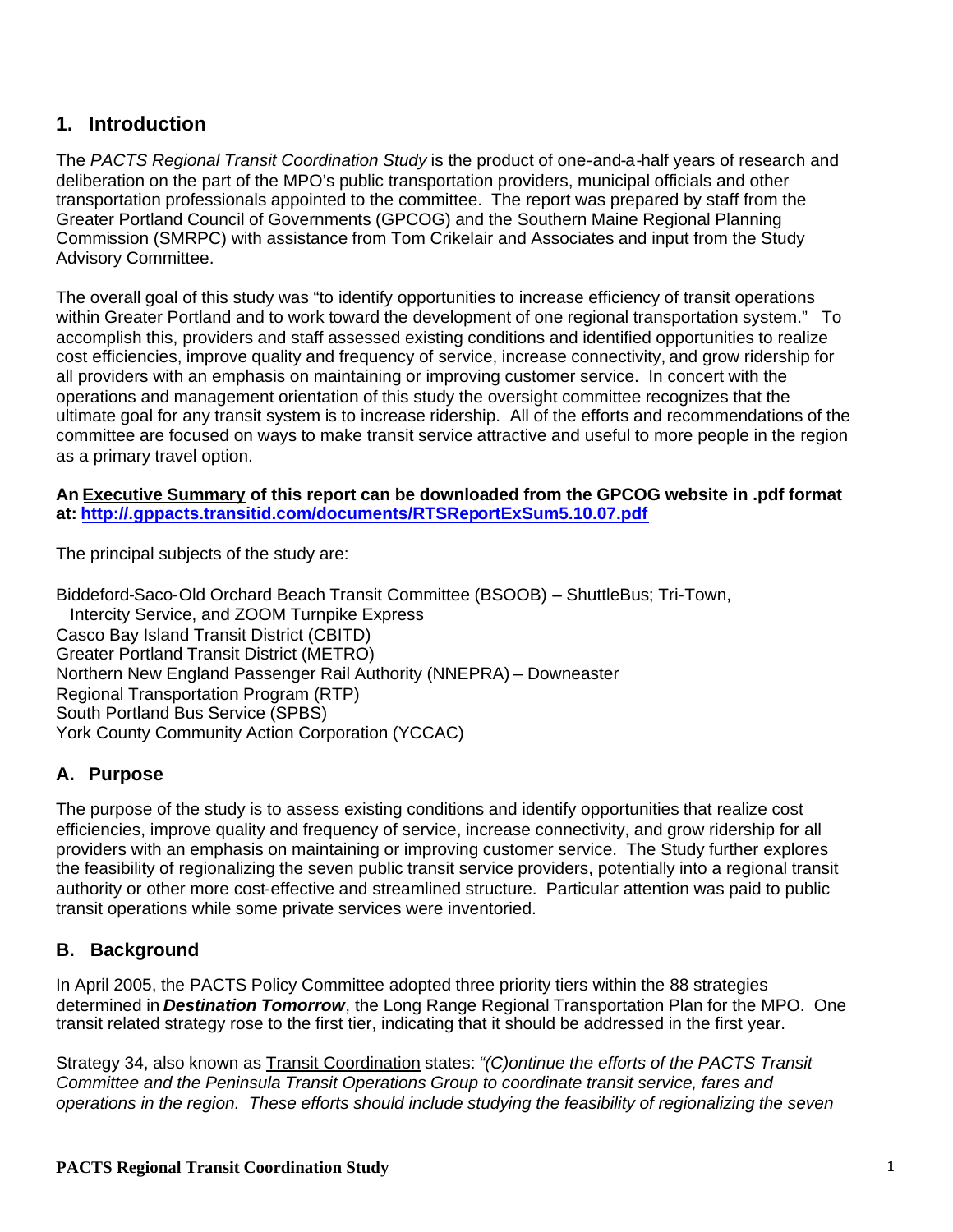*public transit service providers, potentially into a regional transit authority or other more cost-effective and streamlined structure."* Responsible parties were identified as*:* Municipalities, PACTS, GPCOG, MaineDOT, SMRPC and Transit Agencies.

In 1990, a consolidation study was done for the then smaller MPO transit providers in Greater Portland. The 1990 *Cumberland County Transit Operations Study, Consolidation Feasibility* also known as the TAMS study *Organizational, Financial and Policy Evaluation of Consolidated Public Transportation in Cumberland County* was issued as a divided report. Essentially, there was no interest on the part of the various Boards (except METRO) to consolidate in any way while staff interpreted potential benefits from combining operations.

As a compromise, the PACTS Policy Committee requested that the area providers meet on an informal but regular basis to share information and explore ways to work together. The "Transit Providers Working Group" met monthly for several years. In 2003 when the MPO increased its geographic size and population, two transit providers from York County were added to the group. By 2005 the Policy Committee formed the PACTS Transit Committee to continue and expand upon the collaborative efforts of the providers.

Examples of existing collaboration between Greater Portland area transit providers:

- METRO, South Portland, and the ShuttleBus all honor **free transfers** between services.
- METRO and South Portland recently collaborated on a **transfer study.**
- $\triangleright$  Area providers collaborate on the Federal funding distribution formula, Surface Transportation Program (STP) transit set-aside funds and several policy issues at the **PACTS Transit Committee**.
- METRO provides **maintenance services** for a portion of the RTP fleet.
- The ShuttleBus provides **maintenance services** for all YCCAC vehicles.
- METRO, South Portland, and RTP collaborate on a Medicaid (**Maine Care) bus pass** program providing monthly fixed route bus passes to people who document at least three medical visits per month.
- METRO and South Portland are offering a **Summer Student Pas**s for \$20 that is good for both services.
- **Maine Mall Transit Center** services stop in the same location at the Maine Mall, where there is transit information and a Transportation Information Display System (TIDS) screen.
- METRO, RTP, SPBS and GPCOG are working collaboratively on **Automatic Vehicle Location** (AVL) and dispatch systems.
- VIP Tour and Charter is providing service for the **Portland Explorer** and the University of Southern Maine.
- Transit agencies are collaborating on the redesign of a Portland **Downtown Transportation Cente**r at the current METRO Pulse location.
- NNEPRA's Downeaster service and Concord Trailways are **both located** at the Portland Transportation Center and offer **flexible tickets** that can be used for either service.
- Transit providers provide vehicles to one another during **emergencies** or unforeseen circumstances in order to prevent disruptions in service.
- $\triangleright$  With SMRPC, South Portland and BSOOB (ShuttleBus) have commissioned a joint route design study.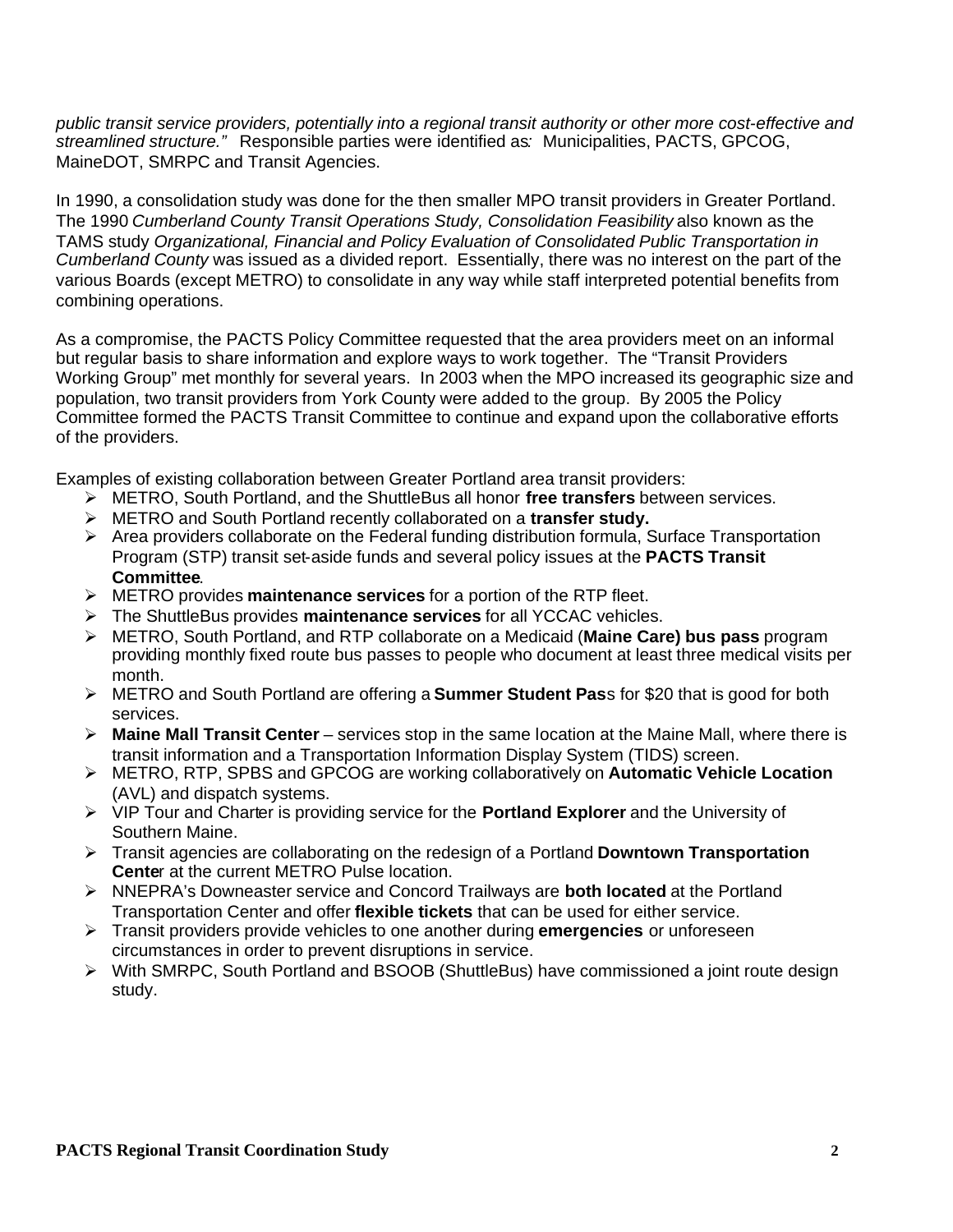# **2. Evolution of the Study**

## **Preliminary review of Consolidation Feasibility Study**

## **A. Introduction**

As a starting point for reviewing consolidation, staff conducted a preliminary review of a study completed in 1989 entitled "Cumberland County Transit Operations Study – Consolidation Feasibility". The following comments and suggestions were developed. Although this study is the most detailed available, staff cautions the use of much of the information included in the document – primarily due to the timeframe that has transpired between 1989 and 2006. The data collected for the study is actually from the 1984 fiscal year.

Although many of the issues discussed in the study, such as obstacles to consolidation, may be the same, there are many things that have changed. These include the structure of PACTS, funding, political climate, agency debt, and avenues for cooperation.

## **B. Report Summary**

It appears that much of the research portion of the 1989 study focused on collecting, consolidating, and analyzing data related to the performance and efficiency of the service of the transit agencies in the greater Portland region. There was a great deal of comparison made between providers, and also between providers in the Portland area and those located in ten other areas of the eastern U.S.

However, in terms of the overall goal of analyzing consolidation options, there appears to be little correlation made between this goal and the performance-based measures. It may have been that performance of certain agencies was in question during the time of the report due to declining ridership. This may have been the reason behind the focus on performance at that time.

The remainder of the report focuses on four different types of consolidation, and more detail for each possibility. These were selected from a larger list of options, and chosen as the four most likely scenarios. In order to narrow the options, eleven criteria were used to assess them. The criteria selected by the Committee were:

- 1. Minimize administration
- 2. Ability to sell to municipalities, legislature, and MaineDOT
- 3. Provide long-term solution to transit management and funding
- 4. Preserve the missions of existing organizations
- 5. Maintain and enhance service provided to the public over the next ten years
- 6. Reduce cost of providing service
- 7. Capable of meeting the need for expansion
- 8. Improve the ability to leverage capital
- 9. Form effective partnership with regional planning
- 10. Respond to need for relief of automobile congestion
- 11. Provide balanced and effective constituent representation

#### **PACTS Regional Transit Coordination Study 3**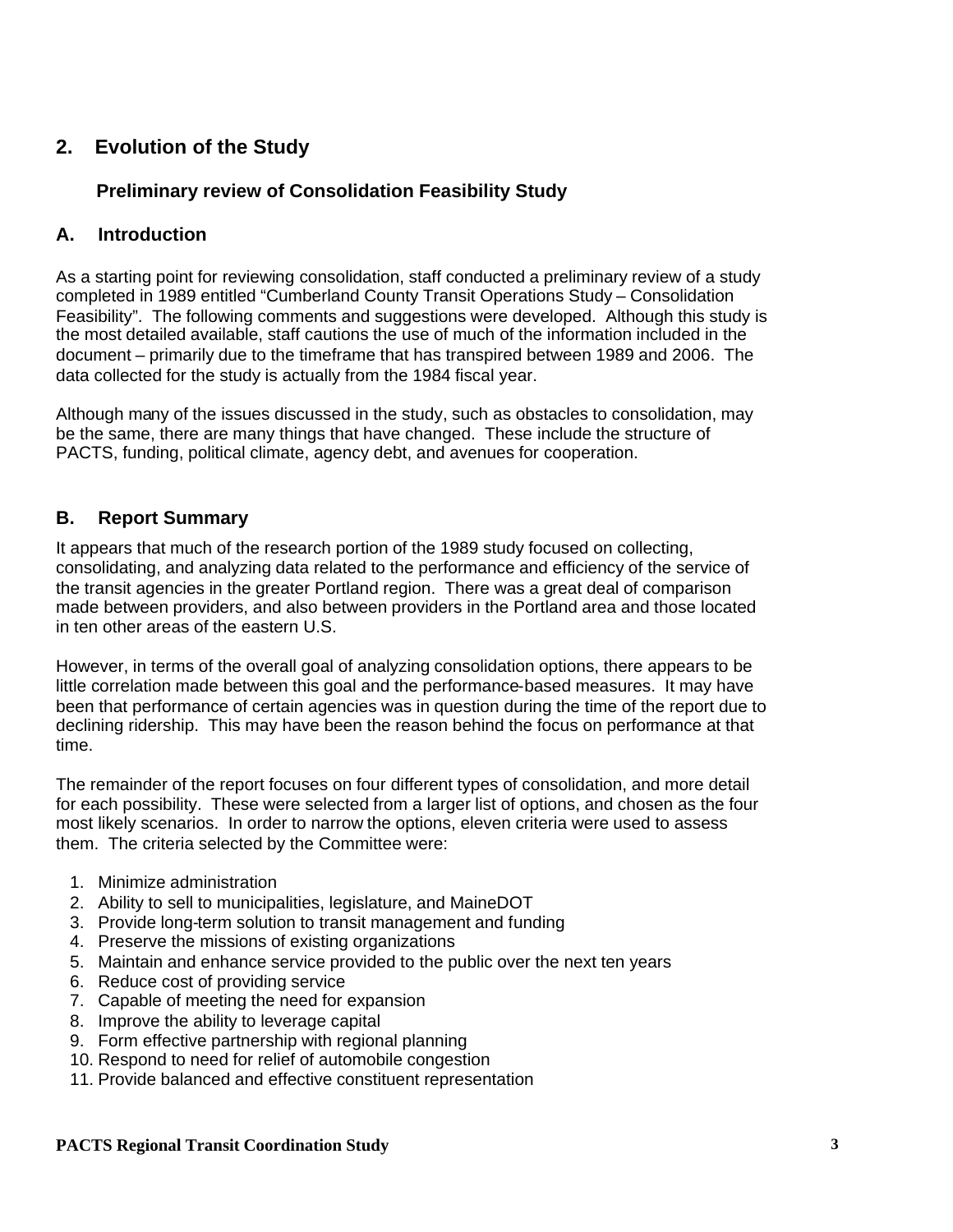The four options selected for detailed analysis in the 1989 Cumberland County Study were:

- 1. Consolidation:
	- Regional Transit Organization with single board, one General Manager and key staff
	- Separate operating divisions based on type of service
- 2. Subsidiary:
	- Regional Transportation Organization for administration and management
	- Existing agencies become subsidiary corporations responsible for operation of service
	- Both have governing boards
- 3. Consortium:
	- Voluntary organization for shared services such as marketing, financial management, planning, joint purchasing
	- No change in administration
- 4. Combination:
	- Merger of METRO and RTP
	- Regional Transit Organization with CBITD as subsidiary corporation

The options were then analyzed for cost savings potential, and for effects on various pieces of service delivery and agency responsibilities. A set of necessary activities or requirements was also presented for each option if they were to take place.

Based on the two Executive Summaries (see section C.), there appears to have been some disagreements on methodology regarding the estimated cost savings for many of the proposed options. The savings ranged from \$30,000 per year for the Consortium option, to \$320,000 per year for full consolidation and the development of a Regional Transit Organization.

In addition to this major issue, three other general themes were brought forth during the process that seemed to steer the group away from consolidation:

- 1. Independence/Local Control
- 2. Labor issues
- 3. Operational and Fiscal Control

### **C. Report Conclusions/Recommendations:**

Although there were actually two separate Executive Summaries produced at the end of the effort (one by the Steering Committee and one by study staff), the overall recommendations of the 1989 Transit Study were basically the same. While the staff advocated for more consideration for the benefits of consolidation and the establishment of a Regional Transit Organization, the recommendation in both cases involved the establishment of a "consortium". This option was "Consolidation Option #1" in the report.

Many of the recommendations for forming a consortium have occurred as a result of the PACTS process. With the formation of the PACTS Transit Committee (PTC), and the Work plan developed after its formation (and indeed prior to this with the Transit Providers Working Group), many tasks envisioned in the study are taking place.

A comparison of these follows.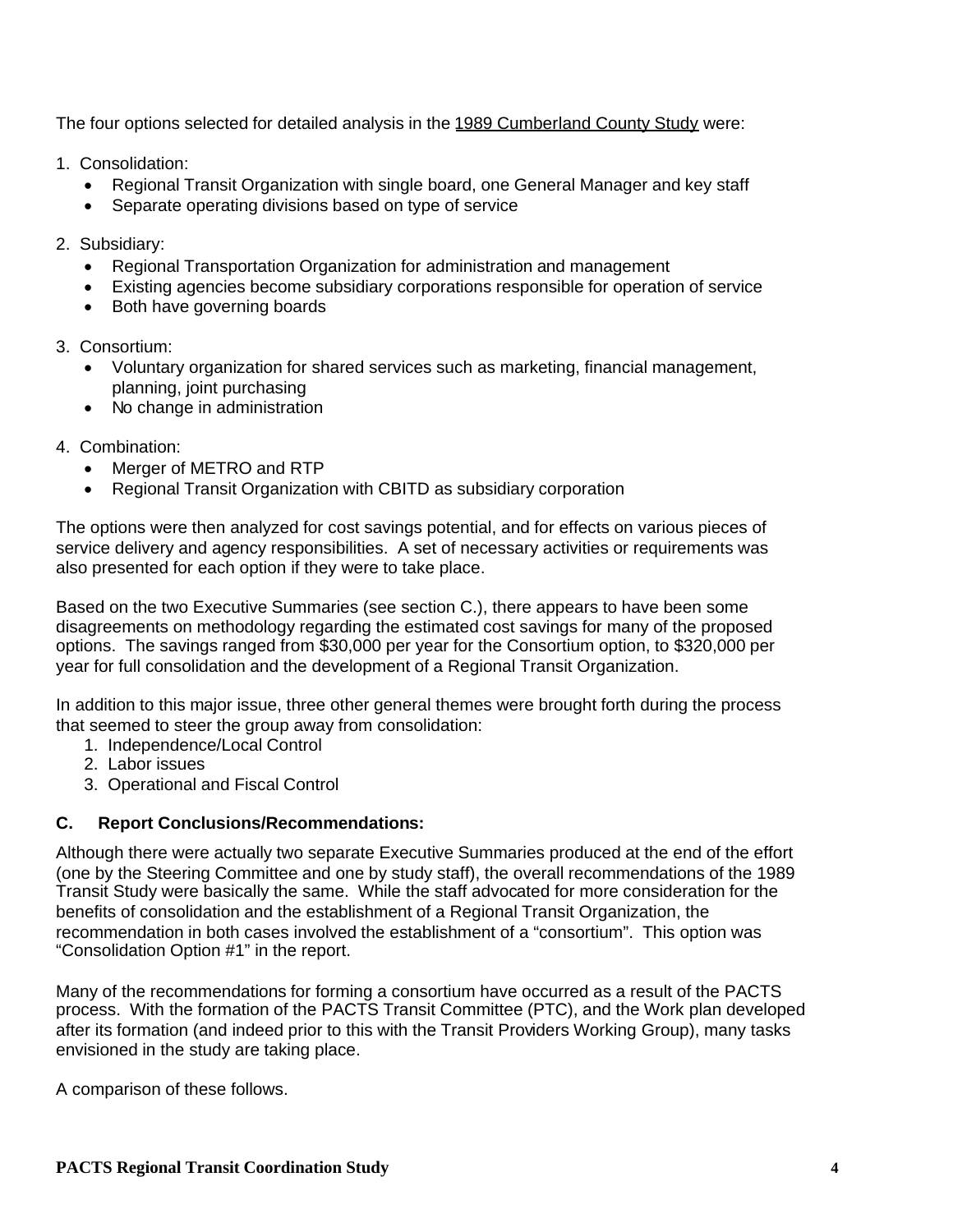Recommendations of Option 1:

- 1. Consortium would recommend allocation of 5307 dollars within the region *This takes place each year through PACTS Transit Committee*
- 2. Consortium would review/approve capital funding requests from agencies
	- *Although not exact, the PTC approves 5307 money for capital.*
	- *PTC recommends allocation of Surface Transportation Program (STP) Transit Set-aside funds*
	- *Providers also share information regarding earmarks*
- 3. Consortium would oversee transit planning work
	- *This takes place through PTC*
- 4. Meet regularly to share information and coordinate efforts
	- *PTC fulfills this function*

Other possibilities offered as future ideas of consortium:

- 1. Consolidated marketing
	- *Occurs on a limited basis (through Maine Transit Association)*
- 2. Share financial management (primarily between METRO and RTP) *None to date*
- 3. Assist in completing Federal grant applications *GPCOG/SMRPC complete these for some providers*
- 4. Conduct short-term planning activities (such as service planning)
	- *Some conducted through GPCOG/SMRPC (on-off surveys, route studies and passenger satisfaction surveys for example)*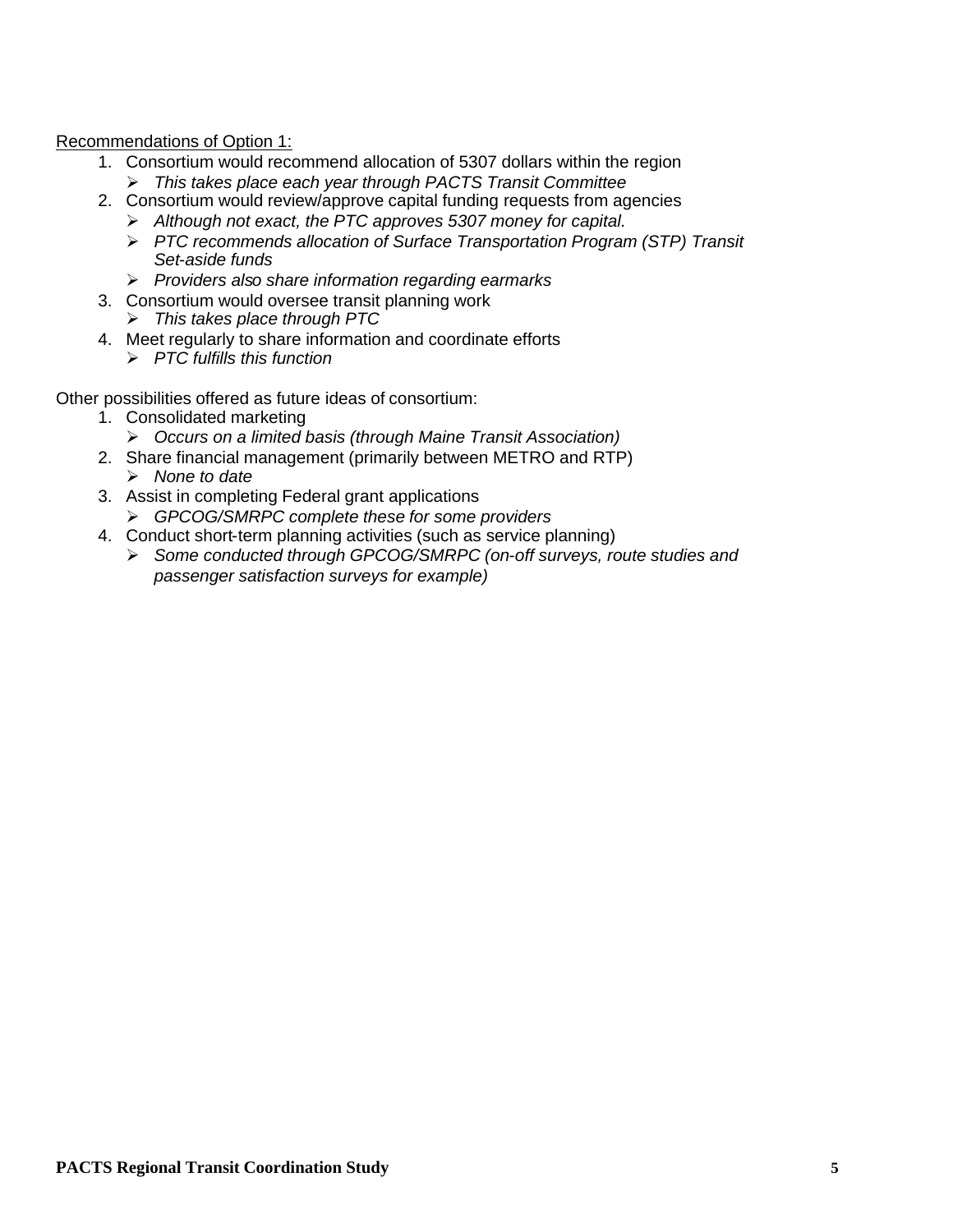# **3. Summary of Consolidation Examples from other areas of the U.S.**

As another step in the process of considering consolidation options, an extensive review was conducted of other regions of the country that have started or gone through similar processes. Staff attempted to find areas which have a similar population and/or similar circumstances as the Greater Portland region. The following areas were reviewed in depth.

Butte County – California Quad City area – Iowa and Illinois Raleigh, Durham, and Chapel Hill – North Carolina Atlanta – Georgia

*Staff also reviewed the following consolidation efforts that were either attempted, or are currently underway:*

- $\triangleright$  Burlington, Vermont
- $\triangleright$  Hampton Roads Transit, Virginia
- $\triangleright$  Washington, D.C.
- $\triangleright$  Detroit, Michigan
- $\triangleright$  Northern Virginia
- $\triangleright$  San Francisco, California
- ▶ Vancouver, B.C.
- $\triangleright$  Kern County, California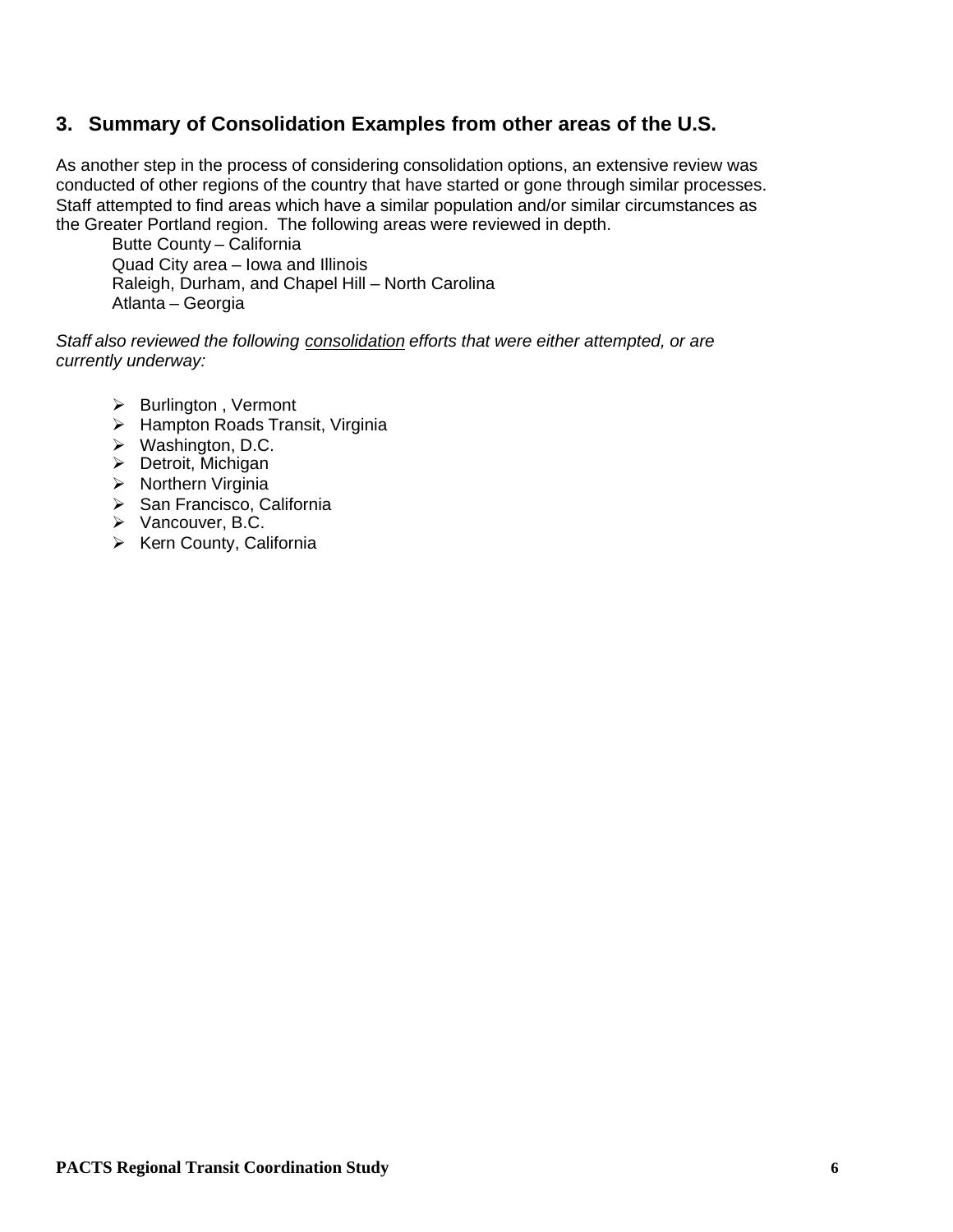## **A. Region: Butte County California**

#### **Lead Agency: Butte County Association of Governments (BCAG**)

More Information: http://www.bcag.org/ transit/index.html

Population  $= 203,171$ 

Seven transit agencies operate within the region:

- **\* Butte County Transit**
- Oroville Area Transit (OATS)
- City of Chico (CATS)
- Four separate Dial-A-Ride services: Chico Clipper, Paradise Express, Oroville Express, Gridley Golden Feather Flyer

## **1. Background**

#### **The Advisory Committee for the study developed five goals to guide the process:**

- To develop consolidation alternatives that realize cost efficiencies over current system expenditures.
- To identify opportunities to improve the overall quality of transit service in Butte County.
- To develop an equitable funding plan for the preferred alternatives.
- To develop a plan for the administration and policy board oversight of the preferred alternatives
- To recommend a preferred alternative for improving transit that is supported by all key stakeholders.

#### **There are several common characteristics among all of the providers:**

- All of the transit systems use a contract operator
- With the exception of Gridley, all transit services are provided by ATC/Vancom
- BCAG staff administers transit services for Butte County, the City of Oroville, and the Town of Paradise
- Purchased transportation is the major cost for all transit providers

## **2. Options**

The study was completed in 2001, and analyzed the following consolidation options:

- 1. Status Quo
- 2. Full consolidation
- 3. Full consolidation with Gridley Dial-A-Ride separate
- 4. Administrative consolidation
- 5. Fixed route consolidation with Dial-A-Ride consolidation

These five options were narrowed down to include only the second and third on the list – full consolidation and full consolidation with Gridley separate. The final option chosen was to keep the Gridley Golden Feather Flyer separate, but proceed with full consolidation.

### **3. Results**

#### **Final recommendations of the Butte County Study included:**

**Establishment of a Joint Powers Agreement**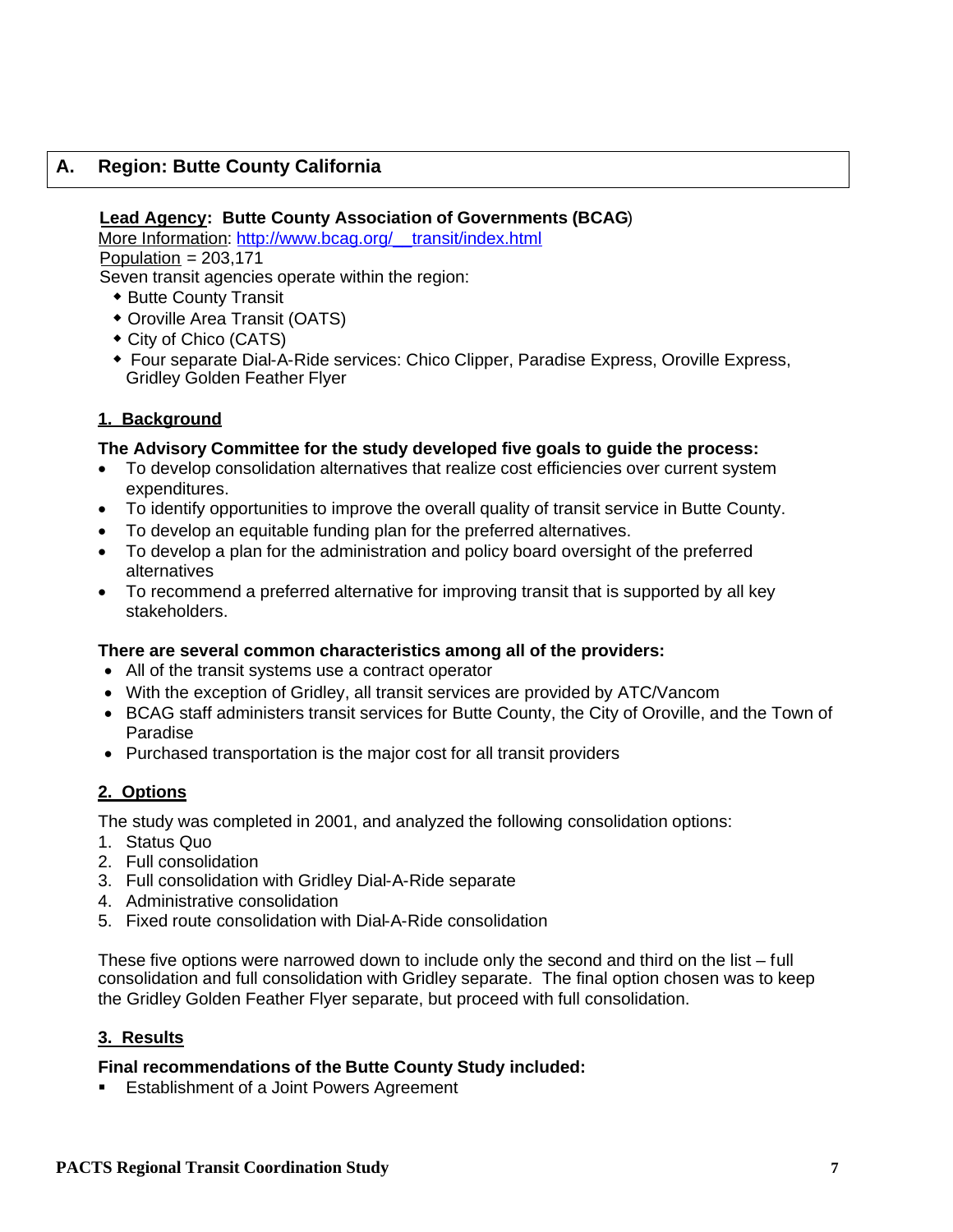- Several administrative options were considered, with the final recommendation being that the Administrative Agency would be the current BCAG board, with a super majority vote (twothirds)
- One of the most complex issues in this region was agreeing on sharing the costs of a consolidated transit system. The following Cost Sharing agreement was accepted as a method of developing the appropriate contributions from cities and Butte County:
	- **Fixed Route services = 50% Pop/50% service hours**
	- $\blacksquare$  Dial-A-Ride = 50% Pop/50% ridership

The cost sharing is based on the net operating costs for each service, which is calculated by subtracting passenger fares and Federal funds from the total operating costs. The consolidated system began as Butte Regional Transit in July, 2005.

#### **B. Region: Iowa and Illinois – Quad City area of Davenport, Moline, Bettendorf, Rock Island**

### **Lead Agency: Bi-State Regional Commission**

Population: 308,042 Further Information: http://www.bistateonline.org/index\_ie.shtml Four Transit Providers operate in the region:

- Davenport CitiBus
- **+** Bettendorf Transit System
- ◆ River Bend Transit
- MetroLINK (not involved)

### **1. Background**

The transit consolidation study was completed in 2002 by TranSystems Corporation, and considered five different consolidation options:

- 1. Status Quo
- 2. CitiBus as stand-alone city department
- 3. Quad City Transit Authority with public, in-house employees
- 4. Transit Authority with private contracted employees
- 5. Transit Authority with employees of a non-profit organization

#### **The following Criteria were utilized to review each of the consolidation options in the Quad City study:**

- Net cost savings should not materially increase overall net costs while permitting increased investment in planning and marketing
- Level of service service should remain at least at pre-consolidation levels
- Quality of service should be at least equal to pre-consolidation if not improved overall
- Coordination of service working together to form "seamless" movement for patrons
- Stabilize Management ensure that consistent leadership is provided at the systems
- Refocus agency/city management allowing the three organizations to each focus more on core duties as opposed to having attention diverted from transit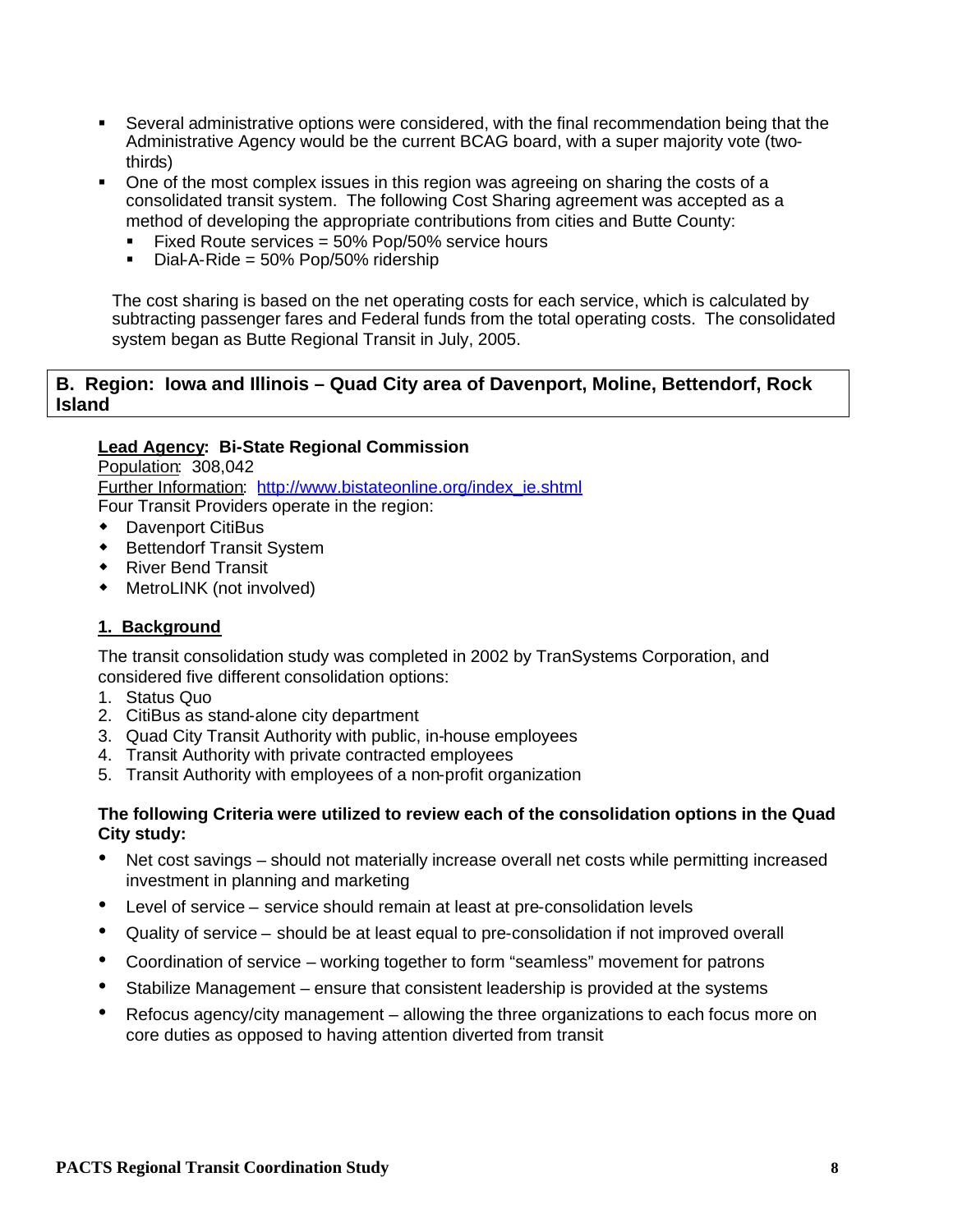## **2. Options**

The final recommendation of the Bi-state study was to move ahead with establishing a Quad-City Transit Authority with public, in-house employees. However, due to a lack of commitment from several of the key stakeholders, a follow-up Study was completed in 2004, which focused on more coordination options (as opposed to consolidation of agencies). This Study focused on the following options:

- 1. Informally combining planning and marketing efforts
- 2. Formally combining same
- 3. Combining planning and marketing into one entity

## **3. Results**

As a result of this follow-up Study, an effort to coordinate operations between agencies in the Quad City began to occur for the first time. Agencies started meeting together monthly to discuss coordination and common issues. An additional staff person was also hired in 2005, who is now shared by all three transit providers. The staff person is funded through Federal Transit Administration 5307 funds and is housed in the Bi-State Regional Commission. The focus of the staff time is on service coordination and collective marketing opportunities.

## **C. Region: North Carolina, area of Raleigh, Durham, and Chapel Hill**

### **Lead Agency: Triangle J Council of Governments**

There are six Transit Providers operating in the region:

- Capital Area Transit (CAT), City of Raleigh
- Chapel Hill Transit (CHT)
- C-Tran (Town of Cary)
- Durham Area Transit Authority
- **Triangle Transit Authority**
- Wolf Line North Carolina State University (NCSU)

Further Information: http://www.triangleregiontransit.org/implrpts.html

## **1. Background**

### **Timeline of original Study and efforts that followed:**

- 1995 original consolidation study
	- Not much progress occurred following this initial effort
- 2002 interest in consolidation ideas surfaced as a result of discussion regarding a regional commuter rail system
	- Four mayors began leading effort to renew consolidation
	- North Carolina Department of Transportation appropriates money for consolidation plan
- August 2003
	- Plan completed by AECOM Consult
	- Support was then sought from municipal officials
- November 2004
	- Memorandum of Understanding (MOU) developed, which focuses on options that can be accomplished without large consolidation effort or combining staff, etc.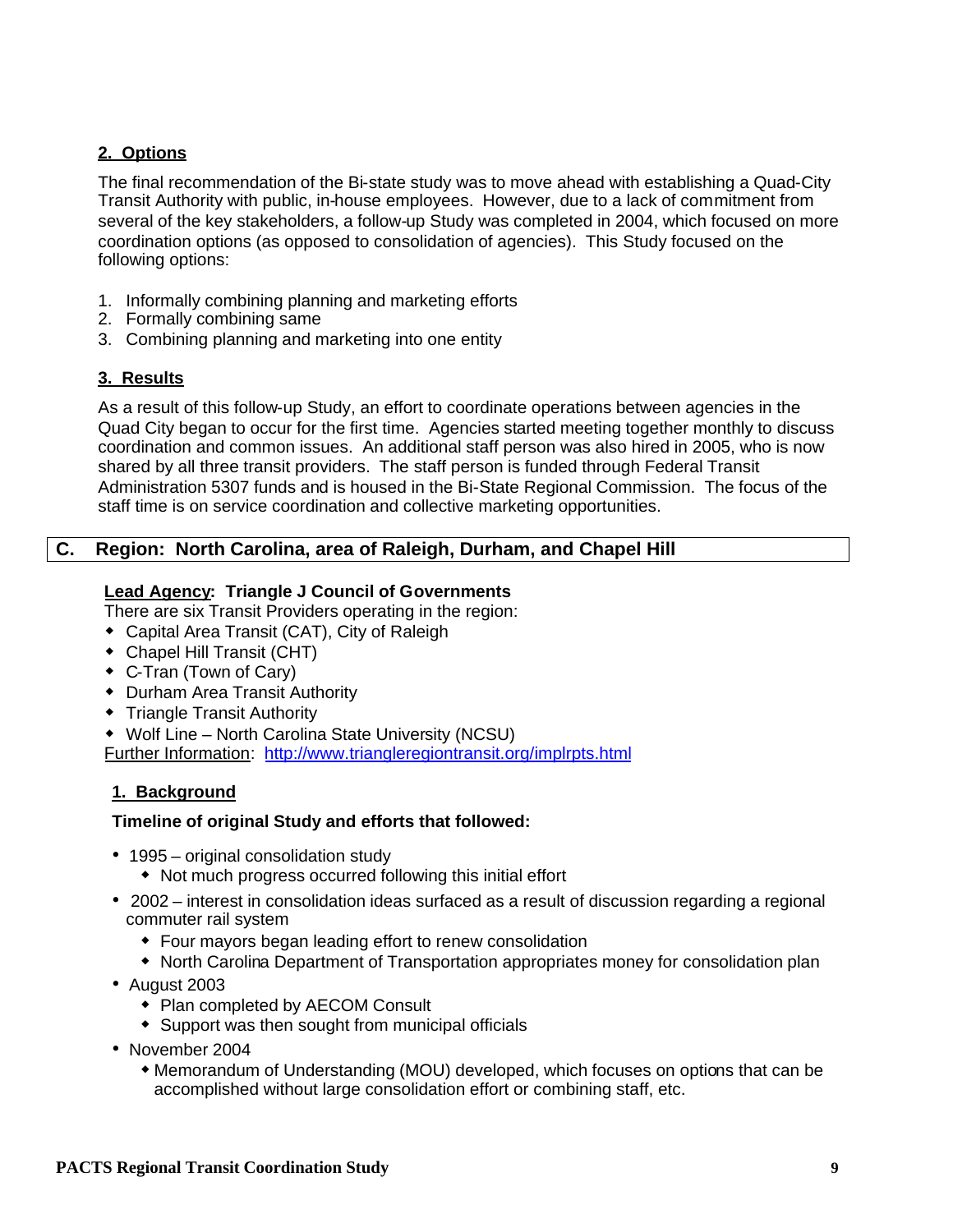- June/July 2005
	- MOU approved by Raleigh, Durham, Triangle Transit Authority and Triangle J Council of **Governments**
- September 2005
	- MOU also approved by Cary and Chapel Hill

## **2. Options**

The result of the MOU was the development of the Triangle Seamless Public Transportation Service Project, which focuses on pieces of the consolidation plan that could be implemented in the short term. The MOU and Work Plan focuses on the following elements:

- Undertake Regional Marketing Activities
- Prepare Triangle Seamless Service Bus Plan
- Develop Regional Customer Service Program
- Develop Triangle Seamless Service Paratransit Program
- Centralize Capital Procurements
- Regionalize Installation and Maintenance of Bus Stops, Signs and Shelters
- Centralize Capital Maintenance Services
- Implement Regional Information Technology Plan
- Regional Coordination of Safety and Security

## **3. Results**

A process was developed for the Triangle Seamless Public Transportation Service Project elements, which includes the following:

- Each of the above tasks has a working group that meets with staff on a regular basis
- Quarterly Project meetings involve larger project coordination committee
- Interim review is conducted on specific items by individual management team members
- Reports and updates are given to Mayors and/or City Councils
- Progress reports are produced twice per year, the latest of which was completed in January of 2006

At the same time the Service Project is taking place, another effort – the Triangle Regional Transportation Development Planning Project – is looking at coordination and/or consolidation of the three rural providers in the region:

- Durham County Access
- Orange County Public Transportation
- Wake Coordinated Transportation Services

The Triangle Regional Transportation Development Planning Project has two phases. Phase One of the effort includes the following tasks:

- Analyze system services, functions, personnel
- Administration and management
- Marketing
- Capital facilities and equipment
- Assess opportunities for regional coordination/consolidation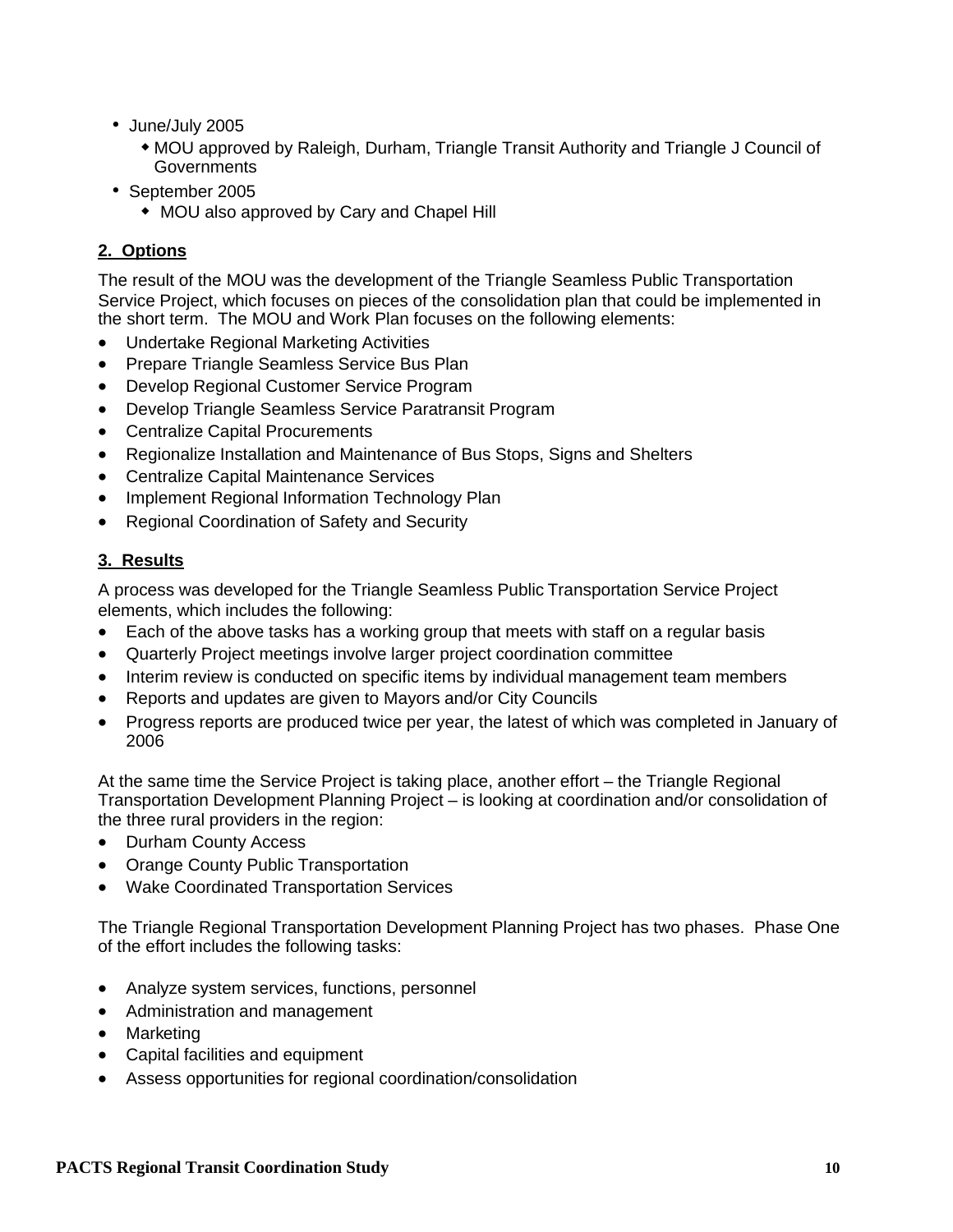- Identify new agency alternatives, staffing options, location alternatives for regional office/facility
- Assess options for governance and funding

Phase Two steps will include:

- Agencies will decide whether to continue
- Agencies will submit letters of intent
- Transition and Implementation Plan will be prepared
- If agencies do not have any intent on continuing, the effort will stop

## **D. Region: Atlanta, Georgia**

## **Lead Agency: Atlanta Regional Commission (ARC)**

Operators in the region:

- Six Independent fixed route bus operators
- Regional rail service (MARTA) Further information: http://www.atlantaregional.com/cps/rde/xchg/SID-3F57FEE7- 95FCB45D/arc/hs.xsl/615\_ENU\_HTML.htm

## **1. Background**

The Regional Transit Institutional Analysis was started in 2004 and was guided by a committee consisting of members from the ARC, the Georgia Regional Transportation Authority, the Georgia DOT, MARTA, the Georgia Governor's office and the State Legislature. The effort began as a result of several challenges in the region:

- Limited transit service coordination
- Separate fares and funding structures
- General lack of funding from all levels of government

The process followed the steps below:

- Development of Guiding Principles
- Development of Strawmen Descriptions (different options for the future)
- Cursory analysis of peer regions and issues
- Development of several potential organizational structures

## **2. Options**

The next step included the development of what were called "Strawmen Descriptions", or oversight options for a board should one be established:

- 1. Atlanta Regional Commission as oversight body
- 2. Georgia Regional Transportation Authority as oversight body
- 3. Metro Atlanta Rapid Transit Authority (MARTA) as oversight body
- 4. New oversight board created

Two different options were also developed for organizational structures:

- **\*** Transit Services Board (TSB)
	- Separate board from the MPO in the region (ARC)
	- Share planning & administrative staff with ARC & GRTA
	- Two different but similar structures for this option were developed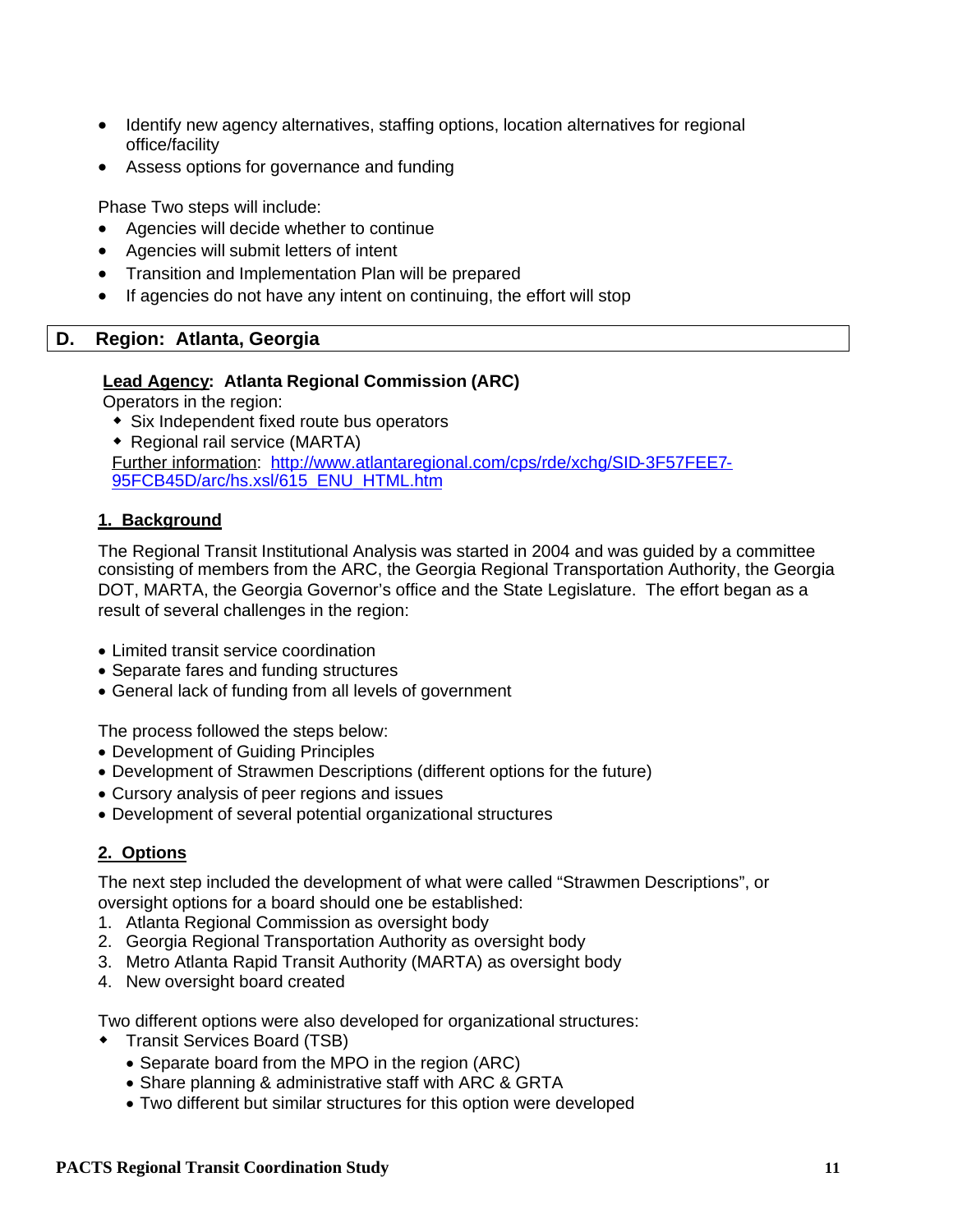- Transit Planning Board (TPB)
	- Developed with joint resolution of ARC, GRTA & MARTA
	- Housed by GRTA with shared staff
	- Tasks for the first two-year phase include:
	- Oversee integration of fares, marketing, and customer information across the region
	- Work with individual operators and oversee the implementation of transit service to improve regional service coordination
	- Develop and evaluate a Regional Transit Plan including a comprehensive financial plan that identifies needed local, state and federal resources. Perform the necessary planning, financial analysis and public outreach to create the Regional Transit Plan
	- Begin to measure system performance
	- Act as an advocate at the federal level for the provision of additional regional transit funding resources
	- Propose and make recommendations to the State for additional transit funding, once a comprehensive financial plan is complete

Future Steps are envisioned, once the Transit Planning Board has completed its first tasks. These may include:

- Distribute new transit funds (capital and operating) based on designated criteria
- Oversee financial & operational performance of the transit providers
- Identify and implement major new transit services in the region as well as potential changes to existing service
- Creation of a Transit Services Board

# **4. Findings From Other Coordination/Consolidation Efforts Around the U.S.**

This step in the process was to summarize the findings from other areas where coordination and/or consolidation of transit agencies took place. The findings are broken down by these two categories, and are also followed by a table on page 14 which summarizes the original intent of each effort.

### **A. Coordination Efforts**:

- 1. Planning and marketing seem to be the most frequent items that are explored for coordination among agencies. Simplifying route/schedule information and fares for the system's users is usually one primary goal of coordinating.
- 2. Coordination efforts seem to originate from the staff level, or possibly management decisions handed down to supervisors or staff. This necessitates the involvement of management and policy boards in order to gain their support.
- 3. There needs to be a clear understanding of benefits for all staff levels of the agencies.
- 4. There is often, although not always, current forums in which providers share information such as a regional committee or separate transit boards that meet together occasionally.
- 5. Many coordination efforts are the result of a specific project that requires input and involvement of more than one transit provider – such as a regional fare card system, or perhaps the implementation of an Automatic Vehicle Location (AVL) system.
- 6. Turnover of staff is a factor. Having long-term staff increases the chances that coordination efforts will be maintained and grow into other opportunities.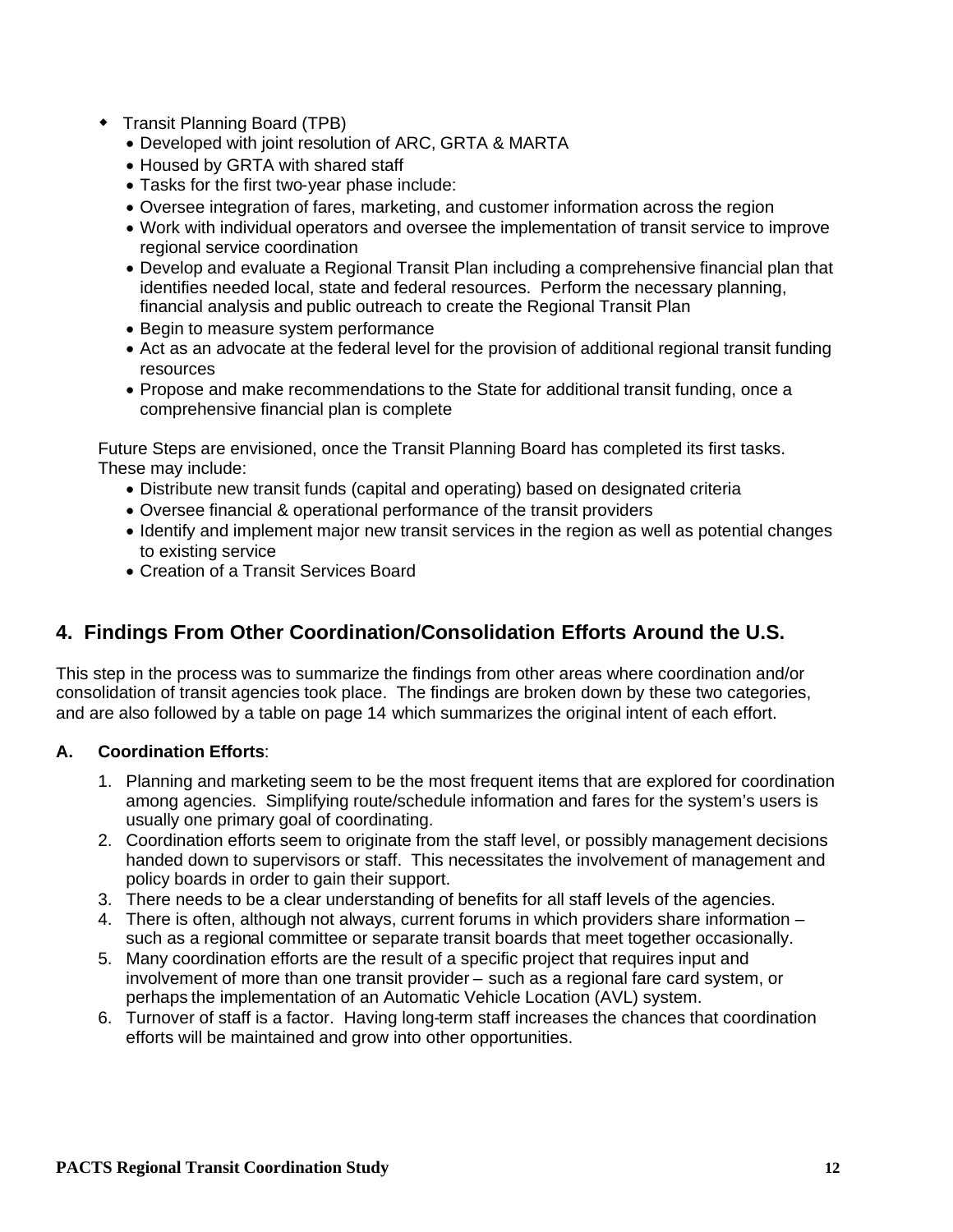## **B. Consolidation Efforts:**

- 1. Consolidation efforts seem to come from the policy and/or senior management level. Conversely in this case, bringing in key transit agency staff and planning early on is critical to the process.
- 2. There is usually a champion or champions of the process, and they are willing to stay with the effort for the long haul.
- 3. A clear policy framework is in place, and there is a strong regional organization that typically takes the lead in guiding the process.
- 4. There is a clear and common goal or mission that is shared among all of the organizations. Along these lines, there is a lot of time spent at the beginning of the effort to outline roles and responsibilities, the process that will be followed, and establishing clear objectives and benefits. A Memorandum of Understanding, or other form of agreement, is always approved before starting any consolidation efforts.
- 5. In some cases, there is at least one agency that chooses not to participate in consolidation. However, the effort usually continues without their participation.
- 6. Once consolidation has been selected as an option, smaller planning groups are usually needed to work out details on larger items, such as combining maintenance or the development of a new maintenance facility.
- 7. It is key that mid-level management is allowed to make decisions during the process. This is especially the case in the North Carolina example, where there are several committees working on different parts of consolidation (such as maintenance). Although information and decisions are shared with management and the transit boards, these groups are making decisions and forming the basis for moving forward.

After reviewing findings and conclusions from other areas, the Study Committee was interested in one additional item – why consolidation efforts in these places were started. Table 1 on the following page is an attempt to summarize the motivation and reason behind each region's decision to pursue some type of consolidation of transit agencies. The information comes from various documents, studies, and interviews with key staff in each region.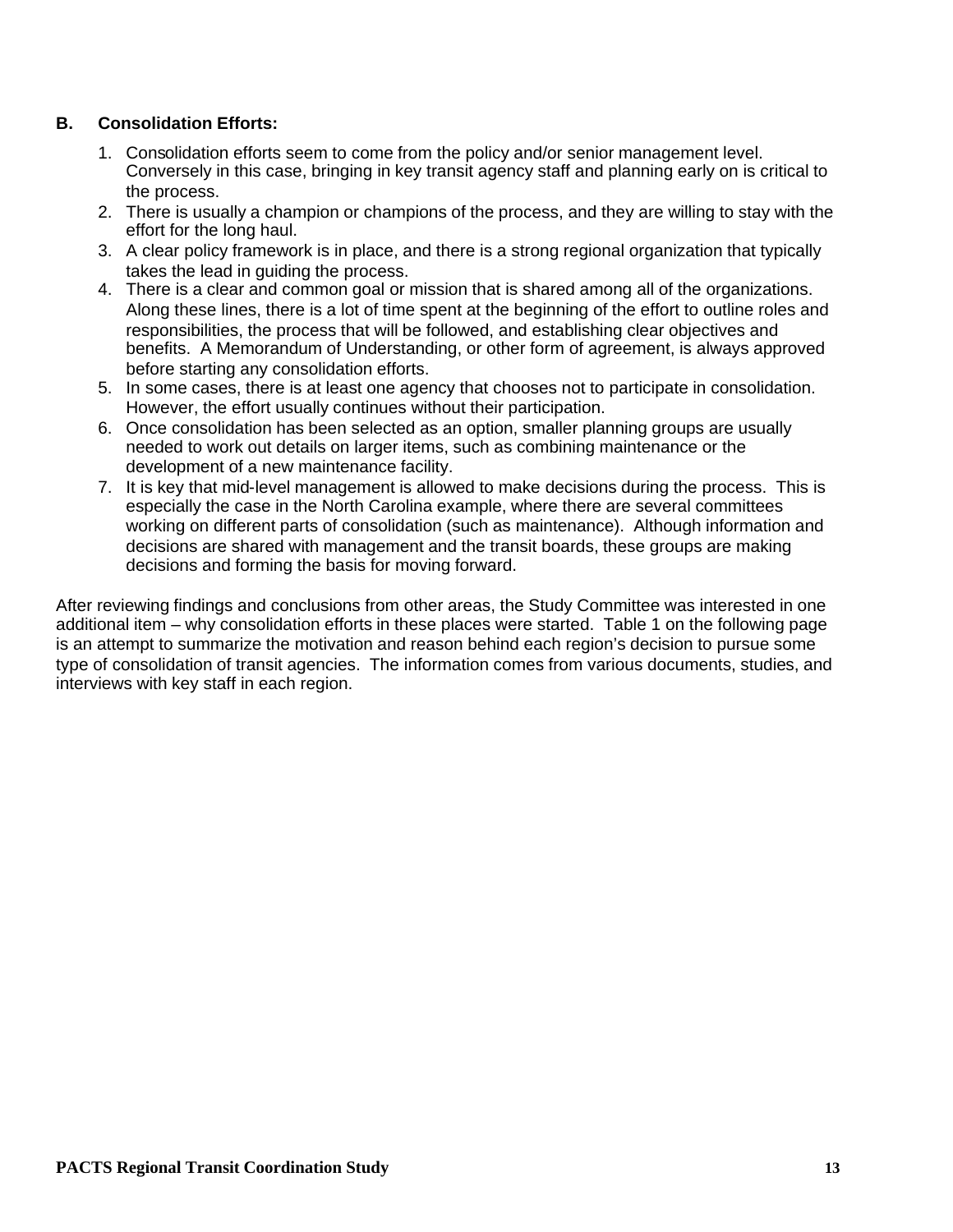| <b>Motovation for</b><br><b>Efforts</b> | <b>Better Coord</b><br>Between<br>Providers | Financial<br>Savings/Better<br>Funding | Improve or<br>Expand<br>Services | <b>Better</b><br>Connections<br>and Transfers | Major Project  | Consolidate<br>Planning and<br>Marketing | <b>Better</b><br>Accountability | Better/Coord<br>Information to<br>Customers |
|-----------------------------------------|---------------------------------------------|----------------------------------------|----------------------------------|-----------------------------------------------|----------------|------------------------------------------|---------------------------------|---------------------------------------------|
| <b>Region</b>                           |                                             |                                        |                                  |                                               |                |                                          |                                 |                                             |
| San Fran Bay<br>Area                    |                                             |                                        |                                  |                                               |                |                                          |                                 |                                             |
| Vancouver                               |                                             |                                        |                                  |                                               |                |                                          |                                 |                                             |
| NJ - NY-CT                              |                                             |                                        |                                  |                                               |                |                                          |                                 |                                             |
| MTC - Bay Area                          |                                             |                                        |                                  |                                               | 1              |                                          |                                 |                                             |
| Raleigh/Durham                          |                                             |                                        |                                  |                                               | $\overline{2}$ |                                          |                                 |                                             |
| <b>Bi-State</b><br><b>Regional Comm</b> |                                             |                                        |                                  |                                               |                |                                          |                                 |                                             |
| Kern COG                                |                                             |                                        |                                  |                                               | 3              |                                          |                                 |                                             |
| <b>Butte County</b>                     |                                             |                                        |                                  |                                               |                |                                          |                                 |                                             |
| Atlanta                                 |                                             |                                        |                                  |                                               |                |                                          |                                 |                                             |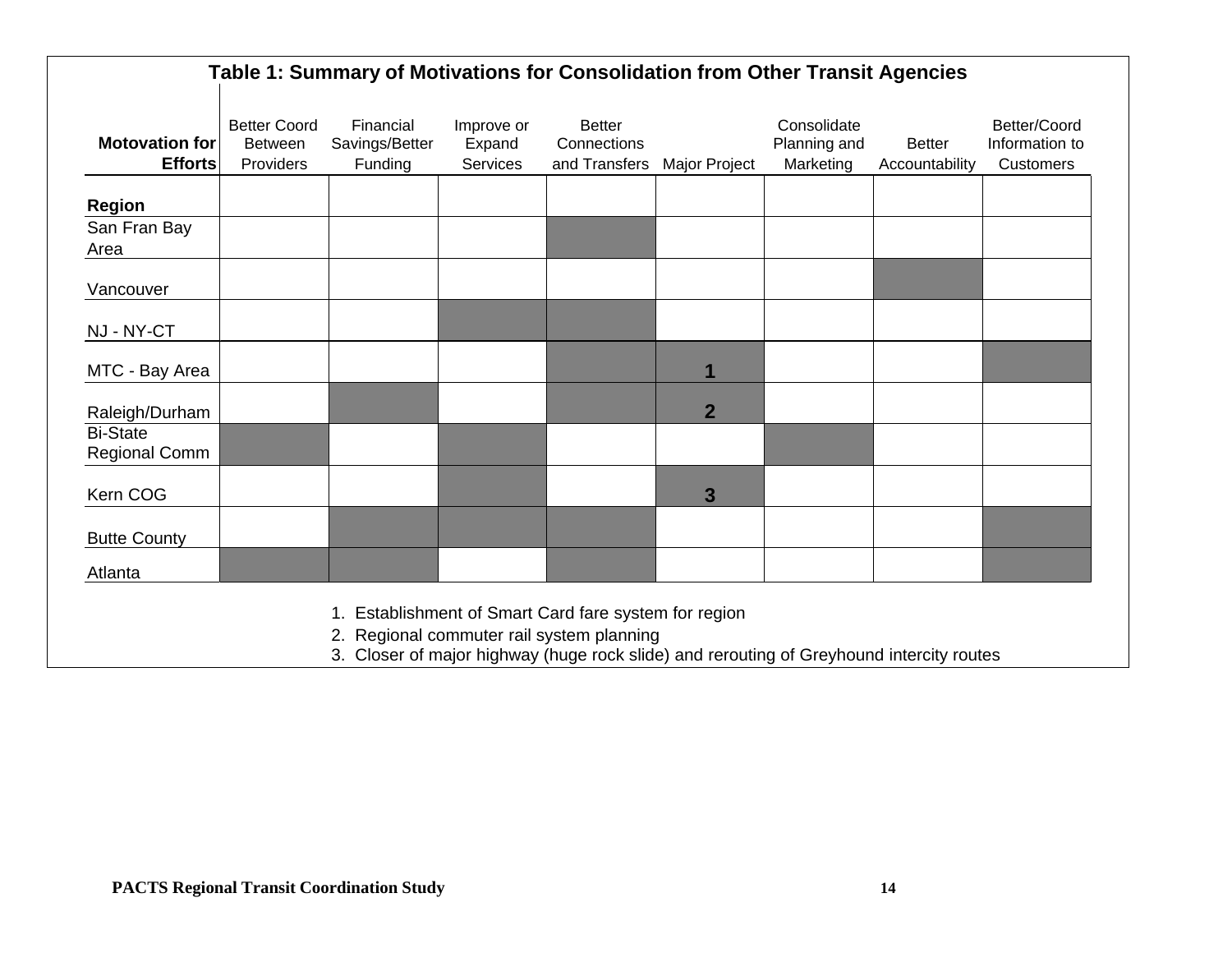# **4.1 Major Steps Required for Transit Agency Consolidation**

The next step in the study process was to lay out a possible scenario for consolidation of two or more transit agencies in the PACTS region. These are based somewhat on the experience and examples of other regions, but also take into account the current composition of transit agencies in Greater Portland. A list of items is also offered that would definitely need more study and discussion if a consolidation effort is started.

*The following steps assume that a consolidation cost/benefit study has been completed, and two or more transit providers in the PACTS area have agreed to pursue full consolidation into a new entity.*

The other item of note is that the consolidation proposal would need to be presented to the PACTS Policy Committee, MaineDOT, and the Federal Transit Administration.

### **A. Possible steps for consolidation:**

- Memorandum of Understanding to proceed with consolidation
	- A document outlining the intent and commitment from the transit boards and/or municipal government would need to be approved
- $\triangleright$  Formation of a Transition Working Group
	- Members of this group would be appointed by the board/municipality (most likely town/city managers, planners, transit management staff), and include MaineDOT and other agencies
	- Group would work on all aspects of consolidation efforts and report back to their respective boards and the PACTS Policy Committee
- $\triangleright$  Board creation and structure
	- Follow Maine Statute for creation of new transit district (Statute may need to be reviewed for possible changes based on proposed new transit agency)
	- Create new board structure and appoint members
	- **Dissolve current boards**
- $\triangleright$  Transition Working Group
	- Develop transition budget and assure/obtain funding
	- Develop implementation plan
		- **Service Plan**
		- **•** Operations Plan
		- **Fare structure, etc.**
	- Short and long-term physical changes
		- **•** Office space, equipment, vendor relationships, payroll, other
- $\triangleright$  Employee changes and transition
- $\blacktriangleright$  Labor negotiations
- $\triangleright$  Marketing Plan and public relations for new entity
- $\triangleright$  Method for determining future service changes or expansion
- Transition Working Group conducts follow-up review of transition and consolidation after a specified time frame

#### **B. Major issues that will need to be addressed during consolidation:**

- $\triangleright$  Cost and revenue sharing
	- Allocation of costs and revenues between partners
- $\triangleright$  Relationship with agencies who may not participate in consolidation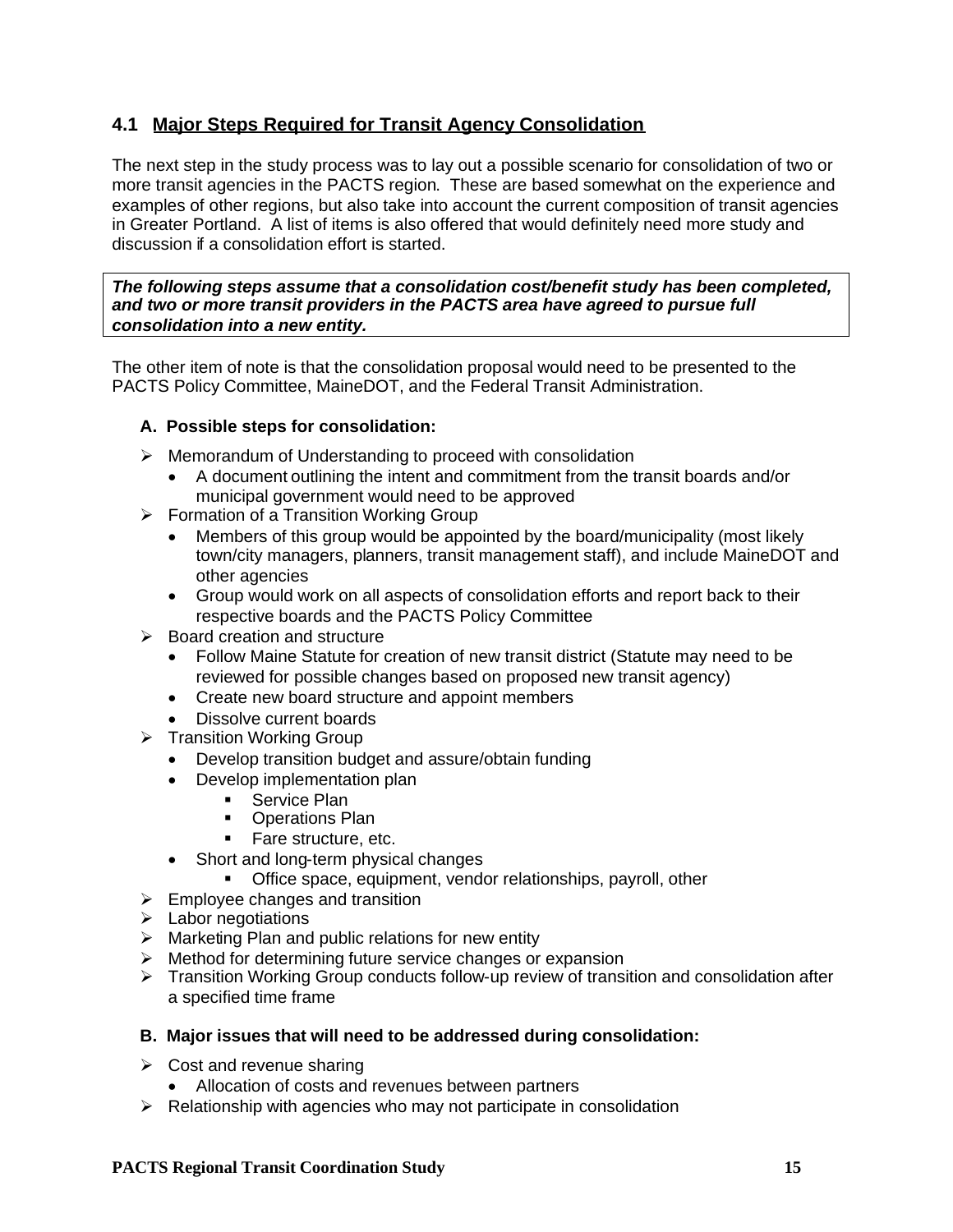- $\triangleright$  Facility needs
	- What are the needs of the new agency?
	- Can the needs be met with current facilities?
	- Where will the primary operations be located?
	- Expand existing facility or build new?
- $\triangleright$  Current Federal obligations and debt
	- Have current garage facilities and/or other capital been funded through FTA programs? How will this be resolved if these are sold or transferred to another entity?
- $\triangleright$  Employee Impacts
	- Transit labor protections (13c), impact on Labor Union Employees, impact on general employees, process for transition, differential wages and compensation packages
- $\triangleright$  New identity for combined agency
	- New logo, transition, community and public relations

# **4.2 Transit Agency Consolidation Criteria**

## **Background**

In other areas of the country, agencies and consultants have used similar criteria to assess transit coordination and consolidation options. The following criteria were utilized in six different areas, including the Cumberland County Transit Operations Study. The Transit Coordination Study Committee utilized this information to create criteria for any coordination or consolidation efforts in the PACTS region.

### **A. Cumberland County Transit Operations Study – Consolidation Feasibility**

- 1. Minimize administration
- 2. Ability to sell to municipalities, legislature, and MaineDOT
- 3. Provide long-term solution to transit management and funding
- 4. Preserve the missions of existing organizations
- 5. Maintain and enhance service provided to the public over the next ten years
- 6. Reduce cost of providing service
- 7. Capable of meeting the need for expansion
- 8. Improve the ability to leverage capital
- 9. Form effective partnership with regional planning
- 10. Respond to need for relief of automobile congestion
- 11. Provide balanced and effective constituent representation

### **B. Bi-State Regional Commission (Iowa and Illinois):**

- 1. Net cost savings
- 2. Level of service
- 3. Quality of service
- 4. Coordination of service
- 5. Stabilize Management
- 6. Refocus agency/city management
- 7. Overall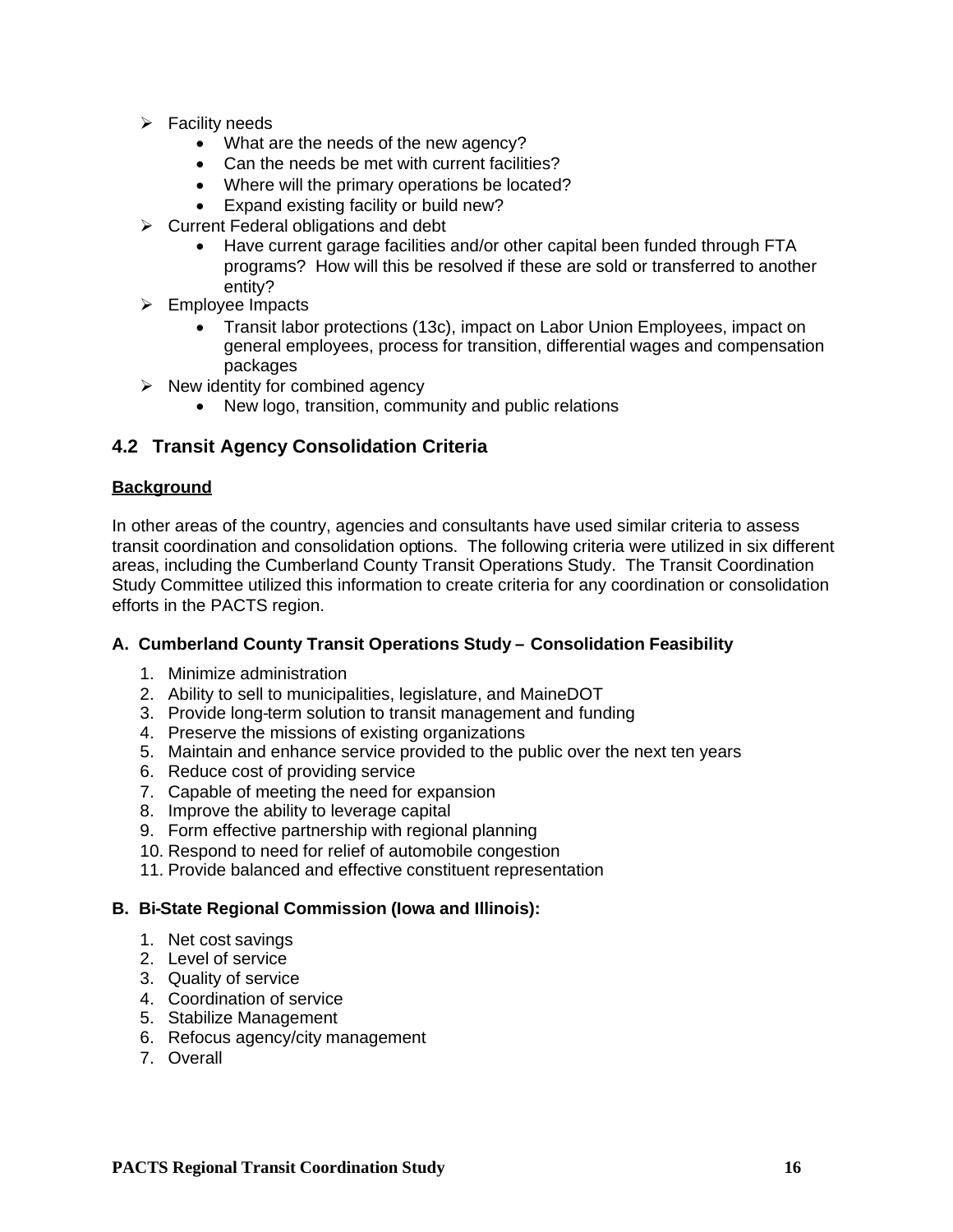## **C. Butte County Association of Governments Study (California):**

- 1. Eliminate duplication
- 2. Simplify schedules
- 3. Simplify routes
- 4. Easy to use
- 5. Easier marketing
- 6. Maintain important service markets

## **D. Kern Council of Governments Study (California):**

### *Cost Sharing Criteria:*

- 1. Is it easy to administer?
- 2. Does it negatively impact any jurisdiction?
- 3. Does it favor any jurisdiction?
- 4. Is the formula financially feasible for all jurisdictions?

## *Overall goals for the Kern County Study***:**

- 1. Improve the overall quality of transit service for consumers in Kern County
- 2. Increase public awareness of transit service and its benefits through a single rural transit provider in Kern County.
- 3. Create an equitable plan for sharing the costs of providing transit service
- 4. Plan for rural transit without regard to jurisdictional boundaries.
- 5. Improve the network through service simplification, consistency, and interconnectivity.
- 6. Budget and plan proactively based on countywide service standards (instead of responding piecemeal to demands as they arise)
- 7. Evaluate cost savings by eliminating service duplication and administrative expenses.
- 8. Enhance the status of transit with a larger, more comprehensive system that can compete more effectively for state and federal funds.
- 9. Ensure that transit in Kern County can respond to regional needs and local priorities through equitable policymaking representation.

## **E. Atlanta Regional Commission:**

- 1. Decisions regarding regional transit policy should be made with a regional perspective by local elected officials and other relevant state agencies.
- *2.* The regional transit body should balance local control over operating and funding decisions with the need for cross-jurisdictional transit service.
- *3.* The regional transit body should provide long-term planning, regional funding allocation, and oversight of service delivery and financial performance, and should be separate from the transit operators.
- *4.* A complete consolidation of all transit service operators is not required but is allowable.
- *5.* The region should organize its transit operations to produce a system that is costefficient and seamless.
- *6.* The regional transit system must be capable of providing a region-wide integration of fare policy, planning, marketing, and customer information so that the system is seamless for the user.
- *7.* Regional transit and transportation policy and regional land use policy are directly related and should be pursued inter-dependently.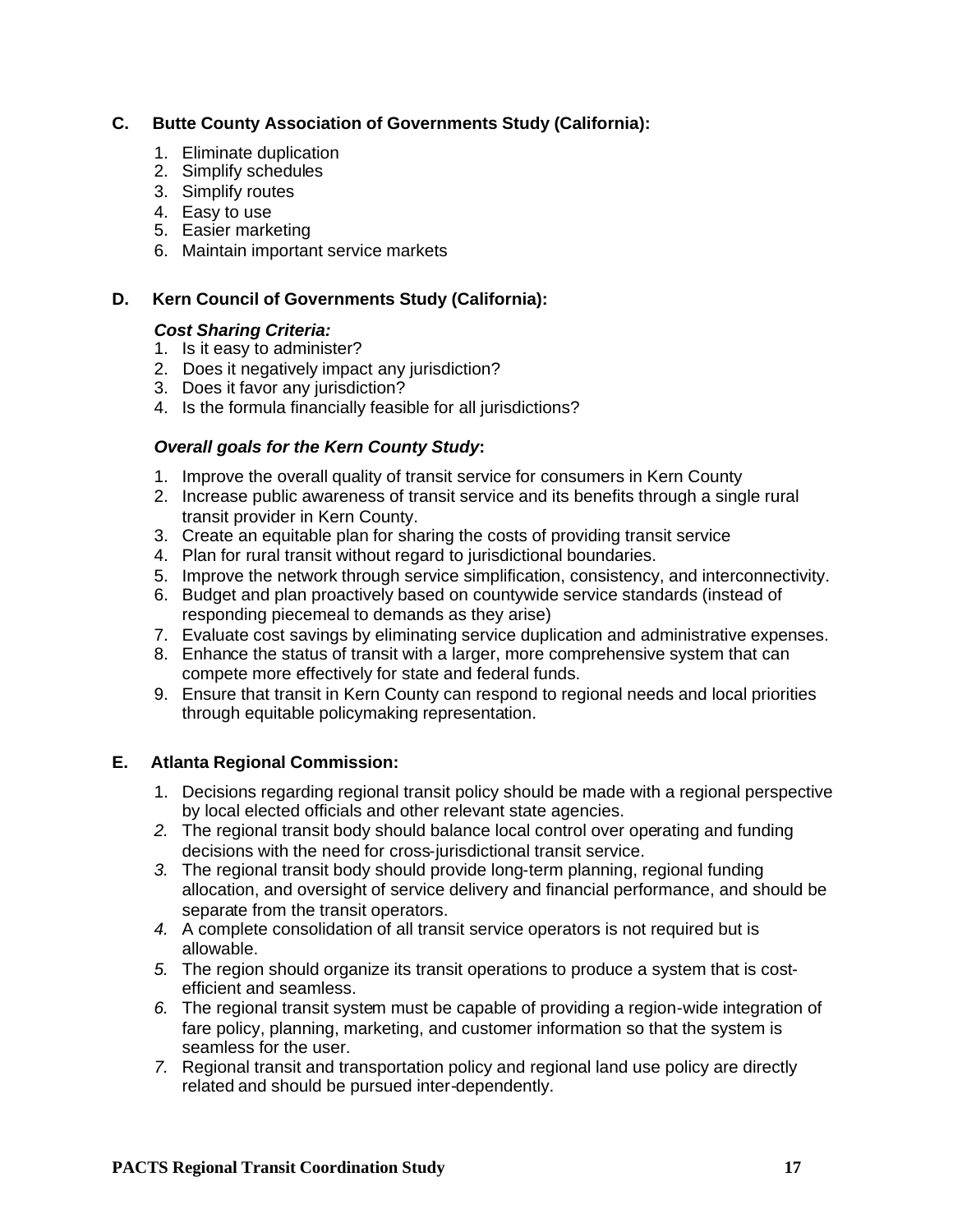- *8.* A successful regional approach to transit service will require the equitable funding participation of the City of Atlanta and all the counties in the region.
- *9.* A regional transit system should serve customers in both traditional transit markets (peak-period commute trips) and in emerging and underserved markets (including reverse commute, suburb-to-suburb, and non-work trips).
- 10. Regional transit service should meet the mobility needs of both transit-dependent and choice riders, as well as persons with disabilities.
- 11. The new regional transit organization should take advantage of the strengths and expertise of existing organizations and should have a clear transition path from the current institutional arrangement.

# **4.3 Guiding Principals for Coordination and Consolidation Efforts**

As a result of reviewing the efforts of other regions around the country, and also looking at common criteria utilized in these areas to guide any coordination and/or consolidation process, the Study Committee developed the following Guiding Principals for the Study, and any efforts that may originate from it.

#### Any coordination efforts between two or more transit providers in the region will meet the following criteria:

- 1. The primary goal of any effort will be to improve the quality of transit service for customers
- 2. Realize cost savings by eliminating duplication and reducing administrative and/or operating expenses
- 3. Increase efficiency and quality of service operation and delivery
- 4. Provide a benefit to all participating providers and customers
- 5. Better coordinate planning and marketing
- 6. Coordinate the format and delivery of information to the customer
- 7. Provide better connections and transfers between services
- 8. Provide for a method of accountability and a measure of success

**The following criteria assume that a consolidation cost/benefit study has been completed, and two or more transit providers in the PACTS area have agreed to pursue full consolidation into a new entity.**

Any consolidation effort between two or more transit providers in the region will be guided by the following criteria:

- 1. Decisions regarding regional transit policy should be made with a regional perspective by local elected officials and other relevant regional and state agencies.
- 2. Balance local control over operating and funding decisions with the need for crossjurisdictional transit service.
- 3. Provide long-term planning, regional funding allocation, and oversight of service delivery and financial performance.
- 4. Provide a region-wide integration of fare policy, planning, marketing, and customer information so that the system is seamless for the user.
- 5. Regional transit, transportation policy, and regional land use policy are directly related and should be pursued inter-dependently.
- 6. Develop uniform standards for service delivery and expansion of services
- 7. Any new entity will preserve the missions of existing transit organizations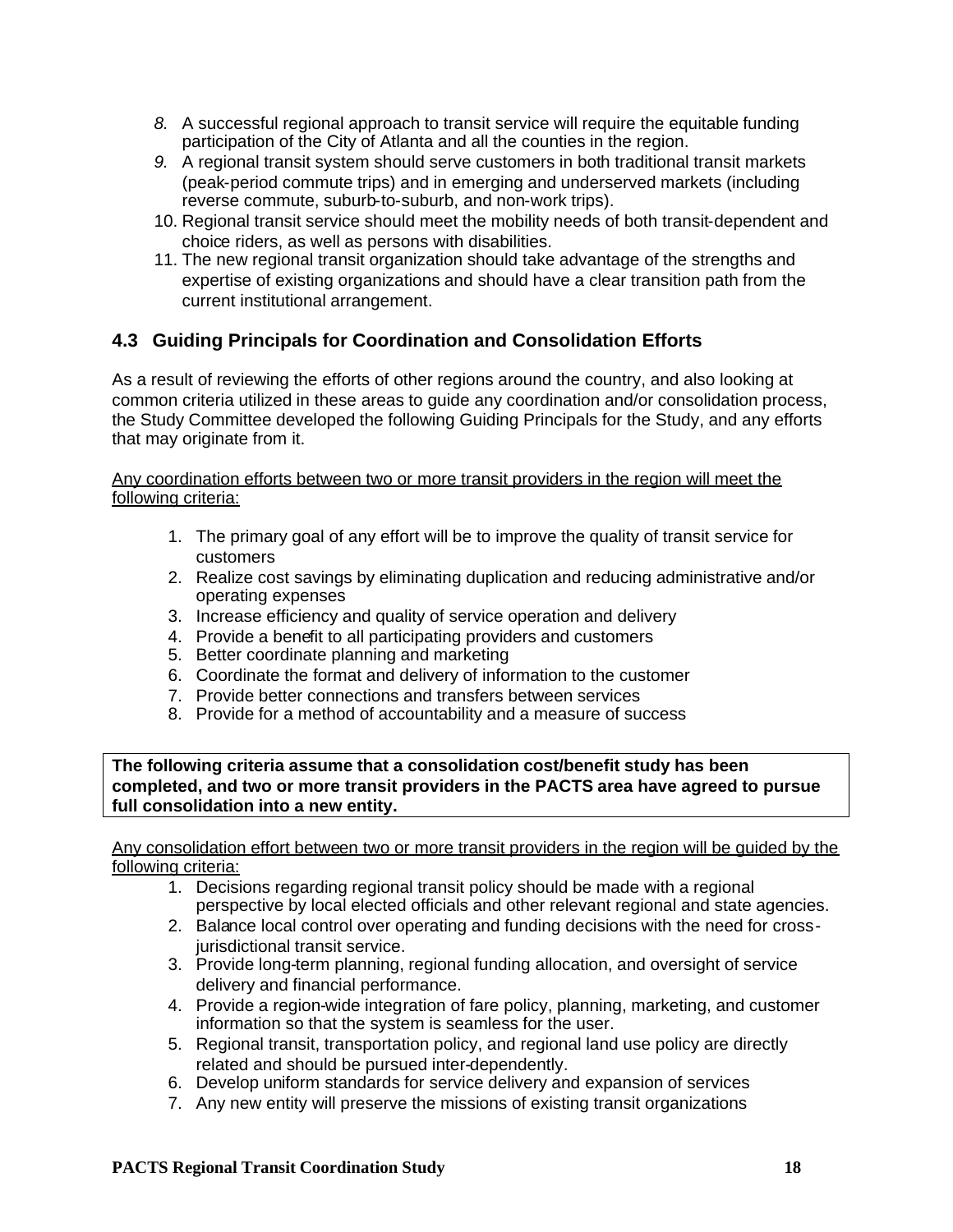- 8. Create an equitable plan for sharing costs and revenues
- 9. Service planning should be conducted without regard to jurisdictional boundaries.
- 10. The new regional transit organization should take advantage of the strengths and expertise of existing organizations and should have a clear transition path from the current institutional arrangement.
- 11. Enhance the status of transit with a more comprehensive system that has a more effective voice in State and Federal transportation policy.

## **Goals and Objectives for the PACTS Comprehensive Regional Transit Coordination Study**

The overarching goal is increased public benefit and relevance of public transit.

- **1.** Better coordination between providers
- **2.** Financial savings/better funding
- **3.** Improve or expand services
- **4.** Better connections and transfers
- **5.** Consolidate planning and marketing
- **6.** Better accountability
- **7.** Better coordinated information to customer

In discussions at meetings, and as a result of reviewing information from other regions, the Study Committee began to frame their discussions, the process, and future efforts by describing a continuum – a process of transition that takes time. The region must build on existing resources and make logical steps forward while staying true to the Guiding Principles adopted by the Study Committee.

The following section explains the "Four C" process in more detail.

## **4.4 Understanding the Four C's A Multi-Step Approach to Advancing Regionalization**

It is the tradition in New England, and certainly in Maine, for decision making and service delivery by government to be retained at the local level. In the increasingly mobile late  $20<sup>th</sup>$ and early  $21^{st}$  centuries, the movement of people and goods has become more defined by regions than by individual local jurisdictions. This transition has presented a challenge to the framework of service delivery that we have created over many years.

The model proposed for advancing regionalization among the providers of transit services in the PACTS region is one that is sensitive to local involvement and "buy-in" while creating a framework for methodically advancing cost effective and efficient transit services for those moving in and through the area.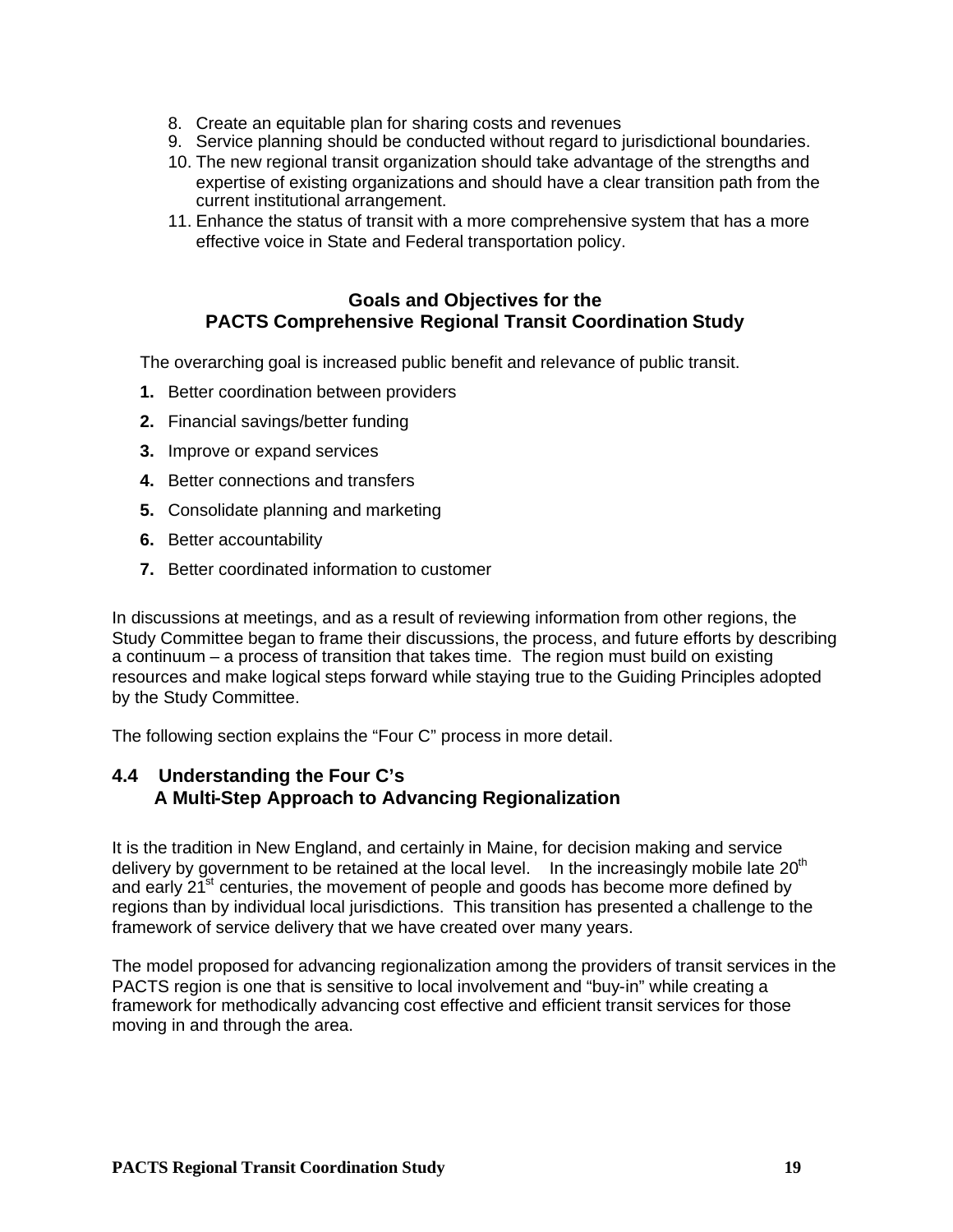The system, initially suggested through the research of Curtis Wood and Kurt Thurmaier $^{\text{I}}$  in their analysis of Interlocal Agreements in the metropolitan Kansas City region, comprises a multi-step process for building relationships and advancing shared interests. Described in the approach for PACTS Transit as the "Four C's", the PACTS Regional Transit Coordination Study team proposes a continuum of **C**ommunication, **C**oordination, **C**ollaboration, and **C**onsolidation to move the recommendations of the report forward.

While the words themselves offer a fairly straightforward description, some explanation is warranted. Communication, as the first step, opens the door for relationship building among senior administrators of transit programs, but also for staff completing the daily work of the organization. Opportunities for Board members, marketing staff, mechanics, human resources, managers, and others to meet with their peers in other organizations to discussion their work and share ideas is central to this model.

The step following communication is coordination. Ideas generated at the communication stage begin to take shape at this point in the process. Coordination can take many forms in the work of the regional transit organizations from coordinating the type of equipment used by maintenance staff to asking similar questions in patron surveys. From the perspective of the consumer of these transit services, coordination of transit routes and schedules may be the best example.

Step three advances coordination efforts to more formal collaboration. This is the first formal step organizations would take in advancing efficiencies. To continue the previous example of coordinated transit routes, an example of collaboration could be the development of a single transit system map for the Portland region that would include a shared marketing effort for those services.

The final step, consolidation, can take many forms in this model. Ultimately, the final result will be based on the progress made by staff, board members, elected officials, and patrons of the system in moving along the continuum and shaping each step based on input.

Consolidation could mean the consolidation of all existing transit services into one larger regional organization; it could be a hybrid of smaller transit organizations overseen by a regional board with shared back office operations; or a concept yet to be developed by those advising or working for the existing transit providers. The important point in Step Four is that staff and community leaders will have utilized the three previous steps to build a network quite similar to a consolidated organization while maintaining a strong public sense of local control

This continuum for regionalization provides a process for each unit of the current transit providers to work together to advance the results of this study. Planning, Operations, Marketing, and Capital Investment present numerous opportunities to open dialogue and progress towards new partnerships. Progressing along this continuum brings elected and appointed officials opportunities: to deliver a better service, reduce or eliminate uncertainty in service delivery due to the new partnerships, and to address shared problems by collaborating with another agency.

 $1$  Thurmaier, Kurt and Curtis Wood. 2002. "Interlocal Agreements as Overlapping Social Networks: Picket-Fence Regionalism in Metropolitan Kansas City." *Public Administration Review*, Volume 62:5, 585-598.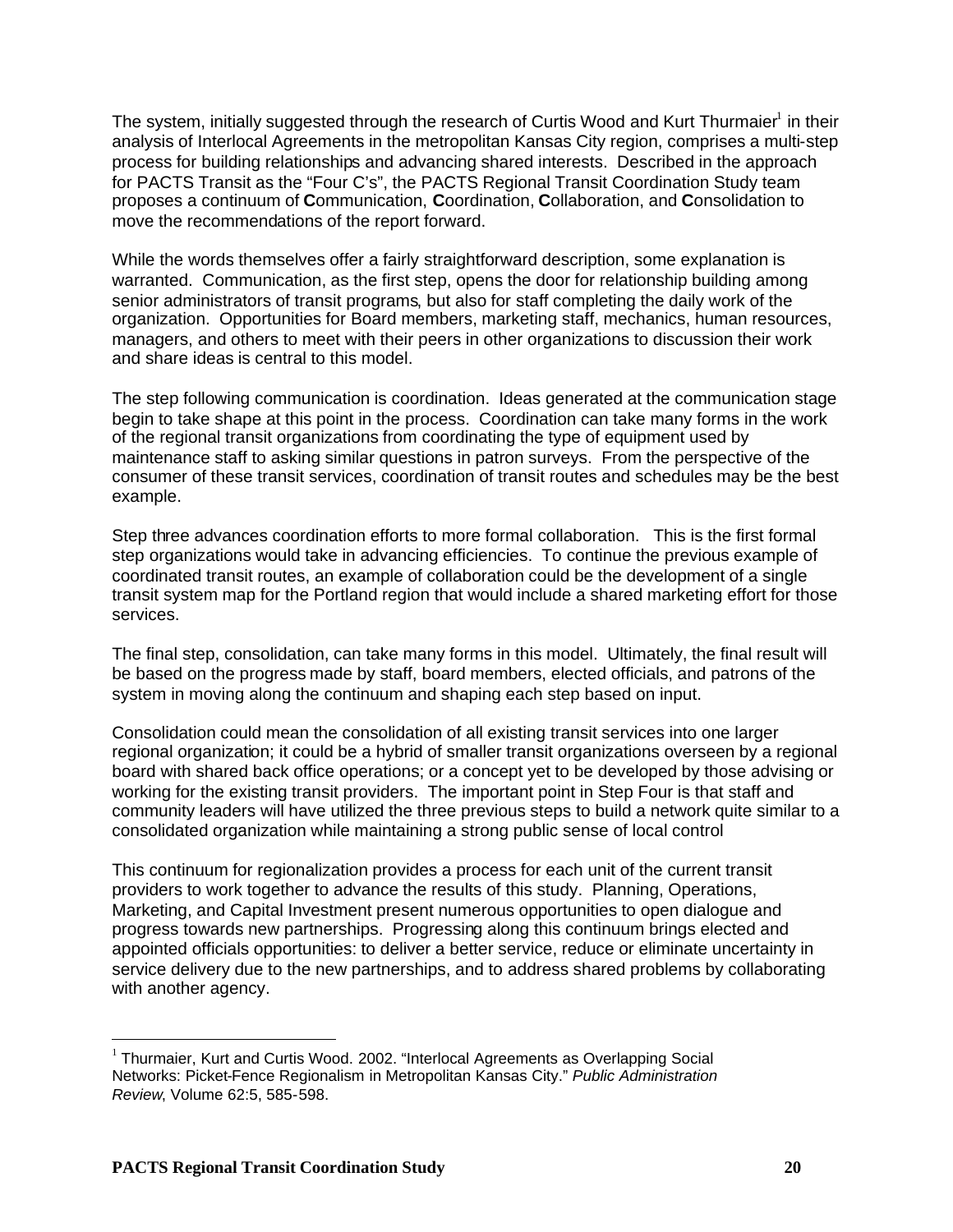# **4.5 Organizational Charts**

Charts 1 through 4 depict the "Four C's" concept in a visual format, spanning the continuum from the current practice of communication to a possible consolidation effort. Chart #5 is a sample organizational chart, meant to be only one possible structure of a new, regional transit agency.

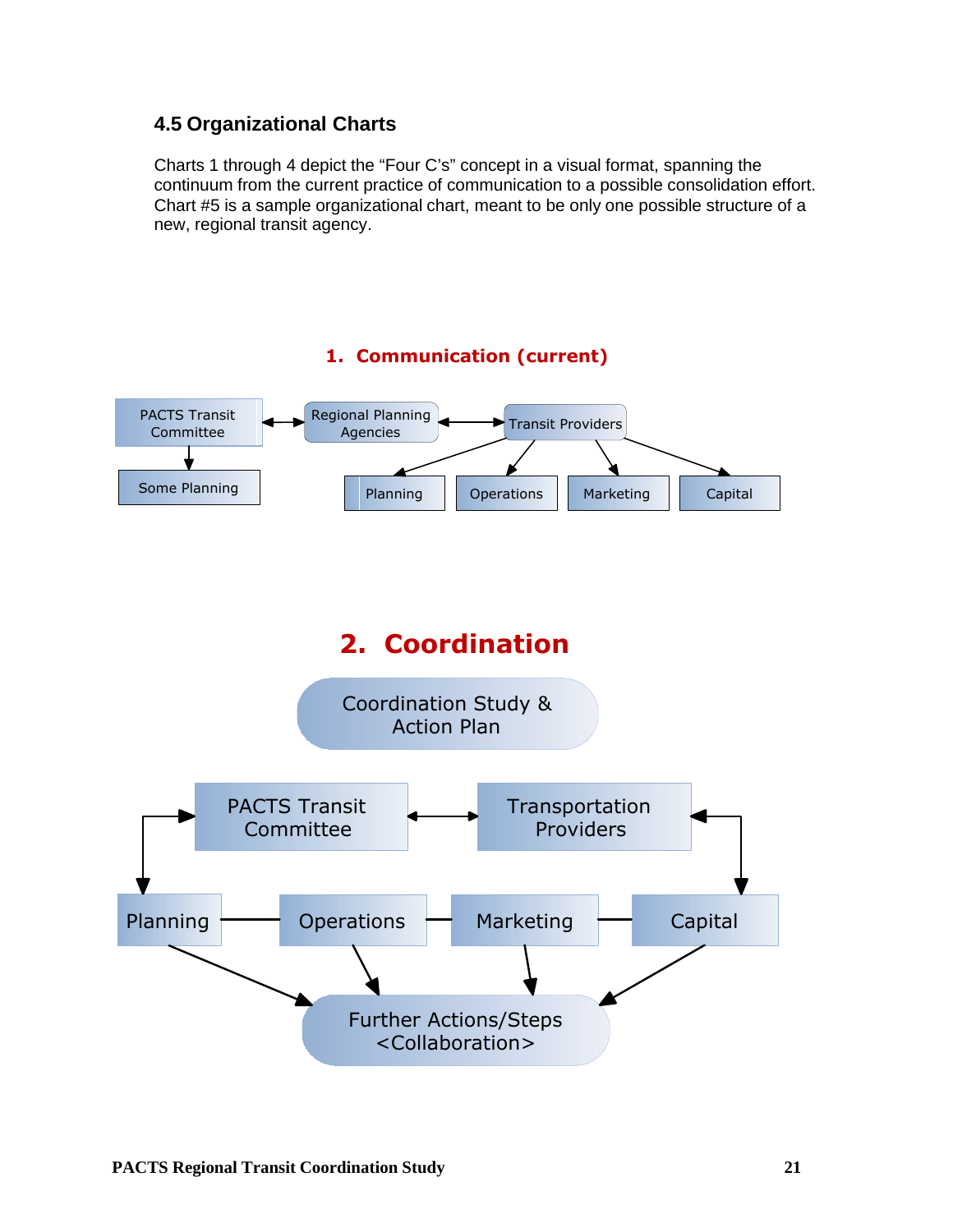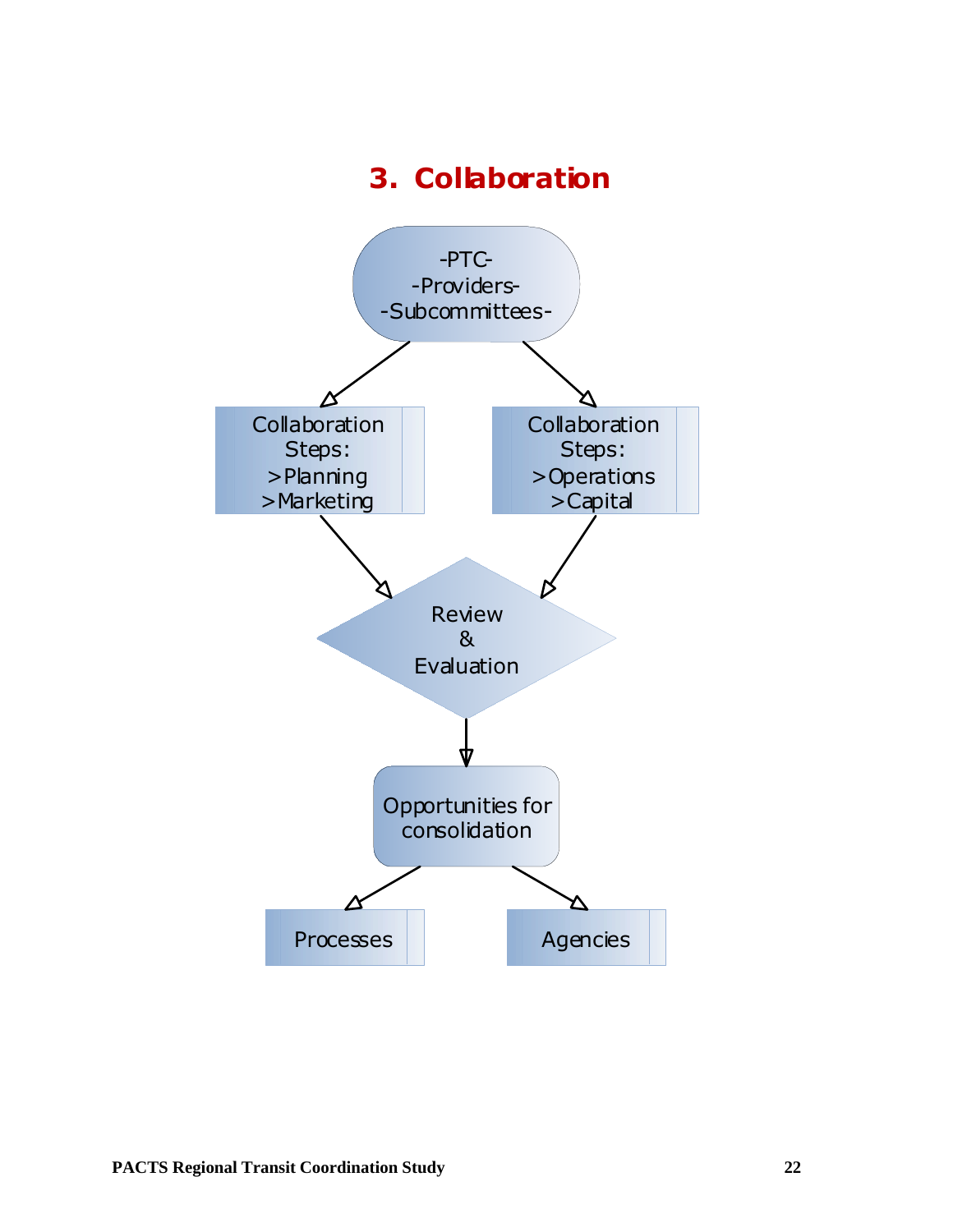# **4. Consolidation**

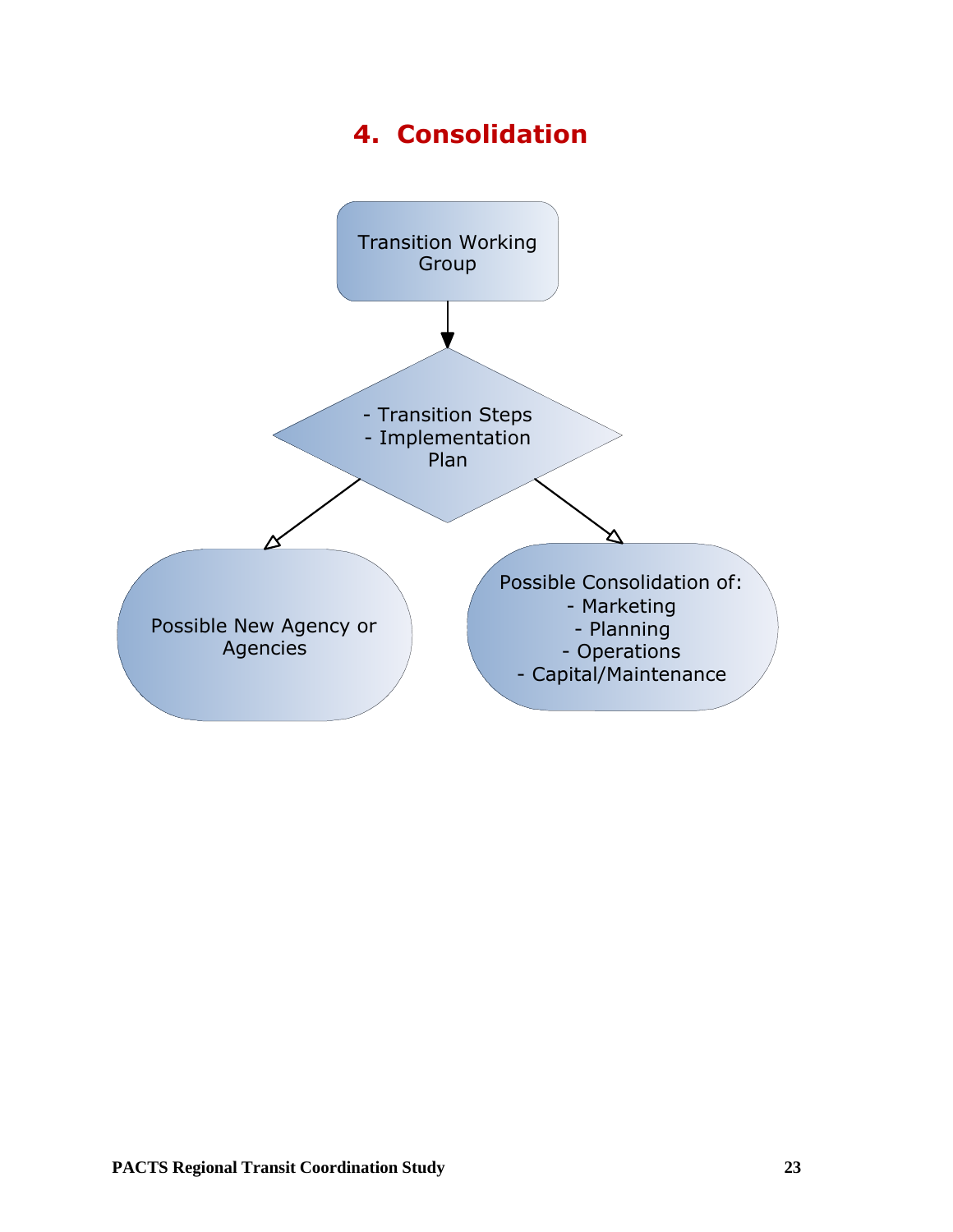# **5. Sample Transit Authority Organizational Chart**

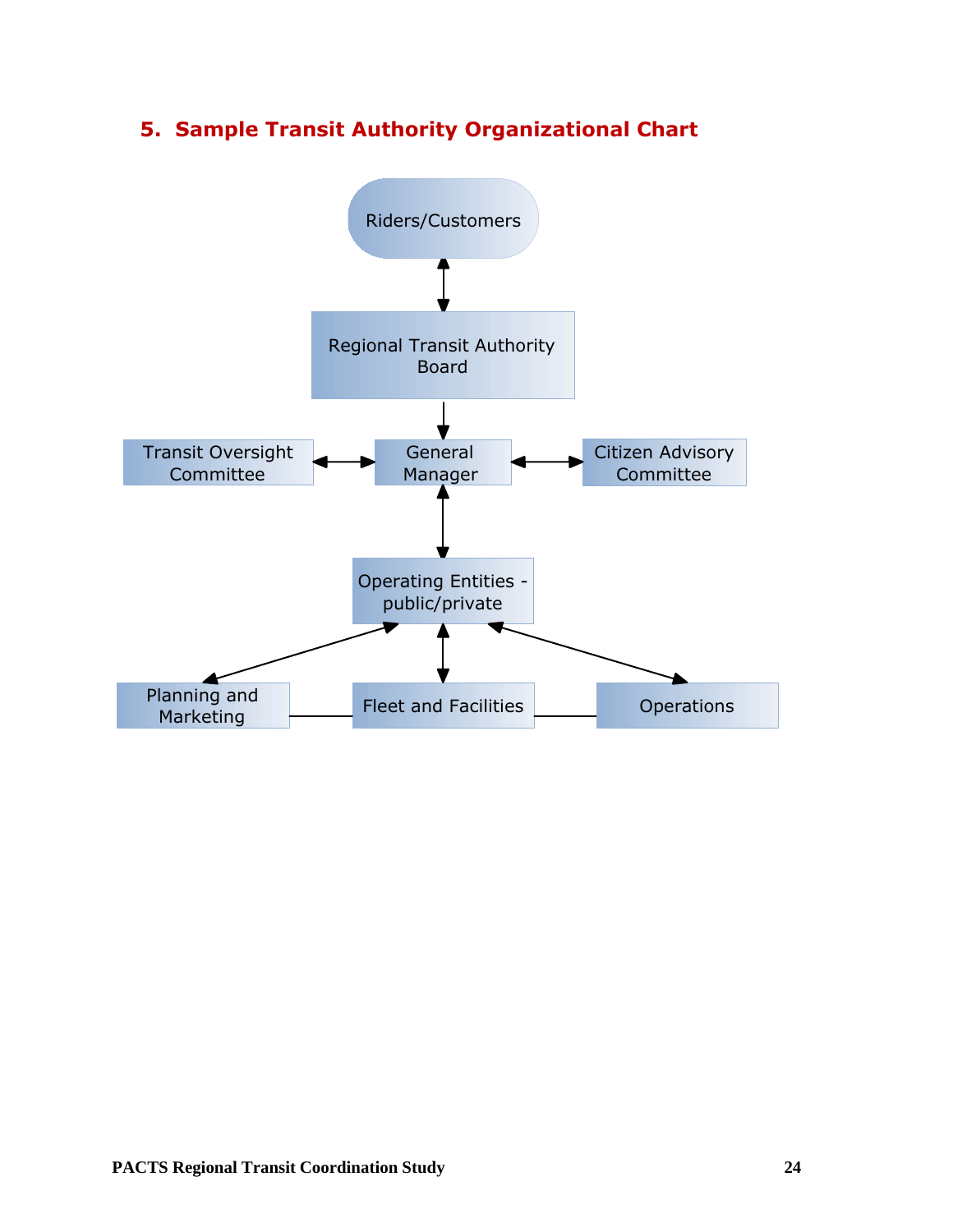# **5. Operating Trends**

A great deal of effort was expended on trying to compare various operating, capital and administrative measures among the providers. In the end it proved to be a very difficult endeavor due to the many differences in organizational structures, funding, operations and clientele. The Study Committee chose to demonstrate the ongoing emphasis on improving customer service, increasing ridership and the challenges in controlling costs.

Capital expenses, such as vehicle purchases and other physical infrastructure, are largely covered by federal funding with some state dollars and local match. Operating costs, in most cases depend on a larger portion of local subsidy, along with fare box or ticket sales, some federal assistance, advertising income and state subsidy.

The most illustrative indicators are those that comprise the largest single costs and/or those costs that are increasing at the greatest rate. The top three among all the providers are: fuel, insurance and labor. These are compared to administrative costs, marketing expenditures, changes in the number of boardings and the local contribution to operating costs for the years 2001 to 2005.

The bus transit or "rubber wheeled" operations were combined in one chart. Labor increases are the largest indicator across the five-year period. Though there was a slight dip in fuel costs from 2000 to 2001 this cost point has begun to increase markedly as well. The increase in insurance rates has lessened somewhat year to year in the aggregate but continues to be unpredictable. Meanwhile, administrative costs have increased the least and actually had the largest one-year drop, and the marketing budget has been in a period of decline. Comparatively, increases in local subsidies have crept along, significantly outpaced by the overall rise in operating costs. In fact, the share of local subsidy that comprises the overall operating budgets went down by 2% each year from '01 to '04 until going up 2% in '05.



#### **Change in Operating Costs Compared to Change in Ridership and local Subsidy 2001 - 2005 METRO, RTP, SPBS & BSOOB**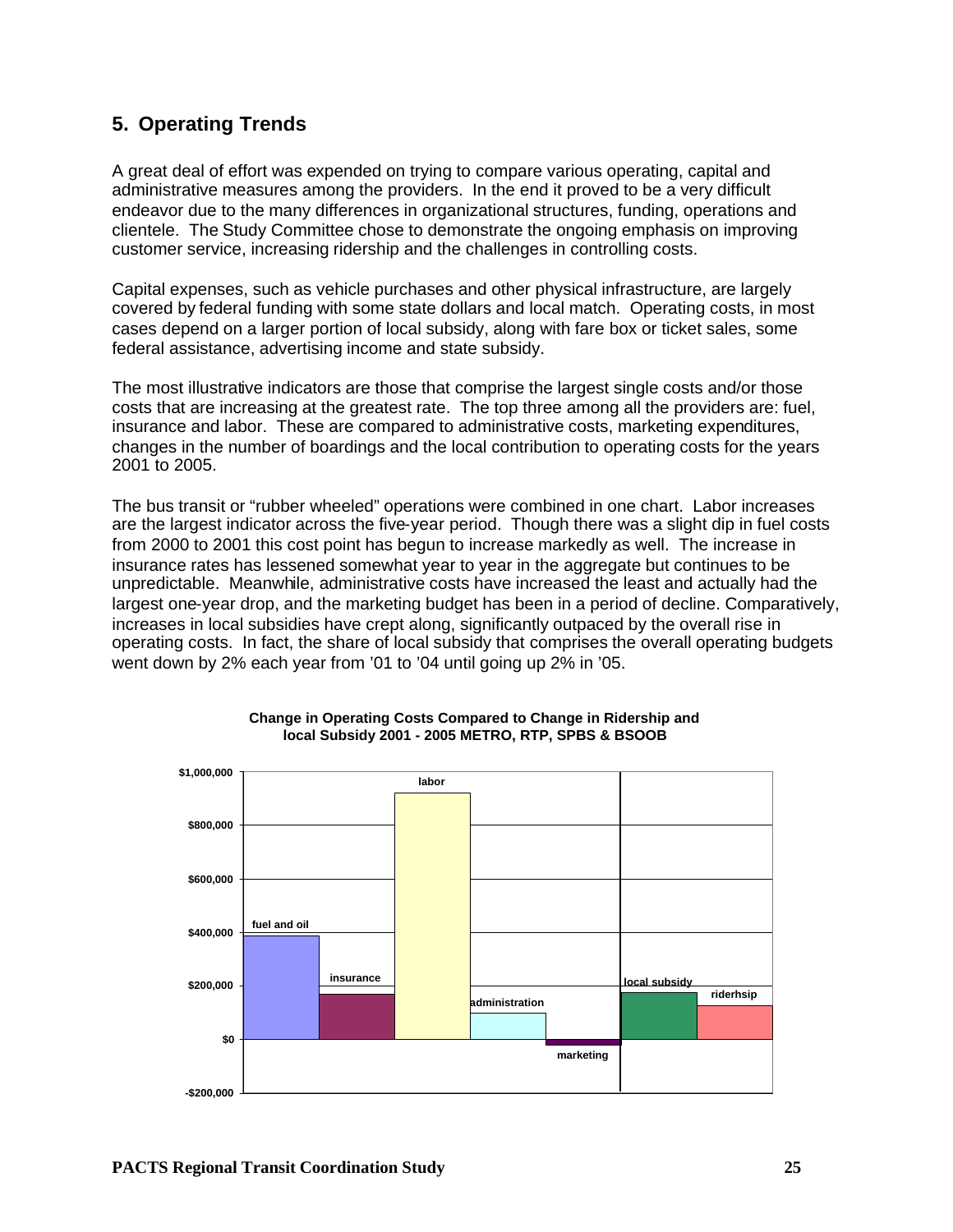Since ferry and rail service are so different from buses and each other their assessments were kept separate. CBITD generates revenues from a variety of sources within the operation but does not require a local subsidy from the municipalities it serves. In '04/'05 for instance, the breakdown of revenues was as follows: passenger fares (47%), vehicle transport charges (17%), freight transport charges (12%), and contract services (24%). CBITD is authorized under State Enabling Legislation to provide these services to Islands in Casco Bay, including Peaks, Great Diamond, Little Diamond, Long Island, Chebeague, and Cliff.



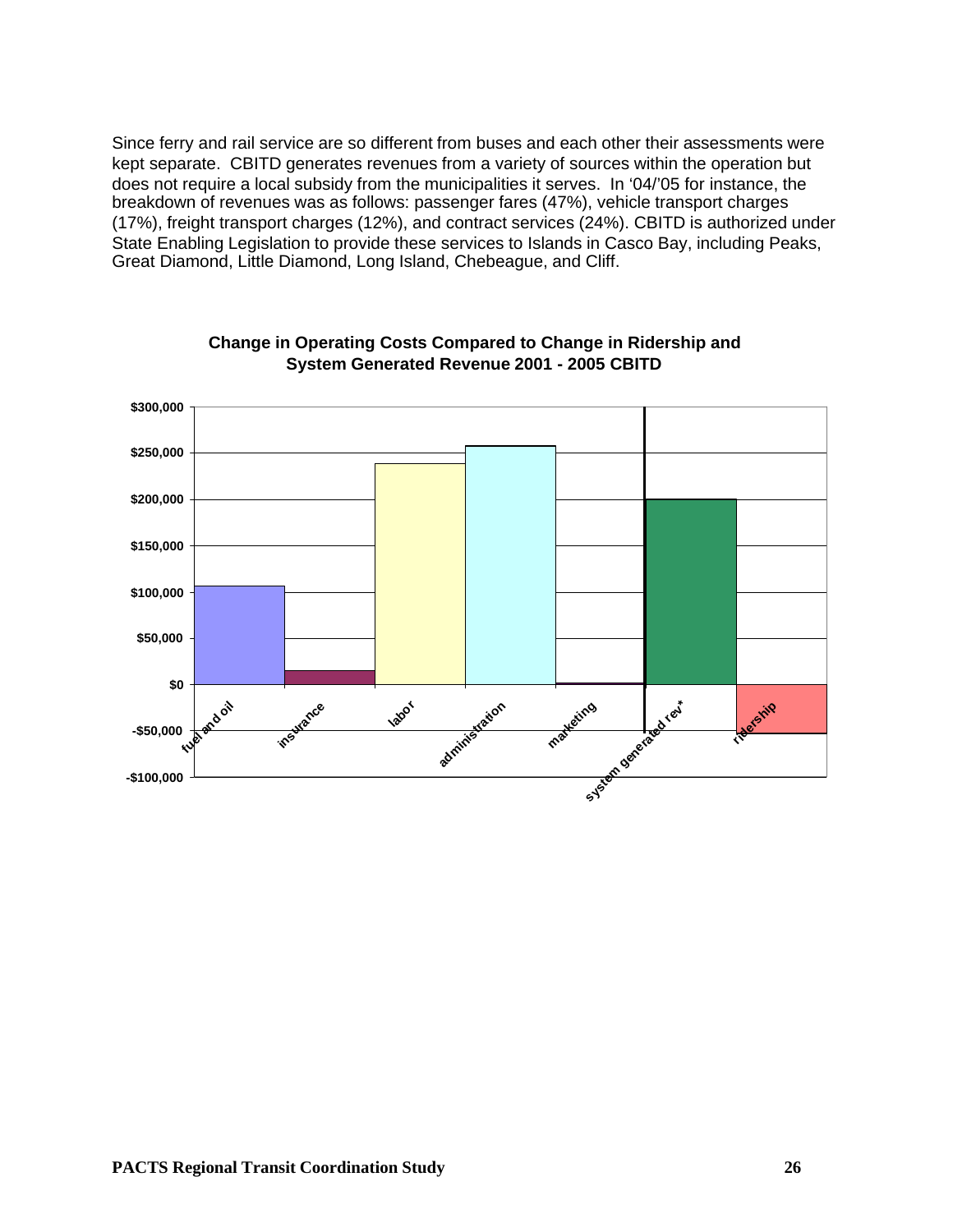The Downeaster contracts labor, fuel and insurance from Amtrak although it began paying for fuel in 2006. NNEPRA is primarily the administrative and marketing entity for the service. Rather than a local subsidy, the Downeaster receives operating funds from the state. However, ticket sales average about 50% of the total operating costs. The remainder is made up by different combinations of federal and state dollars each year. It should be noted that, even though the increase in state funds appears large, the first full calendar year of operations saw a significant drop in the state share. Conversely, the marketing budget for the first six months of operations in 2002 was quite low. The change in marketing dollars from 2003 to 2006 was less than half of what is shown below. Around the year 2013, the state will be responsible for all of the operating deficit. A Governor's task force is making recommendations as to how that can be achieved.



#### **Change in Operating Costs Compared to Change in Ridership and State Subsidy 2002 - 2006 NNEPRA**

Notes: The Downeaster began service December 15, 2001 so FY'02 represents only 6 months of train operations. From FY'02 through FY'05, service expenses and revenues were represented as NET. An accrual based accounting system was adopted in 2006. The fixed cost of the Amtrak contract expired on January 1, 2004 and Amtrak costs increased by nearly \$2M in one year.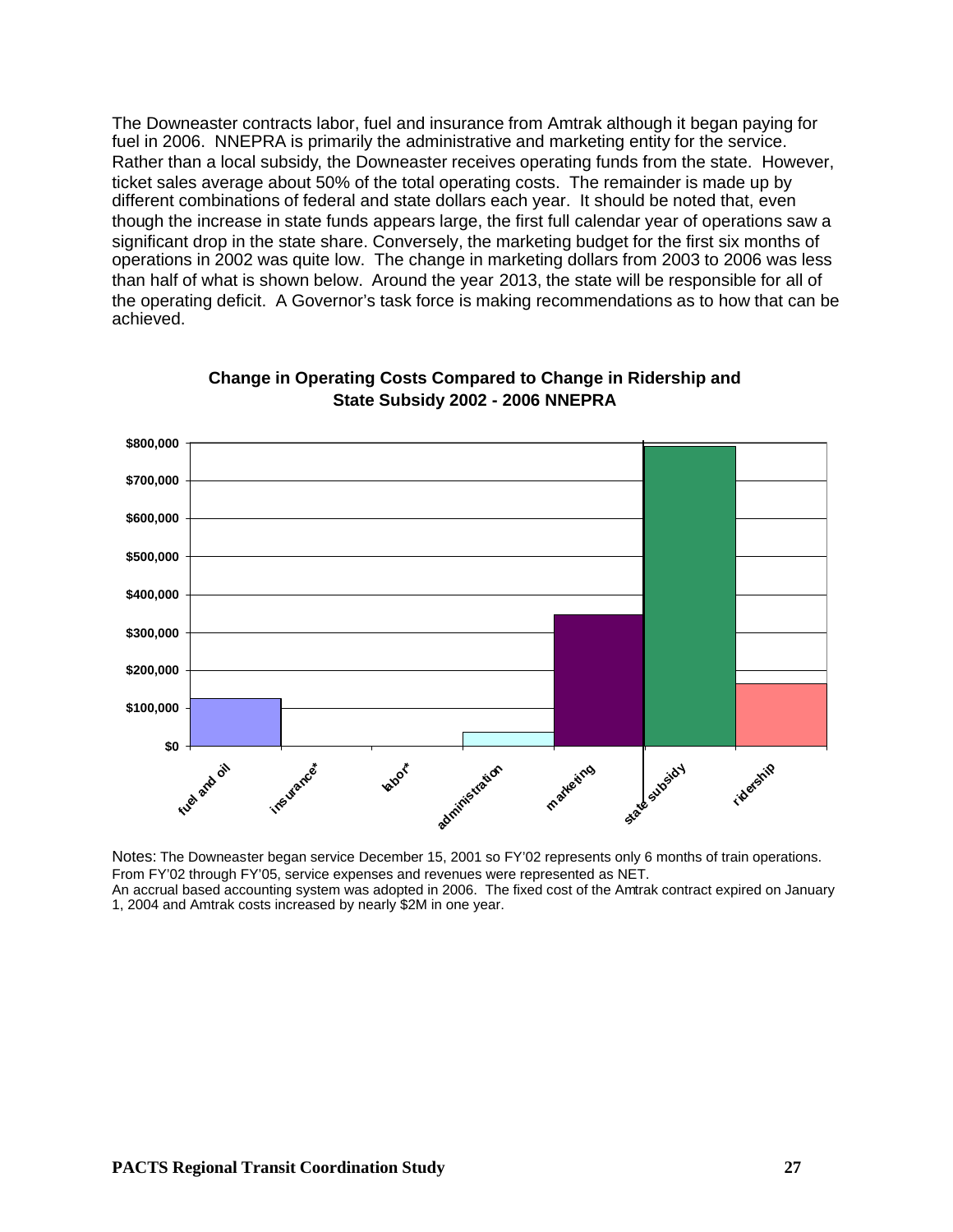# **6. Findings**

## **Summary of Findings – Customer Information and Traveler Convenience**

As part of the overall Study effort, a transit consultant was hired to take a look at the ease of transfers between area providers. The consultant was asked to look at transfers from the perspective of the customer, and gather together some popular origins and destinations in the region. The following is a summary of findings from the work of Crikelair and Associates. The full report is included as Appendix F.

The transit program in the Greater Portland area has two significant regional strengths.

**First**, there is a large quantity of available service, with substantial route coverage in the communities that are served.

**Second**, the region's three principal fixed-route bus programs accept transfers from connecting transit agencies.

However, despite free transfers, travelers often face significant scheduling barriers when they try to plan trips that involve more than one transit program. This evaluation has identified three issues that reveal weaknesses in existing service coordination.

- 1. Bus stop locations Many transfers require passengers to walk between bus stops. Bus stop locations are sometimes not obvious to inexperienced bus riders. The problem stems in part from the large number of bus routes that converge on Monument Square in downtown Portland. METRO has developed a transit hub at the Elm Street Pulse, but this location is not large enough to accommodate all METRO routes, let alone buses operated by South Portland and the BSOOB ShuttleBus.
- 2. Connecting schedule times Connection times throughout the region are complex and confusing. This is true for connections internal to the METRO and South Portland systems, as well as for transfers between transit agencies. This situation appears to have resulted from routes and schedules that have evolved over many years with marginal adjustments, resulting in complicated routes with awkward and inconsistent headways.
- 3. Limited traveler information Maps and timetables published by individual transit systems include telephone numbers for other transit programs, but they offer no information about destinations served by these other providers. Regional transit information available on the Internet includes multiple agencies, but information is presented separately for individual programs, with no explanation of how to plan trips that involve more than one transit agency.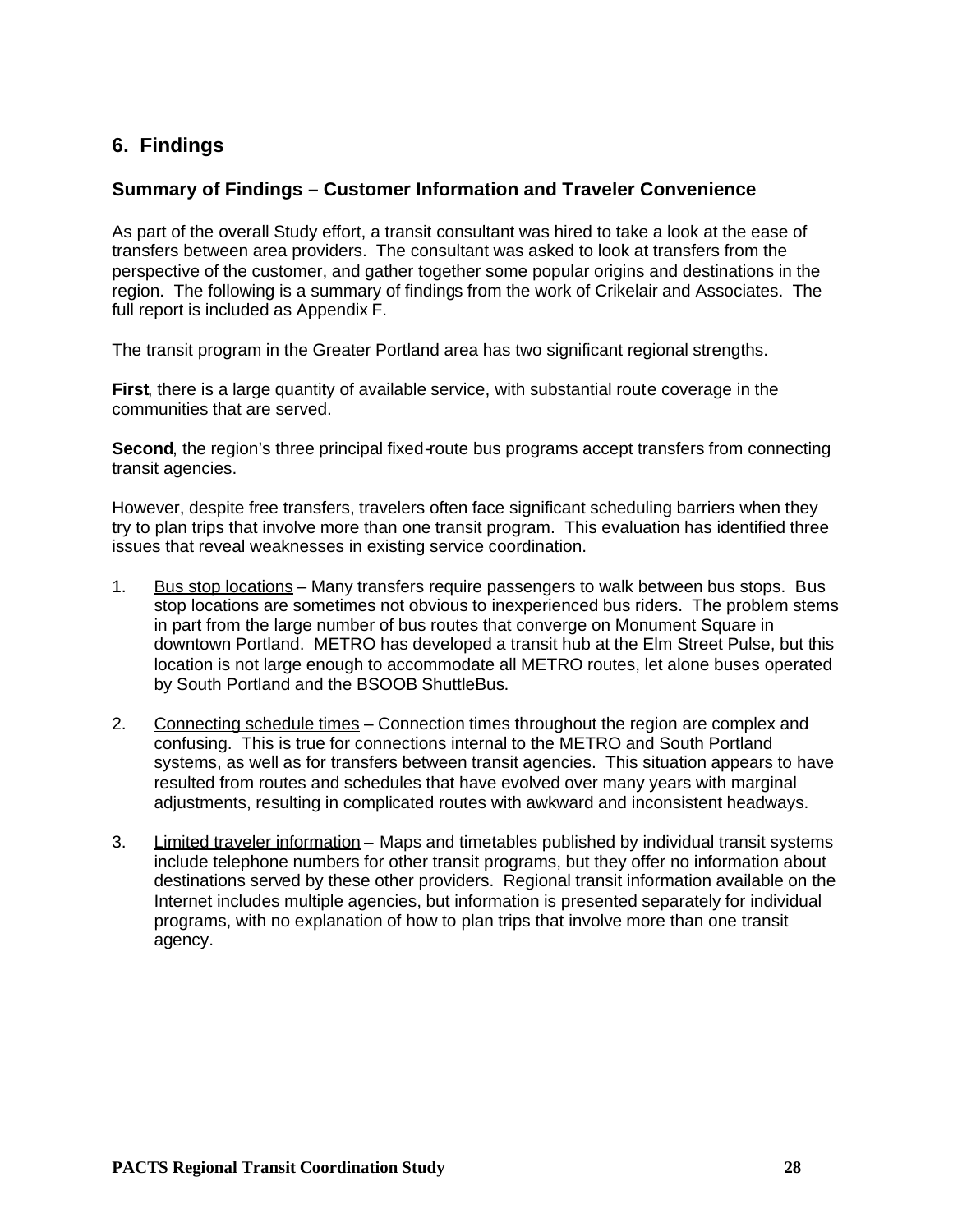# **Findings From Analysis of Transit Services**

The following findings were developed by staff using information submitted by the participating transit operators. They are organized into the following categories:

| 1. Operating Cost   | 6. Management/Planning  | 11. Insurance        |
|---------------------|-------------------------|----------------------|
| 2. Fleet Size       | 7. Property             | 12. Vehicles/Vessels |
| 3. Personnel        | 8. ITS                  | 13. Collaboration    |
| 4. Sources of Funds | 9. Fuel sources & types |                      |
| 5. Maintenance      | 10. Training            |                      |

#### **Operating Cost**

- The eight providers in the study share combined annual Operating Revenues of \$27 million.
- NNEPRA (rail) and CBITD (ferry) have unique operating characteristics that set them apart from the other bus providers.
- NNEPRA has the highest operating costs and stands out as a rail provider. They contract services with Amtrak
- RTP and YCCAC (the two demand-response providers) have comparable operating costs but serve different size counties.
- RTP service area is Cumberland County (318 persons/square mile)
- YCCAC service area is York County (188 persons/square mile)
- METRO is the largest fixed route bus operator
- ShuttleBus and SPBS have comparable operating costs and fleet sizes.
- Fare return ratios among the three fixed route services rank well compared to their peers. SPBS is in the middle of the pack while METRO and ShuttleBus are second and third from the top.

#### **Fleet Size**

- METRO is the largest fixed route bus operator with eight routes and a fleet of 21 buses.
- RTP (35) and YCCAC (34) have nearly the same fleet size
- The eight providers carry close to three million one-way passengers per year plus a quarter million social service trips.
- Combined, the providers travel 4.7 million transit miles plus an additional seven million social service miles.
- A total of 264,000 Social Service trips make up 8% of the total trips and 60% of the total miles consuming 22% of the total operating costs. These trips are contracted by the state at set rates.
- Ferry operations compare very favorably with peer services, having the lowest subsidy per trip and the next to highest fare return ratio among ferry services in National Transit Database reports that were reviewed.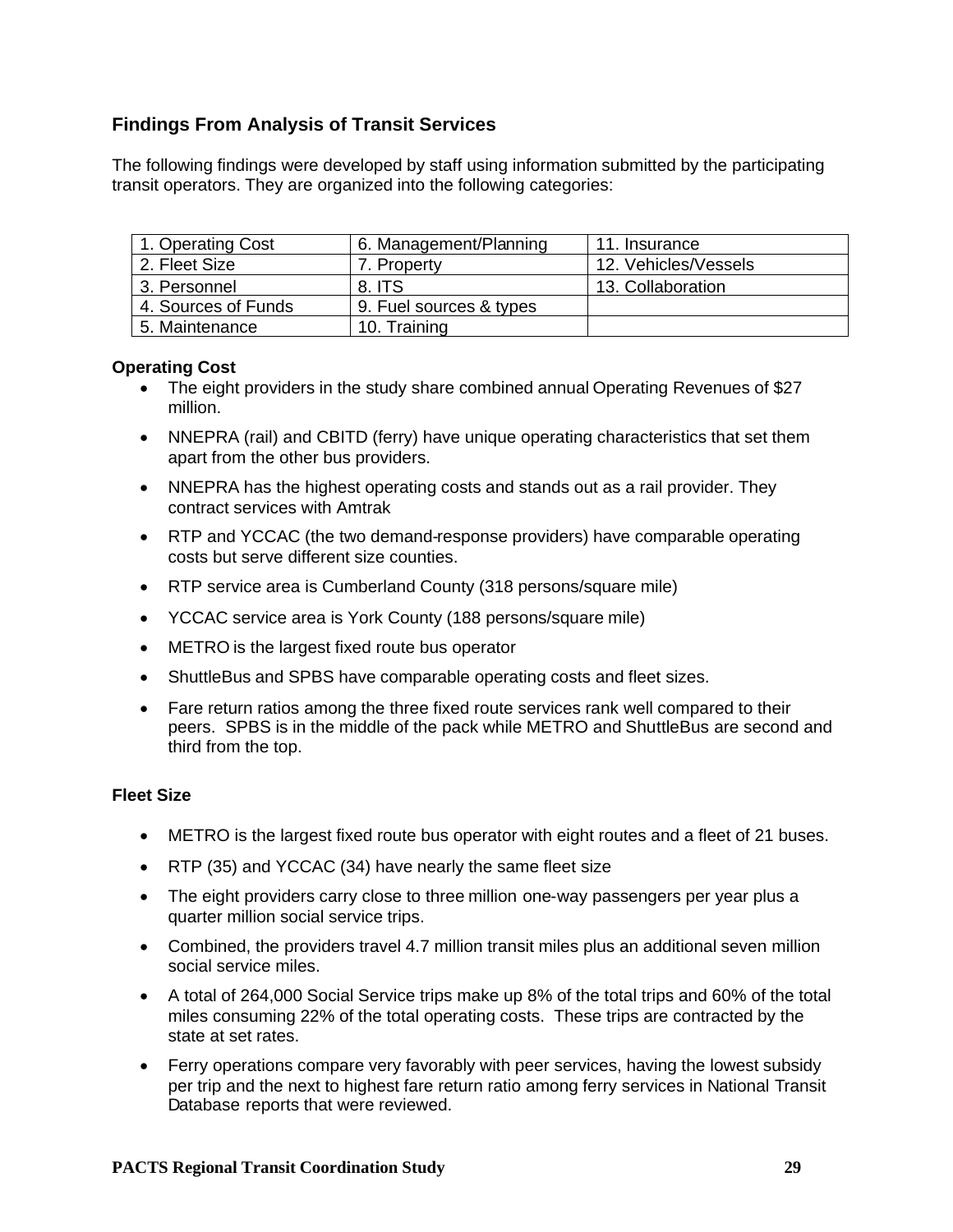### **Personnel**

- Combined, the eight providers in the study employ approximately 250 people 133 fulltime operators, 20 part-time operators, 24 maintenance personnel, 38 administrators, and 32 more employees identified as "other".
- METRO and RTP have almost the same number of drivers (42 and 44 respectively) although RTP also relies on an additional 50 volunteer drivers.
- CBITD, METRO and NNEPRA operators and some other employees belong to unions.

Table 1 below describes operating costs (in millions of dollars), fleet size and total drivers by provider.

|                   | <b>Operating Costs</b> |                   | <b>FTE Drivers</b> |
|-------------------|------------------------|-------------------|--------------------|
| <b>Provider</b>   | (in millions)          | <b>Fleet Size</b> |                    |
| <b>CBITD</b>      | 3.7                    | 5 vessels         | 22                 |
| <b>METRO</b>      | \$4.6                  | 25 buses          | 42                 |
| <b>NNEPRA</b>     | \$9.3                  | 12 (rail cars)    | contract           |
| Ptld. Explorer    | $<$ \$0.1              | 1 bus             |                    |
| <b>RTP</b>        | \$3.9                  | 35 buses          | $44 + 50*$         |
| <b>ShuttleBus</b> | \$1.0                  | 14 buses          | 12                 |
| <b>SPBS</b>       | \$1.0                  | 7 buses           | 11.5               |
| <b>YCCAC</b>      | \$4.2                  | 34 buses          | $18 + 70*$         |
| Total             | \$27.8                 | 133               | $151 + 120*$       |

**Table 1 Operating Costs, Active Fleet Size, Full Time Equivalent Drivers**

**\*** Volunteer Drivers

### **Sources of Funds**

- All providers utilize a combination of federal, state and local funds. Federal funds include FTA Section 5307, JARC and STP. MaineDOT matches the federal capital funds (80/10/10) with general bond funds and local funds except in the case of alternative fuel vehicles where the state pays 15% and the local share is 5%. For operating the split is 50/50. Most providers rely on local municipal funds to pay the difference. Also known as Urbanized Area Formula funds, 5307 can be used for planning as well. New sources of funds under the SAFETEA-LU Reauthorization include New Freedom, United We Ride and STIC.
- Except for NNEPRA and the Portland Explorer, the other six providers use an average of 12.5% FTA Operating Assistance funds. Some of these are Section 5307 formula funds that will not be available for operating if the population of the MPO exceeds 200,000 after the next Census under current law.
- The farebox provides 50% of the operating costs for NNEPRA and CBITD, and approximately 23% of the operating costs for METRO, SPBS and ShuttleBus.
- RTP and YCCAC receive approximately \$3 million per year each in social service contract revenues.
- RTP and YCCAC also receive contracts from state and regional social service agencies to fund social service transportation.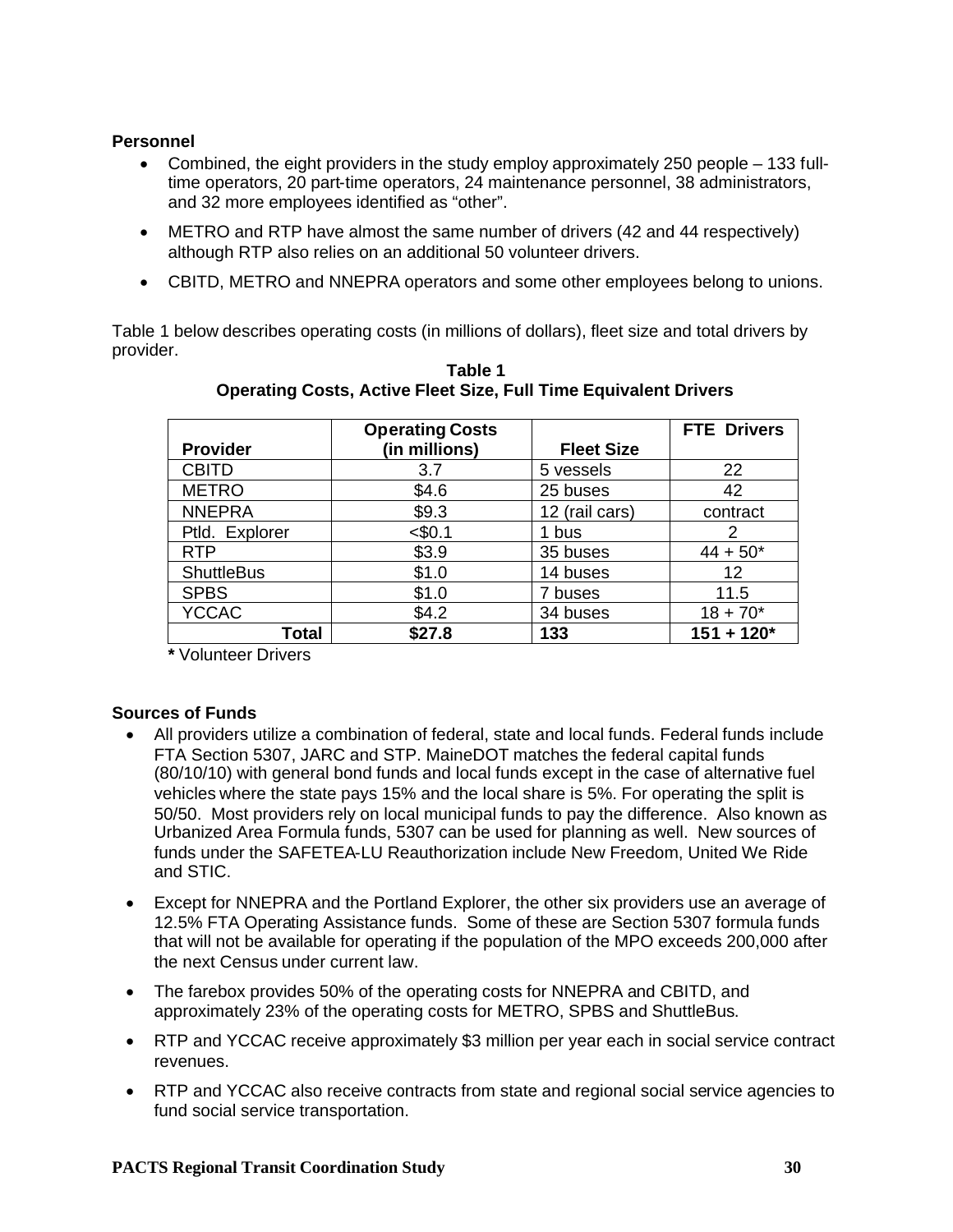- All providers follow federal guidelines for how funds are allocated and apportioned. They all complete annual Certifications and Assurances.
- CBITD, METRO and NNEPRA complete NTD reports annually as a condition of receiving federal funds. ShuttleBus, SPBS, RTP, YCCAC and Portland Explorer are exempt from full NTD reporting.

#### **Maintenance**

- Annual maintenance costs, not including those provided by Amtrak, are close to \$2 million.
- METRO provides maintenance services for a portion of the RTP fleet
- The ShuttleBus provides maintenance services for all YCCAC vehicles, area school buses and several municipal safety and rescue vehicles, as well as its own fleet.

#### **Management/Planning**

- CBITD, METRO, NNEPRA, RTP and ShuttleBus have General Managers that report to a Board of Directors. Portland Explorer is operated by a private for profit business and contracted by GPCOG. SPBS is a city department. YCCAC is part of a social service corporation.
- GPCOG and SMRPC provide regional transit planning services using FTA Section 5303 funds and other sources. The two planning agencies also conduct planning projects with individual providers on a case by case basis using Section 5307 planning funds which are matched with 20% local dollars.
- The seven public providers serve on the PACTS Transit Committee and some are represented on each of the other PACTS Committees. In this role they make recommendations to the Policy Committee on allocation of federal funds for transit as well as help set the agenda for transit planning and projects. Six private operators share one non-voting seat on the Transit Committee. These include Concord, Vermont, Mermaid, VIP, Chebeague Transportation Company, and the Maine Narrow Gauge Railroad.

### **Property**

 METRO, VIP, SPBS and YCCAC own the property where they are located. CBITD and NNEPRA rent, RTP leases from METRO and ShuttleBus leases from the City for \$1.

### **ITS**

### **Communications**

- All providers use short-range radio communications systems for dispatch to communicate with drivers. Amtrak uses a regional dispatch system. Some providers also equip drivers with cell phones.
- RTP has a computer-aided dispatch program.

#### Passenger Info

- GPCOG has established a web-based automatic Transportation Information Display System (TIDS) that displays scheduled airline, rail, bus and ferry arrivals and departures at 12 locations in Greater Portland.
- Each system has its own schedule and route map.
- All seven public providers host their own websites.
- The CBITD site offers links to METRO and RTP.
- The METRO site offers links to NNEPRA and SPBS.

#### **PACTS Regional Transit Coordination Study 31**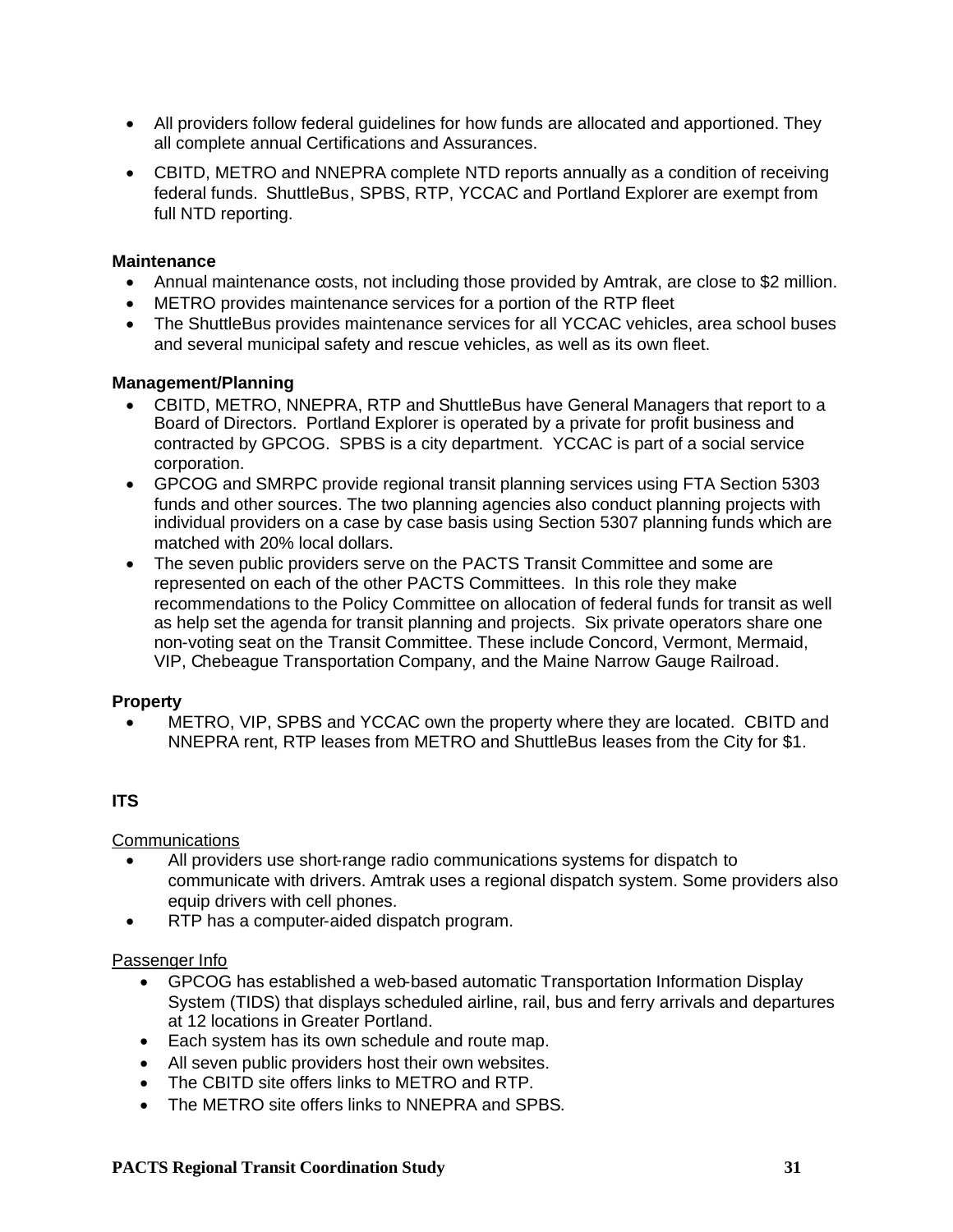- The NNEPRA site offers links to METRO and Portland Explorer for the Portland Station and Tri-town ShuttleBus and RTP for the Saco Station.
- The RTP site offers links to ShuttleBus and ZOOM, SPBS and YCCAC.
- The ShuttleBus site does not offer links to other providers but does identify stops in common with METRO.
- The SPBS site does not offer links to other providers.
- The YCCAC site offers links to NNEPRA, RTP and ShuttleBus.

| Web Site      | Refers to:   |              |               |            |              |             |              |
|---------------|--------------|--------------|---------------|------------|--------------|-------------|--------------|
|               | <b>CBITD</b> | <b>METRO</b> | <b>NNEPRA</b> | <b>RTP</b> | <b>BSOOB</b> | <b>SPBS</b> | <b>YCCAC</b> |
| <b>CBITD</b>  |              |              |               |            |              |             |              |
| <b>METRO</b>  |              |              |               |            |              |             |              |
| <b>NNEPRA</b> |              |              | Explorer      | Λ          |              |             |              |
| <b>RTP</b>    |              |              |               |            |              | ↗           |              |
| <b>BSOOB</b>  |              |              |               |            |              |             |              |
| <b>SPBS</b>   |              |              |               |            |              |             |              |
| <b>YCCAC</b>  |              |              |               |            |              |             |              |

#### **Web site Connections**

 All providers except YCCAC are posted on TransportMe.org, Portland's Transportation web site administered by GPCOG.

#### **Fuel sources & types**

- All the providers use diesel in some or all of their vehicles/vessels.
- METRO has replaced 13 of its 25 bus diesel fleet with vehicles running on Compressed Natural Gas (CNG). They will replace eight more diesel buses with CNG units as soon as federal funds are available.
- RTP and YCCAC operate a combination of diesel and gasoline vehicles. RTP, due to its proximity to METRO and the CNG fueling facility, has the option of adding CNG vehicles as older units are retired. RTP also operates two propane powered vehicles.
- All but NNEPRA and YCCAC have on-site fuel storage capacity.
- All public providers are eligible to participate in GPCOG's cooperative purchasing bid process.

### **Training**

- All providers except Portland Explorer receive RTAP funds from FTA through MaineDOT for training.
- All the public providers except for CBITD and NNEPRA participate in Maine Transit Association training.
- Some providers participate in joint training opportunities for maintenance (e.g. wheelchair lifts)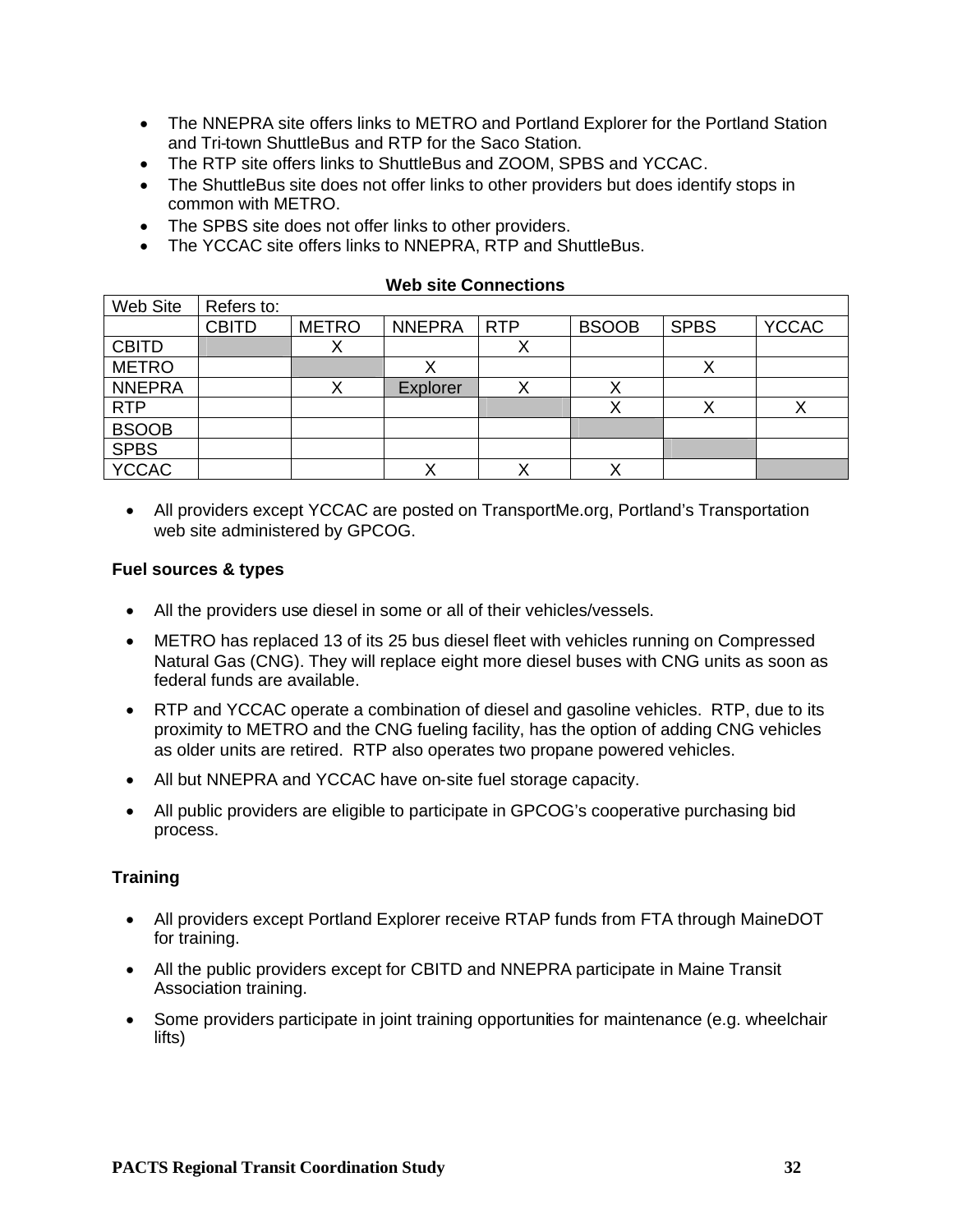#### **Insurance**

- Excluding NNEPRA, the total amount spent on insurance is over \$900,000.
- Between RTP and ShuttleBus, the only ones to specify, six different insurance companies provide different types of coverage.
- Maine Municipal Association provides coverage to SPBS.

#### **Vehicles/Vessels**

• MaineDOT owns most of the vehicles in the fleets.

#### **Examples of existing collaboration between Greater Portland area transit providers:**

- METRO, South Portland, and the ShuttleBus all honor **free transfers** between services
- METRO and South Portland recently collaborated on a **transfer study**
- The seven public providers collaborate on Federal funding distribution formula, Surface Transportation Program (STP) transit set-aside funds and several policy issues as part of their participation in the **PACTS Transit Committee**.
- METRO provides **maintenance services** for a portion of the RTP fleet.
- The ShuttleBus provides **maintenance services** for all YCCAC vehicles and area school buses as well as its own fleet.
- METRO, South Portland, and RTP collaborate on a **Maine Care bus pass** program providing monthly fixed route bus passes to people who document at least three medical visits per month.
- METRO and South Portland offer a **Summer Student Pass** for \$20 that applies to both services.
- **Maine Mall Transit Center** Four fixed route bus systems stop in the same location at the Maine Mall, where there is some shelter, phones, transit information and a Transportation Information Display System (TIDS) screen.
- METRO, RTP, and GPCOG are working collaboratively on **Automatic Vehicle Location** (AVL) and dispatch systems
- VIP Tour and Charter is providing AVL service for the **Portland Explorer** and the University of Southern Maine.
- Transit agencies are collaborating on the redesign of a Portland **Downtown Transportation Cente**r at the current METRO Pulse location
- NNEPRA's Downeaster service and Concord Trailways are **both located** at the Portland Transportation Center where they share parking and offer **flexible tickets** that can be used for either service.
- Services provide vehicles to other providers during **emergencies** or unforeseen circumstances in order to prevent disruptions in service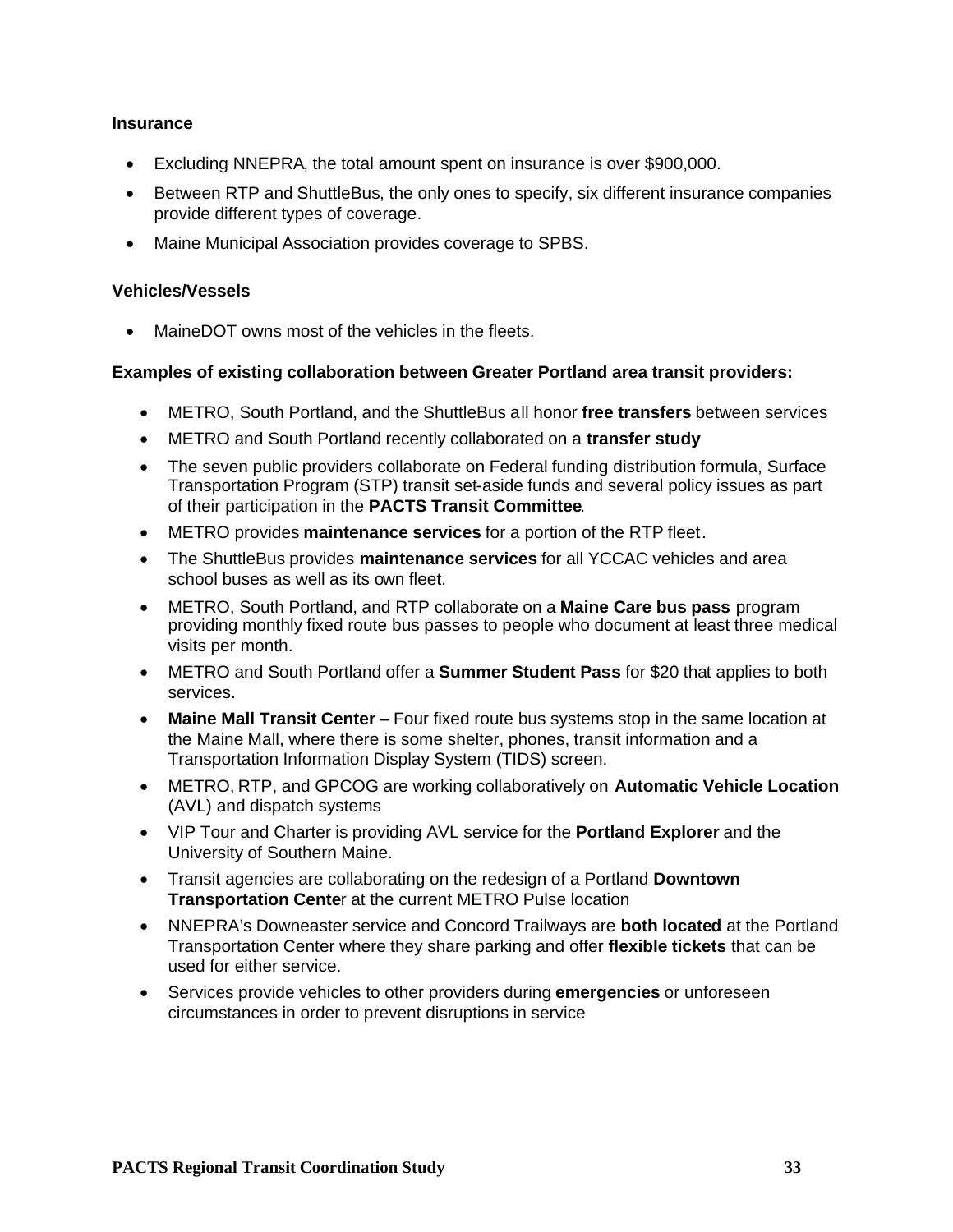### **Transit Performance Measures**

All peer comparisons as well as METRO and CBITD data are from the 2004 National Transit Database (NTD) Report. Other local provider data is from 2005, collected independently. Please refer to Appendix E for graphic representation.

Fixed route bus – METRO, ShuttleBus and SPBS were compared with 13 other properties of relatively similar size.

- Operating Expenses per Revenue Vehicle Mile ShuttleBus ranked best (lowest), SPBS ranked  $9<sup>th</sup>$  (just below average) and METRO came in at number 15.
- Operating Expenses per Vehicle Revenue Hour SPBS ranked third lowest, METRO ranked  $13<sup>th</sup>$ . However, much larger systems reported spending twice as much.
- Cost per Passenger Trip METRO ranked  $9<sup>th</sup>$  (spending a little less than average), ShuttleBus ranked 11<sup>th</sup> and SPBS was 13<sup>th</sup>. All three spent less than half what the highest ranked agency did per trip and all were well within the range of the largest systems.
- Subsidy per Trip METRO ranked  $9<sup>th</sup>$  and ShuttleBus ranked 10<sup>th</sup> (both below average) while SPBS was 13<sup>th</sup>, still less than half the highest ranked agency.
- Fare Return Ratio ShuttleBus ranked  $2^{nd}$  from the top and METRO ranked 3<sup>rd</sup> (a higher ranking is better) SPBS ranked 9<sup>th</sup> just above the average.
- Trips per Hour SPBS ranked  $3<sup>rd</sup>$  while METRO ranked 11<sup>th</sup> (a bit higher than average).
- Trips per Capita ShuttleBus had the fewest number of trips per capita. SPBS ranked  $8<sup>th</sup>$ (a bit below average) and METRO ranked  $13<sup>th</sup>$  (a bit above the average).

Demand response bus – RTP and YCCAC were compared with 12 other demand response providers of roughly similar size. RTP served the largest population of the peer group and had the largest number of vehicles while YCCAC had the lowest population and just below the average number of vehicles.

- Operating Expenses per Revenue Vehicle Mile YCCAC ranked first RTP ranked  $8<sup>th</sup>$  and. Removing one outlier that was more than double the expense of the next lowest provider, both were above average.
- Operating Expenses per Vehicle Revenue Hour Removing the same outlier, which was nearly three times that of the next highest agency, RTP and YCCAC ranked 12<sup>th</sup> and 13<sup>th</sup> respectively (the two highest).
- Cost per Trip RTP ranked  $5<sup>th</sup>$  and YCCAC ranked  $8<sup>th</sup>$  from the lowest. The operating budgets and number of annual unlinked trips was much higher for these two than all the other agencies.
- Subsidy per Trip RTP ranked lowest. YCCAC ranked  $8<sup>th</sup>$ , in a range from \$4 to \$67 per trip.
- Fare Return Ratio YCCAC had the lowest fare return ratio at barely 1%. RTP had the best, by far at 70%
- Trips per Hour YCCAC and RTP had the second and third highest number of trips per hour out of all the other agencies.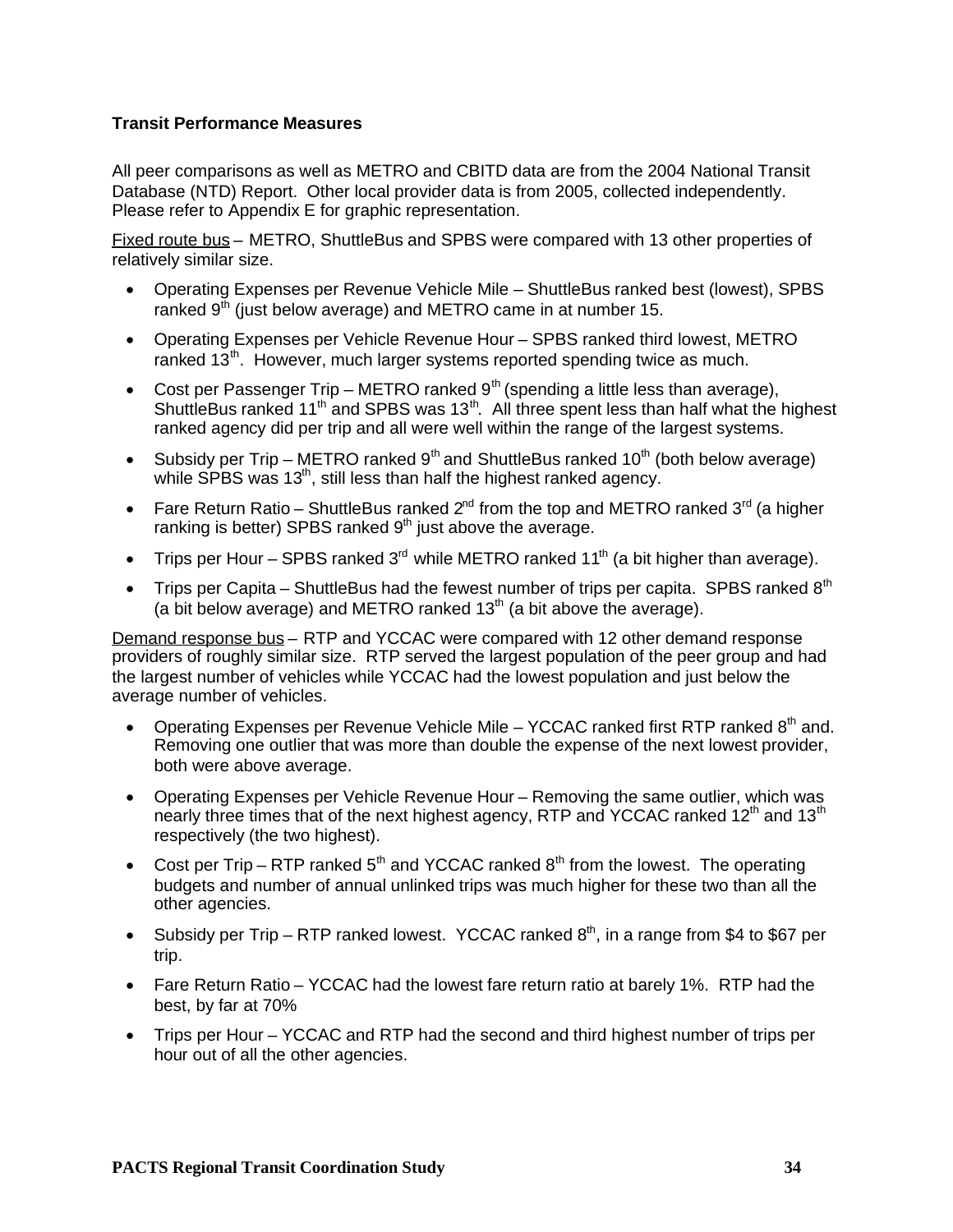Ferry – CBITD operations were compared with six other providers based on the number of vessels, ranging between two and five. CBITD was the second smallest in population size, though the smallest is part of a much larger urban population.

- Operating Expenses per Revenue Vessel Mile CBITD ranked  $3<sup>rd</sup>$  from the lowest and spent only 13% of the highest amount.
- Operating Expenses per Vehicle Revenue Hour CBITD ranked  $2^{nd}$ , just slightly higher than the provider with the lowest cost per hour provider. The two highest ranked agencies spent six and 17 times more per hour respectively.
- Cost per Trip CBITD ranked  $4<sup>th</sup>$  but the next highest was more than twice as much, and the two highest were more than three times as high.
- Subsidy per Trip CBITD had the lowest subsidy per trip among its peers.
- Fare Return Ratio Information was incomplete for two of the agencies but CBITD was next to highest with 52%.
- Trips per Hour CBITD had fewer trips per hour than all the other ferry agencies.
- Trips per Capita CBITD ranked second from the highest on number of trips per capita.

### **Case Studies from Other U.S. Cities**

- Planning and marketing seem to be the most frequent items that are explored for coordination among agencies.
- Simplifying route/schedule information and fares for the system's users is usually one primary goal of coordinating.
- Consolidation efforts seem to come from the policy and/or senior management level. Conversely in this case, bringing in key transit agency staff and planning early on is critical to the process.

### **7. Prioritized Recommendations and Implementation Schedule**

Regional Transit Coordination Study

### **Summary:**

The Regional Transit Coordination Study Recommendation Subcommittee has reviewed all input and data collected through this process. Initial presentation of data suggested that the region is composed of a varied number of transit operators providing many different services to different populations with different types of equipment and under different mandates, all operating independently.

The overall goal of this study is to identify opportunities to increase efficiency of transit operations within this region and to work toward the development of one regional transportation system. Because of the diverse nature of the agencies, the subcommittee feels that this can best be accomplished by facilitating communication, coordination and collaboration among providers. Through this process, additional opportunities for consolidation may emerge in the future.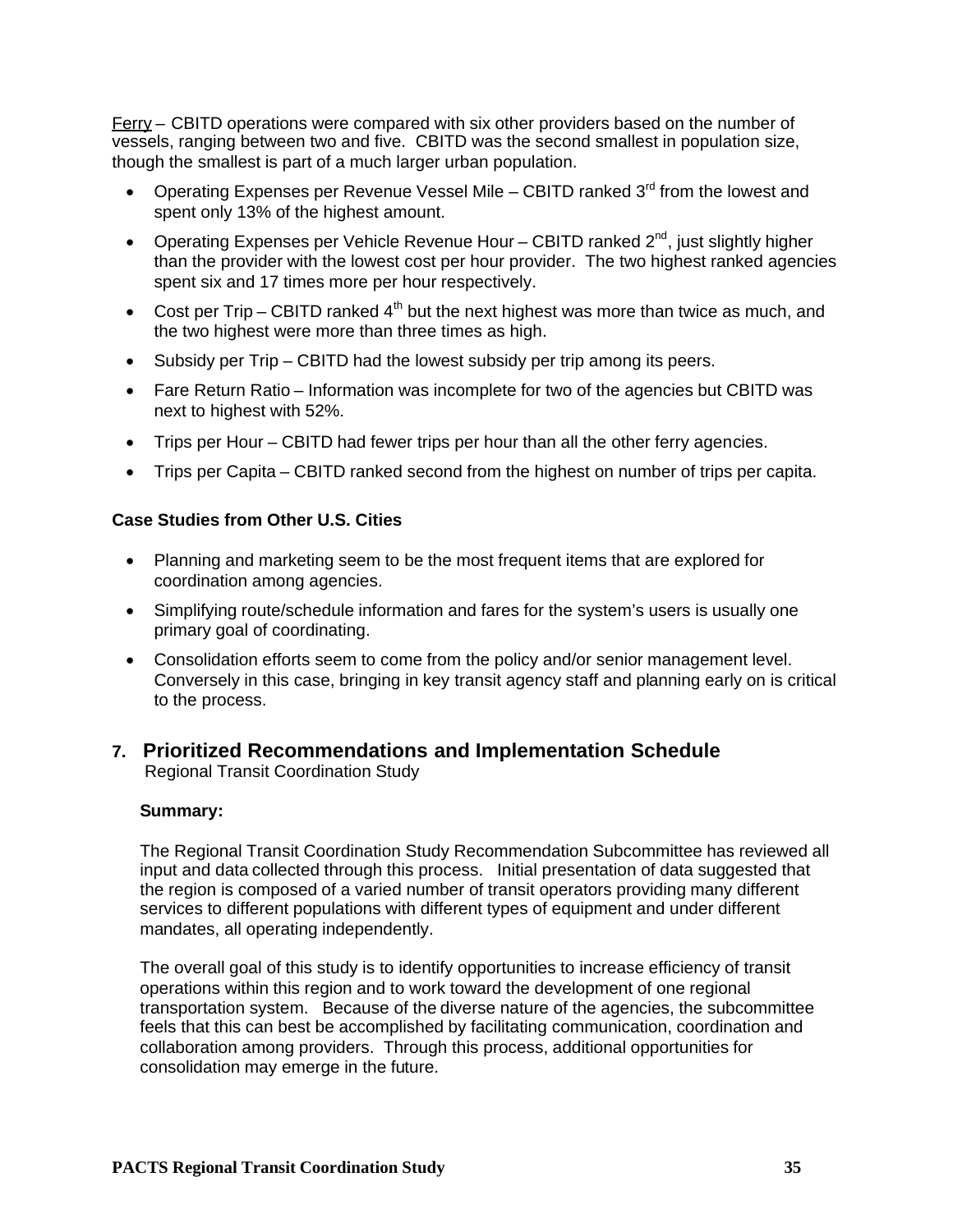The subcommittee determined four key areas common to all providers: Planning, Operations, Marketing and Capital Investment. Within each category, the subcommittee has developed recommendations to support the development of a more efficient, customerfocused regional transit system. Recommendations in each category have been prioritized by the perceived ability to achieve results and with consideration for the need to implement efforts sequentially, regardless of the time frame in which each one might be completed.

Additionally, the group has identified specific strategies for achieving objectives and has recommended a plan for implementation and oversight.

#### **Summary of Categories:**

#### **Planning:**

**Improve and expand transit service by coordinating regional planning activities.**

#### **Operations:**

- **Improve coordination, efficiency and service among existing transit providers by conducting a comprehensive analysis and possible redesign of local transit routes in the region**.
- **Control expenses and improve efficiency by exploring the coordination and/or consolidation of operational systems.**

#### **Marketing:**

 **Improve ridership, revenues and customer service by promoting a seamless, customer focused, service oriented transit system with coordinated marketing and promotional initiatives.**

#### **Capital Investment:**

 **Increase ridership, revenues and customer service by making investments in facilities and infrastructure.**

#### **Implementation & Oversight**

**Designate PACTS Transit Committee as the lead agency to facilitate improved communication, coordination, collaboration among transit providers, communities and planning agencies, with staff support provided by PACTS.**

- Establish and staff yearly meetings of all transit boards to discuss common themes and projects.
- Establish working groups and staff regular meetings between appropriate representatives of each transit provider to discuss coordination of Operations, Marketing, Finance, Planning and Administration strategies as outlined. Develop action plans to complete tasks and achieve objectives outlined in the objectives.
- Report on progress and action of each coordination effort at PACTS Transit Committee meetings.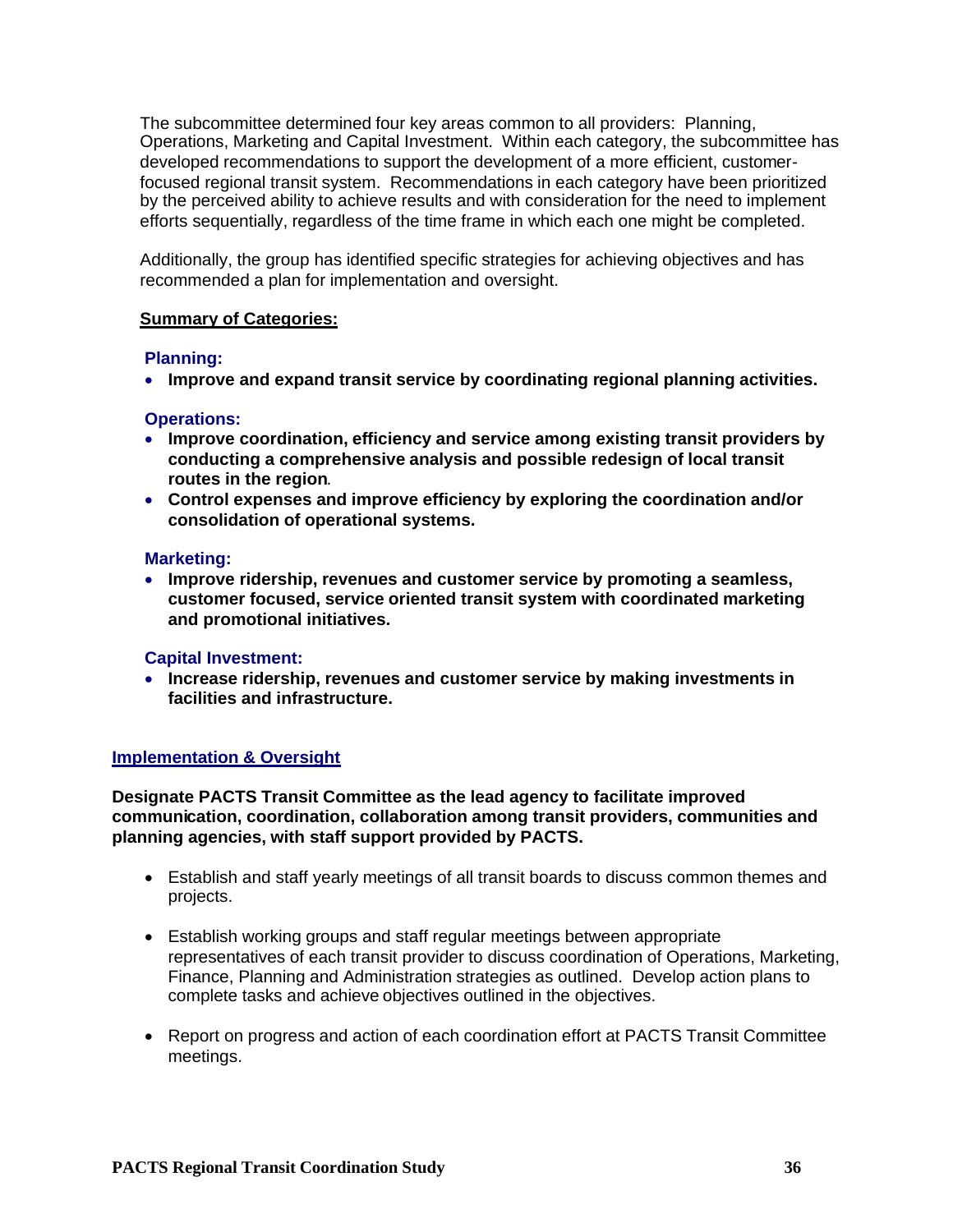#### **Recommendations**

#### **PLANNING:**

#### **Improve and expand transit service by coordinating regional planning activities.**

#### **1. The PACTS Transit Committee should incorporate an agenda item to discuss coordination at each meeting.**

PTC to incorporate immediately, providing a basic working model at the management level of how Communication fosters Coordination which in turn enables Collaboration and moves all involved towards Consolidation. (Fall 06)

#### **2. All of the transit boards should meet collectively at least once a year, where common themes and projects could be discussed**

PTC Staff to coordinate with providers for first meeting in spring of 2007. This will demonstrate the 4C's at the board level, allowing members to be more involved with the process of moving along the continuum. (Spring 07)

#### **3. Providers should gather on/off data on a regular basis, and coordinate efforts where feasible to assure effective comparison and analysis.**

Communication – PTC Staff to gather information about each provider's on/off collection practices. (Winter 06/07)

Coordination – PTC Staff to review current practices, review examples in other areas, and draft a program and methods for review. (Winter 06/07)

Collaboration – Conduct trial on/off counts region wide. Conduct follow-up analysis and review methods for possible improvement. (Spring 07)

Consolidation – Providers to provide funds for on/off surveys at specified intervals (i.e. every year, every other year, etc.) (Spring 09)

**Third Priority –** Recommendations 4, 4.1 and 4.2 under Planning and 5 under Marketing were combined and designated as the third priority for implementation

- **4. The PACTS Transit Committee should work with PACTS staff and municipal officials to incorporate transit service planning into the municipal comprehensive planning process.**
	- *1. Involve the PACTS Transit Committee in the review of major land use development projects. Providers should have an opportunity to comment on design of and access to new facilities.*

Communication – PTC Staff to notify Transit Committee of all MaineDOT Scoping meetings in the region. Scoping meetings are required for larger developments that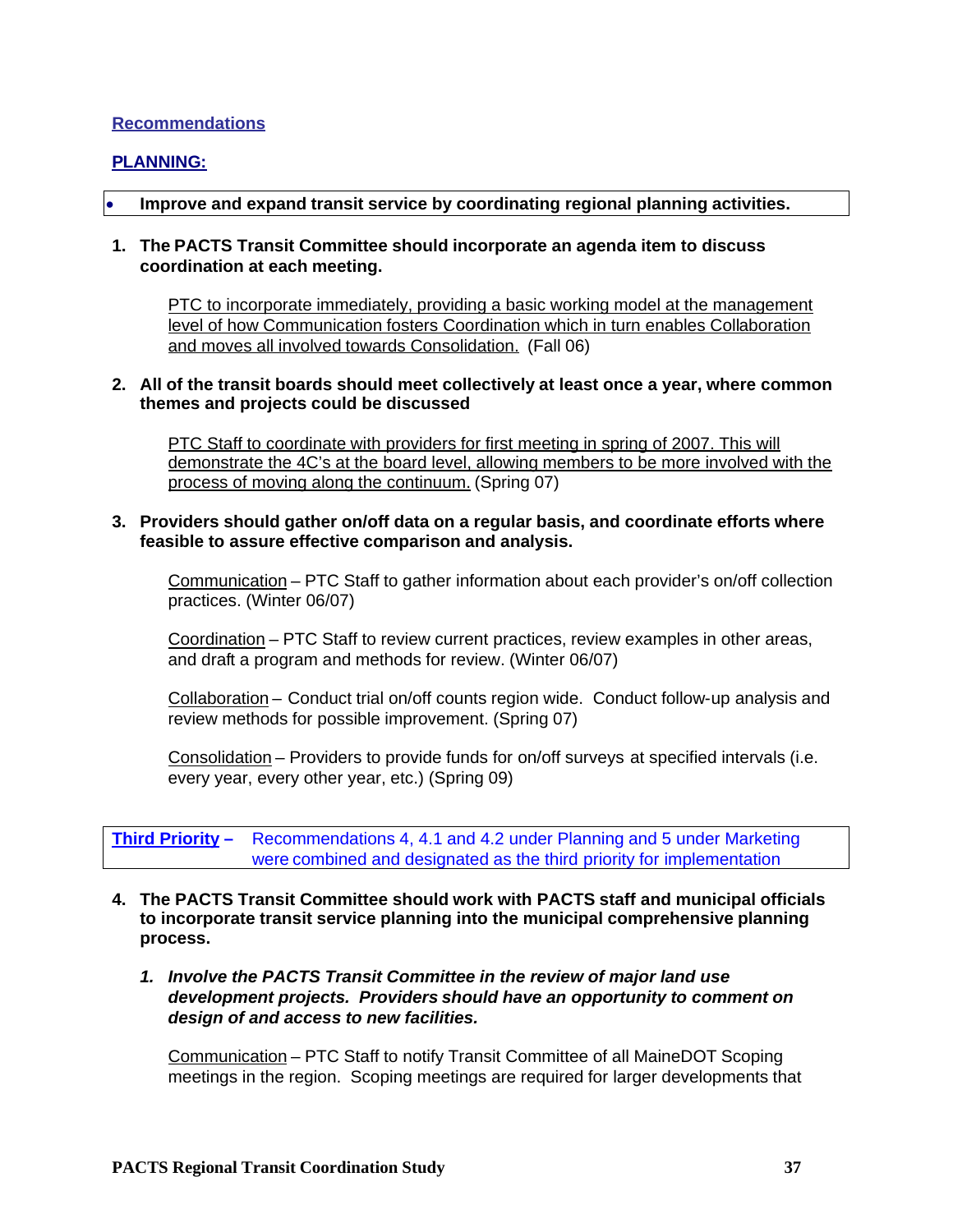need to receive a Traffic Movement Permit from MaineDOT. All Regional Planning Agencies in Maine currently receive notices of these meetings. (Fall 07)

Coordination – PTC to appoint member to attend Scoping Meetings when and where appropriate, who would then report back to the PTC. PTC would then discuss the project and work with staff to develop recommendations to the MaineDOT Regional Engineer. (Fall 07)

Collaboration – PTC staff serve as providers' representative, to review developments and offer input for transit design, amenities, etc., and possibly fill other related planning needs. (Winter 07/08)

Consolidation – PTC and/or the PACTS Policy Committee to work with MaineDOT to amend the Traffic Movement Permit process to include formal public transportation representation and input. PTC Staff to work with individual municipalities to incorporate transit design in site plan review and other ordinance processes. (Spring 08)

#### *2. Explore the possibility of Regional Impact Fees for Transit.*

Communication – PTC Staff to gather information regarding impact fees and other areas of the country where transit fees may be utilized, and share with PTC. (Spring 07)

Coordination – PTC to develop model impact fee ordinance and take necessary steps to forward idea through the PACTS and municipal public processes. (Summer 07)

Collaboration – PTC to utilize previous work to approach municipalities for possible inclusion of transit impact fees for new development. (Fall 07)

Consolidation – PTC to work with PACTS in deciding how new funds should be distributed between transit projects and/or providers. (Winter/Spring 08)

**Second Priority –** Recommendation 5 under Planning and 3 through 4.7 under Operations were combined and designated as the second highest priority for implementation.

#### **5. Work with surrounding communities to expand transit service beyond the present route network.**

Communication – Continue sharing information regarding any route expansions or changes as part of the current PTC process. (Spring 07)

Coordination – Utilize information for future route planning activities that take into account system-to-system transfers, common fare structures where appropriate, etc. (Summer/Fall 07)

Collaboration – Establish common goals and parameters among providers for expansion of services. Establish uniform municipal contributions required for local match. (Fall 07)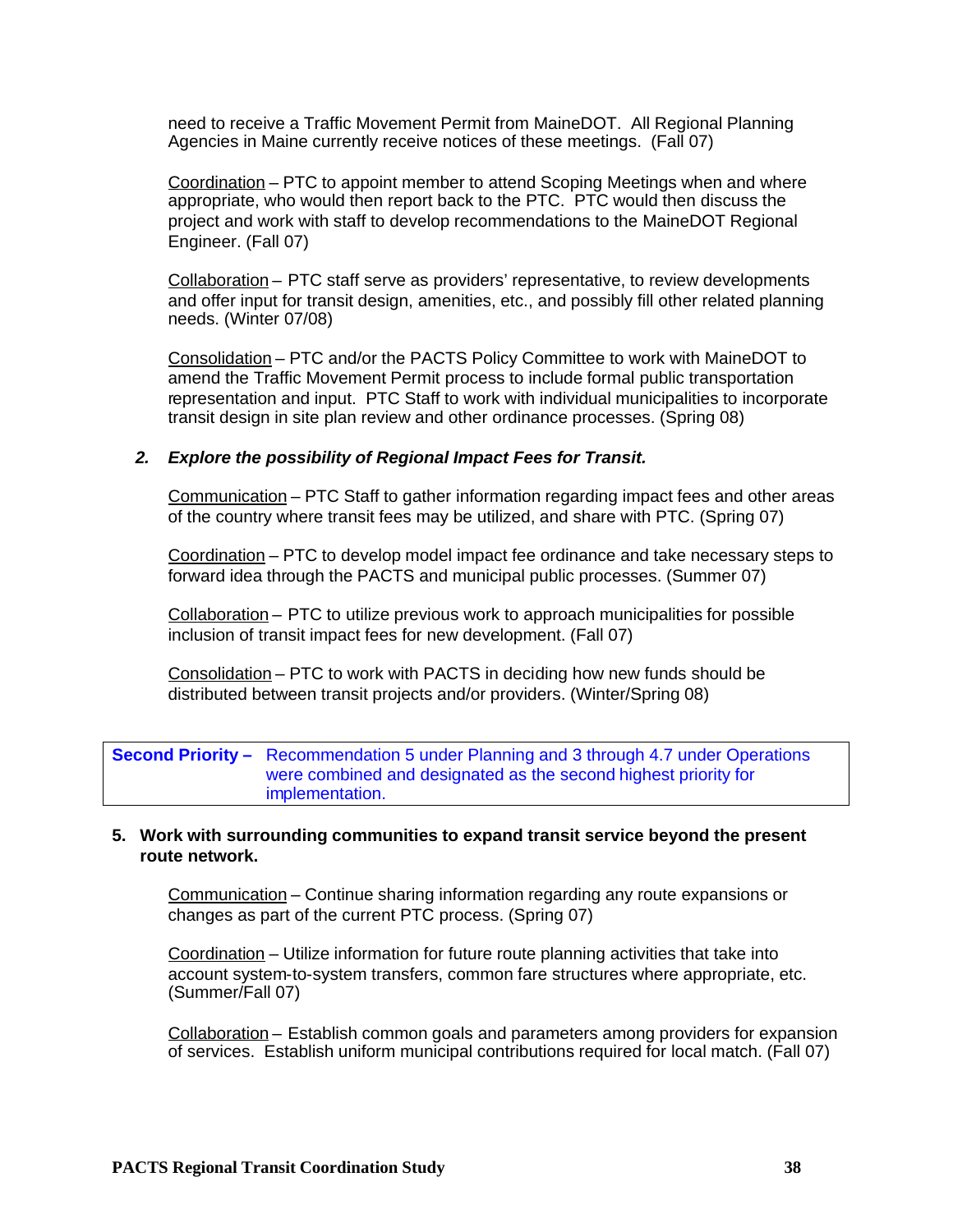Consolidation – PTC or some other entity to review, approve, and monitor any proposed route extensions. (Spring/Summer 08)

#### **OPERATIONS:**

- **Improve coordination, efficiency and service among existing transit providers by conducting a comprehensive analysis and possible redesign of local transit routes in the region.**
- **Control expenses and improve efficiency by exploring the coordination and/or consolidation of operational systems.**
- **1. Transit managers or designees should meet to discuss possibilities of combining major employee training items** (such as driver training and safety).

Communication – Gather information on current training activities for each provider. (Summer 07)

Coordination – Transit providers' staff to meet to discuss common needs for employee training and map out major efforts. (Fall 07)

Collaboration – Transit providers conduct regional training events/workshops for employees. (Spring 08)

Consolidation – Providers consider hiring training coordinator with pooled funds. This staff person may also be able to coordinate other items, such as the drug testing processes, if needed. (Fall 08)

**2. Key maintenance staff for each provider should meet on a regular basis.** One of the first tasks of the group should be a discussion of the pros and cons of establishing a shared maintenance facility, referred to in #5 under Capital Investment.

PTC Staff to coordinate with providers for first meeting in spring of 2007. Establishes the 4C's process at the staff level. (Spring 07)

**Second Priority –** Recommendation 5 under Planning and 3 through 4.7 under Operations were combined and designated as the second highest priority for implementation.

#### **3. Improve schedule coordination and identify connections between all regional bus providers, ferries and rail terminals.**

Communication – Gather information on current transfer opportunities for each provider (completed as part of Transit Coordination Study).

Coordination – PTC and Staff to review current recommendations and set implementation schedule. (Summer 07)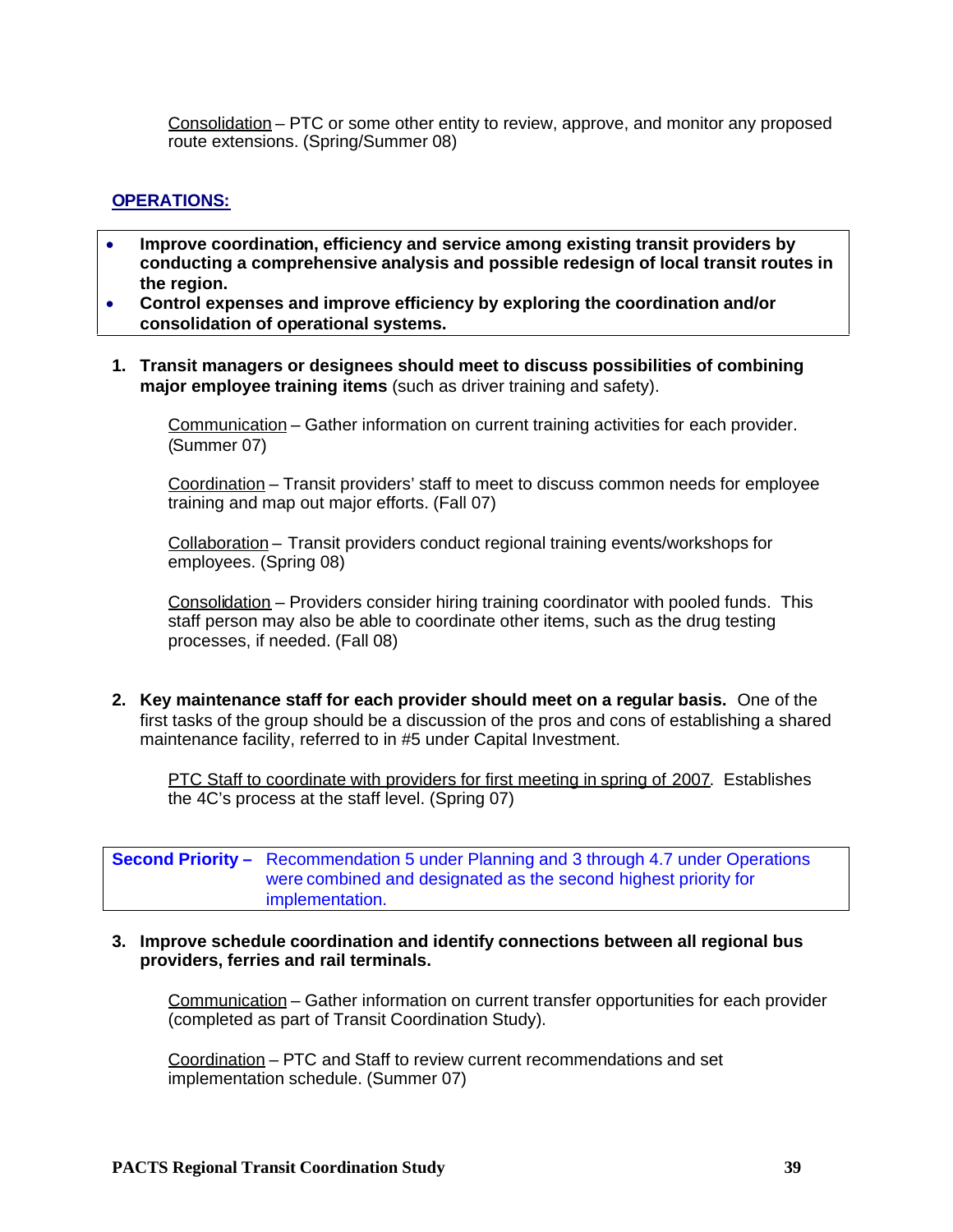Collaboration – PTC Staff to work with providers to better depict current transfer opportunities, and identify better connections between services. (Fall 07)

Consolidation – PTC or Staff to review any future schedule changes and make recommendations on how proposed changes could affect transfers and transfer locations. (Spring 08)

- **4. Conduct a comprehensive analysis and possible redesign of local transit routes in the region**. This includes buses operated by South Portland, METRO and BSOOB including coordination with other systems. The analysis should include but not be limited to the following:
	- 1. Examine design, schedule & efficiency of routes.
	- 2. Locate new transit hubs to allow services to be redesigned so that fewer routes can offer more efficient, more frequent, and more consistent service to downtown centers.
	- 3. Design routes to fit within regular schedule windows of 15, 30, and 60 minutes.
	- 4. Ensure routes are coordinated so that transfers at hubs are timed, consistent, easy to understand, and reliable.
	- 5. Promote the use of Park & Ride lots by providing bus service for commuters.
	- 6. Identify underserved locations that would benefit from improved intermodal connections including Amtrak stations, Casco Bay Ferry and Ocean Gateway Terminals.
	- 7. Coordinate bus services between major origins and destinations such as the Maine Mall and Downtown Portland.

Communication – Gather information on overall system characteristics (completed as part of Transit Coordination Study) and plans for change in the near future.

Coordination – PTC and Staff to review current system and recommendations for improvement, make sure they address the objectives effectively, and set implementation schedule. (Summer 07)

Collaboration – PTC Staff to work with providers to better depict current system, and identify better utilization and connections between services. (Fall 07)

Consolidation – PTC or Staff to review any future schedule changes and make recommendations on how proposed changes could affect level of service, frequency, transfers and transfer locations. (Spring 08)

#### **5. Operators should work together to take advantage of Safety and Security funding for transit.**

Communication – Gather information and monitor policy. Put on agenda as needed. (Spring 07)

Coordination – PTC and Staff to review current policies and practices and identify unmet needs. (Summer 07)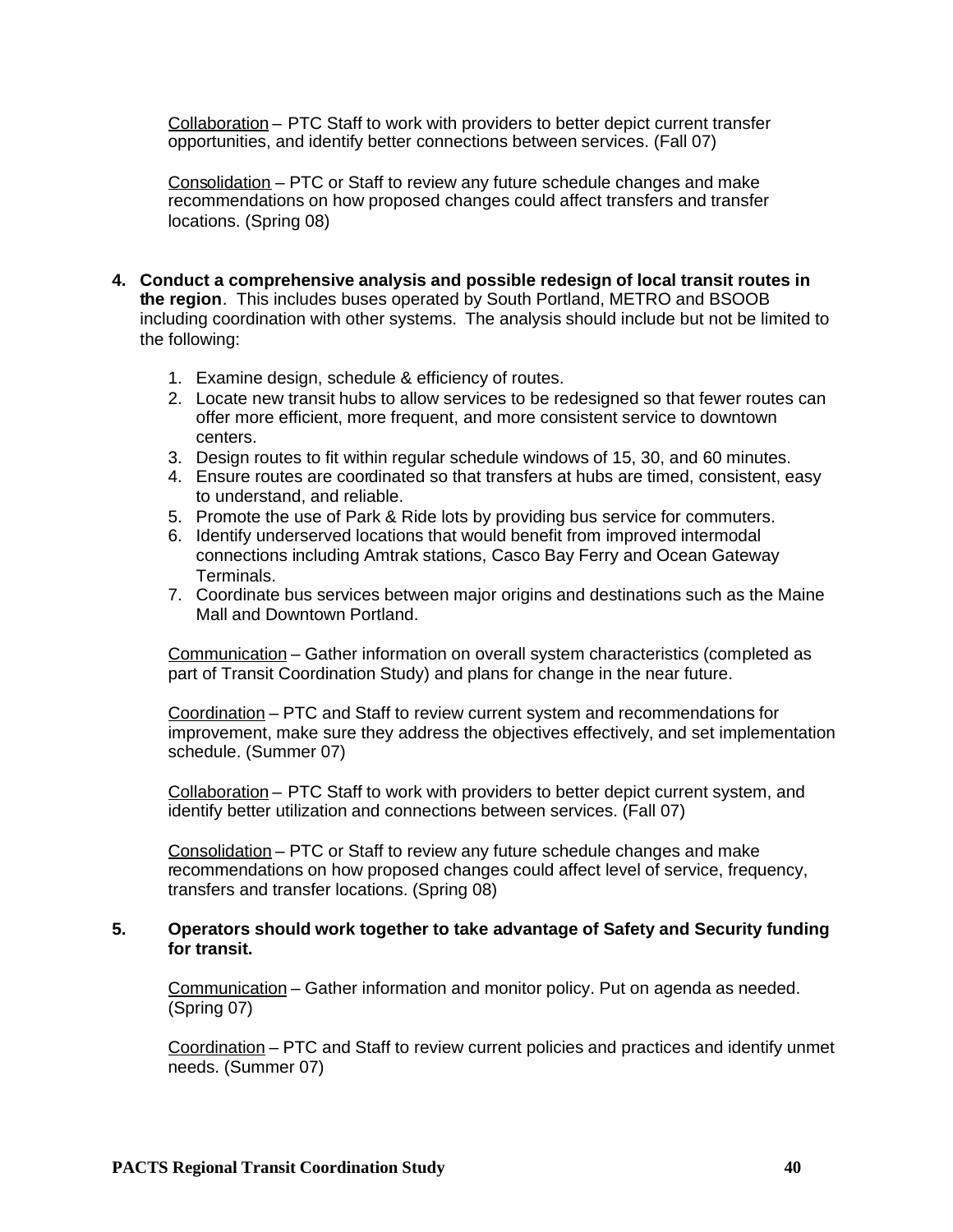Collaboration – PTC to implement best practices within and among the operations. (Fall 07)

Consolidation – Apply for funding to benefit two or more services. One entity to provide Transportation Worker Identity Cards (TWIC) and coordinate screening (Winter 07/08)

#### **MARKETING:**

 **Improve ridership, revenues and customer service by promoting a seamless, customer focused, service oriented transit system with coordinated marketing and promotional initiatives.**

**First Priority –** Recommendation 1 and 2 under Marketing were combined and designated as the highest priority for implementation. This effort is already underway.

**1. Marketing staff or other transit employees should meet on a regular basis** to discuss collective advertising opportunities and common events.

PTC Staff to coordinate with providers for first meeting in spring of 2007. Establishes the continuum at the marketing level. (Spring 07)

**2. Prepare a joint publication that presents a regional map and timetables for multiagency travel**. Customers and visitors need to know all their options for traveling in the region.

Communication – PTC Staff to review current regional publications and information sources for best options on development of multi-agency publication. Staff to present findings to PTC and providers. (Summer 07)

Coordination – Transit providers work with existing marketing staff or outside consultant to develop regional publication. (Fall 07)

Collaboration – Transit providers and PTC approve publication and collectively fund printing and distribution costs. (Winter 07/08)

Consolidation – One entity serves as the outlet for the regional map and timetables, and also is responsible for conducting annual or more frequent updates. (Summer/Fall 08)

**3. Explore opportunities for common branding**. This would help customers identify transit options and may include coordination of advertising and other marketing strategies.

Communication – PTC Staff to coordinate and facilitate meetings with providers to discuss common branding ideas and opportunities. (Fall 07)

Coordination – Transit providers work to develop a common logo, map items, and other products – possibly hiring a marketing firm to assist in design. (Winter 07/08)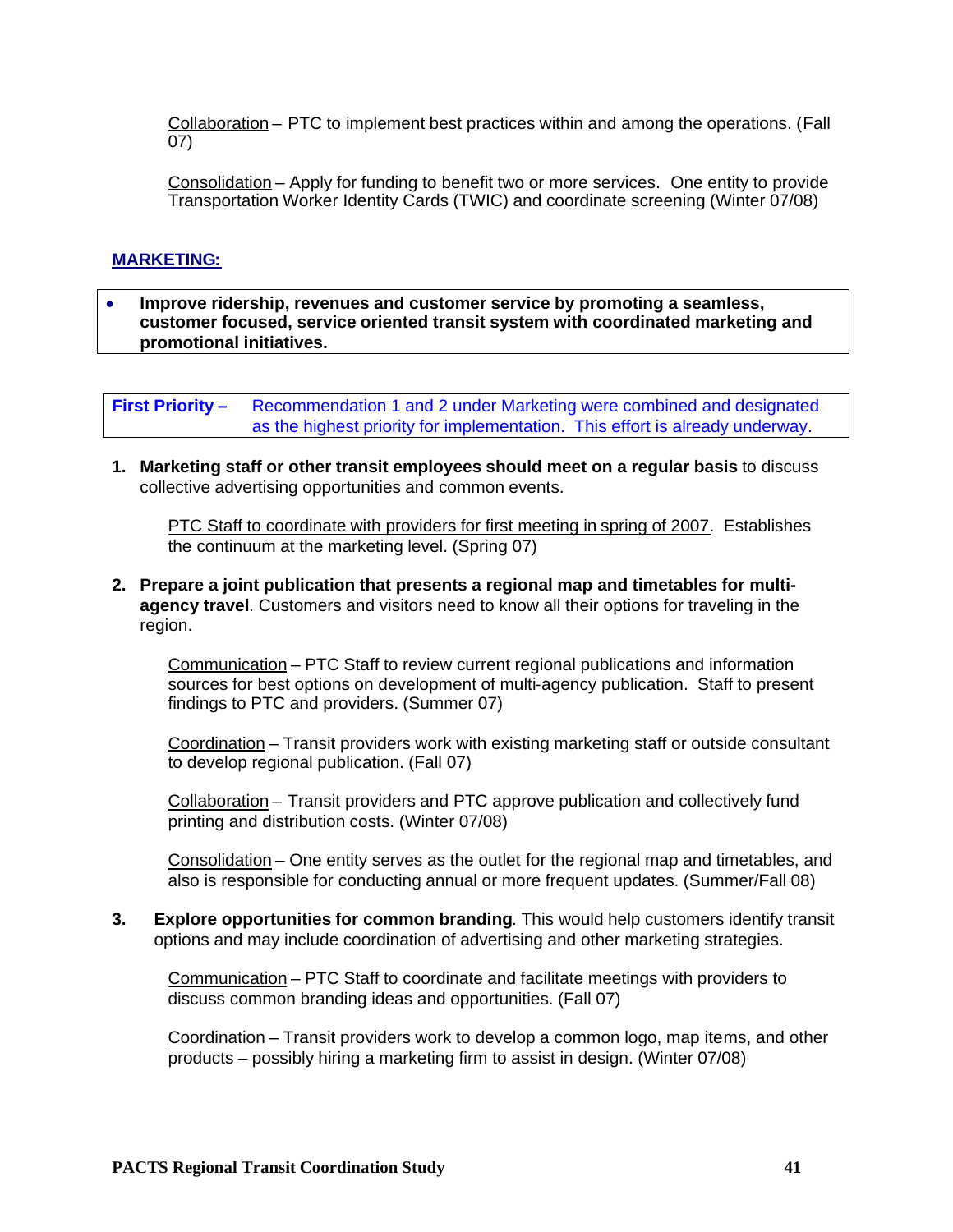Collaboration – Transit providers establish timeframe for rolling out new materials and pool funding to assist in printing and distribution costs. (Spring 08)

Consolidation – PTC endorses new brand identity, logo, etc and providers incorporate into advertising and other agency materials. (This could happen under Coordination or Collaboration) (Summer 08)

**4. Design Portland's Transportation Information Display System (TIDS) Web Site www.transportme.org to include multi-agency travel opportunities**, instead of just presenting separate web pages for individual agencies.

PTC Staff to coordinate with GPCOG, MaineDOT and providers to make necessary changes to the web site as soon as possible. This will continue to be an iterative process.

**Third Priority –** Recommendations 4, 4.1 and 4.2 under Planning and 5 under Marketing were combined and designated as the third priority for implementation.

**5. Providers should work together and with GO Maine to promote transit incentives with major employers in the region.** Examples include *Commute Another Way Week,* promoting park and ride opportunities and Human Resources Conferences.

Communication – Staff from GO Maine program to make a presentation to the PTC. PTC Staff to research other business/employer outreach programs around the country. (Spring 07)

Coordination – PTC Staff to work with providers to assess current outreach programs to area businesses, or any current agreements with businesses. (Summer 07)

Collaboration – Transit providers work to develop opportunities where collaborative efforts in reaching out to businesses may apply. (Fall/Winter 07)

Consolidation – Employer outreach program formalized and funded in an equitable fashion among appropriate providers, or with other funding sources. (Spring/Summer 08)

**6. Develop a common survey instrument** that could be used across the board to measure customer satisfaction.

Communication – PTC Staff to gather current survey methods used by each transit provider and produce a summary for review. (Fall 07)

Coordination – Transit providers work to develop a common survey, although there will be differences based on service provided, and agree on methods. (Winter/Spring 08)

Collaboration – Transit providers follow through with common survey instrument, with assistance from PTC Staff. (Spring 08)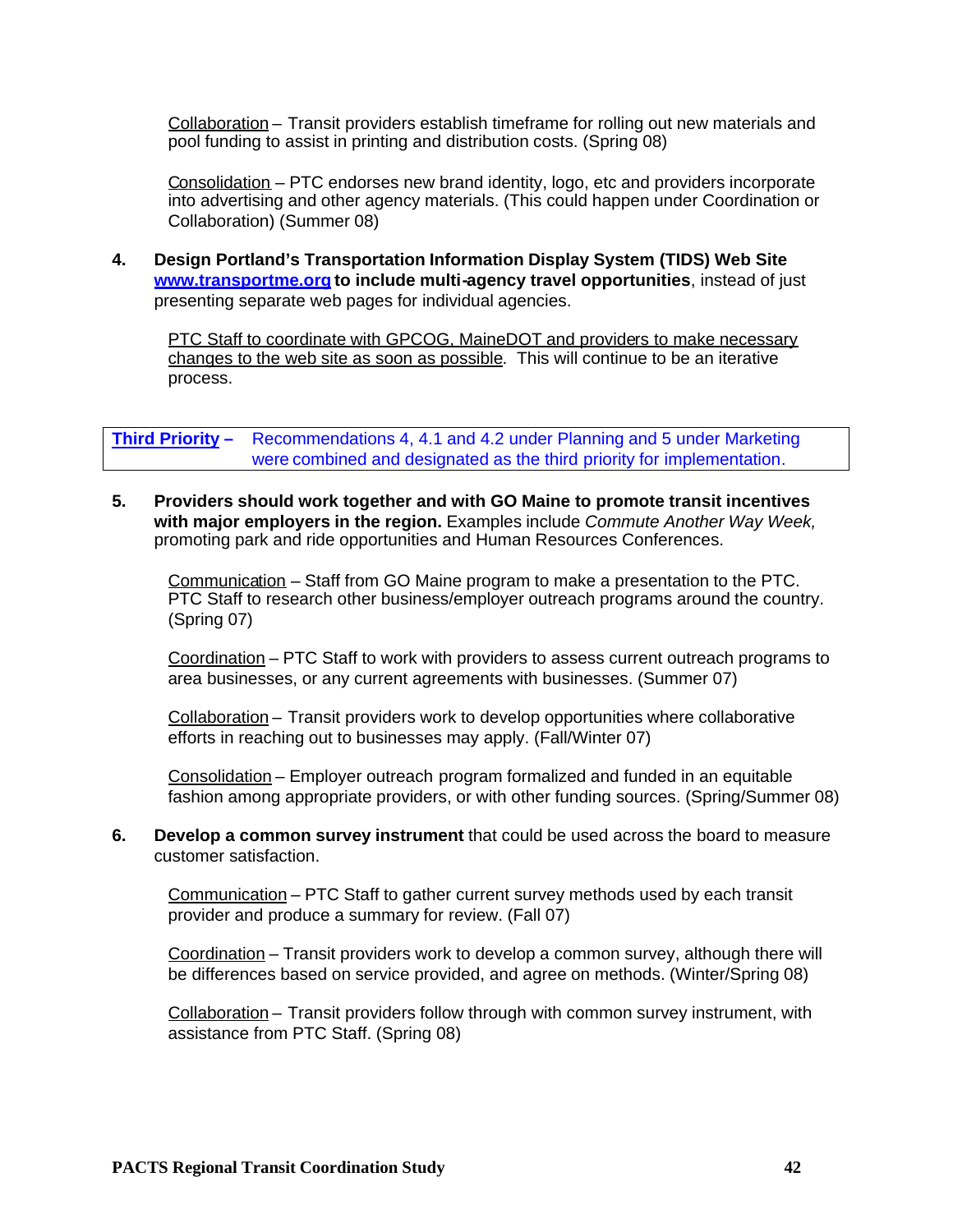Consolidation – Providers to consider pooling funds collectively for survey activities and other customer service items. Results reviewed by the PTC, and recommendations developed to address common themes. (Fall/Winter 08)

**Fourth Priority** – Recommendation 7 under Marketing was designated as the fourth highest priority for implementation.

**7. Develop a regional pass system**, allowing riders to more easily use more than one service. This could also be implemented as part of an electronic payment pilot program with ITS funds in cooperation with MaineDOT.

Communication – PTC Staff to gather current methods of fare collection and multi-ride passes used by each transit provider and produce a summary for review. (Fall/Winter 07)

Coordination – Transit providers work to identify opportunities where a shared fare system might be implemented. PTC and Staff to work on developing cost sharing and other arrangements for future regional fare card. (Spring 08)

Collaboration – Providers work with PTC Staff to develop lower-cost fare card (nonelectronic or with low-cost bar code readers), or apply for ITS funds for pilot program with a smaller number of providers. (Summer/Fall 08)

Consolidation – PTC and Staff work toward the implementation of an electronic fare collection system and system-wide fare card. (Spring 09)

### **CAPITAL INVESTMENT:**

- **Increase ridership, revenues and customer service by making investments in facilities and infrastructure.**
- **1. Explore opportunities for cooperative purchasing** on items such as diesel fuel, ITS infrastructure, communication systems, shelters and tires.

Communication – PTC Staff to gather information on current purchasing methods for several items (some of this has already been completed as part of the Study).

Coordination – Transit providers' staff to meet to discuss cooperative purchasing opportunities and develop action plan. (Spring 07)

Collaboration – PTC Staff to research opportunities and report back to providers. (Summer 07)

Consolidation – Providers work with GPCOG and SMRPC to incorporate items/purchases into existing cooperative purchasing program. Information provided on annual costs savings for the region and for each provider. (Fall/Winter 07)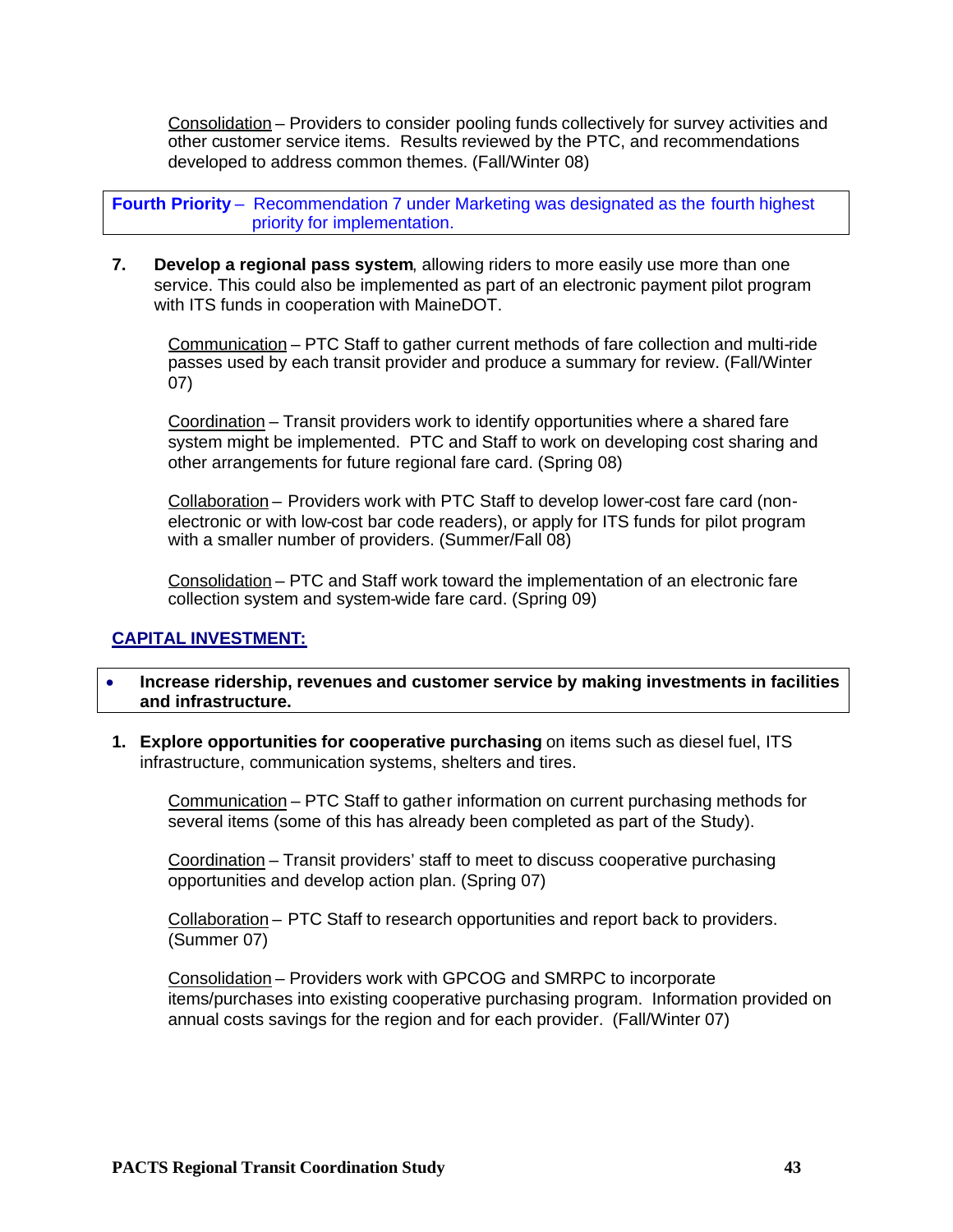#### **2. Providers should work collectively with MaineDOT to increase efficiencies in the purchase of equipment and other large capital items.**

Communication – PTC Staff to work with MaineDOT to review current purchasing practices and procedures and present findings to the PTC. (Summer 07)

Coordination – PTC or subcommittee to work with MaineDOT to identify opportunities to increase efficiencies and lower costs if possible. (Fall 07)

Collaboration – MaineDOT and providers work to implement strategies identified. Providers collectively fund inspector to monitor new vehicle production at the factory to minimize long-term maintenance costs. (Spring 08)

Consolidation – By this time (2013) PACTS area will be its own TMA. Will MaineDOT still be involved with purchases? (Summer/Fall 08)

### **3. Complete improvements and expansion of the Downtown Transit Center.**

Improvements to this facility may include a better bus queuing area, a coffee shop or "transit store," electronic payment system, TIDS screens, and brochure distribution of other transportation services**.**

METRO proceeding with current plans for improvements to the Downtown Transit Center within available funding. PTC needs to explore ways to optimize its use as a transit hub for all the bus operators with stops on the peninsula. (Winter 06/07)

#### **4. Improve and increase the number of bus stop shelters and amenities.**

Communication – PTC Staff to gather information on current shelter locations or other amenities at stops for each transit provider. Staff to present information to PTC in map (GIS) format, and also provide information to providers. (Fall 07)

Coordination – PTC or subcommittee to work on identifying and prioritizing key locations where additional improvements are needed. (Winter/Spring 08)

Collaboration – Providers work through an agreement to fund needed improvements, and work with municipalities on possible maintenance agreements for shelter areas. (Spring/Summer 08)

Consolidation – One entity responsible for installing, maintaining, and funding bus stop amenities. System-wide capital improvement fund established for this purpose. (Winter 08/09)

**5. Explore options for shared maintenance facilities.** ShuttleBus provides maintenance for the YCCAC fleet and other municipal vehicles. METRO provides maintenance for some RTP vehicles**.** SPBS and ShuttleBus are in need of improved garage facilities**.** METRO and RTP need a larger maintenance facility**.** The Cities of Portland, South Portland and Westbrook are exploring opportunities to collaborate in the construction of bus/truck maintenance facilities. This may have implications for RTP, METRO and SPBS. Currently discussions have started with Police, Fire, Public Works and School Bus maintenance systems and facilities.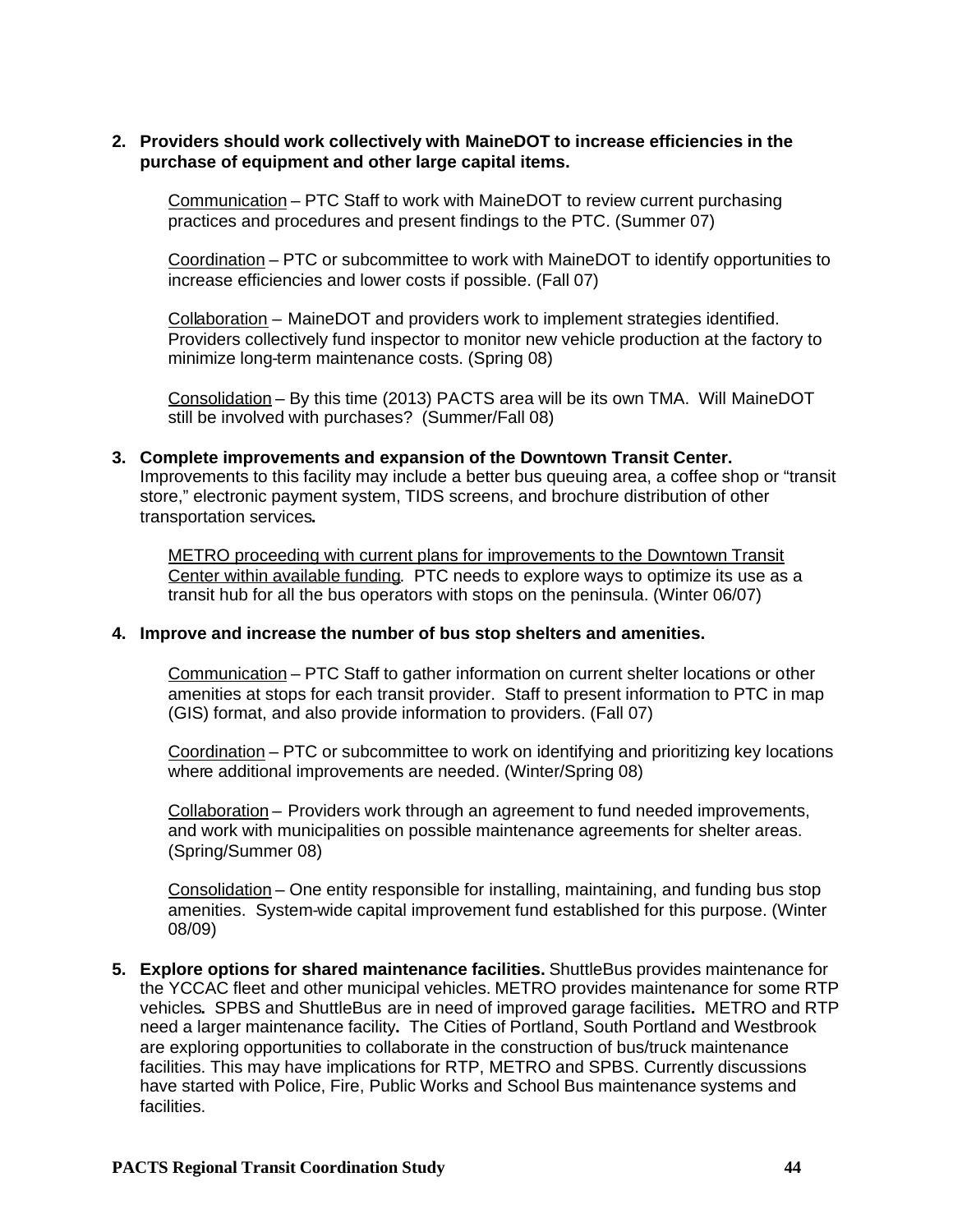Communication – Maintenance staff to meet (referred to under #2 in Operations) (spring 07)

Coordination – Providers develop shared maintenance plan with short, medium, and long-term opportunities. (Summer/Fall 07)

Collaboration – Providers implement short and medium-term recommendations from Maintenance subcommittee. (Winter/Spring 08)

Consolidation – If warranted, expand existing or construct new regional maintenance facility for two or more providers. (2009/2010)

**6. Investigate creation of "transport centers,"**<sup>2</sup> **"transit stores,"**<sup>3</sup> **or mini-hubs**. Mini-hubs recommended in 4.b. under Operations above should be built in cooperation with local businesses as transit-oriented development.

Communication – PTC to identify key locations where there is significant overlap or transfer opportunity that aligns with activity centers and/or areas that are specified as Transit Oriented Development. (Fall/Winter 07)

Coordination – Work with PTC staff and municipalities to quantify transit and bike/ped activity at these locations. (Spring/Summer 08)

Collaboration – Research funding opportunities and identify public and private sources. Locate properties that are centrally located to the TOD or activity hub that are conducive to multi-use development. (Fall/Winter 08)

Consolidation – Establish a network of TOD nodes throughout the region supported by local municipalities, businesses and development fees. (2009/2010)

<sup>2</sup> Recommendation from *Portland Transportation Plan*, 1993

 $3$  "Transit Stores" are often set up in busy urban areas where patrons can purchase monthly passes & get schedules.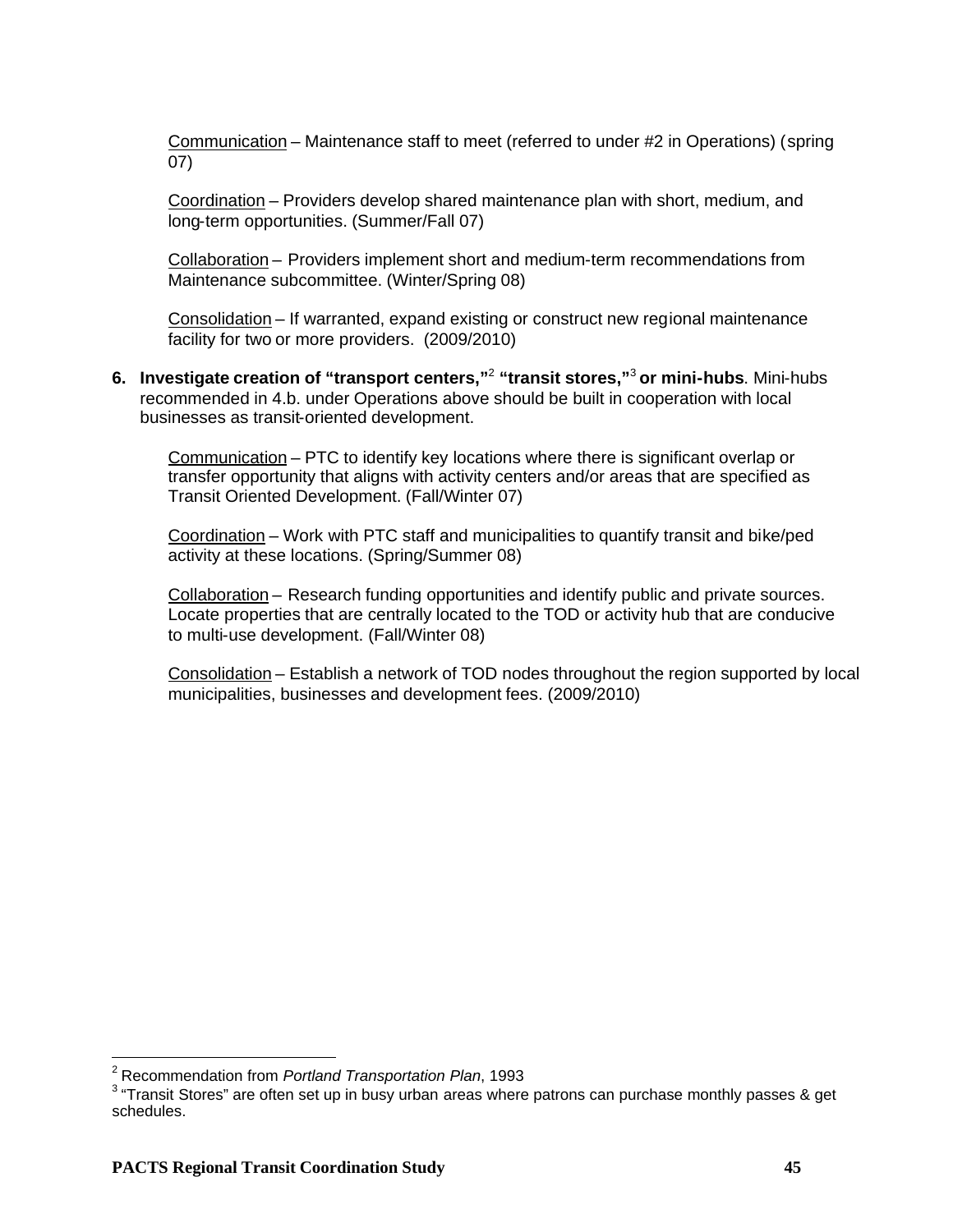| <b>Objective</b> | Priority | $\ddot{}$                | <b>Recommendation</b>                                                                                |              | Fall '06 | 10.790.<br>Winter | 70.<br>Spring | 5.<br>Summer | Fall '07     | Winter '07/'08 | 80°<br>Spring | <b>80.</b><br>Summer | Fall '08             | 60./80.<br>Winter | <u>ဇွ</u><br>Spring |
|------------------|----------|--------------------------|------------------------------------------------------------------------------------------------------|--------------|----------|-------------------|---------------|--------------|--------------|----------------|---------------|----------------------|----------------------|-------------------|---------------------|
|                  |          | $\mathbf{\underline{o}}$ |                                                                                                      | Term         |          |                   |               |              |              |                |               |                      |                      |                   |                     |
|                  |          |                          | Transit Committee, coordination on agenda each mtg.                                                  | S            |          |                   |               |              |              |                |               |                      |                      |                   |                     |
|                  |          |                          | PTC incorporate immediately                                                                          |              |          |                   |               |              |              |                |               |                      |                      |                   |                     |
|                  |          |                          | 2 Annual meeting of all transit boards                                                               | $\mathbf{s}$ |          |                   |               |              |              |                |               |                      |                      |                   |                     |
|                  |          |                          | PTC Staff coordinate meeting                                                                         |              |          |                   |               |              |              |                |               |                      |                      |                   |                     |
|                  |          |                          | 3 Better coordination of ridership data collection                                                   | $\mathbf{s}$ |          |                   |               |              |              |                |               |                      |                      |                   |                     |
|                  |          |                          | PTC Staff gather existing data and practices                                                         |              |          |                   |               |              |              |                |               |                      |                      |                   |                     |
|                  |          |                          | PTC Staff review and draft new program for review                                                    |              |          |                   |               |              |              |                |               |                      |                      |                   |                     |
|                  |          |                          | Conduct trial regional survey, review and improve                                                    |              |          |                   |               |              |              |                |               |                      |                      |                   |                     |
|                  |          |                          | Providers fund regularly scheduled surveys                                                           |              |          |                   |               |              |              |                |               |                      |                      |                   |                     |
|                  |          |                          | 4 Incorporate transit planning in comp plan process                                                  | М            |          |                   |               |              |              |                |               |                      |                      |                   |                     |
|                  |          |                          | 4.1 Include transit in major land use development                                                    | M            |          |                   |               |              |              |                |               |                      |                      |                   |                     |
|                  |          |                          | Staff notify PTC of all MaineDOT Scoping meetings in region                                          |              |          |                   |               |              |              | Communication  |               |                      |                      |                   |                     |
| Planning         |          |                          | Appoint PTC member to be liaison to Scoping meetings                                                 |              |          |                   |               |              | Coordination |                |               |                      |                      |                   |                     |
|                  |          |                          | PTC staff review developments for transit design                                                     |              |          |                   |               |              |              |                | Collaboration |                      |                      |                   |                     |
|                  | ო        |                          | Amend Statewide Traffic Movement Permit process to include public transit                            |              |          |                   |               |              |              |                |               |                      |                      |                   |                     |
|                  |          |                          | Staff work with municipalities to incorporate transit design in site plan review                     | M            |          |                   |               |              |              |                |               |                      | <b>Consolidation</b> |                   |                     |
|                  |          |                          | 4.2 Explore Impact Fees for Transit<br>PTC Staff research and present current practices to Committee |              |          |                   |               |              |              |                |               |                      |                      |                   |                     |
|                  |          |                          | Develop model impact fee ordinance & begin adoption process with PACTS and municipalities            |              |          |                   |               |              |              |                |               |                      |                      |                   |                     |
|                  |          |                          | Approach municipalities for inclusion of transit impact fees for new development                     |              |          |                   |               |              |              |                |               |                      |                      |                   |                     |
|                  |          |                          | Work with PACTS to distribute funds between projects and providers                                   |              |          |                   |               |              |              |                |               |                      |                      |                   |                     |
|                  |          |                          | 5 Expand present network                                                                             | M            |          |                   |               |              |              |                |               |                      |                      |                   |                     |
|                  |          |                          |                                                                                                      |              |          |                   | ✓             |              |              |                |               |                      |                      |                   |                     |
|                  | $\sim$   |                          | Share information on route expansions in current PTC process                                         |              |          |                   |               |              |              |                |               |                      |                      |                   |                     |
|                  |          |                          | Apply to future route planning activities for consistent transfer and fare policies                  |              |          |                   |               |              |              |                |               |                      |                      |                   |                     |
|                  |          |                          | Establish consistent formula for municipal contributions toward route expansions                     |              |          |                   |               |              |              |                |               |                      |                      |                   |                     |
|                  |          |                          | PTC review, approve and monitor proposed route extensions                                            |              |          |                   |               |              |              |                |               |                      |                      |                   |                     |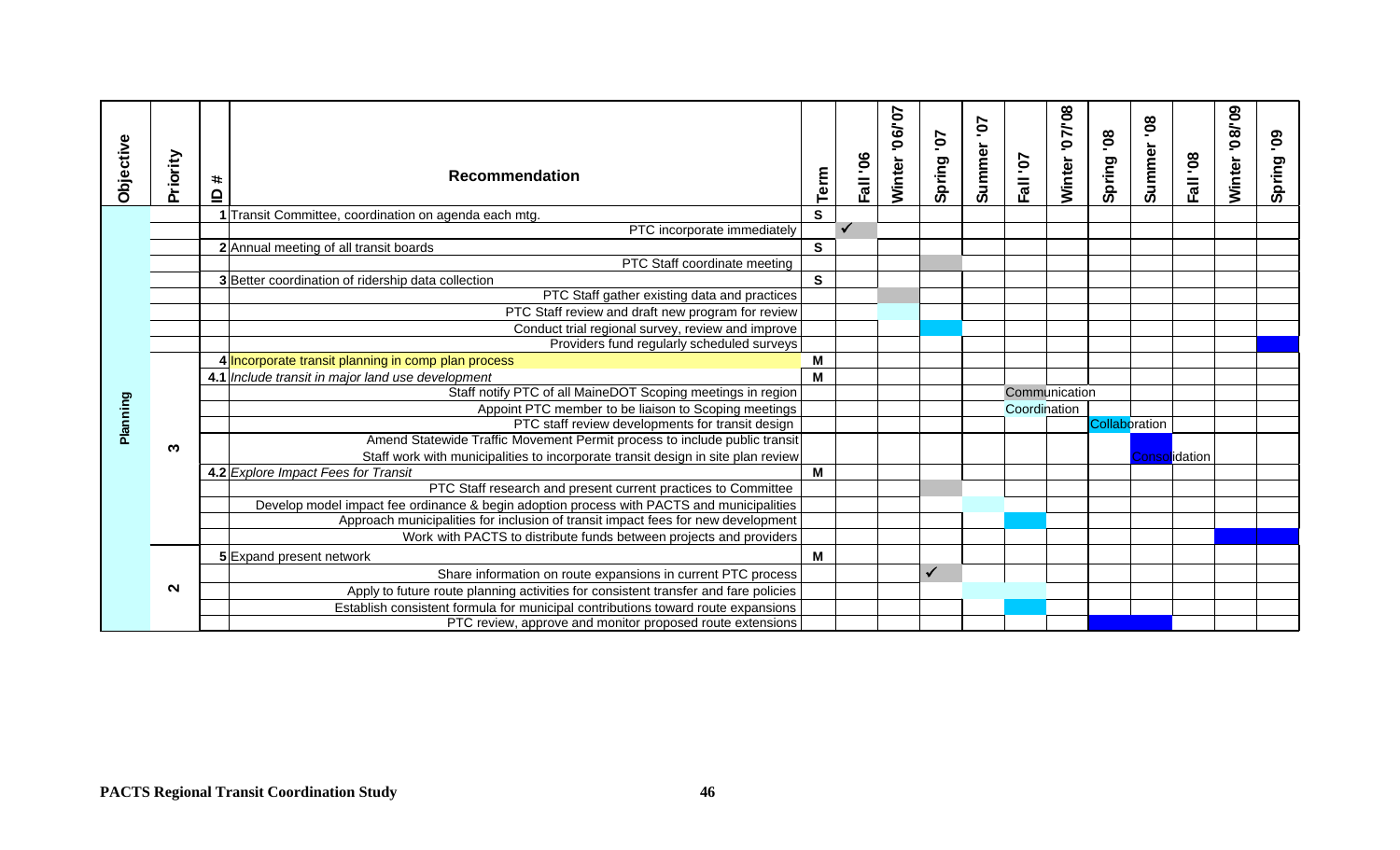| Objective         | Priority          | $\pmb{\ast}$<br>$\mathbf{P}$ | <b>Recommendation</b>                                                                           | Term | Fall '06     | 106/07<br>Winter | 70<br>Spring | ΣQ.<br>Summer | Fall '07 | Winter '07/'08 | 80<br>Spring | <b>80.</b><br>Summer | Fall '08 | 60./80.<br>Winter | $\mathbf{50}$<br>Spring |
|-------------------|-------------------|------------------------------|-------------------------------------------------------------------------------------------------|------|--------------|------------------|--------------|---------------|----------|----------------|--------------|----------------------|----------|-------------------|-------------------------|
|                   |                   |                              | 1 Combine major employee training                                                               | M    |              |                  |              |               |          |                |              |                      |          |                   |                         |
|                   |                   |                              | Gather information of current training activities for each provider                             |      |              |                  |              |               |          |                |              |                      |          |                   |                         |
|                   |                   |                              | Transit Provider's compile list of common training needs                                        |      |              |                  |              |               |          |                |              |                      |          |                   |                         |
|                   |                   |                              | Conduct regional training events and develop consistent training materials                      |      |              |                  |              |               |          |                |              |                      |          |                   |                         |
|                   |                   |                              | Consider hiring trianing coordinator                                                            |      |              |                  |              |               |          |                |              |                      |          |                   |                         |
|                   |                   |                              | 2 Maintenance staff, feasibility of shared facility                                             | M    |              |                  |              |               |          |                |              |                      |          |                   |                         |
|                   |                   |                              | Schedule first meeting and begin process at staff level                                         |      |              |                  |              |               |          |                |              |                      |          |                   |                         |
|                   |                   |                              | 3 Improve intermodal connections                                                                | M    |              |                  |              |               |          |                |              |                      |          |                   |                         |
|                   |                   |                              | Gather information on current transfer opportunities for each provider                          |      | $\checkmark$ |                  |              |               |          |                |              |                      |          |                   |                         |
|                   |                   |                              | PTC and Staff review current recommendations and set implementation schedule                    |      |              |                  |              |               |          |                |              |                      |          |                   |                         |
|                   |                   |                              | PTC Staff work with providers to improve connections                                            |      |              |                  |              |               |          |                |              |                      |          |                   |                         |
|                   |                   |                              | PTC staff review, monitor, recommend on future schedule changes relative to transfers           |      |              |                  |              |               |          |                |              |                      |          |                   |                         |
|                   |                   |                              | 4 Regional Route Study                                                                          | S    |              |                  |              |               |          |                |              |                      |          |                   |                         |
| <b>Operations</b> |                   |                              | 4.1 Examine design, schedule & efficiency of routes                                             | M    |              |                  |              |               |          |                |              |                      |          |                   |                         |
|                   |                   |                              | 4.2 Identify new transit hubs                                                                   | M    |              |                  |              |               |          |                |              |                      |          |                   |                         |
|                   | $\mathbf{\Omega}$ |                              | 4.3 Timed Schedule with common denominator                                                      | M    |              |                  |              |               |          |                |              |                      |          |                   |                         |
|                   |                   |                              | 4.4 Timed transfers                                                                             | M    |              |                  |              |               |          |                |              |                      |          |                   |                         |
|                   |                   |                              | 4.5 Expand Bus service to Park & Ride lots                                                      | M    |              |                  |              |               |          |                |              |                      |          |                   |                         |
|                   |                   |                              | 4.6 Improve transit to underserved locations                                                    | M    |              |                  |              |               |          |                |              |                      |          |                   |                         |
|                   |                   |                              | 4.7 Coordinate service between major origins and destinations                                   | M    |              |                  |              |               |          |                |              |                      |          |                   |                         |
|                   |                   |                              | Gather information on overall system characteristics                                            |      | $\checkmark$ |                  |              |               |          |                |              |                      |          |                   |                         |
|                   |                   |                              | Recommend improvements for compliance with objectives and set schedule for implementation       |      |              |                  |              |               |          |                |              |                      |          |                   |                         |
|                   |                   |                              | Monitor and improve                                                                             |      |              |                  |              |               |          |                |              |                      |          |                   |                         |
|                   |                   |                              | Review/assess future schedule changes as they effect level of service, frequency, and transfers |      |              |                  |              |               |          |                |              |                      |          |                   |                         |
|                   |                   |                              | 5 Take advantage of Safetry and Security Funding                                                | S    |              |                  |              |               |          |                |              |                      |          |                   |                         |
|                   |                   |                              | Monitor policy and place on agenda as needed                                                    |      |              |                  |              |               |          |                |              |                      |          |                   |                         |
|                   |                   |                              | Review current policies, practices and unmet needs                                              |      |              |                  |              |               |          |                |              |                      |          |                   |                         |
|                   |                   |                              | Implement best practices                                                                        |      |              |                  |              |               |          |                |              |                      |          |                   |                         |
|                   |                   |                              | Apply for funding to benefit 2 or > services/One entity provide TWIC and coordinate screening   |      |              |                  |              |               |          |                |              |                      |          |                   |                         |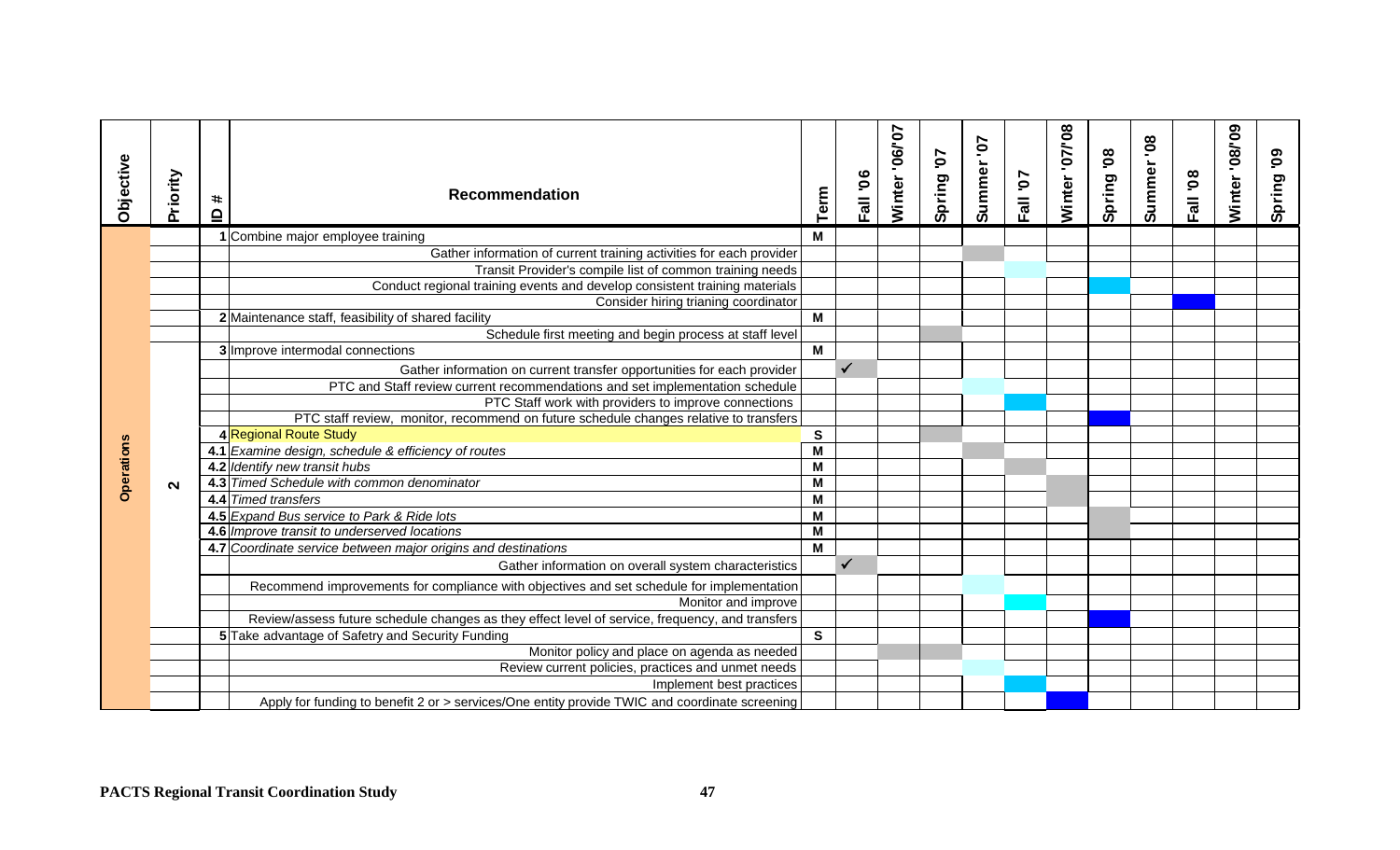| Objective | Priority                 | #<br>$\mathbf{r}$ | <b>Recommendation</b>                                                                                                        | Term         | Fall '06 | Winter '06/'07 | Spring '07   | Summer'07 | Fall '07 | <b>Winter '07/'08</b> | Spring '08 | Summer'08 | Fall '08 | Winter'08/'09 | Spring '09 |
|-----------|--------------------------|-------------------|------------------------------------------------------------------------------------------------------------------------------|--------------|----------|----------------|--------------|-----------|----------|-----------------------|------------|-----------|----------|---------------|------------|
|           |                          |                   | 1 Marketing staff, collective advertising opportunities                                                                      | <sub>S</sub> |          |                |              |           |          |                       |            |           |          |               |            |
|           |                          |                   | Place on PTC Agenda Quarterly or as needed                                                                                   |              |          |                |              |           |          |                       |            |           |          |               |            |
|           |                          |                   | Organize first meeting                                                                                                       |              |          |                |              |           |          |                       |            |           |          |               |            |
|           |                          |                   | Identify opportunities to collectively market area transit systems and work with other orgs.                                 |              |          |                |              |           |          |                       |            |           |          |               |            |
|           | $\overline{\phantom{0}}$ |                   | Investigate consolidation of marketing where appropriate                                                                     |              |          |                |              |           |          |                       |            |           |          |               |            |
|           |                          |                   | 2 Regional Map and Timetable                                                                                                 | S            |          |                | $\checkmark$ |           |          |                       |            |           |          |               |            |
|           |                          |                   | Staff review current publications and present findings to PTC                                                                |              |          |                |              |           |          |                       |            |           |          |               |            |
|           |                          |                   | Develop regional publication                                                                                                 |              |          |                |              |           |          |                       |            |           |          |               |            |
|           |                          |                   | PTC approve regional publication and funding                                                                                 |              |          |                |              |           |          |                       |            |           |          |               |            |
|           |                          |                   | Single source for distribution and updates                                                                                   |              |          |                |              |           |          |                       |            |           |          |               |            |
|           |                          |                   | <b>3</b> Explore common branding                                                                                             | M            |          |                |              |           |          |                       |            |           |          |               |            |
|           |                          |                   | Staff coordinate meetings to discuss ideas and opportunities                                                                 |              |          |                |              |           |          |                       |            |           |          |               |            |
|           |                          |                   | Develop common logo and map items                                                                                            |              |          |                |              |           |          |                       |            |           |          |               |            |
|           |                          |                   | Establish timeframe, organize funding for rollout of new materials                                                           |              |          |                |              |           |          |                       |            |           |          |               |            |
|           |                          |                   | PTC endorse new brand identity and logo                                                                                      |              |          |                |              |           |          |                       |            |           |          |               |            |
|           |                          |                   | 4 Integrate travel options on Transportme.org                                                                                | M            |          |                |              |           |          |                       |            |           |          |               |            |
| Marketing |                          |                   | Improve current information and content on TIDs site                                                                         |              |          |                |              |           |          |                       |            |           |          |               |            |
|           |                          |                   | Make necessary changes ASAP                                                                                                  |              |          |                |              |           |          |                       |            |           |          |               |            |
|           |                          |                   | Explore opportunities for shared web design and/or hosting of multi agency sites                                             |              |          |                |              |           |          |                       |            |           |          |               |            |
|           |                          |                   | Explore opportunities to hire one web designer and/or one web master for a single site                                       |              |          |                |              |           |          |                       |            |           |          |               |            |
|           |                          |                   | 5 Promote transit incentives w/ major employers                                                                              | M            |          |                |              |           |          |                       |            |           |          |               |            |
|           | ო                        |                   | Presentation from Go Maine to PTC/staff research other programs                                                              |              |          |                |              |           |          |                       |            |           |          |               |            |
|           |                          |                   | Assess current outreach programs/identify HR Conferences for material distribution<br>Develop collaborative outreach efforts |              |          |                |              |           |          |                       |            |           |          |               |            |
|           |                          |                   | Formalize and equitably fund employer outreach program                                                                       |              |          |                |              |           |          |                       |            |           |          |               |            |
|           |                          |                   | 6 Develop common survey instrument                                                                                           | <b>S</b>     |          |                |              |           |          |                       |            |           |          |               |            |
|           |                          |                   | Staff summary of existing methods                                                                                            |              |          |                |              |           |          |                       |            |           |          |               |            |
|           |                          |                   | Develop common survey and agree on methods                                                                                   |              |          |                |              |           |          |                       |            |           |          |               |            |
|           |                          |                   | Utilize common survey instrument                                                                                             |              |          |                |              |           |          |                       |            |           |          |               |            |
|           |                          |                   | Consider combining survey efforts                                                                                            |              |          |                |              |           |          |                       |            |           |          |               |            |
|           |                          |                   | 7 Develop regional pass system                                                                                               | M            |          |                |              |           |          |                       |            |           |          |               |            |
|           |                          |                   | Staff summary of existing fare collection methods and pass systems                                                           |              |          |                |              |           |          |                       |            |           |          |               |            |
|           |                          |                   | Identify opportunities for implementing shared fare system                                                                   |              |          |                |              |           |          |                       |            |           |          |               |            |
|           | $\blacktriangleleft$     |                   | Develop cost sharing scheme for regional fare card                                                                           |              |          |                |              |           |          |                       |            |           |          |               |            |
|           |                          |                   | Develop low-cost fare card or apply for ITS funds for pilot                                                                  |              |          |                |              |           |          |                       |            |           |          |               |            |
|           |                          |                   | Work toward implementation of electronic fare card for the whole system                                                      |              |          |                |              |           |          |                       |            |           |          |               |            |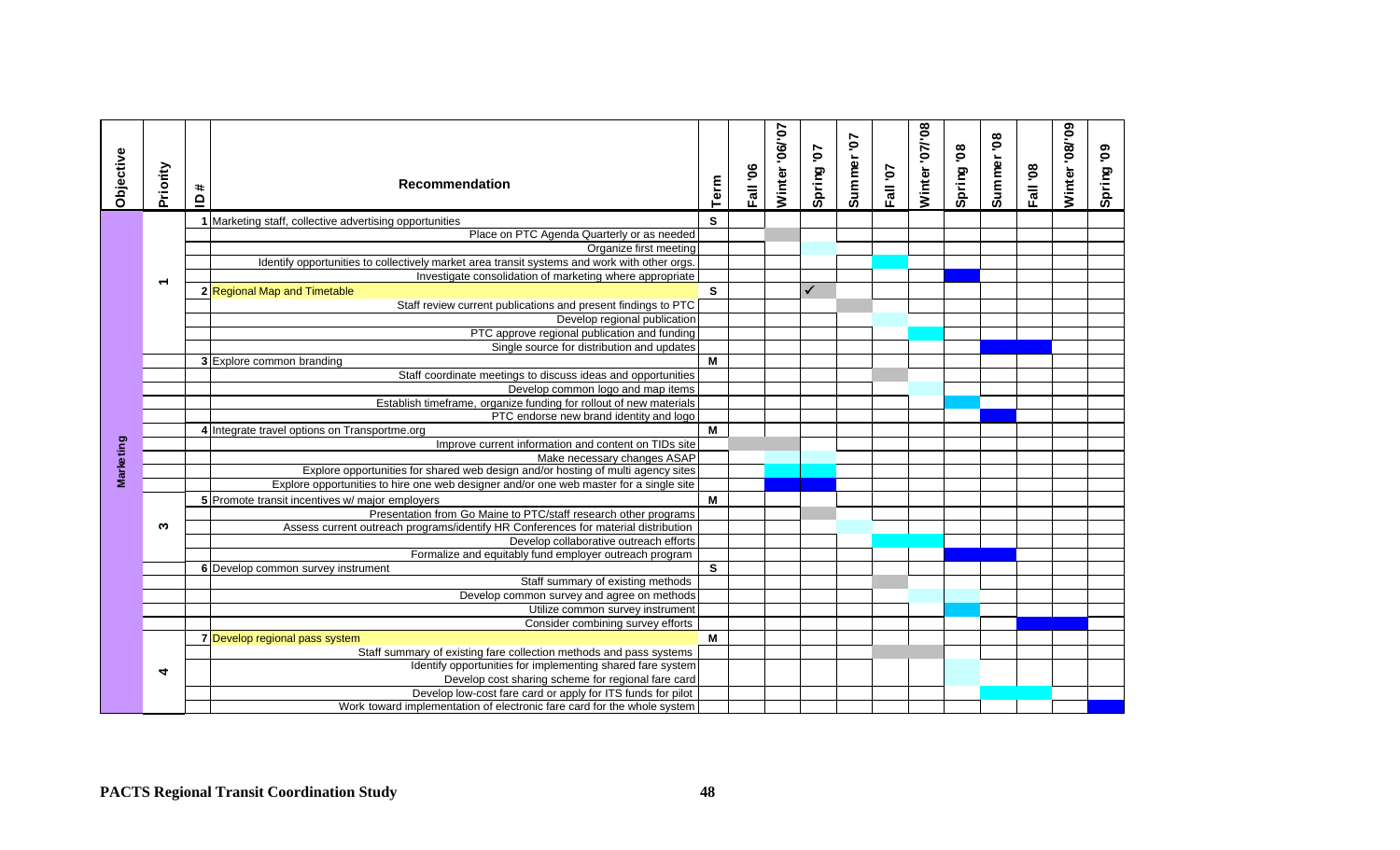| Objective | Priority | $\pmb{\ast}$ | <b>Recommendation</b>                                                                             |                | Fall '06 | Winter '06/'07 | Spring '07 | Summer'07 | Fall '07 | Winter '07/'08 | Spring 08 | Summer'08 | Fall '08 | Winter '08/'09 | Spring 09 |
|-----------|----------|--------------|---------------------------------------------------------------------------------------------------|----------------|----------|----------------|------------|-----------|----------|----------------|-----------|-----------|----------|----------------|-----------|
|           |          | $\mathbf{a}$ |                                                                                                   | Term           |          |                |            |           |          |                |           |           |          |                |           |
|           |          |              | 1 Explore cooperative purchasing                                                                  | $\mathbf{s}$   |          |                |            |           |          |                |           |           |          |                |           |
|           |          |              | Staff summary of current purchasing and leasing methods                                           |                |          |                |            |           |          |                |           |           |          |                |           |
|           |          |              | Meet and develop action plan                                                                      |                |          |                |            |           |          |                |           |           |          |                |           |
|           |          |              | Staff research opportunities and report back to PTC                                               |                |          |                |            |           |          |                |           |           |          |                |           |
|           |          |              | Utilize existing cooperative purchasing program with GPCOG and SMRPC                              |                |          |                |            |           |          |                |           |           |          |                |           |
|           |          |              | 2 Collectively work w/ MDOT on capital purchases                                                  | $\mathbf{s}$   |          |                |            |           |          |                |           |           |          |                |           |
|           |          |              | Staff summary of current practices and proceedures                                                |                |          |                |            |           |          |                |           |           |          |                |           |
|           |          |              | Identify opportunities to increase efficiencies and lower costs                                   |                |          |                |            |           |          |                |           |           |          |                |           |
|           |          |              | Implement strategies identified                                                                   |                |          |                |            |           |          |                |           |           |          |                |           |
|           |          |              | Develop plan to address PACTS becoming a TMA                                                      |                |          |                |            |           |          |                |           |           |          |                |           |
|           |          |              | 3 Improve & expand Downtown Transportation Center                                                 | $\mathbf{s}$   |          |                |            |           |          |                |           |           |          |                |           |
|           |          |              | METRO proceeding with improvements/Periodic progress reports to PTC                               |                |          | $\checkmark$   |            |           |          |                |           |           |          |                |           |
|           |          |              | Explore ways to optimize use of DTC and other intermodal facilities                               |                |          |                |            |           |          |                |           |           |          |                |           |
|           |          |              | Identify future locations for centers and hubs                                                    |                |          |                |            |           |          |                |           |           |          |                |           |
|           |          |              | Design and construct new transit centers and hubs                                                 |                |          |                |            |           |          |                |           |           |          |                |           |
| Capital   |          |              | 4 Create new transfer points, mini-hubs                                                           |                |          |                |            |           |          |                |           |           |          |                |           |
|           |          |              | Identify key locations that overlap, are in activity centers and/or TOD                           |                |          |                |            |           |          |                |           |           |          |                |           |
|           |          |              | Quantify Transit, bike/ped activity in key locations                                              |                |          |                |            |           |          |                |           |           |          |                |           |
|           |          |              | Identify funding sources and specific properties                                                  |                |          |                |            |           |          |                |           |           |          |                |           |
|           |          |              | Establish network of TOD nodes throughout region                                                  |                |          |                |            |           |          |                |           |           |          |                |           |
|           |          |              | 5 Improve and increase shelters and amenities                                                     | $\overline{M}$ |          |                |            |           |          |                |           |           |          |                |           |
|           |          |              | Staff map and summary of existing shelters and stops with amenities                               |                |          |                |            |           |          |                |           |           |          |                |           |
|           |          |              | Identify and prioritize locations for additional improvement                                      |                |          |                |            |           |          |                |           |           |          |                |           |
|           |          |              | Establish agreement among providers, municipalities and property owners to fund and maintain      |                |          |                |            |           |          |                |           |           |          |                |           |
|           |          |              | Establish system-wide capital improvement fund for shelters/One entity to install, maintain, fund |                |          |                |            |           |          |                |           |           |          |                |           |
|           |          |              | 6 Explore shared maintenance facilities                                                           | M              |          |                |            |           |          |                |           |           |          |                |           |
|           |          |              | Maintenance staff to meet                                                                         |                |          |                |            |           |          |                |           |           |          |                |           |
|           |          |              | Develop shared maintenance plan with short, medium and long-term opportunities                    |                |          |                |            |           |          |                |           |           |          |                |           |
|           |          |              | Providers implement short, medium-term recommendations from Maintenance subcommittee              |                |          |                |            |           |          |                |           |           |          |                |           |
|           |          |              | If warrented, expand existing or construct new regional maintenance facility for 2 or > providers |                |          |                |            |           |          |                |           |           |          |                |           |
|           |          |              | 49<br><b>PACTS Regional Transit Coordination Study</b>                                            |                |          |                |            |           |          |                |           |           |          |                |           |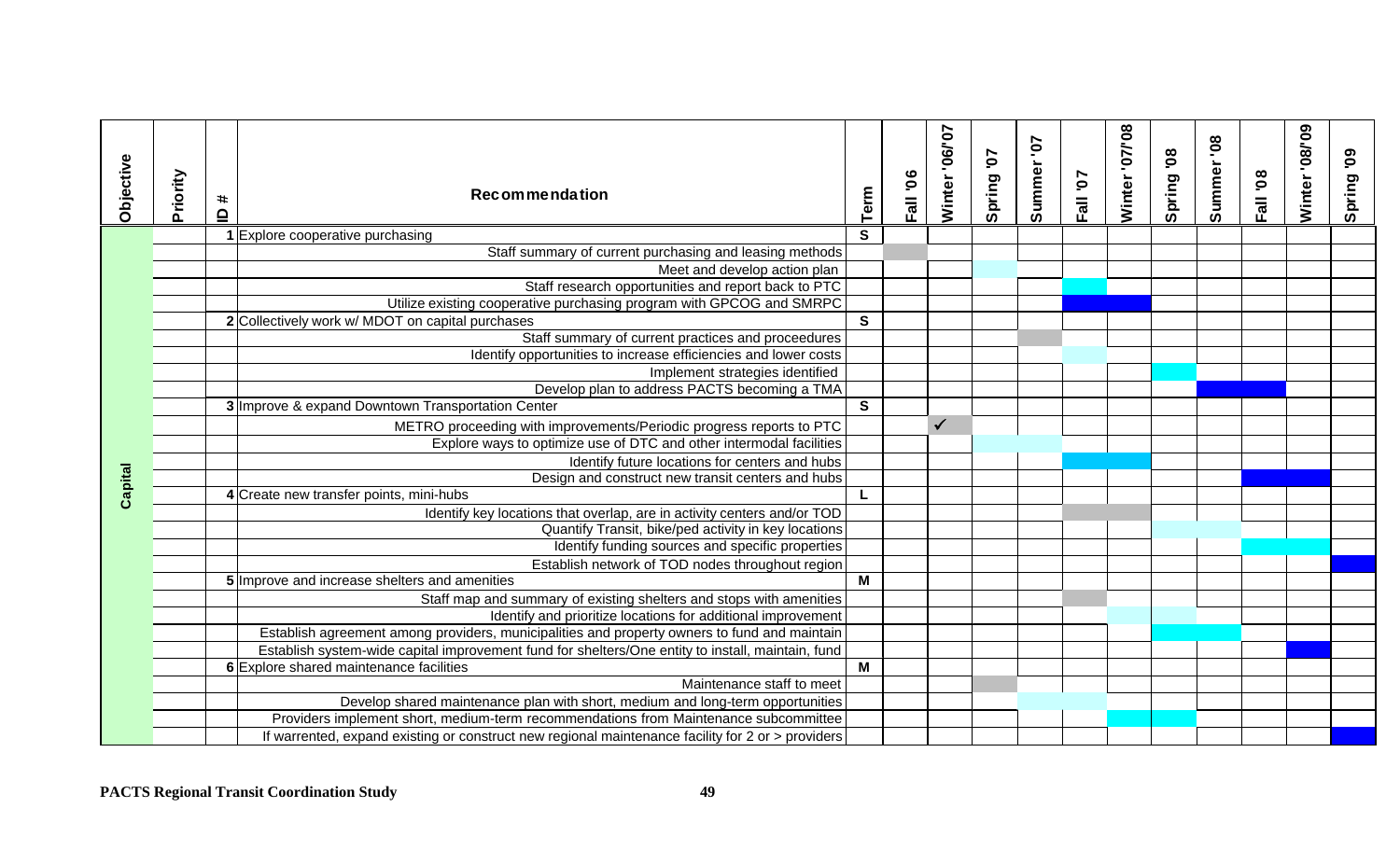|                                     |                  | <b>PACTS Transit Consolidation Study - Prioritized Recommendations</b>                                                                                                                                                                                                                                                                                                                                                       |                                                        |                    |
|-------------------------------------|------------------|------------------------------------------------------------------------------------------------------------------------------------------------------------------------------------------------------------------------------------------------------------------------------------------------------------------------------------------------------------------------------------------------------------------------------|--------------------------------------------------------|--------------------|
| Category                            | Priority         | ID#<br><b>Recommendation</b>                                                                                                                                                                                                                                                                                                                                                                                                 | <b>Total</b><br><b>Votes</b>                           | <b>Start</b>       |
| <b>Marketing</b>                    | 1                | 2 Regional Map and Timetable<br>Marketing staff, collective advertising opportunities                                                                                                                                                                                                                                                                                                                                        | 9<br>3                                                 | <b>Underway</b>    |
| <b>Operations</b>                   | $\overline{2}$   | <b>4 Regional Route Study</b><br>Examine design, schedule & efficiency of routes<br>4.1<br>4.2<br>Identify new transit hubs<br>4.3<br>Timed Schedule with common denominator<br>4.4<br><b>Timed transfers</b><br>4.5<br>Expand Bus service to Park & Ride lots<br>4.6<br>Improve transit to underserved locations<br>4.7<br>Coordinate service between major origins and destinations<br>3<br>Improve intermodal connections | 6<br>3<br>0<br>0<br>$\overline{c}$<br>0<br>5<br>1<br>5 | <b>Summer 2007</b> |
| <b>Planning</b>                     |                  | 5<br>Expand present network                                                                                                                                                                                                                                                                                                                                                                                                  | 5                                                      |                    |
| <b>Planning</b><br><b>Marketing</b> | 3                | 4 Incorporate transit planning in comp plan process<br>4.1<br>Include transit in major land use development<br>4.2<br><b>Explore Impact Fees for Transit</b><br>Promote transit incentives w/ major employers<br>5                                                                                                                                                                                                           | 4<br>4<br>2<br>4                                       | Fall 2007          |
| <b>Marketing</b>                    | 4                | 7 Develop regional pass system                                                                                                                                                                                                                                                                                                                                                                                               | $\mathsf{3}$                                           | <b>Fall 2007</b>   |
| Planning                            |                  | 1 Transit Committee, coordination on agenda each mtg.<br>2 Annual meeting of all transit boards<br>3 Better coordination ridership and other data                                                                                                                                                                                                                                                                            | 1                                                      | <b>Underway</b>    |
| Operations                          |                  | 1 Combine major employee training<br>2 Maintenance staff, feasibility of shared facility<br>5 Take advantage of Safety and Security Funding                                                                                                                                                                                                                                                                                  | 4<br>1<br>2                                            |                    |
| Marketing                           | <b>All Other</b> | 3 Explore common branding<br>4 Regional information website<br>6 Develop common survey instrument                                                                                                                                                                                                                                                                                                                            | 0<br>$\overline{c}$<br>1                               |                    |
| Capital                             |                  | 1 Explore cooperative purchasing<br>2 Collectively work w/ MDOT on capital purchases<br>3 Improve & expand Downtown Transportation Center<br>4 Create new transfer points, mini-hubs<br>5 Improve and increase shelters and amenities<br>6 Explore shared maintenance facilities                                                                                                                                             | $\overline{3}$<br>$\overline{c}$<br>$\overline{2}$     | 0 Underway         |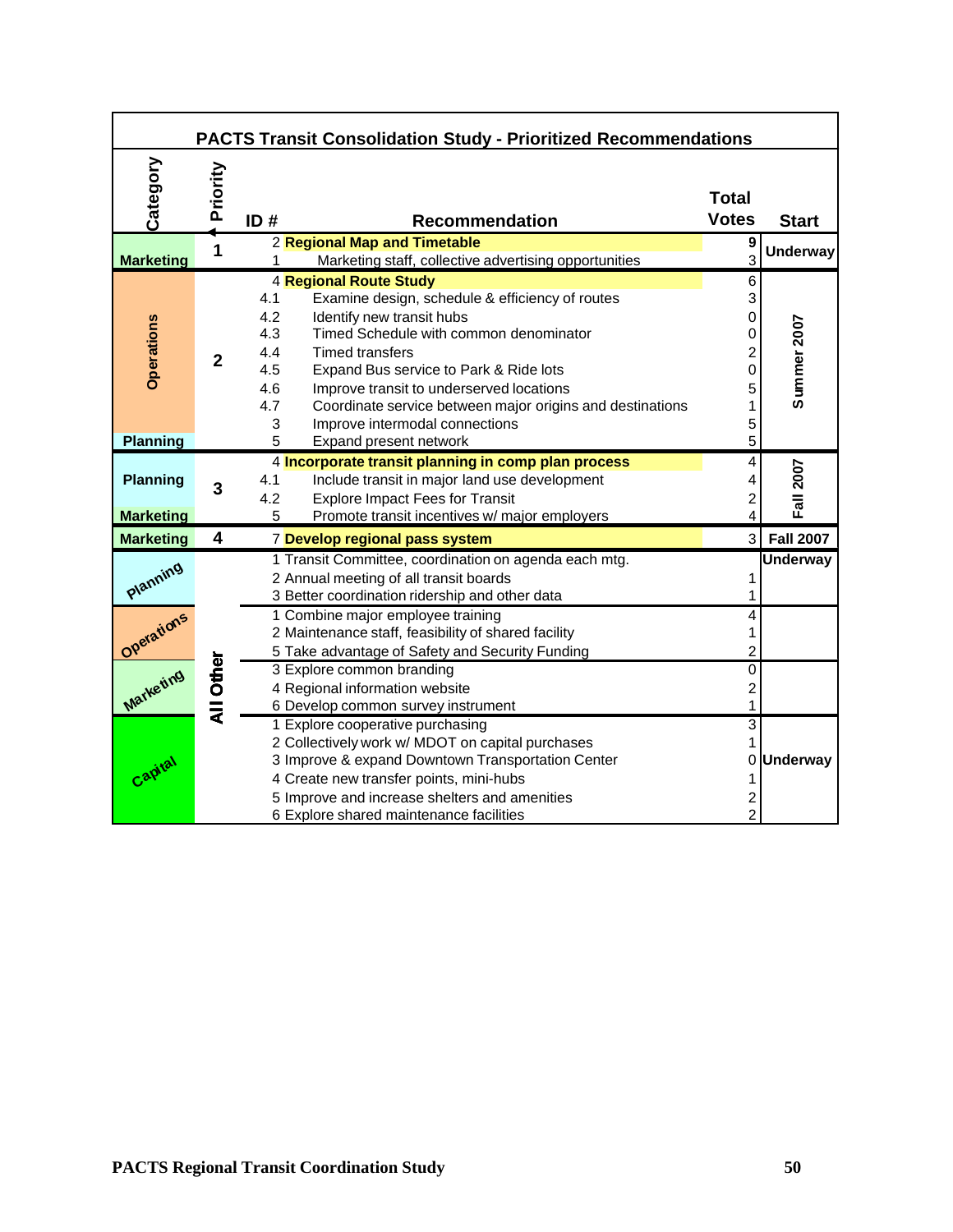## **Appendix A**

### **Relationship of Transit Studies in the PACTS Region**

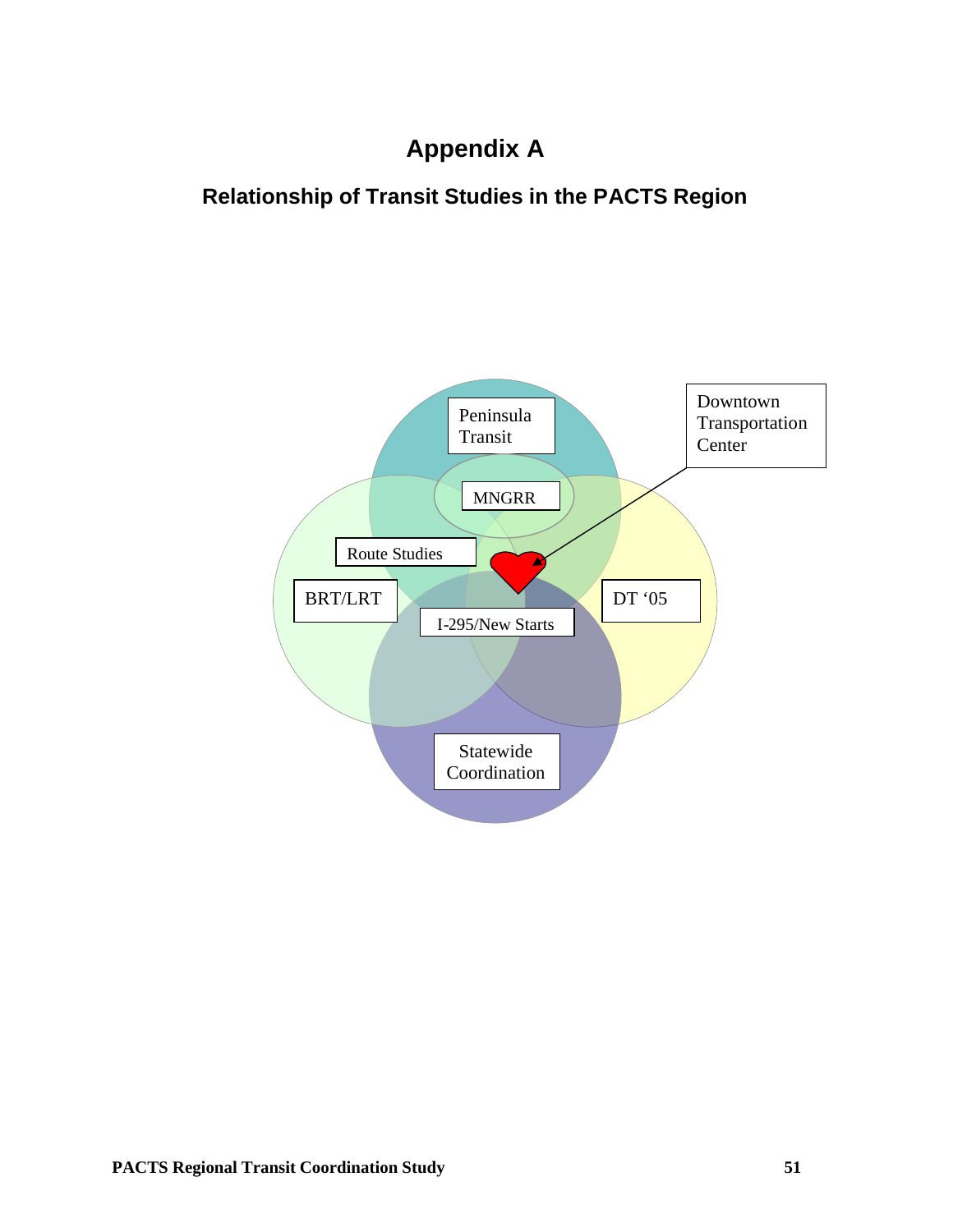**Appendix B**

**Northeast Transit District Statute Comparison**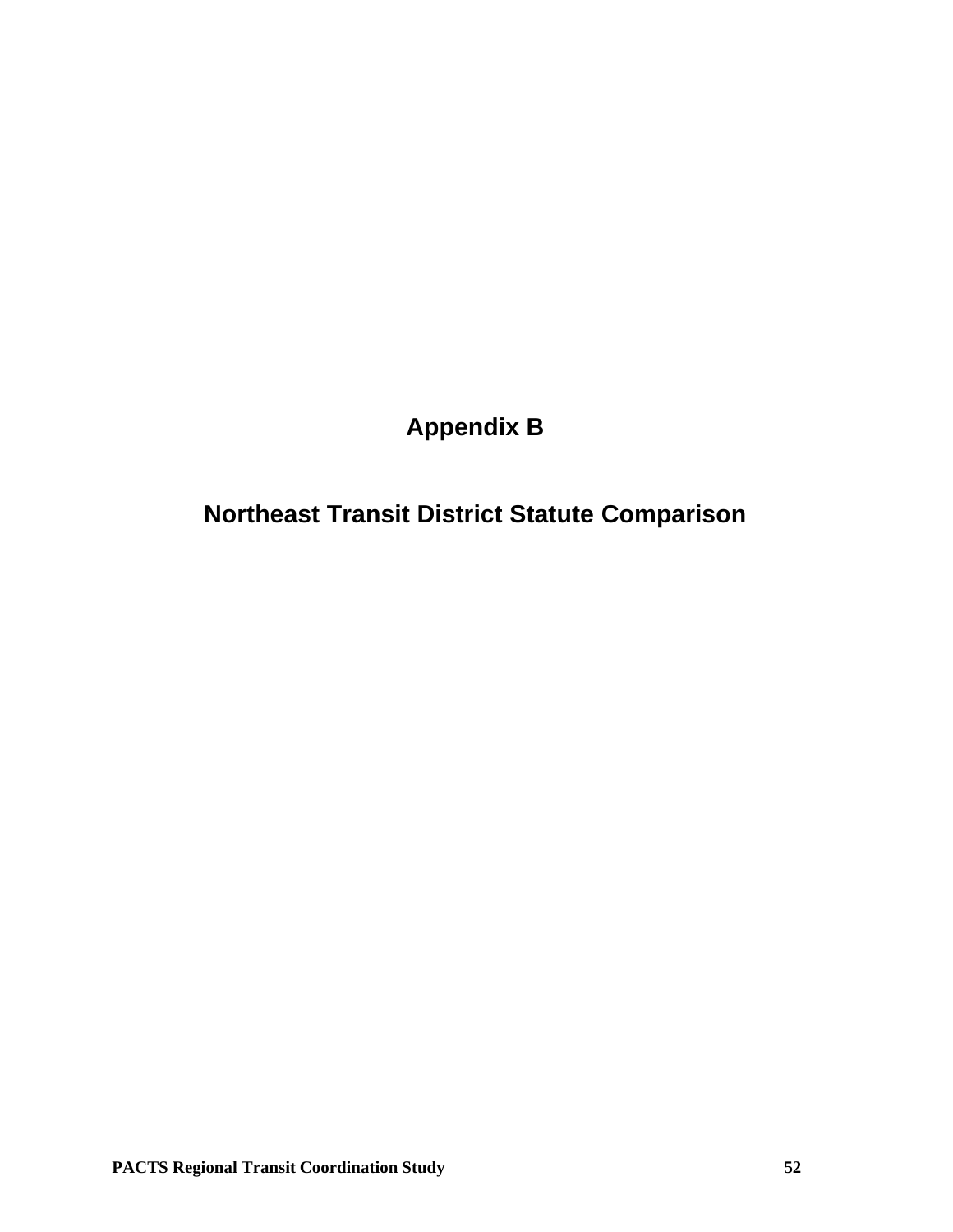### **District Formation**

|                                                                                                              | <b>Maine (Transit District)</b>                                   | New Hampshire                                                                                           | <b>Vermont (Regional</b>                                                                                                                                                                                                             |                                                                                                                                                                                      | Vermont (Mass Transit Massachusetts (Transit <mark>Connecticut (Transit</mark>                                                                                                                                                                                                                                                                                                                       |                                                         | <b>Rhode Island (Public</b>                                                                                                   |
|--------------------------------------------------------------------------------------------------------------|-------------------------------------------------------------------|---------------------------------------------------------------------------------------------------------|--------------------------------------------------------------------------------------------------------------------------------------------------------------------------------------------------------------------------------------|--------------------------------------------------------------------------------------------------------------------------------------------------------------------------------------|------------------------------------------------------------------------------------------------------------------------------------------------------------------------------------------------------------------------------------------------------------------------------------------------------------------------------------------------------------------------------------------------------|---------------------------------------------------------|-------------------------------------------------------------------------------------------------------------------------------|
|                                                                                                              |                                                                   | (Regional Transit<br>District)                                                                          | <b>Transit District)</b>                                                                                                                                                                                                             | <b>Authority</b> )                                                                                                                                                                   | <b>Authority)</b>                                                                                                                                                                                                                                                                                                                                                                                    | District)                                               | <b>Transit Authority)</b>                                                                                                     |
| <b>Procedure for</b><br><b>Formation</b>                                                                     | Vote by municipal<br>legislative body (§3502)                     | Recommendation by<br>RPO or MPO, then a<br>vote by municipal<br>legislative body (Section<br>$38 - B:2$ | A regional transit district<br>may be created at any<br>time by the act of the<br>voters of each of two or<br>more municipalities upon the question at an<br>the written approval of<br>the agency of<br>transportation. $(\S 5122)$ | Municipalities elect to<br>join an authority by<br>majority vote of its voters<br>present and voting on<br>annual or special<br>meeting duly warned for<br>that purpose. $(\S 5103)$ | Subject to the approval<br>of the secretary of the<br>executive office of<br>transportation and<br>construction. Vote by<br>municipal legislative<br>body. Must be at least<br>20% of all voters of all<br>towns participating to<br>form a district, then only<br>the towns that voted for<br>the transit district can<br>become part of the<br>district. Must authorize<br>with governor. (Chapter | Vote by municipal<br>legislative body (Sec. 7-<br>273b. | Created by act of<br>legislation. This is the<br><b>Rhode Island Public</b><br><b>Transit Authority.</b><br>(SECTION 39-18-2) |
| Number/type of entities <mark>At least one town or at</mark><br>eligible to form district least one regional | transportation                                                    | Not Specified, but two or Two or more towns $(\S$<br>more towns implied                                 | 5122)                                                                                                                                                                                                                                | Two or more towns $(\S$<br>5103)                                                                                                                                                     | 161B: Section 3.)<br>At least one town<br>(Chapter 161B: Section                                                                                                                                                                                                                                                                                                                                     | At least one town (Sec. 7 Encompasses entire<br>273b.)  | state                                                                                                                         |
| <b>Rules relating to</b><br>noncontiguous<br>municipalities joining<br>district                              | corporation (§3501)<br><b>Need Maine DOT</b><br>consent $(§3502)$ | Not Specified                                                                                           | <b>Not Specified</b>                                                                                                                                                                                                                 | <b>Not Specified</b>                                                                                                                                                                 | Must be contiguous<br>(Chapter 161B: Section                                                                                                                                                                                                                                                                                                                                                         | Do not have to be<br>contiguous (Sec. 7-<br>273b.       | <b>Encompasses entire</b><br>state                                                                                            |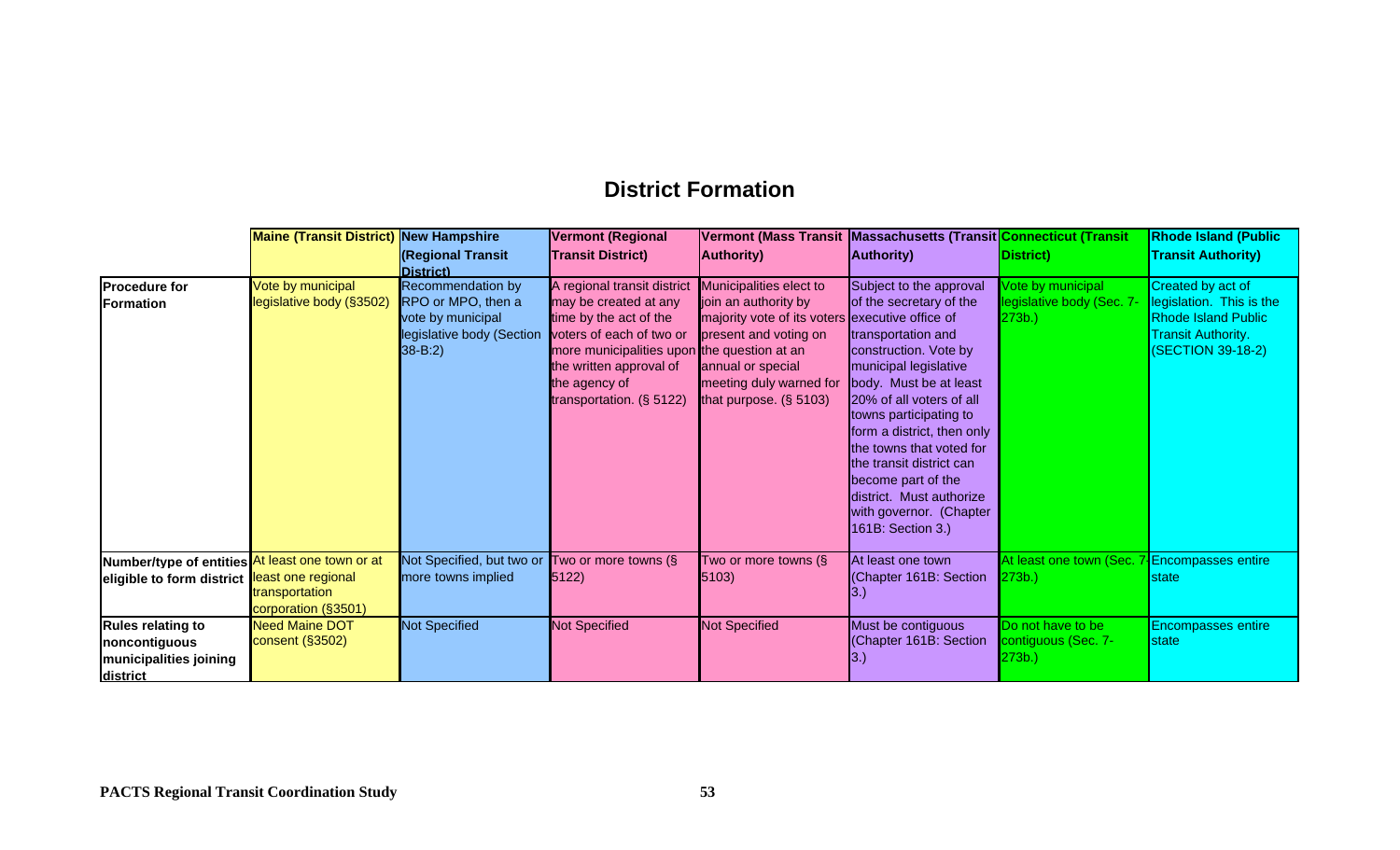## **District Formation Continued**

|                                        | <b>Maine (Transit District) New Hampshire</b>                                                                                                                                                                                                                                                                                    | <b>Regional Transit</b><br>District) | <b>Vermont (Regional</b><br><b>Transit District)</b>                                                                                                                                                                                                                                                                                                                                   | <b>Authority</b> )                                                                                                                                                                                                                                                                                              | Vermont (Mass Transit Massachusetts (Transit Connecticut (Transit<br>Authority)           | District)                                                                                                                                                                                                            | <b>Rhode Island (Public</b><br><b>Transit Authority)</b> |
|----------------------------------------|----------------------------------------------------------------------------------------------------------------------------------------------------------------------------------------------------------------------------------------------------------------------------------------------------------------------------------|--------------------------------------|----------------------------------------------------------------------------------------------------------------------------------------------------------------------------------------------------------------------------------------------------------------------------------------------------------------------------------------------------------------------------------------|-----------------------------------------------------------------------------------------------------------------------------------------------------------------------------------------------------------------------------------------------------------------------------------------------------------------|-------------------------------------------------------------------------------------------|----------------------------------------------------------------------------------------------------------------------------------------------------------------------------------------------------------------------|----------------------------------------------------------|
| <b>Membership</b><br><b>Withdrawal</b> | A municipality may<br>withdraw from the district<br>at the end of a fiscal year<br>provided that it has given<br>the board of directors at<br>least one year's written<br>notice of its intention to<br>do so. The municipality<br>must pay its<br>proportionate share of<br>the current indebtedness<br>of the district (§3518) | <b>Not Specified</b>                 | Subject to existing transit A member municipality<br>board's bylaws ( $§$ 5124)                                                                                                                                                                                                                                                                                                        | may withdraw from<br>membership in the<br>authority, if notification of 161B: Section 15)<br>withdrawal is given more<br>than one year after the<br>member municipality<br>joined such authority.<br><b>Municipality shall</b><br>continue to be liable for<br>its share of all existing<br><b>indebtedness</b> | Requires town ballot on<br>whether to discontinue<br>membership (Chapter                  | Municipality may vote to Encompasses entire<br>withdraw. Transit district state<br>can determine the share<br>of debt that municipality<br>must pay off and that<br>municipality must pay off<br>before withdrawing. |                                                          |
| to formation                           | Miscellaneous relating A single municipality, by<br>vote of its legislative<br>body, or a regional<br>transportation<br>corporation, by vote of its<br>board of directors, may<br>be empowered to<br>perform the functions<br>provided in this chapter<br>without creating a<br>district. (§3505)                                |                                      | Approval shall be based<br>upon the results of<br>studies carried out by the<br>agency of transportation<br>and by representatives<br>of the municipalities to<br>determine whether the<br>municipalities involved<br>constitute a reasonable<br>transit district. Evidence<br>shall be shown that<br>funding will be adequate<br>to provide a continuing<br>transit program. (§ 5122) |                                                                                                                                                                                                                                                                                                                 | Cannot be in territory of<br><b>Massachusetts Bay</b><br><b>Transportation Authority.</b> |                                                                                                                                                                                                                      |                                                          |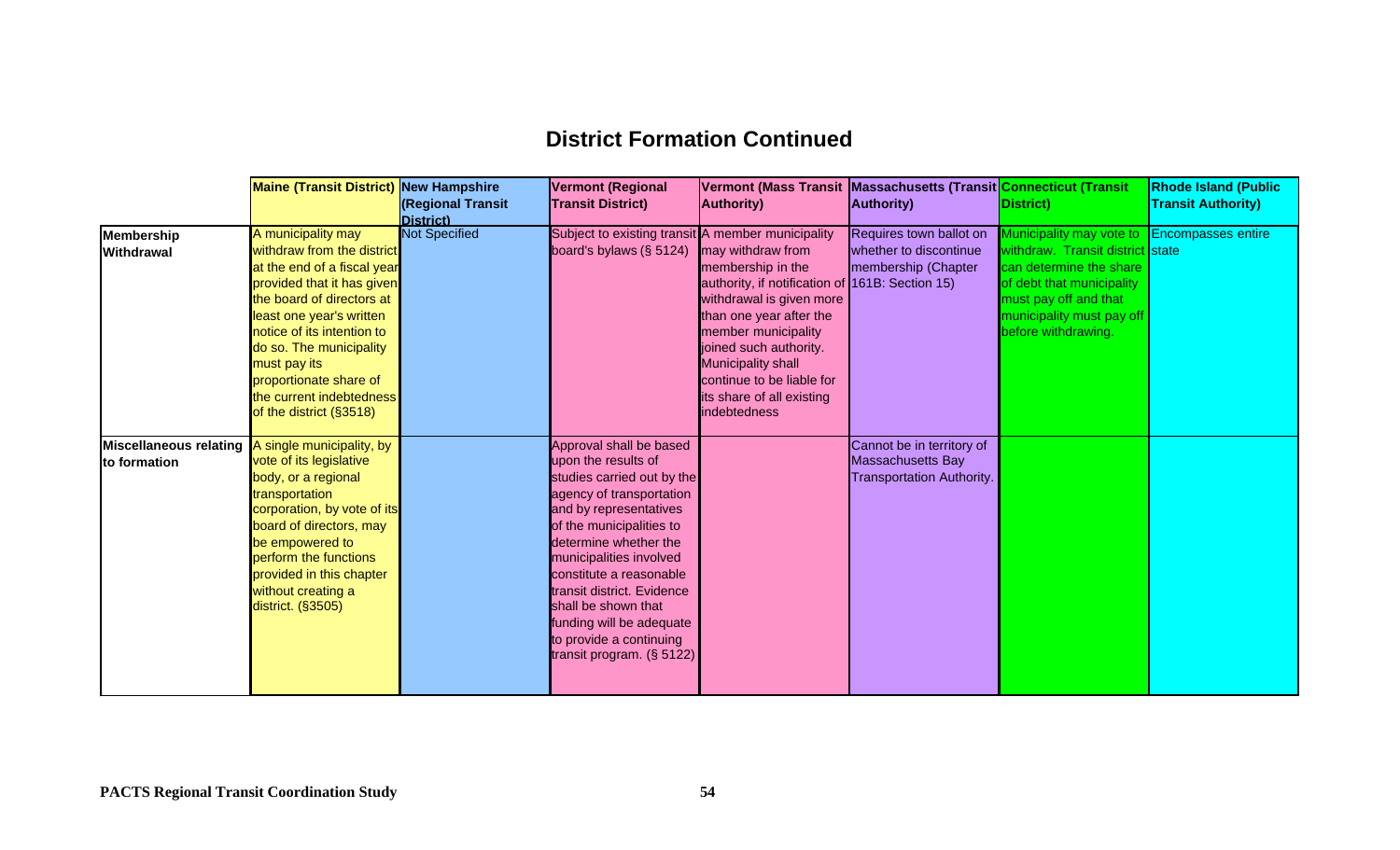## **District Formation Continued**

|                                                    | <b>Maine (Transit District) New Hampshire</b>                                                                                                                                                                           | (Regional Transit<br>District)                                                                                                                               | <b>Vermont (Regional</b><br><b>Transit District)</b>                                                                                                                                                                                                   | <b>Authority</b> )                                                                                                          | Vermont (Mass Transit  Massachusetts (Transit Connecticut (Transit<br><b>Authority</b> )                                                                                                                                                                                                                                                    | (District)                                                                                                                                                            | <b>Rhode Island (Public</b><br><b>Transit Authority)</b> |
|----------------------------------------------------|-------------------------------------------------------------------------------------------------------------------------------------------------------------------------------------------------------------------------|--------------------------------------------------------------------------------------------------------------------------------------------------------------|--------------------------------------------------------------------------------------------------------------------------------------------------------------------------------------------------------------------------------------------------------|-----------------------------------------------------------------------------------------------------------------------------|---------------------------------------------------------------------------------------------------------------------------------------------------------------------------------------------------------------------------------------------------------------------------------------------------------------------------------------------|-----------------------------------------------------------------------------------------------------------------------------------------------------------------------|----------------------------------------------------------|
| <b>Board of Directors:</b><br><b>How Appointed</b> | The affairs of a district<br>formed under section<br>3502 shall be managed<br>by a board of directors<br>chosen from the<br>inhabitants of the<br>municipality or<br>municipalities comprising<br>the district. (§3504) | The selectmen, town or<br>city council, or board of<br>aldermen of each<br>member city or town<br>shall appoint members<br>to the board (Section 38-<br>B:3) | Representatives to a<br>regional transit district<br>representing each<br>participating municipality the legislative body of<br>shall be appointed and<br>any vacancy filled by the $(S 5107)$<br>legislative body of such<br>municipality $(\S 5124)$ | The commissioners shall Statute requires town<br>be appointed by and<br>serve at the pleasure of<br>the member municipality | administrators to serve<br>(see below)                                                                                                                                                                                                                                                                                                      | The affairs of the district<br>shall be managed by a<br>board of directors<br>chosen from among the<br>electors of the<br>constituent municipalities<br>(Sec. 7-273c) | Determined by statute (<br>$\sqrt{\$ 39-18-2}$           |
| <b>Board of Directors:</b><br><b>Composition</b>   | The municipal officers of Transit district bylaws<br>each municipality shall<br>appoint the directors of a (Section 38-B:3)<br>transit district. (§3504)                                                                | determine composition                                                                                                                                        | <b>Transit district bylaws</b><br>determine composition<br>(S 5124)                                                                                                                                                                                    | Not specified (§ 5107)                                                                                                      | Advisory board to each<br>authority consisting of<br>the city manager, in the<br>case of a Plan D or Plan<br>E city, or the mayor of<br>each other city, and the<br>chairman of the board of<br>selectmen of each town<br>having such board, or<br>the town manager or<br>town administrator of<br>each other town<br>Chapter 161B: Section | Not specified                                                                                                                                                         | See below                                                |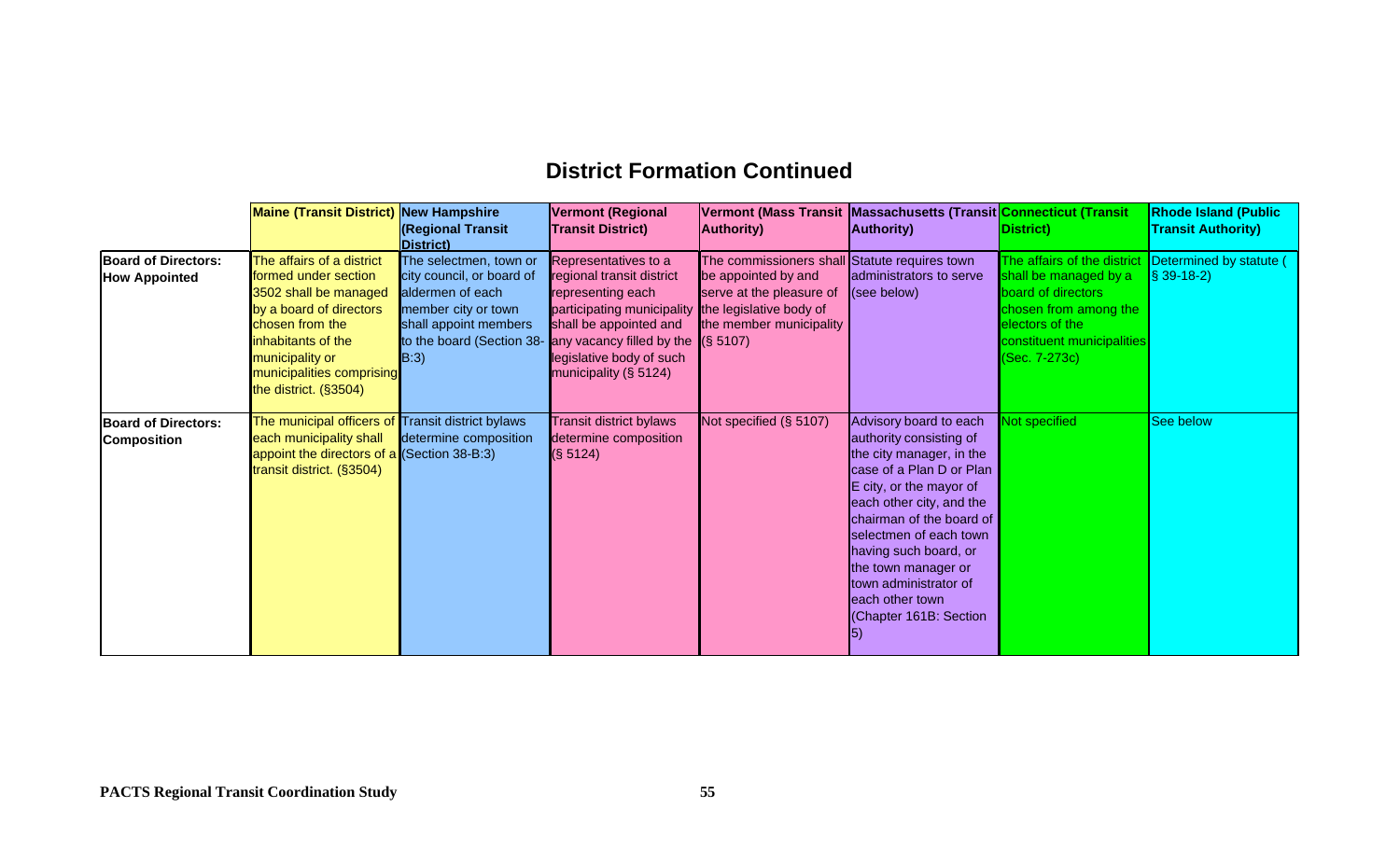## **Management Structure**

|                                                                                             | <b>Maine (Transit District) New Hampshire</b>                                                                                                                                                                                                         | (Regional Transit                                                                                                                                                                                                                                                                                                                                                                                                                                                                                                                 | <b>Vermont (Regional</b><br><b>Transit District)</b>                                                                                                              | <b>Authority</b> ) | Vermont (Mass Transit Massachusetts (Transit <mark>Connecticut (Transit</mark><br><b>Authority</b> )                                                                                                                                                                                                                                                                                                                                                                                                                                                                                               | District)                                                                                                                                                                                                                                                                                                                                                                                                                                                                                                                                                                                                                                                                                                            | <b>Rhode Island (Public</b><br><b>Transit Authority)</b>                                                                                                                                                                                                                                                                                                                                                                                                                                                                                     |
|---------------------------------------------------------------------------------------------|-------------------------------------------------------------------------------------------------------------------------------------------------------------------------------------------------------------------------------------------------------|-----------------------------------------------------------------------------------------------------------------------------------------------------------------------------------------------------------------------------------------------------------------------------------------------------------------------------------------------------------------------------------------------------------------------------------------------------------------------------------------------------------------------------------|-------------------------------------------------------------------------------------------------------------------------------------------------------------------|--------------------|----------------------------------------------------------------------------------------------------------------------------------------------------------------------------------------------------------------------------------------------------------------------------------------------------------------------------------------------------------------------------------------------------------------------------------------------------------------------------------------------------------------------------------------------------------------------------------------------------|----------------------------------------------------------------------------------------------------------------------------------------------------------------------------------------------------------------------------------------------------------------------------------------------------------------------------------------------------------------------------------------------------------------------------------------------------------------------------------------------------------------------------------------------------------------------------------------------------------------------------------------------------------------------------------------------------------------------|----------------------------------------------------------------------------------------------------------------------------------------------------------------------------------------------------------------------------------------------------------------------------------------------------------------------------------------------------------------------------------------------------------------------------------------------------------------------------------------------------------------------------------------------|
| <b>Board of Directors:</b><br><b>Rules Governing</b><br><b>Number of</b><br>Directors/Votes | Except as provided in<br>subsection 3, each<br>municipality is entitled to<br>one director for each<br>10,000 inhabitants<br>of the municipality or<br>fraction of that number,<br>as determined by the<br>latest Federal Decennial<br>Census (§3504) | District)<br>a municipality with a<br>population over 50,000<br>shall be entitled to have<br>5 voting representatives;<br>a municipality with a<br>population over 25,000<br>but less than 50,000<br>shall be entitled to 4<br>voting representatives; a<br>municipality with a<br>population over 10,000<br>but less than 25,000<br>shall be entitled to 3<br>voting representatives;<br>and municipalities with<br>less than 10,000 in<br>population shall be<br>entitled to 2 voting<br>representatives (Section<br>$38 - B:3$ | A regional transit district Two directors per<br>shall contain at least one municipality<br>representative appointed<br>from each member<br>municipality (§ 5123) |                    | Total vote of each city<br>and town shall each year have at least 1 director.<br>be determined by the<br>authority. The<br>determination of votes<br>shall be based upon the<br>most recent annual<br>assessment. Until the<br>first such assessment,<br>the fraction specified<br>above shall be replaced<br>by a fraction of which the the most recent federal<br>numerator shall be the<br>population of each such<br>city or town and the<br>denominator shall be the such municipality. Each<br>total population of all<br>cities and towns in the<br>authority. (Chapter<br>161B: Section 5) | <b>Each municipality shall</b><br>Municipalities with a<br>population from 25,000<br>to 100,000, inclusive,<br>shall have 2 directors--<br>with a population over<br>100,000 shall have 4<br>directors. (Sec. 7-273c)<br>The population of each<br>municipality according to the president of the<br>census shall be divided<br>by the number of<br>directors representing<br>member of the board of<br>directors shall be entitled of whom shall be the<br>to cast that number of<br>voting units which is the<br>multiple the population<br>he represents, rounded<br>to the nearest 100, is of<br>the smallest population<br>represented by a<br>member, rounded to the<br>nearest 100 (Sec. 7-<br>$ 273c\rangle$ | Determined by statute:<br>The authority shall<br>consist of seven (7)<br>members, four (4) of<br>whom shall be appointed<br>by the governor with the<br>advice and consent of<br>the senate; one shall be<br>a member of the senate<br>ex officio appointed by<br>senate, one shall be a<br>member of the house of<br>representatives ex officio<br>appointed by the<br>speaker of the house of<br>representatives and one<br>director of the<br>department of<br>transportation who shall<br>serve as an ex officio<br>member $(S39-18-2b)$ |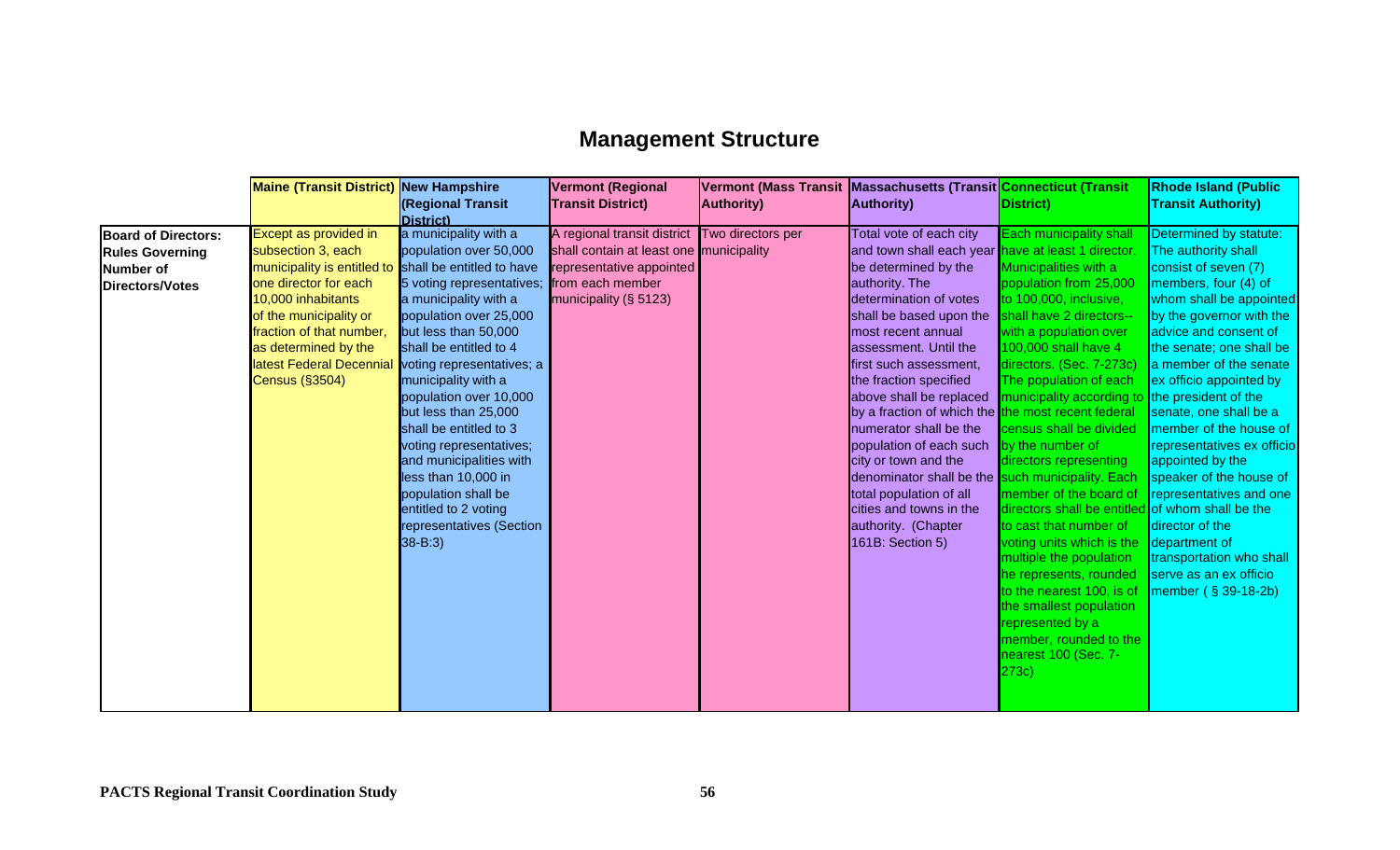# **Management Structure Continued**

|                                                     | <b>Maine (Transit District) New Hampshire</b>                                                                                                                                                                                                                                                                                              | (Regional Transit<br>District)                                                  | <b>Vermont (Regional</b><br><b>Transit District)</b>                                                                                                                                  | Vermont (Mass Transit Massachusetts (Transit Connecticut (Transit<br><b>Authority</b> ) | <b>Authority</b> )                                                                                                                                                            | District)                                                                                                                                                                                                                                                                                                                        | <b>Rhode Island (Public</b><br><b>Transit Authority)</b>                                                                                                                |
|-----------------------------------------------------|--------------------------------------------------------------------------------------------------------------------------------------------------------------------------------------------------------------------------------------------------------------------------------------------------------------------------------------------|---------------------------------------------------------------------------------|---------------------------------------------------------------------------------------------------------------------------------------------------------------------------------------|-----------------------------------------------------------------------------------------|-------------------------------------------------------------------------------------------------------------------------------------------------------------------------------|----------------------------------------------------------------------------------------------------------------------------------------------------------------------------------------------------------------------------------------------------------------------------------------------------------------------------------|-------------------------------------------------------------------------------------------------------------------------------------------------------------------------|
| <b>Board of Directors:</b><br><b>Length of Term</b> | Initially, the directors'<br>terms of office shall be<br>determined by lot at their<br>first organizational<br>meeting as follows: One-<br>third of those<br>appointed shall serve for<br>3 years, 1/3 for 2 years<br>and the remaining<br>number for one year. All<br>subsequent<br>appointments are for a<br>term of 3<br>years. (§3504) | <b>Transit district bylaws</b><br>determine length of<br>terms (Section 38-B:3) | <b>Transit district bylaws</b><br>determine length of<br>terms $(\S 5124)$                                                                                                            | Three year terms (§<br>5107                                                             | Determined by advisory<br>board by-laws (Chapter<br>161B: Section 5)                                                                                                          | The directors shall be<br>appointed for terms of<br>four years, except that,<br>in municipalities having<br>more than one director,<br>one-half of those first<br>appointed shall serve for<br>two years and one-half<br>for four years, their<br><b>Isuccessors to serve for</b><br>four years each. (Sec. 7-<br>$ 273c\rangle$ | For the 4 appointed<br>members, they serve<br>three year terms (each of<br>which is staggered by<br>one year) ( § 39-18-2c)                                             |
| <b>Board of Directors:</b><br><b>Other</b>          | A majority of the<br>directors constitutes a<br>quorum for the<br>transaction of business.<br>Action taken by 2/3 of<br>the directors present at<br>any<br>meeting at which a<br>quorum is in attendance<br>is considered to be the<br>action of the full board of<br>directors. (§3504)                                                   |                                                                                 | A regional transit district<br>may also have other<br>members, who may be<br>elected or appointed in<br>the manner the regional<br>transit district prescribes<br>by rule $(\S 5124)$ |                                                                                         | Advisory board can<br>delegate authority to<br>executive committee to<br>run affairs of board, and<br>can at any time, revoke<br>such delegation (Chapter<br>161B: Section 5) |                                                                                                                                                                                                                                                                                                                                  | Four (4) members of the<br>authority shall constitute<br>a quorum and the vote of<br>four (4) members shall<br>be necessary for any<br>action taken by the<br>authority |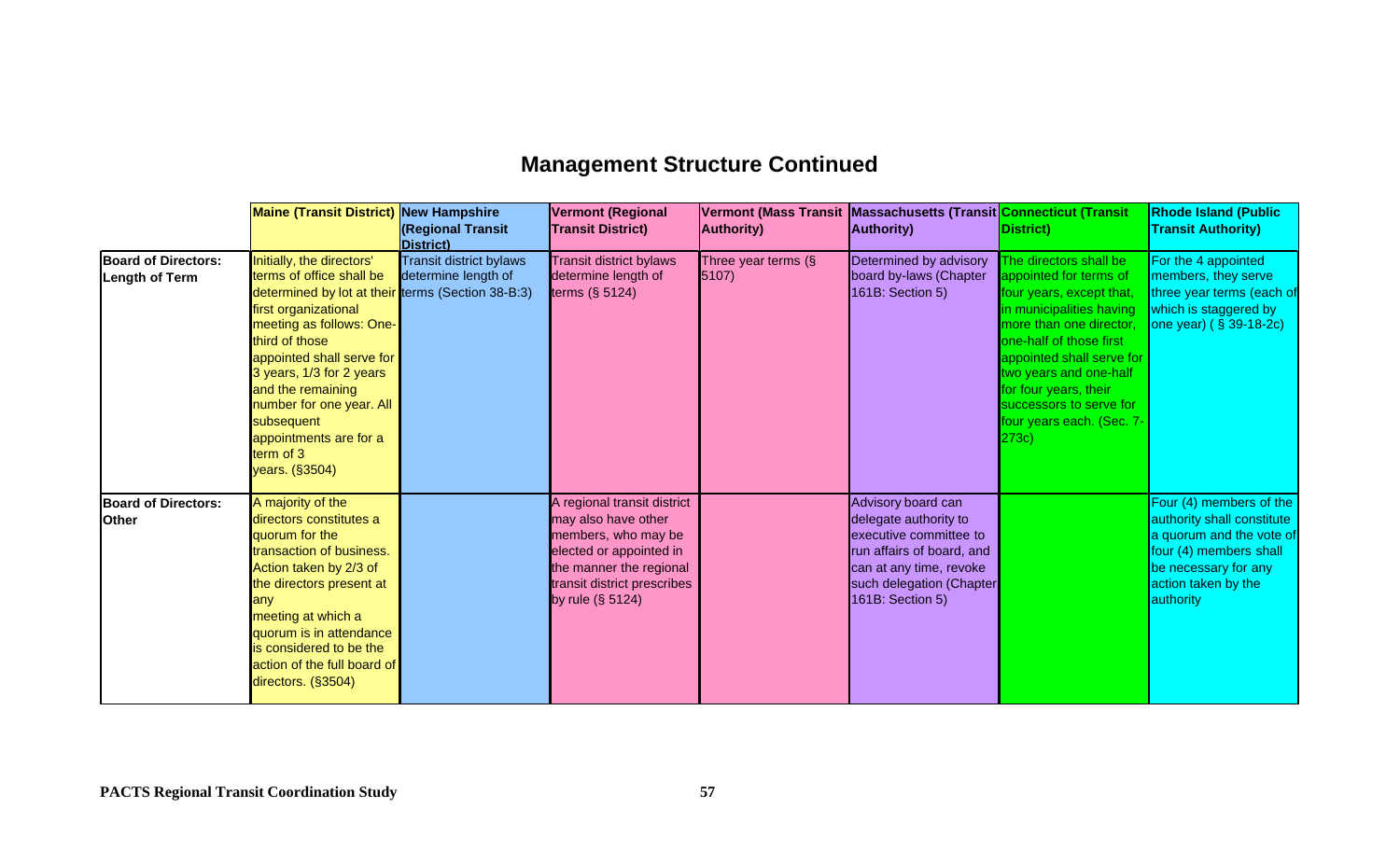# **Management Structure Continued**

|                             | <b>Maine (Transit District) New Hampshire</b> |                                                      | <b>Vermont (Regional</b> |                             | Vermont (Mass Transit Massachusetts (Transit <mark>Connecticut (Transit</mark> |                                       | <b>Rhode Island (Public</b>   |
|-----------------------------|-----------------------------------------------|------------------------------------------------------|--------------------------|-----------------------------|--------------------------------------------------------------------------------|---------------------------------------|-------------------------------|
|                             |                                               | (Regional Transit<br>District)                       | <b>Transit District)</b> | <b>Authority</b> )          | <b>Authority</b> )                                                             | District)                             | <b>Transit Authority)</b>     |
| <b>Chief Executive</b>      | The directors shall                           | The directors can                                    | <b>Not Specified</b>     | The board of                | The affairs of an                                                              | They shall appoint and                | Not specified                 |
| Officer: How                |                                               | appoint and fix the salary employ officers and staff |                          | commissioners may           | authority shall be                                                             | fix the salary of a district          |                               |
| appointed                   |                                               | of a district manager who necessary to conduct the   |                          | appoint a transit director, | managed by an                                                                  | manager, who shall be                 |                               |
|                             | may not be a director.                        | business of the district                             |                          | and such other              | administrator who shall                                                        | the chief executive                   |                               |
|                             | The                                           | $(38 - B:4)$                                         |                          | personnel as is             | be appointed by and                                                            | officer of the district, and I        |                               |
|                             | district manager is the                       |                                                      |                          | necessary for the           | serve at the pleasure of                                                       | such other employees as               |                               |
|                             | chief executive officer of                    |                                                      |                          | conduct of the business     | the advisory board                                                             | are required for district             |                               |
|                             | the district. $(§3506)$                       |                                                      |                          | of the authority (§ 5107)   | (Chapter 161B: Section                                                         | purposes (Sec. 7-273c)                |                               |
| <b>Chief Executive</b>      | The district manager                          | <b>Not Specified</b>                                 | <b>Not Specified</b>     | <b>Not Specified</b>        | Not Specified.                                                                 | Not Specified.                        | Not specified                 |
| <b>Officer: Role/Duties</b> | shall appoint any other                       |                                                      |                          |                             |                                                                                |                                       |                               |
|                             | employees that are                            |                                                      |                          |                             |                                                                                |                                       |                               |
|                             | required for                                  |                                                      |                          |                             |                                                                                |                                       |                               |
|                             | district purposes and fix                     |                                                      |                          |                             |                                                                                |                                       |                               |
|                             | the salaries of those                         |                                                      |                          |                             |                                                                                |                                       |                               |
|                             | employees. (§3506)                            |                                                      |                          |                             |                                                                                |                                       |                               |
| Department of               | <b>Assistance with federal</b>                | <b>Not Specified</b>                                 | Approval of formation    | <b>Not Specified</b>        | Approval of formation                                                          | <b>Confers with transit</b>           | <b>Director of Department</b> |
| <b>Transportation:</b>      | and state contracts,                          |                                                      | required by VT Agency    |                             | required by                                                                    | district on eminent                   | of Transportation has a       |
| <b>Roles/Duties</b>         | provides special rulings                      |                                                      | of Transportaiton, and   |                             | Transportation                                                                 | domain proceedings,                   | seat in the authority, and    |
|                             | on transit corporations,                      |                                                      | contract assistance.     |                             | Secretary, extraordinary                                                       | <mark>contract assistance, car</mark> | can provide contract          |
|                             | and special rulings on                        |                                                      |                          |                             | expenses must be                                                               | negotiate with                        | assistance.                   |
|                             | noncontiguous municipal                       |                                                      |                          |                             | approved by secretary,                                                         | municipalities that want              |                               |
|                             | membership of transit                         |                                                      |                          |                             | reviews operations                                                             | transit service but do not            |                               |
|                             | districts                                     |                                                      |                          |                             | budget.                                                                        | want a transit district.              |                               |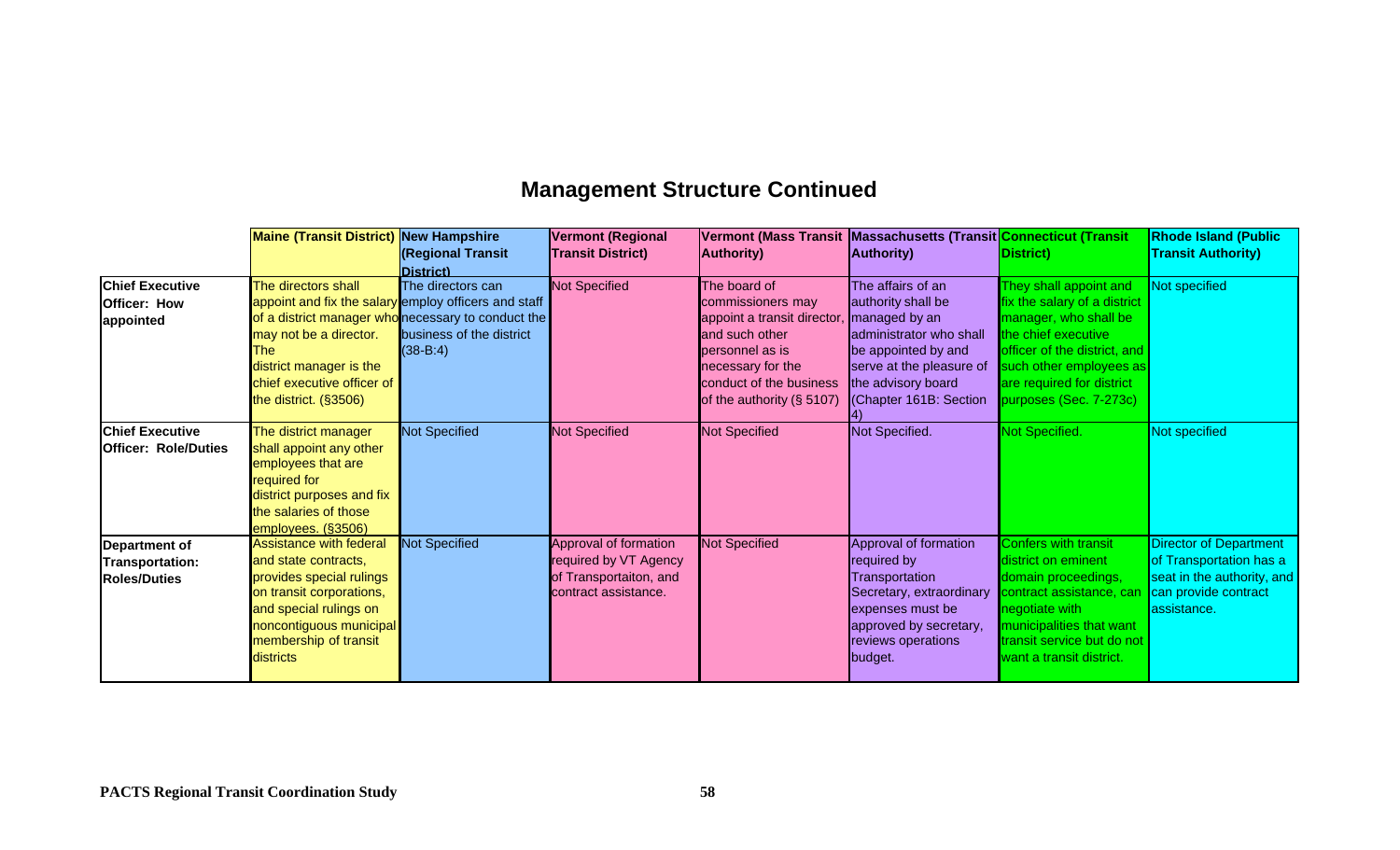### **Powers and Duties**

|                                                                                                                                           | <b>Maine (Transit District)</b>          | <b>New Hampshire</b><br><b>(Regional Transit</b><br><b>District</b> ) | <b>Vermont (Regional</b><br><b>Transit District)</b> | <b>Vermont (Mass Transit</b><br><b>Authority)</b> | Massachusetts (Transit Connecticut (Transit<br><b>Authority</b> ) | District)                                                                                     | <b>Rhode Island (Public</b><br><b>Transit Authority)</b> |
|-------------------------------------------------------------------------------------------------------------------------------------------|------------------------------------------|-----------------------------------------------------------------------|------------------------------------------------------|---------------------------------------------------|-------------------------------------------------------------------|-----------------------------------------------------------------------------------------------|----------------------------------------------------------|
| May Sue and Be Sued                                                                                                                       | yes (§3502)                              | yes (Section 38-B:4)                                                  | yes (§ 5125)                                         | yes (§ 5104)                                      | yes (Chapter 161B:<br>Section 2)                                  | $ yes$ (Sec. 7-273b)                                                                          | yes (§ 39-18-4)                                          |
| <b>May Adopt Name and</b><br><b>Seal</b>                                                                                                  | yes (§3502)                              | yes (Section 38-B:4)                                                  | not specified                                        | yes (§ 5104)                                      | yes (Chapter 161B:<br>Section 6)                                  | yes (Sec. 7-273b)                                                                             | yes (§ 39-18-4)                                          |
| <b>May Develop Charter</b><br><b>Service</b>                                                                                              | yes (§3502)                              | not specified                                                         | not specified                                        | not specified                                     | not specified                                                     | yes (Sec. 7-273b)                                                                             |                                                          |
| May purchase, hold, or <u>yes (§3509)</u><br>use real or personal<br>property for the<br>purposes of operating<br>a public transit system |                                          | yes (Section 38-B:4)                                                  | yes (§ 5125)                                         | yes (§ 5104)                                      | yes (Chapter 161B:<br>Section 6)                                  | $ yes (Sec. 7-273b) $                                                                         | yes (§ 39-18-4)                                          |
| May lease or convey<br>real or personal<br>property                                                                                       | yes (§3509)                              | yes (Section 38-B:4)                                                  | yes (§ 5125)                                         | yes (§ 5104)                                      | yes (Chapter 161B:<br>Section 6)                                  | yes (Sec. 7-273b)                                                                             | yes (§ 39-18-4)                                          |
| May accept gifts,<br>grants, or loans of<br>money or other<br>property                                                                    | yes, with government<br>entities (§3509) | yes (Section 38-B:4)                                                  | yes (§ 5125)                                         | yes (§ 5104)                                      | yes (Chapter 161B:<br>Section 6)                                  | $ yes$ (Sec. 7-273e)                                                                          | yes (§ 39-18-4)                                          |
| May develop contracts<br>with government<br>entitities and private<br>entities                                                            | yes (§3509)                              | yes (Section 38-B:4)                                                  | yes (§ 5125)                                         | yes (§ 5104)                                      | yes (Chapter 161B:<br>Section 6)                                  | yes (Sec. 7-273e)                                                                             | yes (§ 39-18-4)                                          |
| <b>May Exercise Eminent</b><br><b>Domain Power</b>                                                                                        | yes (§3510)                              | not specified                                                         | not specified                                        | yes (§ 5104)                                      | not specified                                                     | yes, subject to approval<br>from legislature and<br>municipal authorization (<br>Sec. 7-273e) | yes (§ 39-18-6)                                          |
| <b>May be Exempt from</b><br><b>Tax Exemptions</b>                                                                                        | yes (§3511)                              | yes (Section 38-B:5)                                                  | yes                                                  | yes (§ 5106)                                      | yes (Chapter 161B:<br>Section 13)                                 |                                                                                               | yes (§ 39-18-12)                                         |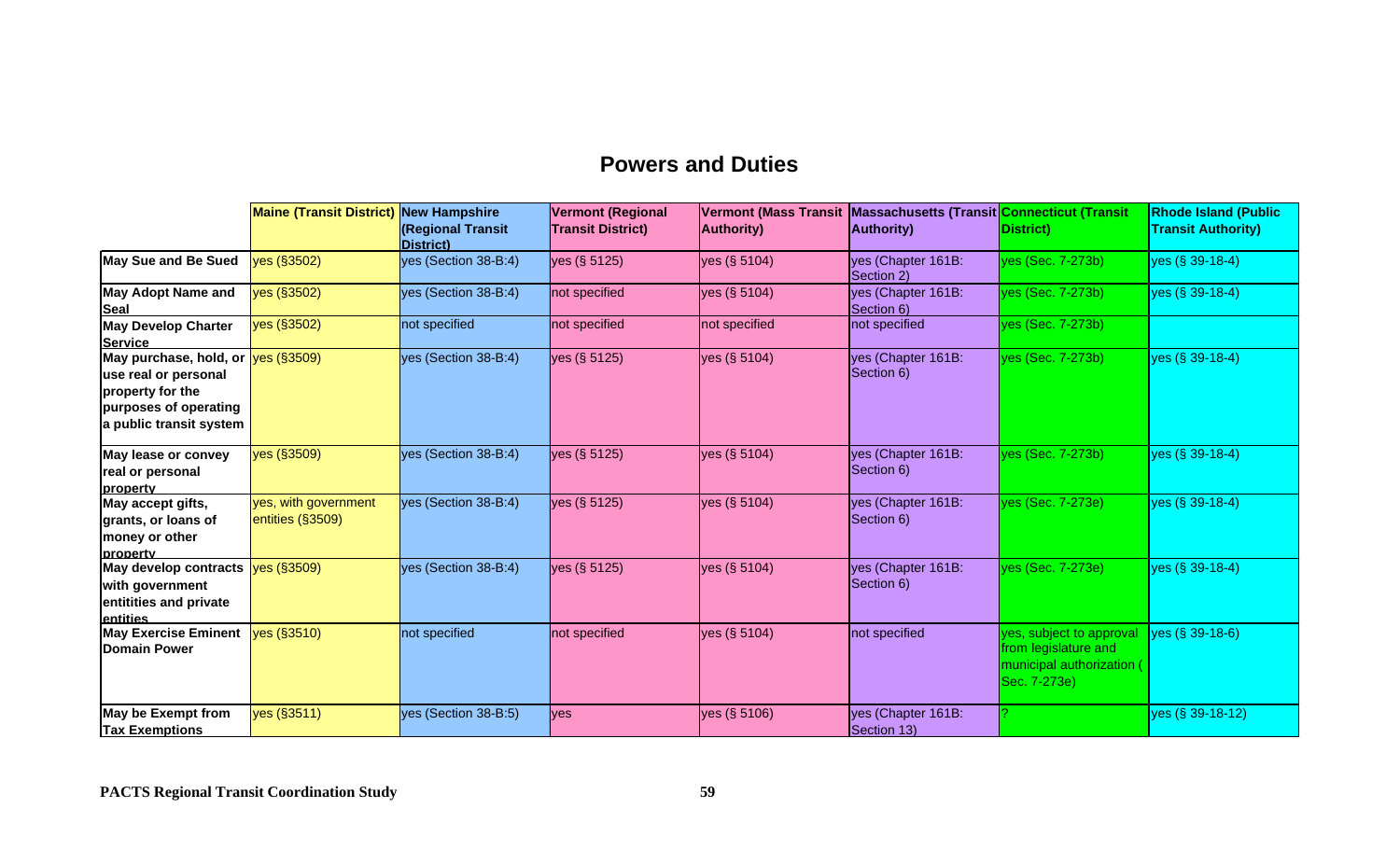## **Powers and Duties Continued**

|                                         | <b>Maine (Transit District) New Hampshire</b> |                         | <b>Vermont (Regional</b> |                    | Vermont (Mass Transit Massachusetts (Transit Connecticut |                              | <b>Rhode Island</b>                                                                                                     |
|-----------------------------------------|-----------------------------------------------|-------------------------|--------------------------|--------------------|----------------------------------------------------------|------------------------------|-------------------------------------------------------------------------------------------------------------------------|
|                                         |                                               | <b>Regional Transit</b> | <b>Transit District)</b> | <b>Authority</b> ) | <b>Authority</b> )                                       |                              |                                                                                                                         |
|                                         |                                               | District)               |                          |                    |                                                          |                              |                                                                                                                         |
| <b>May Establish Routes</b>             | yes (§3515)                                   | yes (Section 38-B:4)    | yes (§ 5125)             | yes (§ 5104)       | yes (Chapter 161B:                                       | <b>Ives</b>                  | ves, however there are                                                                                                  |
| <b>8</b> Fares                          |                                               |                         |                          |                    | Section 6)                                               |                              | protections for elderly<br>and for private carriers<br>that are already<br>established on same<br>route $(S \ 39-18-4)$ |
| Tort liability protection not specified |                                               | not specified           | yes (§ 5129)             | not specified      | not specified                                            | $ no$ (Sec. 7-273h)          | not specified                                                                                                           |
| May issue bonds and                     | yes (§3512)                                   | not specified           | not specified            | yes (§ 5105)       | yes (Chapter 161B:                                       | $\sqrt{9}$ yes (Sec. 7-273b) | yes (§ 39-18-4)                                                                                                         |
| <b>notes</b>                            |                                               |                         |                          |                    | Section 6)                                               |                              |                                                                                                                         |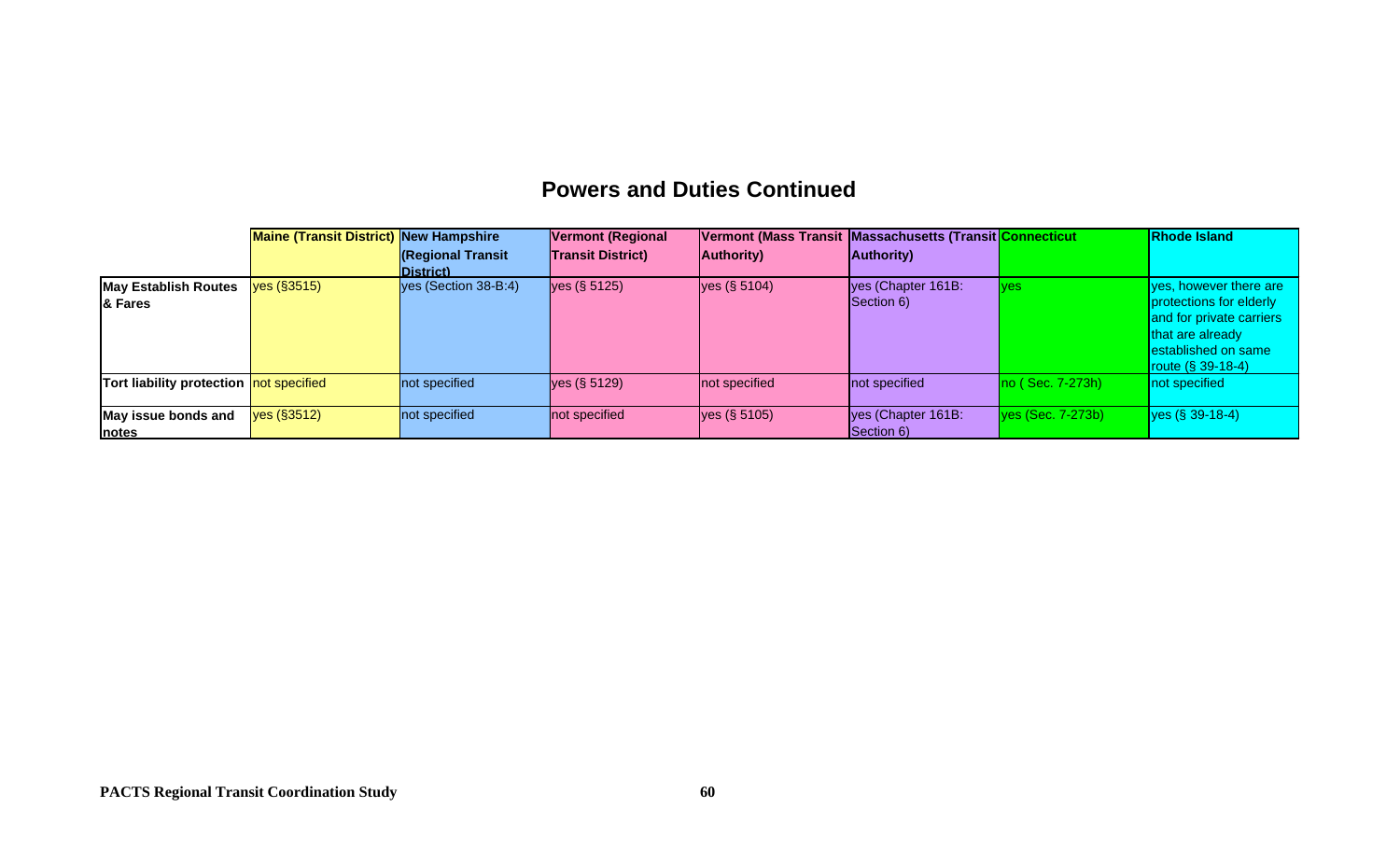**Appendix C**

# **National Transit Database Analysis**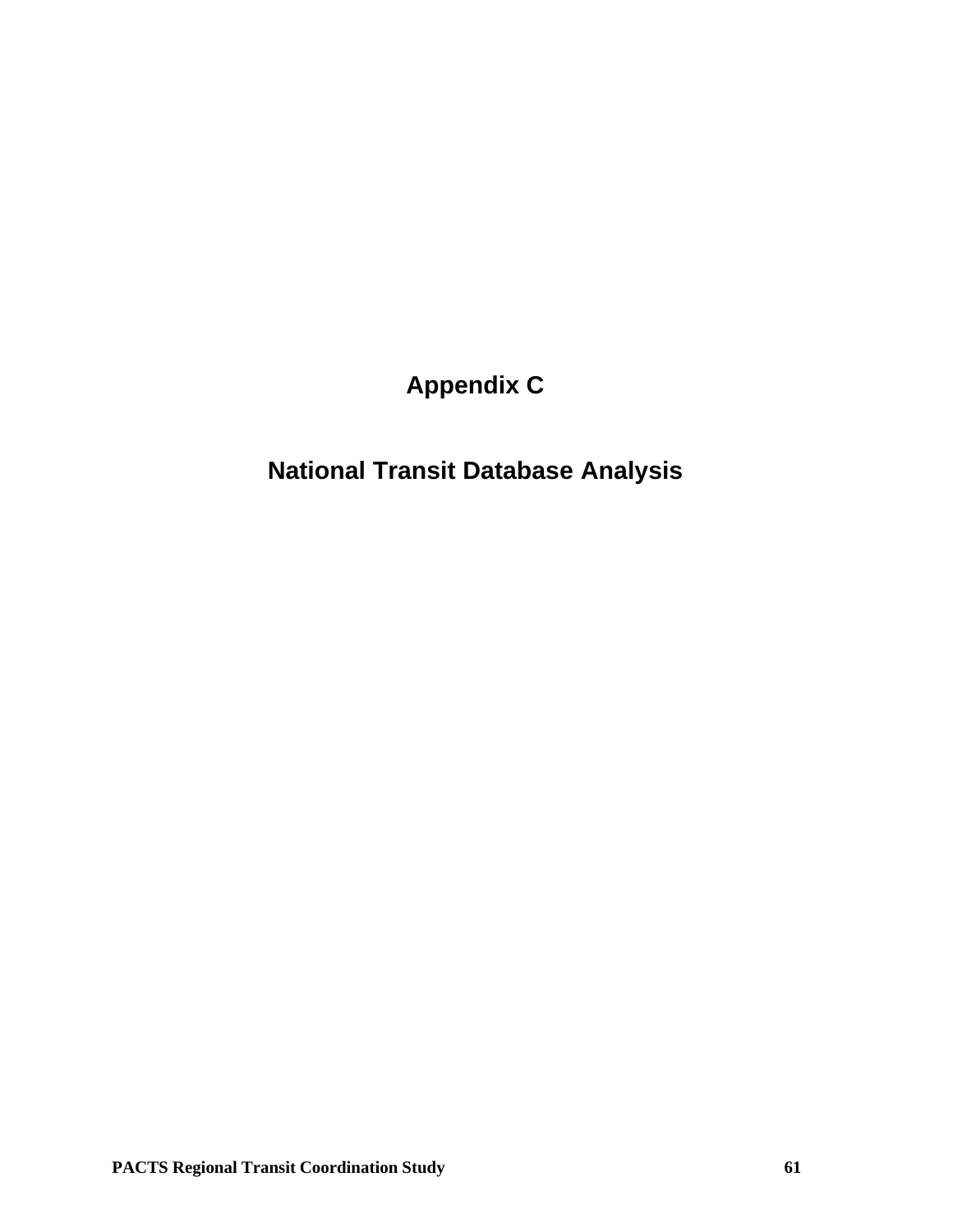### **Comparison of Performance Measures Among Peer Systems for Fixed Route Bus, Demand Response and Ferryboat<sup>4</sup>**

#### Fixed Route Bus



**Population and Fleet Size for Peer Transit Systems**

| Bus 1                          |              |                   |                   | Annual                    |
|--------------------------------|--------------|-------------------|-------------------|---------------------------|
|                                |              |                   | Peak<br>Hour      | <b>Vehicle</b><br>Revenue |
| <b>Transit Agency</b>          | <b>State</b> | <b>Population</b> | <b>Buses</b>      | <b>Miles</b>              |
| Manchester                     | NН           | 143,500           | 13                | 478,050                   |
| Fargo-MAT                      | ND.          | 105,539           | $12 \overline{ }$ | 540,123                   |
| Pueblo-City Bus                | CO           | 103,500           | 11                | 529,268                   |
| <b>Shuttle Bus</b>             | ME           | 100,000           | $12 \,$           | 342,040                   |
| Portsmouth-COAST               | <b>NH</b>    | 94,734            | 11                | 500,133                   |
| <b>Charlottesville Transit</b> | VA.          | 81,449            | 20                | 941,621                   |
| <b>Portland-METRO</b>          | MЕ           | 80,391            | 23                | 803,441                   |
| Nashua-City Bus                | <b>NH</b>    | 80,000            | 5                 | 249,636                   |
| St. Joseph Express             | МO           | 77,231            | 18                | 736,114                   |
| <b>Burlington-CCTA</b>         | VT           | 74,452            | 25                | 968,594                   |
| <b>Williamsport-City Bus</b>   | РA           | 69,764            | 19                | 761,677                   |
| Altoona-AMTRAN                 | <b>PA</b>    | 69,608            | 27                | 533,791                   |
| <b>Glens Falls-GGFT</b>        | NY.          | 59,743            | 5                 | 274,228                   |
| Wilmington-WTA                 | NС           | 55,530            | 19                | 696,458                   |
| Bangor-BAT                     | ME           | 55,500            | 12                | 539,639                   |
| <b>SPBS</b>                    | MЕ           | 23,399            | 7                 | 215,000                   |

<sup>4</sup> From 2004 National Transit Database except for ShuttleBus, SPBS and YCCAC which are 2005 data.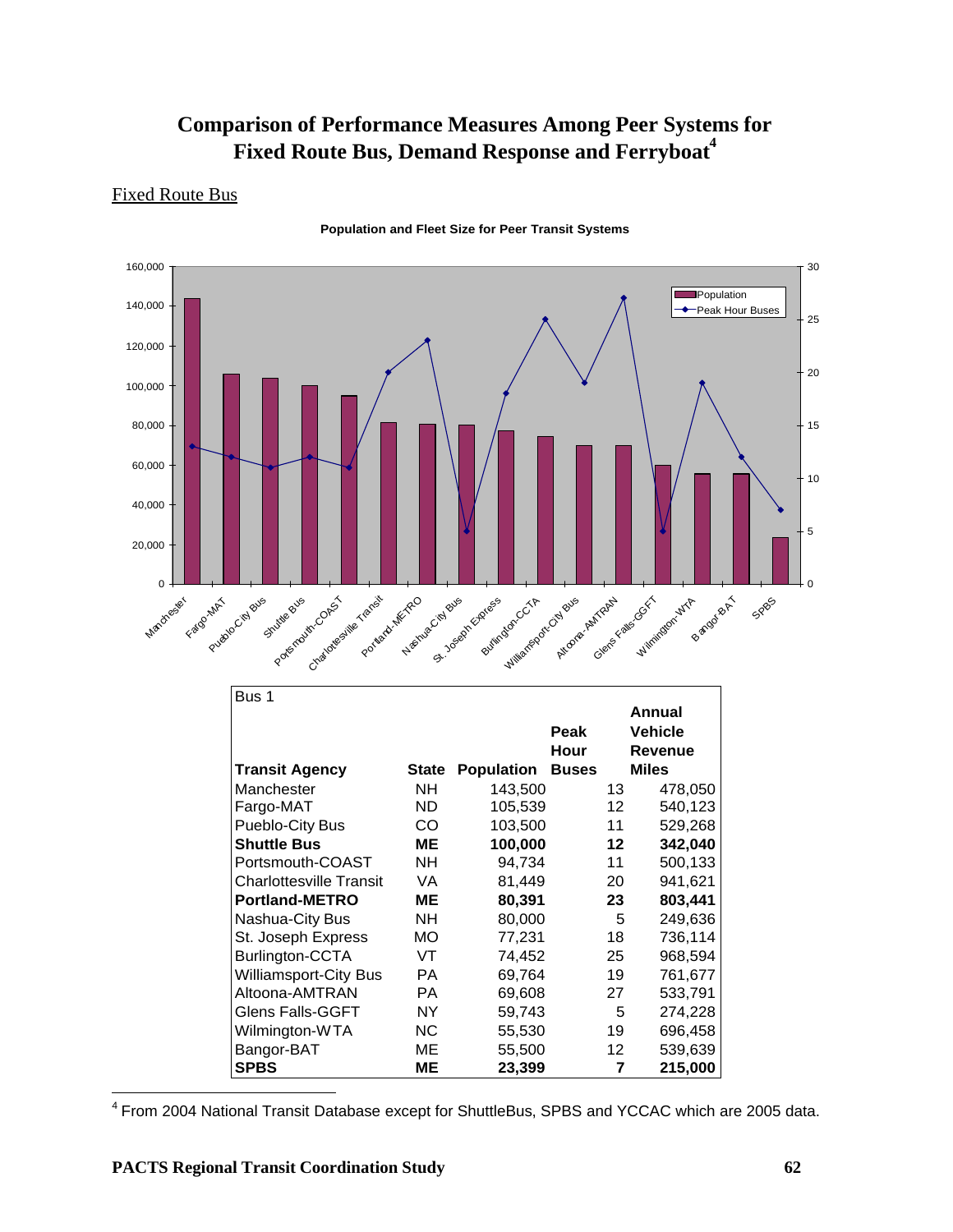#### **Operating Expense per Vehicle Mile**

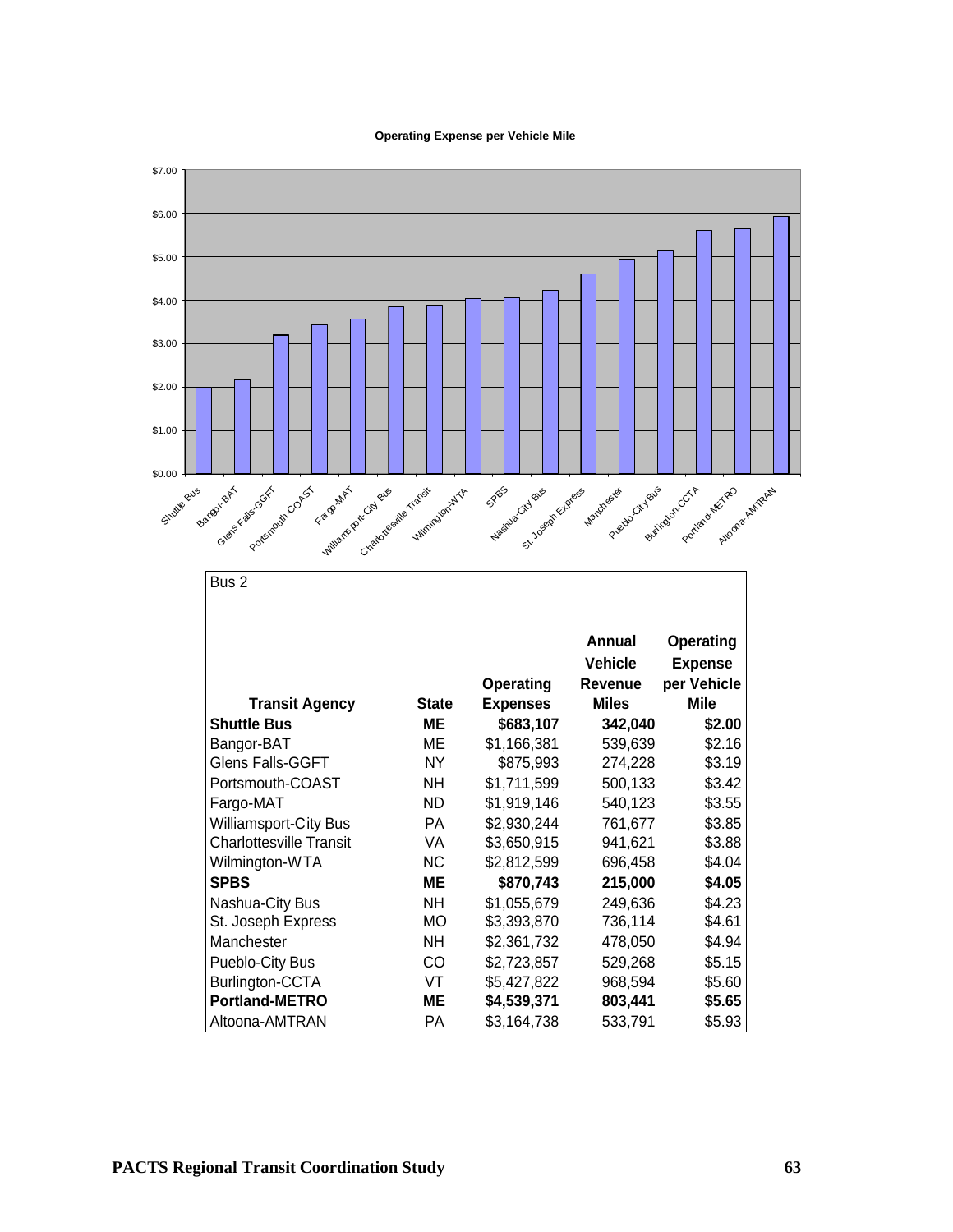

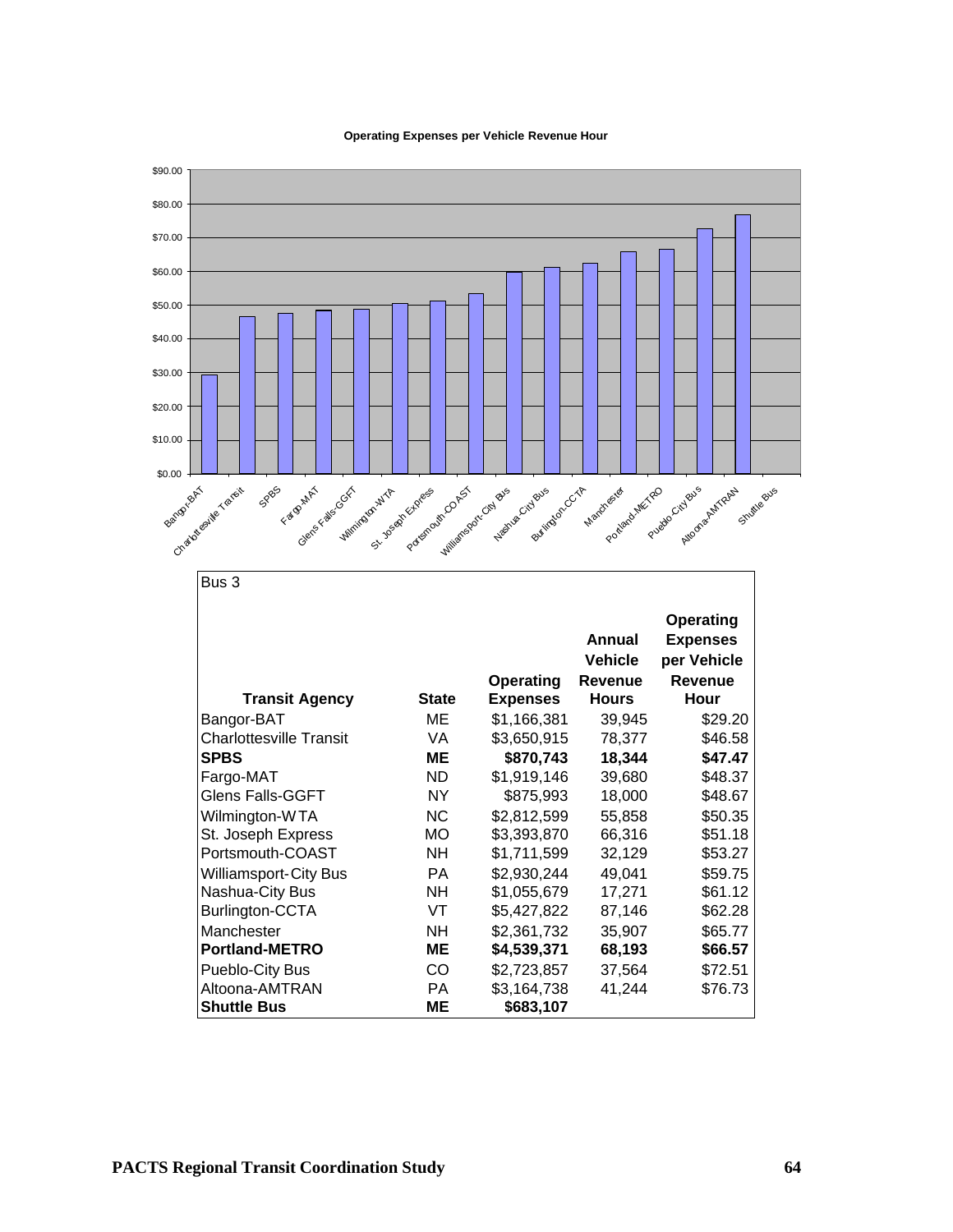#### **Cost per Trip**

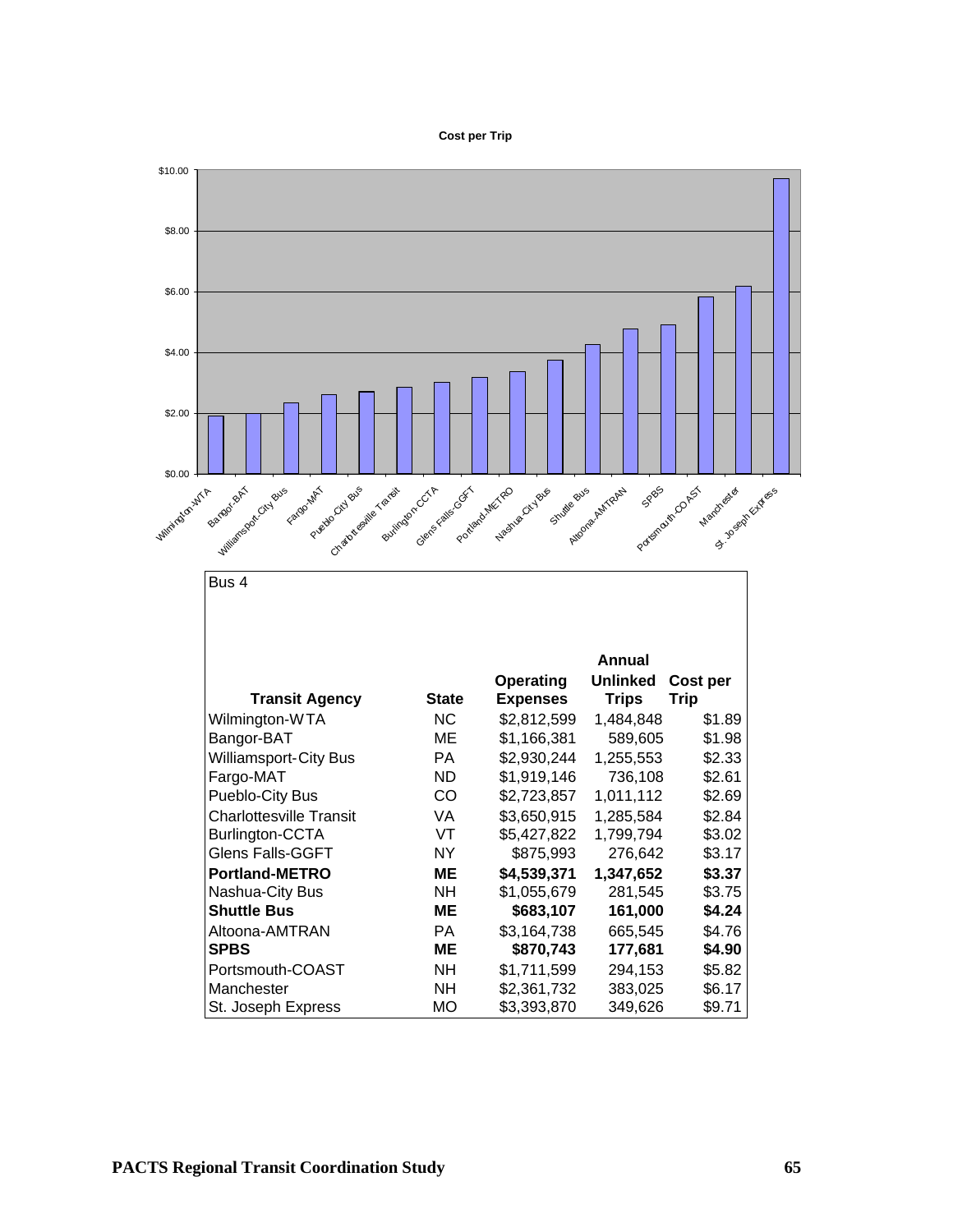#### **Subsidy per Trip**

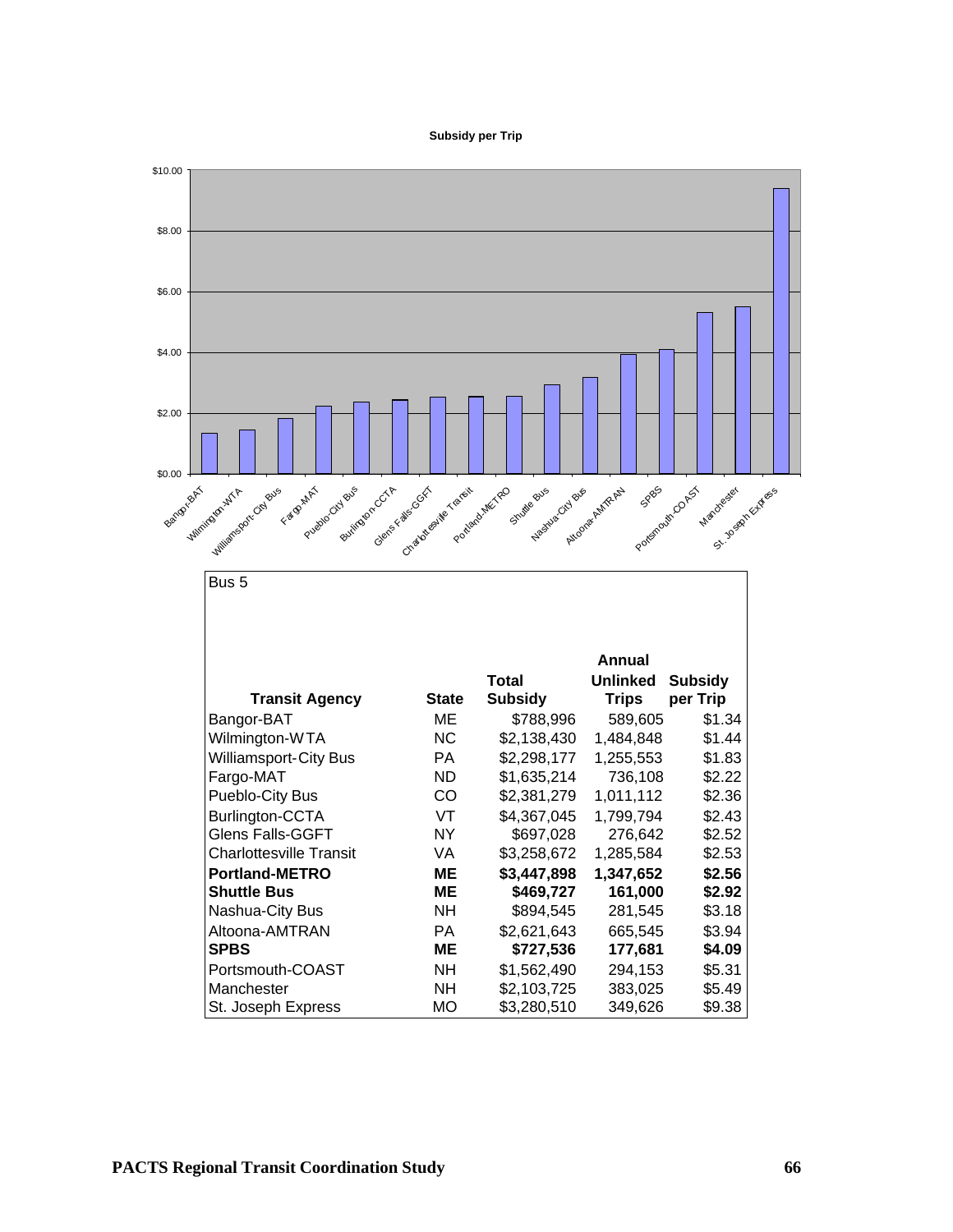#### **Operating Cost Ratio**



| Bus 6                          |              |                 |                 |                   |
|--------------------------------|--------------|-----------------|-----------------|-------------------|
|                                |              |                 |                 |                   |
|                                |              |                 |                 |                   |
|                                |              | Operating       | Fare            | Operating         |
| <b>Transit Agency</b>          | <b>State</b> | <b>Expenses</b> | <b>Revenues</b> | <b>Cost Ratio</b> |
| St. Joseph Express             | <b>MO</b>    | \$3,393,870     | \$113,360       | 0.03              |
| Portsmouth-COAST               | <b>NH</b>    | \$1,711,599     | \$149,109       | 0.09              |
| <b>Charlottesville Transit</b> | VA           | \$3,650,915     | \$392,243       | 0.11              |
| Manchester                     | <b>NH</b>    | \$2,361,732     | \$258,007       | 0.11              |
| Pueblo-City Bus                | CO           | \$2,723,857     | \$342,578       | 0.13              |
| Fargo-MAT                      | <b>ND</b>    | \$1,919,146     | \$283,932       | 0.15              |
| Nashua-City Bus                | <b>NH</b>    | \$1,055,679     | \$161,134       | 0.15              |
| <b>SPBS</b>                    | ME           | \$870,743       | \$143,207       | 0.16              |
| Altoona-AMTRAN                 | PA           | \$3,164,738     | \$543,095       | 0.17              |
| Burlington-CCTA                | VT           | \$5,427,822     | \$1,060,777     | 0.20              |
| <b>Glens Falls-GGFT</b>        | NY.          | \$875,993       | \$178,965       | 0.20              |
| <b>Williamsport-City Bus</b>   | PA           | \$2,930,244     | \$632,067       | 0.22              |
| Wilmington-WTA                 | <b>NC</b>    | \$2,812,599     | \$674,169       | 0.24              |
| <b>Portland-METRO</b>          | ME           | \$4,539,371     | \$1,091,473     | 0.24              |
| <b>Shuttle Bus</b>             | ME           | \$683,107       | \$213,380       | 0.31              |
| Bangor-BAT                     | MЕ           | \$1,166,381     | \$377,385       | 0.32              |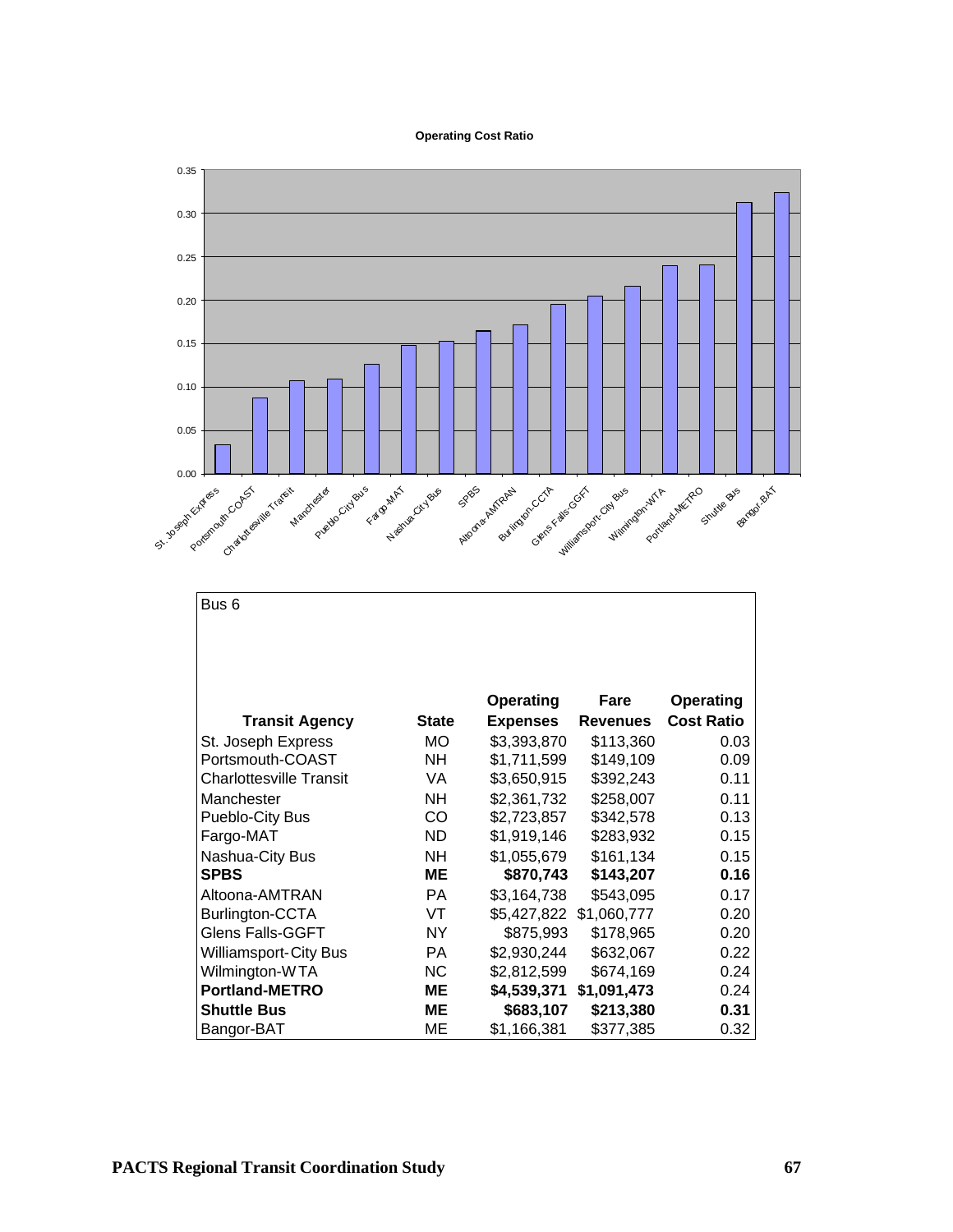#### **Trips per Hour**

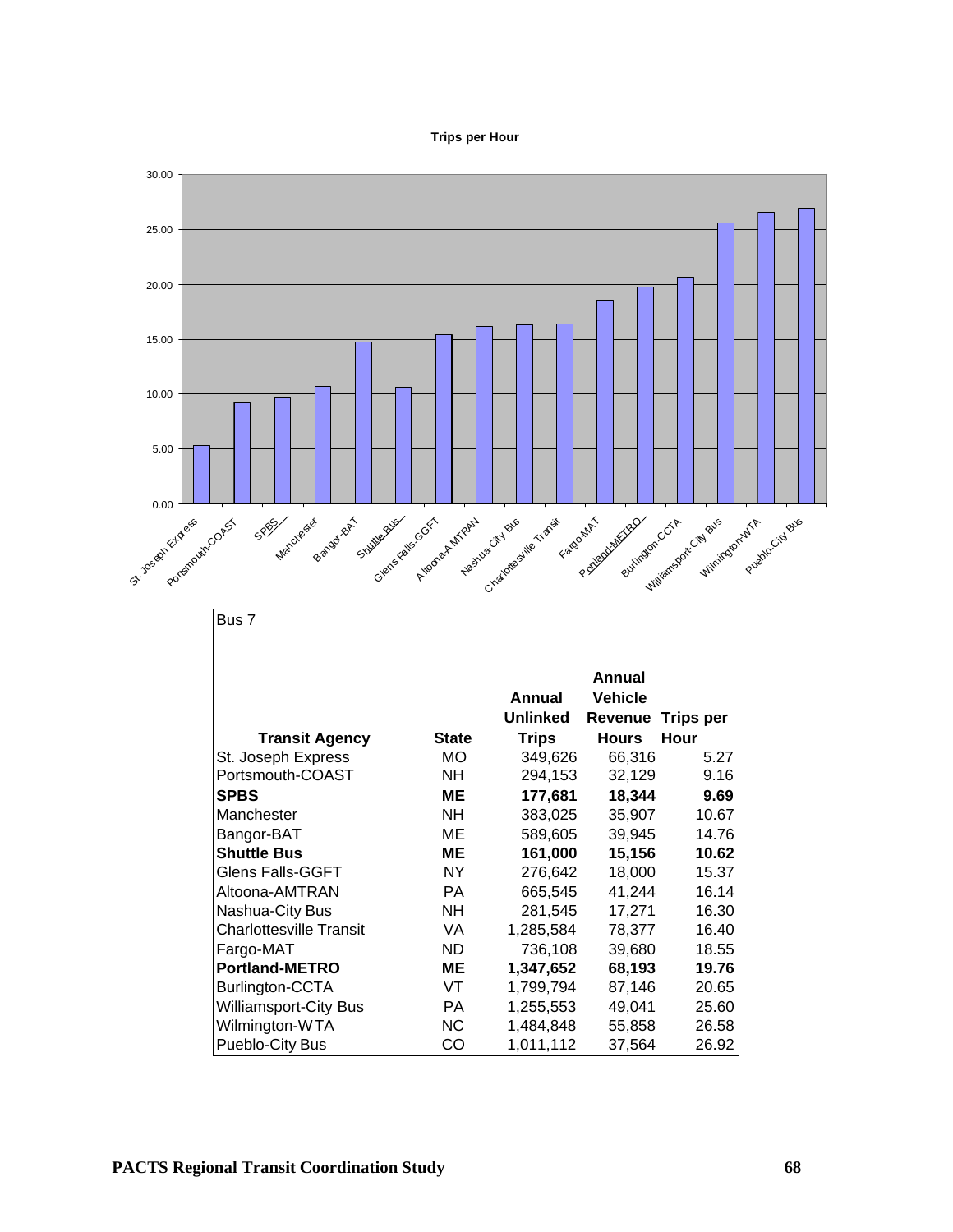#### **Trips per Capita**

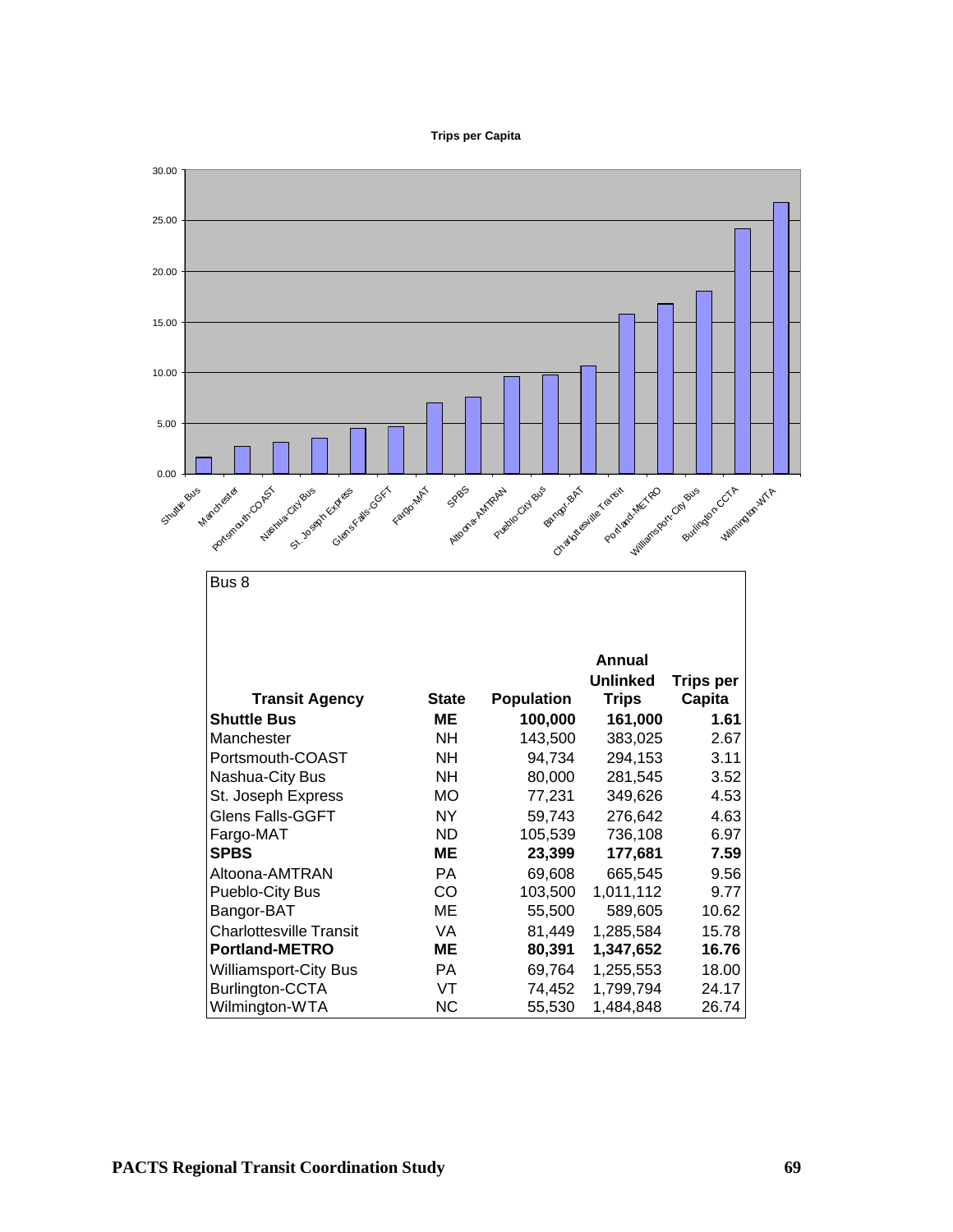# Demand Response



**Population and Fleet Size for Peer Demand Response Systems**

| DR 1                           |              |                   |                |                              |
|--------------------------------|--------------|-------------------|----------------|------------------------------|
|                                |              |                   | Peak<br>Hour   | Annual<br>Vehicle<br>Revenue |
| <b>Transit Agency</b>          | <b>State</b> | <b>Population</b> | <b>Buses</b>   | <b>Miles</b>                 |
| <b>RTP</b>                     | MЕ           | 265612            | 35             | 620,081                      |
| Manchester                     | NH.          | 143500            | 3              | 56,784                       |
| Fargo-MAT                      | ND.          | 105539            | 7              | 218,319                      |
| Pueblo-City Bus                | CO           | 103500            | 8              | 239,056                      |
| Portsmouth-COAST               | NΗ           | 94734             | 4              | 7,731                        |
| <b>Charlottesville Transit</b> | VA           | 81449             | 19             | 430,379                      |
| Nashua-City Bus                | NΗ           | 80000             | 10             | 249,636                      |
| Burlington-CCTA                | VT           | 74452             | 8              | 133,842                      |
| <b>Williamsport-City Bus</b>   | PA           | 69764             | $\overline{2}$ | 19,937                       |
| Altoona-AMTRAN                 | РA           | 69608             | 1              | 21661                        |
| <b>Glens Falls-GGFT</b>        | NY.          | 59743             |                | 18,530                       |
| Wilmington-WTA                 | NC.          | 55530             | 2              | 10,650                       |
| Bangor-BAT                     | МE           | 55500             |                | 1.945                        |
| <b>YCCAC</b>                   | MΕ           | 35000             | 34             | 4,145,873                    |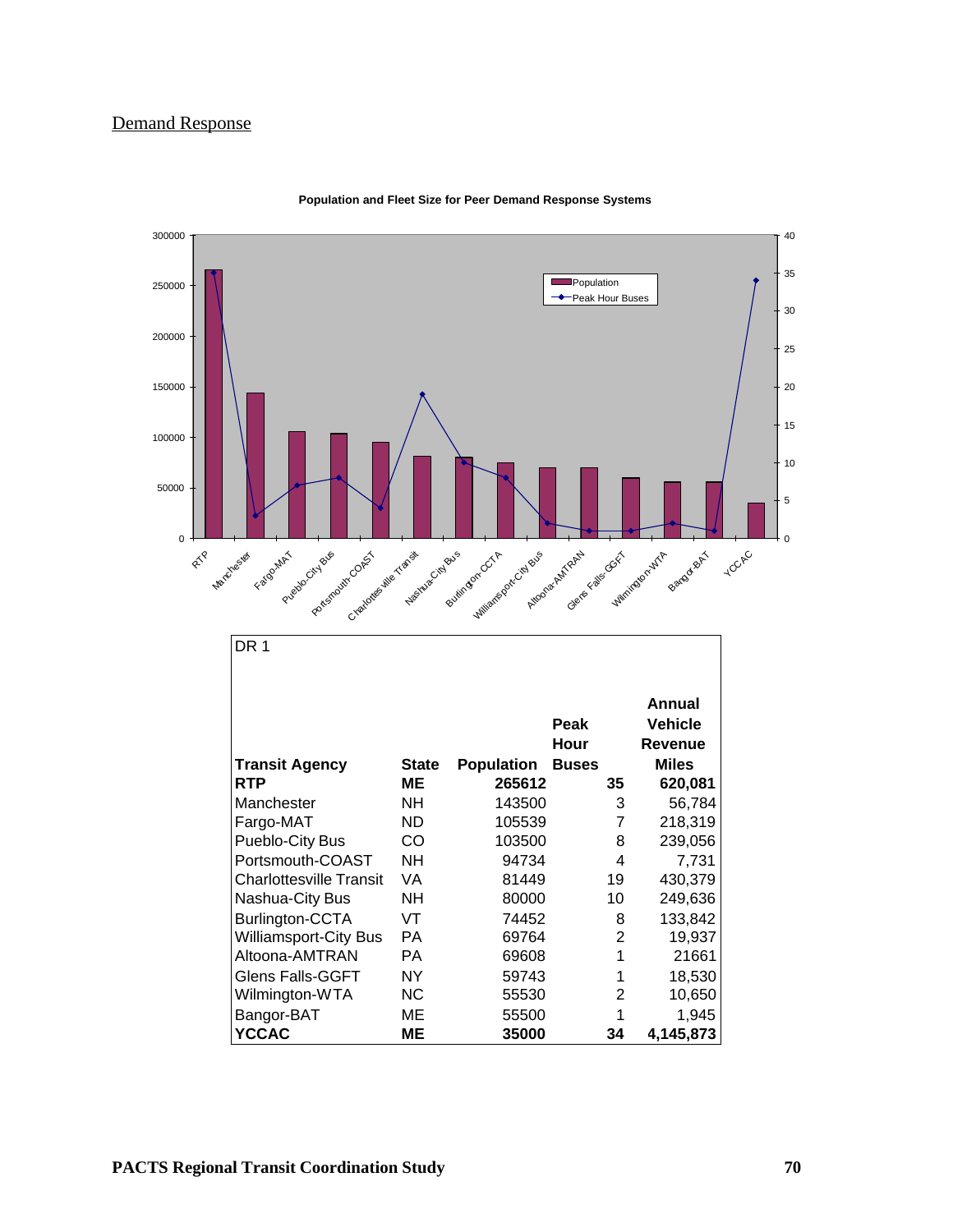**Operating Expense per Vehicle Mile**

![](_page_76_Figure_1.jpeg)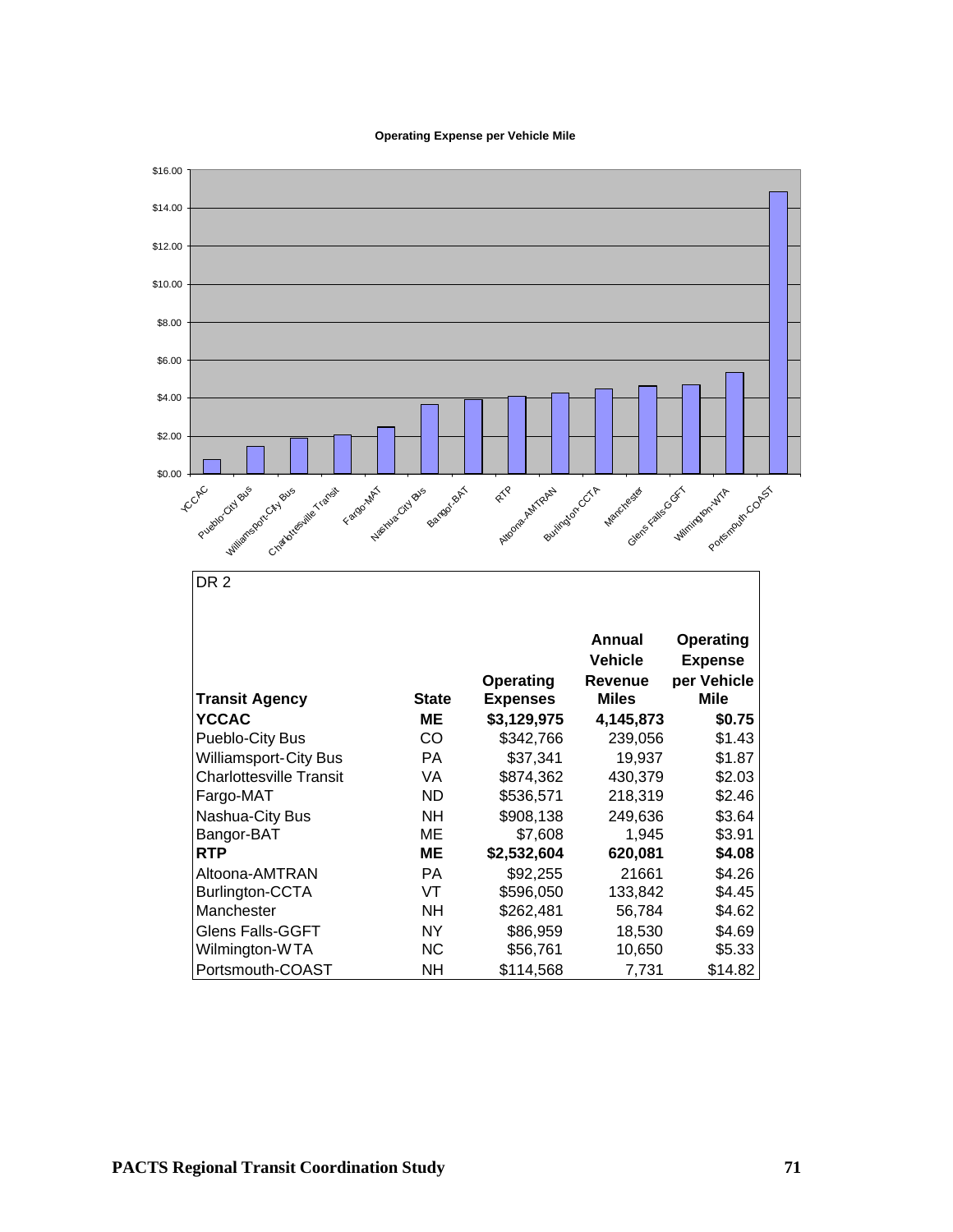**Operating Expenses per Vehicle Revenue Hour**

![](_page_77_Figure_1.jpeg)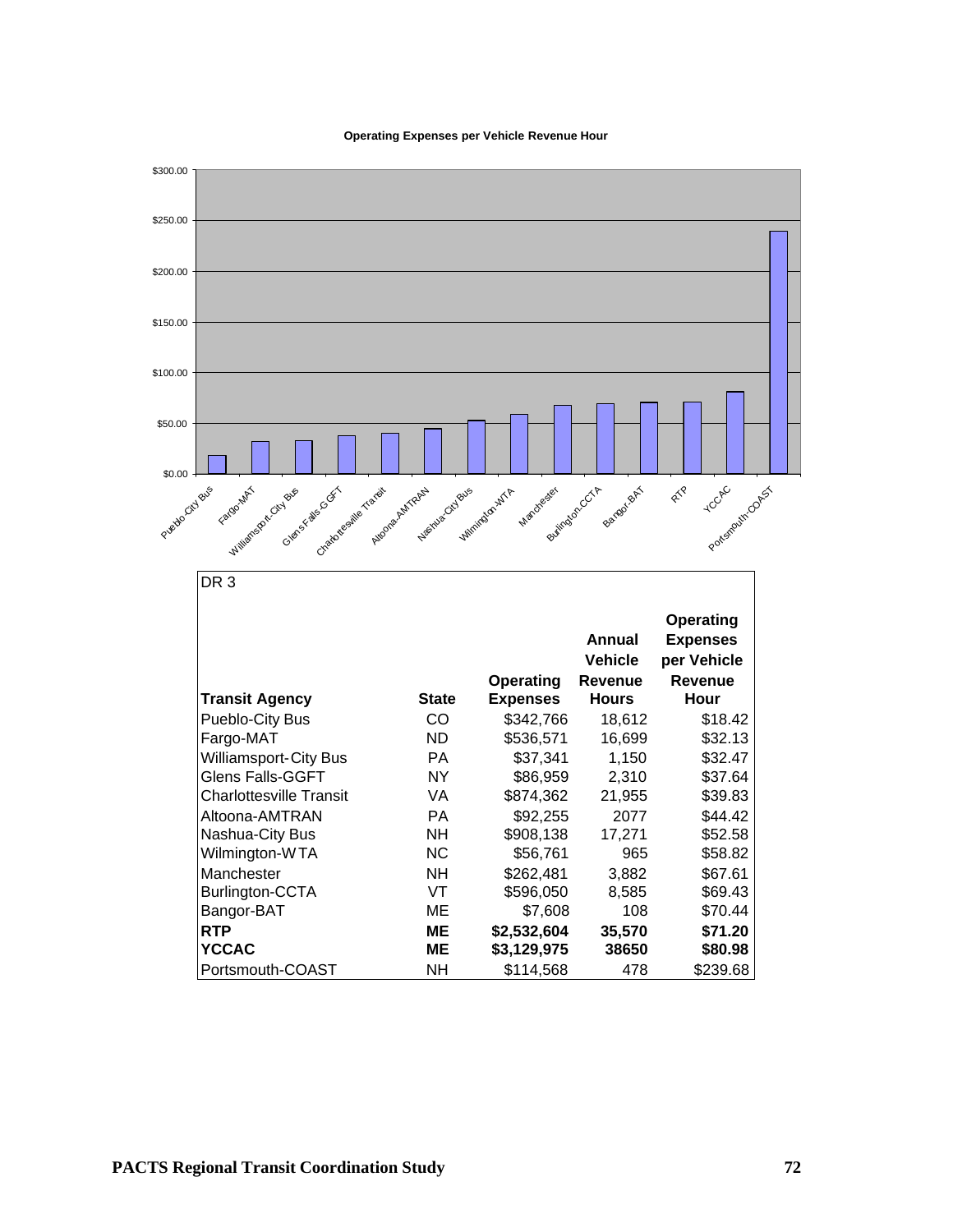#### **Cost per Trip**

![](_page_78_Figure_1.jpeg)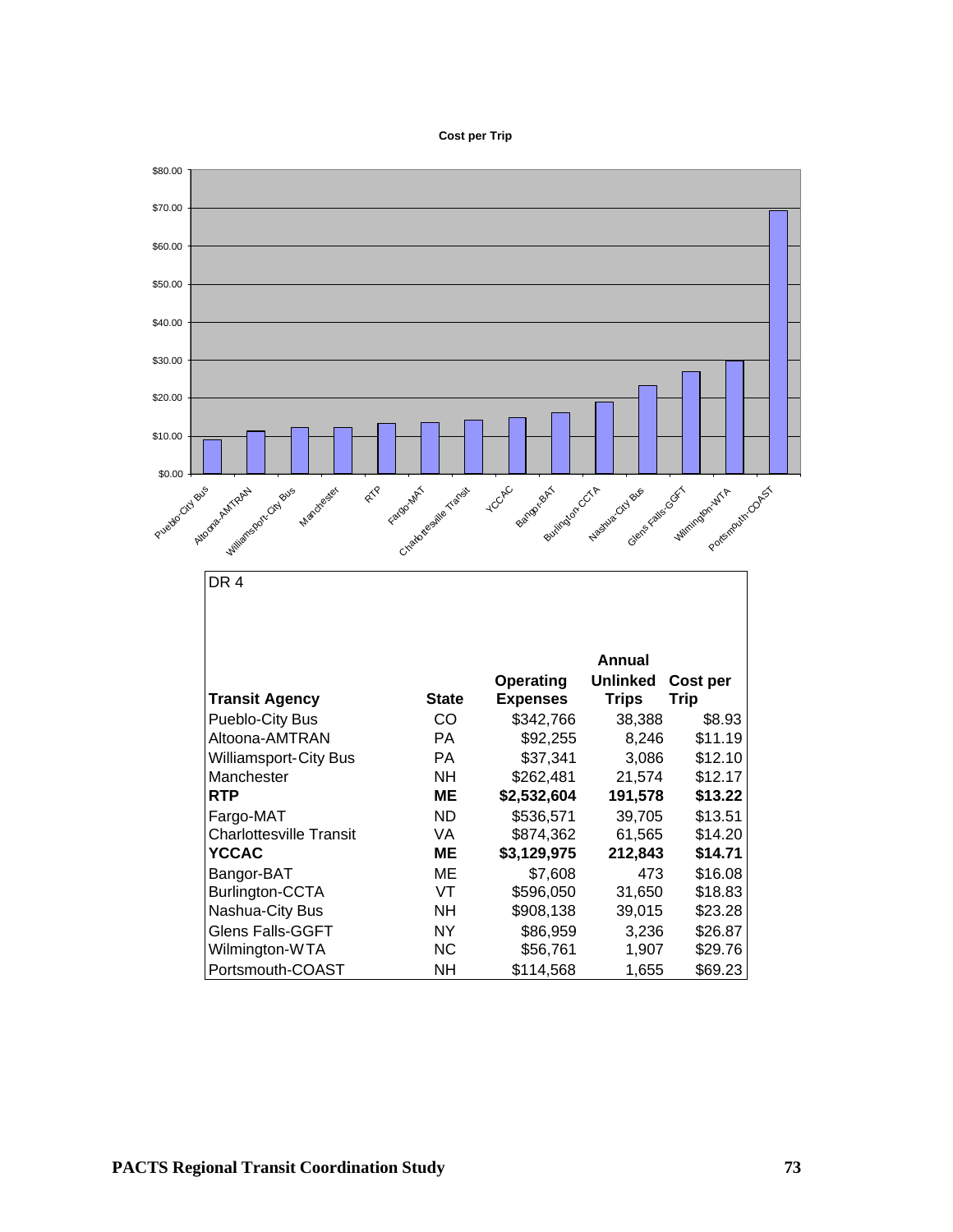#### **Subsidy per Trip**

![](_page_79_Figure_1.jpeg)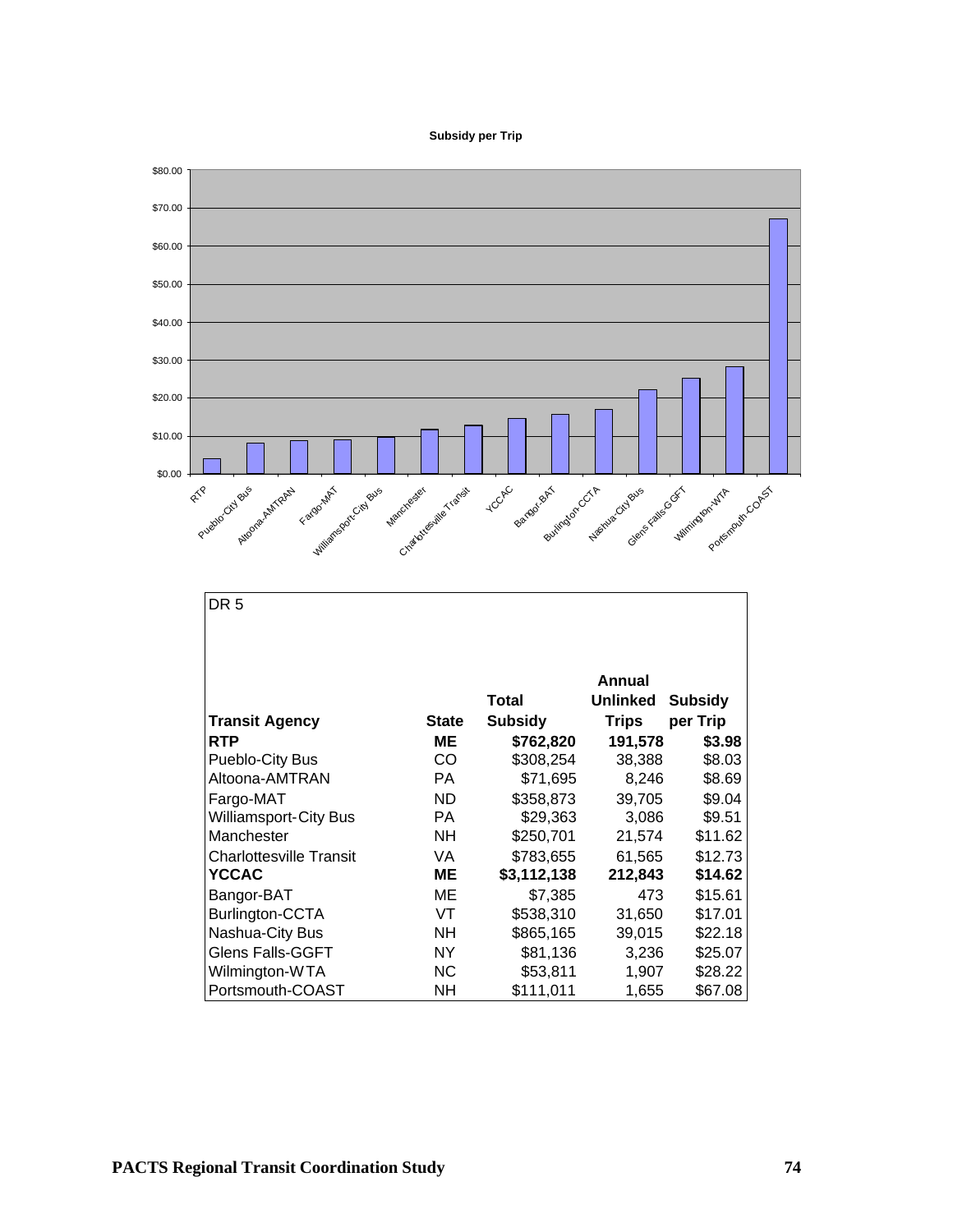#### **Operating Cost Ratio**

![](_page_80_Figure_1.jpeg)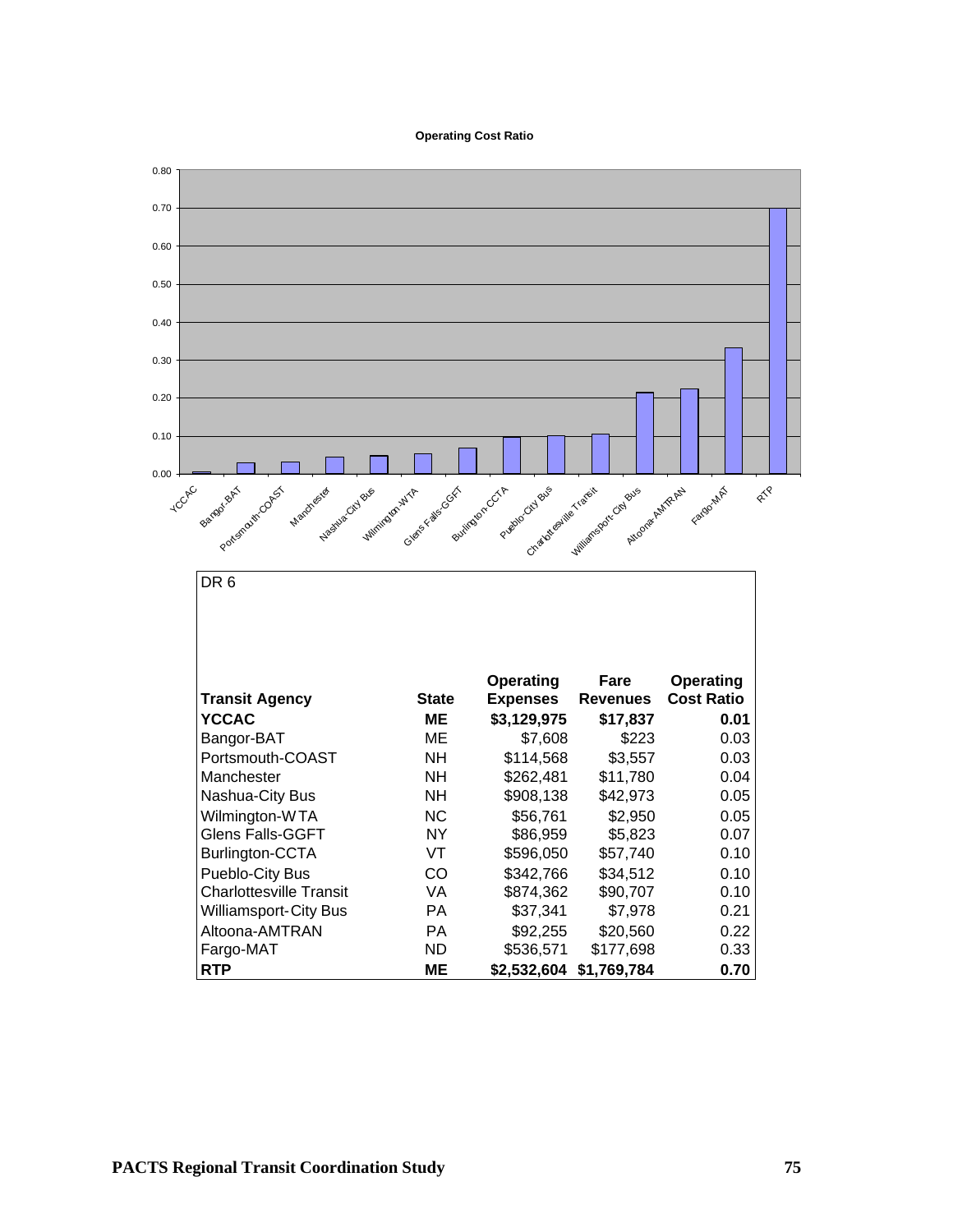#### **Trips per Hour**

![](_page_81_Figure_1.jpeg)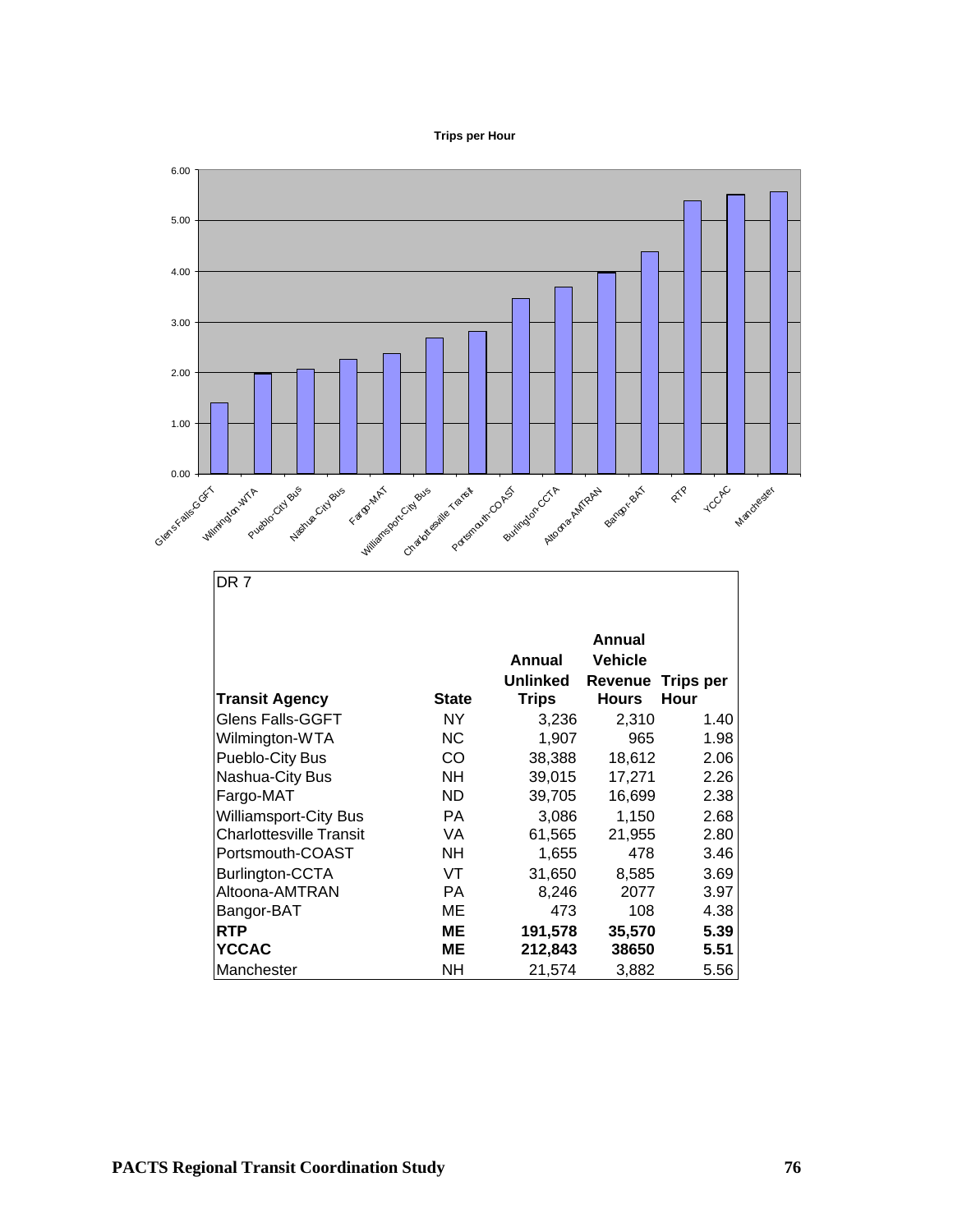#### **Trips per Capita**

![](_page_82_Figure_1.jpeg)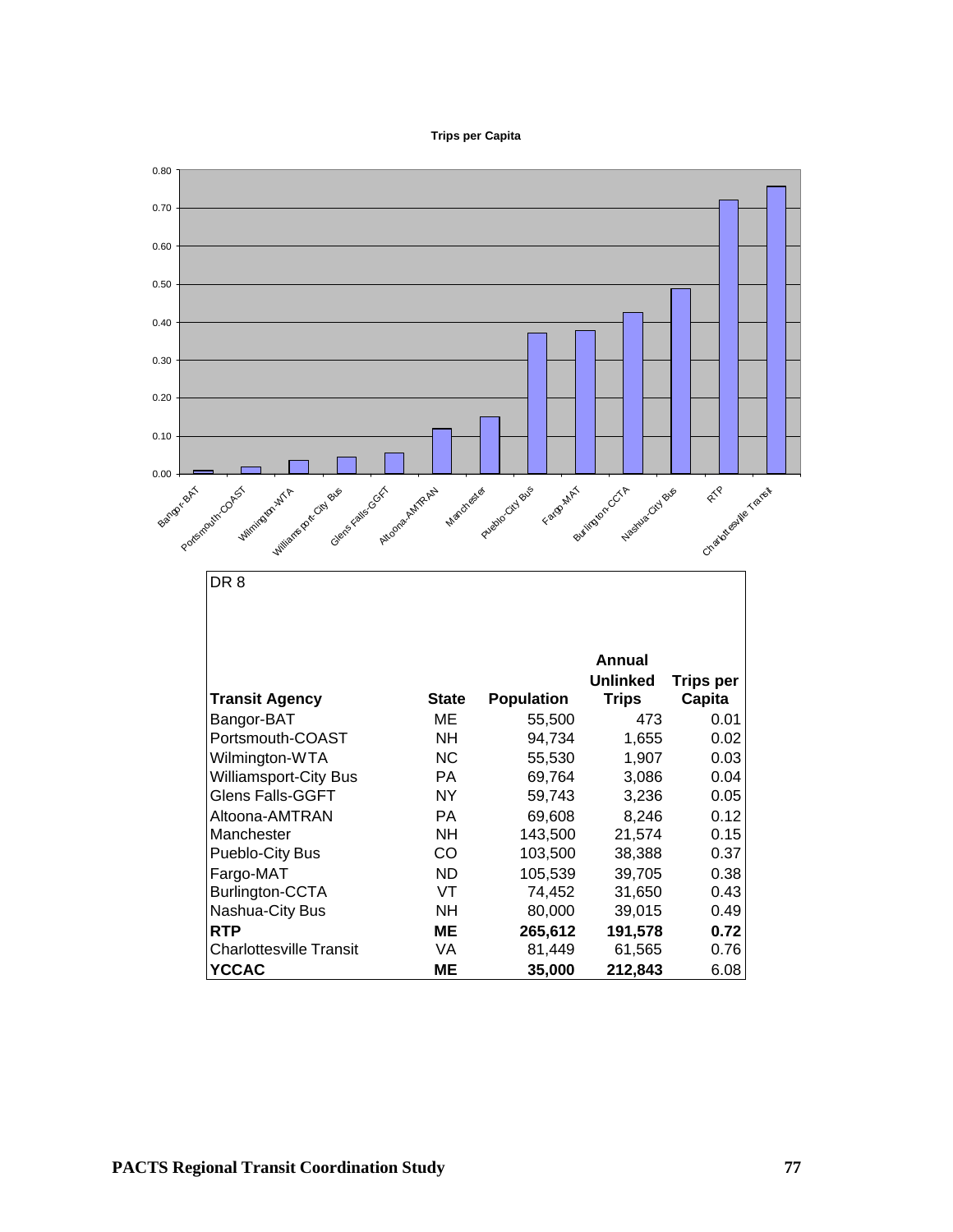# Ferry Boat

![](_page_83_Figure_1.jpeg)

#### **Population and Fleet Size for Peer Ferry Systems**

|                             |              |                   | Peak            | Annual<br><b>Vessel</b>        |
|-----------------------------|--------------|-------------------|-----------------|--------------------------------|
| <b>Transit Agency</b>       | <b>State</b> | <b>Population</b> | Hour<br>Vessels | <b>Revenue</b><br><b>Miles</b> |
| NYCDOT                      | NΥ           | 8008278           | 4               | 173,478                        |
| Crescent City               | LA           | 1007369           | 5               | 45,460                         |
| Golden Gate Bridge          | СA           | 618900            | 5               | 184,365                        |
| Kitsap                      | WA           | 237000            | 2               | 43,897                         |
| Vallejo Transit, Baylink CA |              | 210000            | 2               | 231,924                        |
| <b>CBITD</b>                | ME           | 188643            | 4               | 72,586                         |
| Alameda                     | CА           | 72500             | 3               | 80,341                         |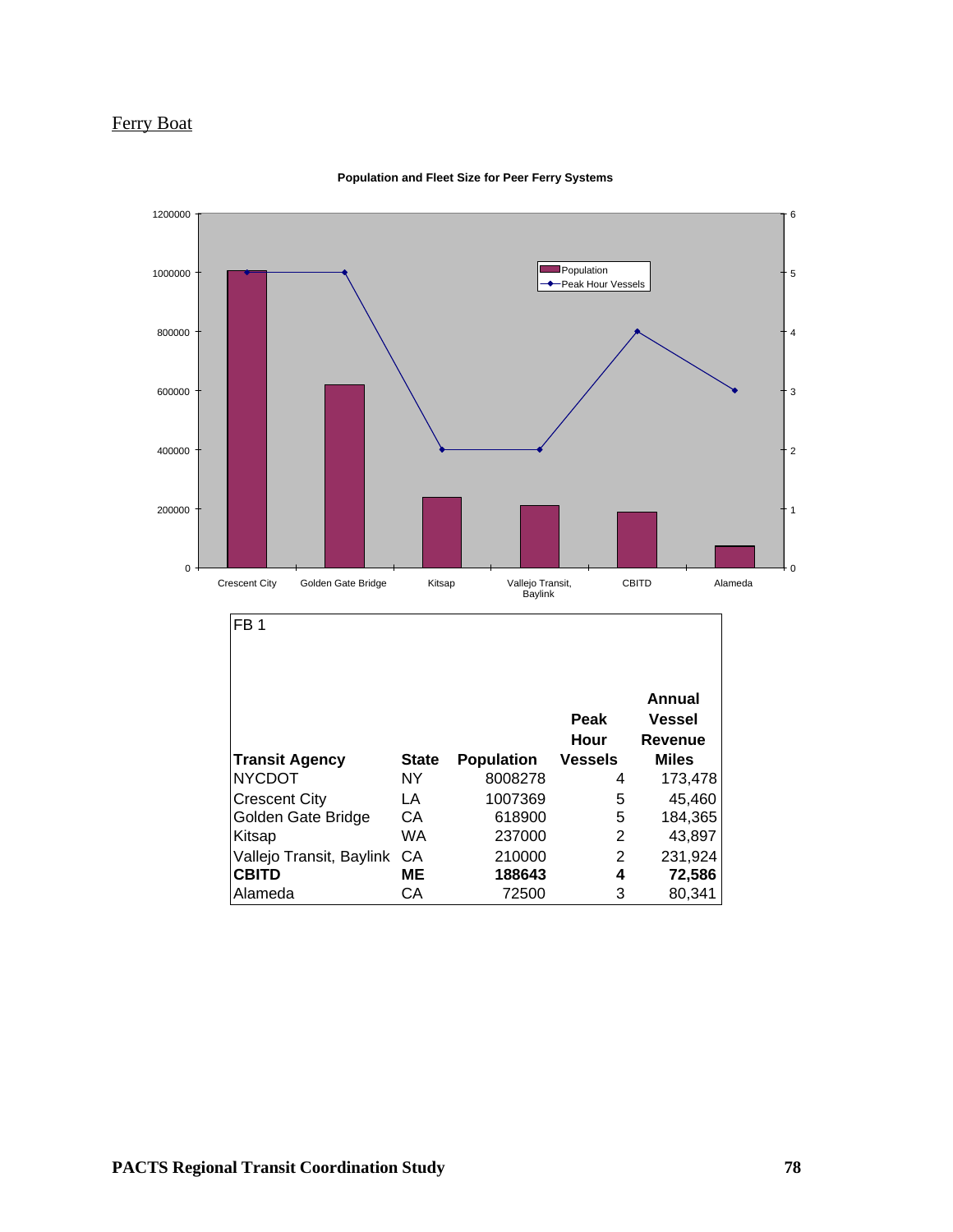#### **Operating Expense per Vessel Mile**

![](_page_84_Figure_1.jpeg)

| FB <sub>2</sub>          |              |                  |                                    |                                                  |  |
|--------------------------|--------------|------------------|------------------------------------|--------------------------------------------------|--|
|                          |              | <b>Operating</b> | Annual<br><b>Vessel</b><br>Revenue | <b>Operating</b><br><b>Expense</b><br>per Vessel |  |
| <b>Transit Agency</b>    | <b>State</b> | <b>Expenses</b>  | <b>Miles</b>                       | <b>Mile</b>                                      |  |
| Kitsap                   | <b>WA</b>    | \$1,152,829      | 43,897                             | \$26.26                                          |  |
| Vallejo Transit, Baylink | CA           | \$7,347,582      | 231.924                            | \$31.68                                          |  |
| <b>CBITD</b>             | MЕ           | \$3,126,959      | 72,586                             | \$43.08                                          |  |
| Alameda                  | CA           | \$4,428,786      | 80,341                             | \$55.12                                          |  |
| Golden Gate Bridge       | CA           | \$16,925,886     | 184.365                            | \$91.81                                          |  |
| <b>Crescent City</b>     | LA           | \$7,712,565      | 45,460                             | \$169.66                                         |  |
| <b>NYCDOT</b>            | ΝY           | \$56,103,779     | 173.478                            | \$323.41                                         |  |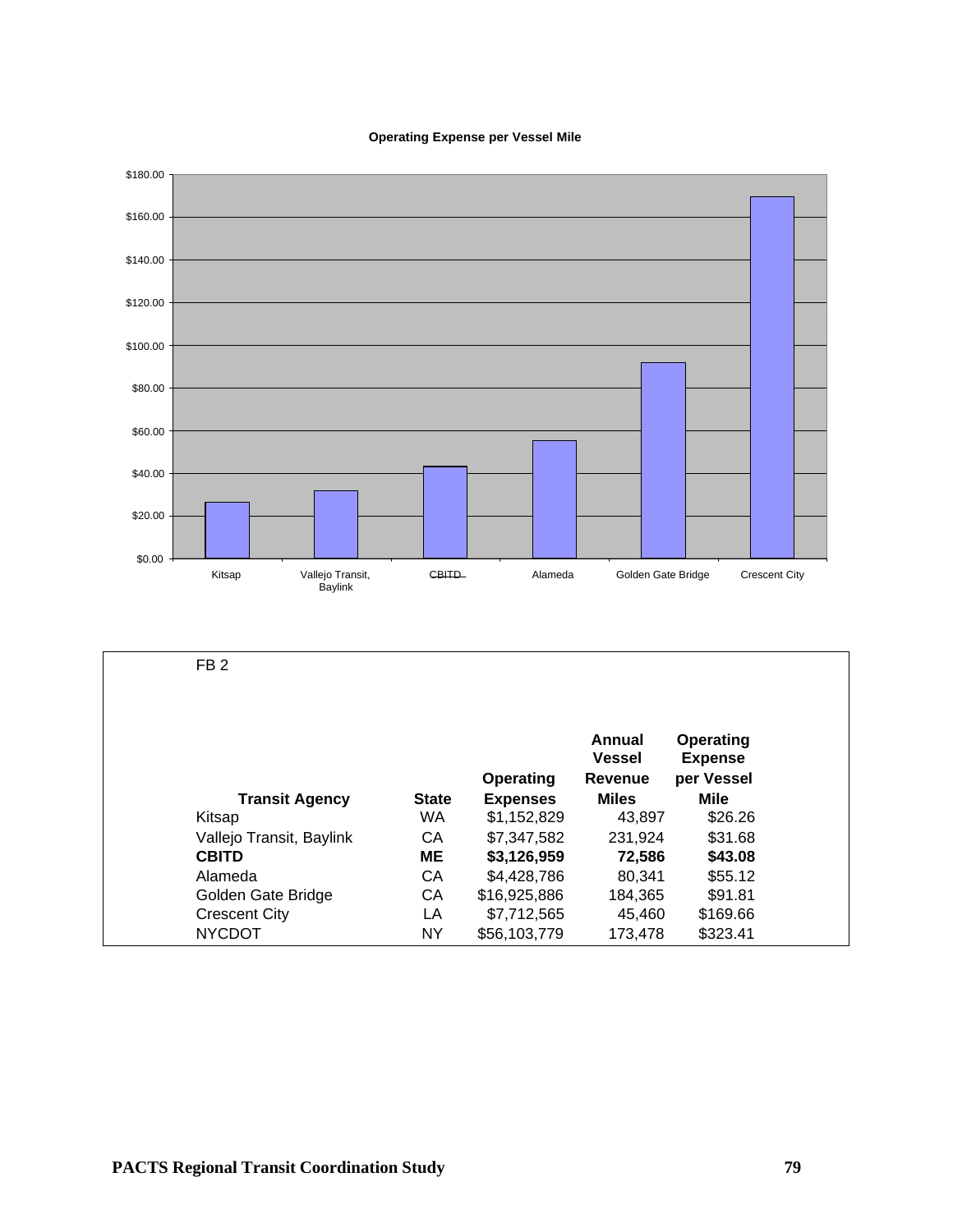**Operating Expenses per Vehicle Revenue Hour**

![](_page_85_Figure_1.jpeg)

| FB <sub>3</sub>          |              |                 |                                            |                                                               |
|--------------------------|--------------|-----------------|--------------------------------------------|---------------------------------------------------------------|
|                          |              | Operating       | Annual<br><b>Vehicle</b><br><b>Revenue</b> | Operating<br><b>Expenses</b><br>per Vehicle<br><b>Revenue</b> |
| <b>Transit Agency</b>    | <b>State</b> | <b>Expenses</b> | <b>Hours</b>                               | Hour                                                          |
| Kitsap                   | WA.          | \$1,152,829     | 5.746                                      | \$200.63                                                      |
| <b>CBITD</b>             | <b>ME</b>    | \$3,126,959     | 15,121                                     | \$206.80                                                      |
| <b>Crescent City</b>     | LA           | \$7,712,565     | 23.122                                     | \$333.56                                                      |
| Alameda                  | СA           | \$4,428,786     | 6,494                                      | \$681.98                                                      |
| Vallejo Transit, Baylink | СA           | \$7,347,582     | 8,400                                      | \$874.71                                                      |
| Golden Gate Bridge       | СA           | \$16,925,886    | 13,695                                     | \$1,235.92                                                    |
| <b>NYCDOT</b>            | <b>NY</b>    | \$56,103,779    | 16,704                                     | \$3,358.70                                                    |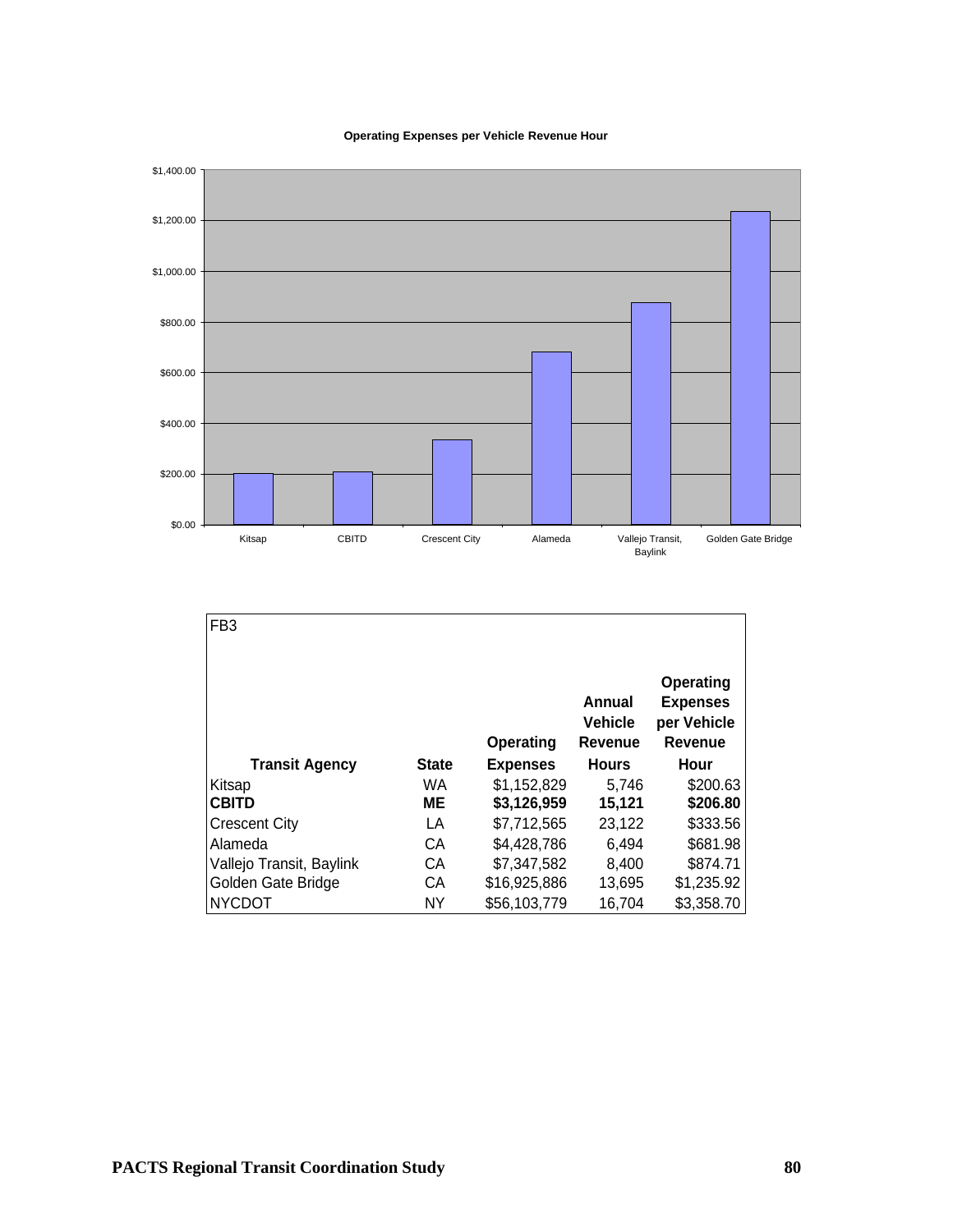#### **Cost per Trip**

![](_page_86_Figure_1.jpeg)

| FB <sub>4</sub>          |              |                 |                 |             |
|--------------------------|--------------|-----------------|-----------------|-------------|
|                          |              |                 |                 |             |
|                          |              |                 |                 |             |
|                          |              |                 | Annual          |             |
|                          |              | Operating       | <b>Unlinked</b> | Cost per    |
| <b>Transit Agency</b>    | <b>State</b> | <b>Expenses</b> | <b>Trips</b>    | <b>Trip</b> |
| <b>Crescent City</b>     | LA           | \$7,712,565     | 3,167,034       | \$2.44      |
| <b>NYCDOT</b>            | <b>NY</b>    | \$56,103,779    | 19,346,034      | \$2.90      |
| Kitsap                   | WA           | \$1,152,829     | 388,712         | \$2.97      |
| <b>CBITD</b>             | MЕ           | \$3,126,959     | 861,422         | \$3.63      |
| Alameda                  | CА           | \$4,428,786     | 531,943         | \$8.33      |
| Golden Gate Bridge       | CА           | \$16,925,886    | 1,660,369       | \$10.19     |
| Vallejo Transit, Baylink | СA           | \$7,347,582     | 633,137         | \$11.61     |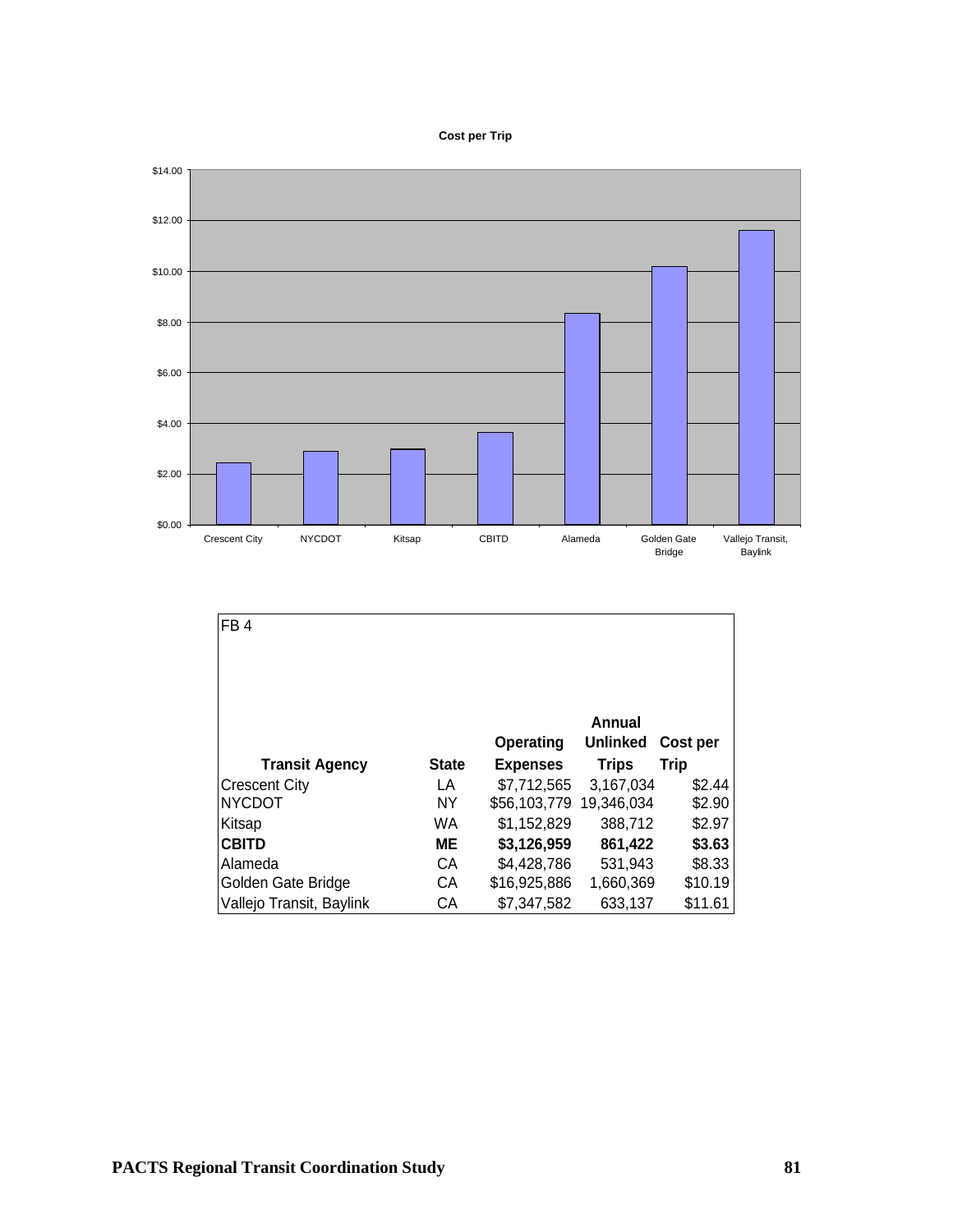#### **Subsidy per Trip**

![](_page_87_Figure_1.jpeg)

| FB <sub>5</sub>          |              |                         |                 |                |
|--------------------------|--------------|-------------------------|-----------------|----------------|
|                          |              |                         |                 |                |
|                          |              |                         |                 |                |
|                          |              |                         | Annual          |                |
|                          |              | <b>Total</b>            | <b>Unlinked</b> | <b>Subsidy</b> |
| <b>Transit Agency</b>    | <b>State</b> | <b>Subsidy</b>          | <b>Trips</b>    | per Trip       |
| <b>CBITD</b>             | ME           | \$1,489,029             | 861,422         | \$1.73         |
| <b>Crescent City</b>     | LA           | \$7,712,565             | 3,167,034       | \$2.44         |
| Kitsap                   | <b>WA</b>    | \$962,617               | 388,712         | \$2.48         |
|                          |              |                         |                 |                |
| <b>NYCDOT</b>            | <b>NY</b>    | \$56,103,779 19,346,034 |                 | \$2.90         |
| Alameda                  | CА           | \$2,273,420             | 531,943         | \$4.27         |
| Vallejo Transit, Baylink | CА           | \$2,989,420             | 633,137         | \$4.72         |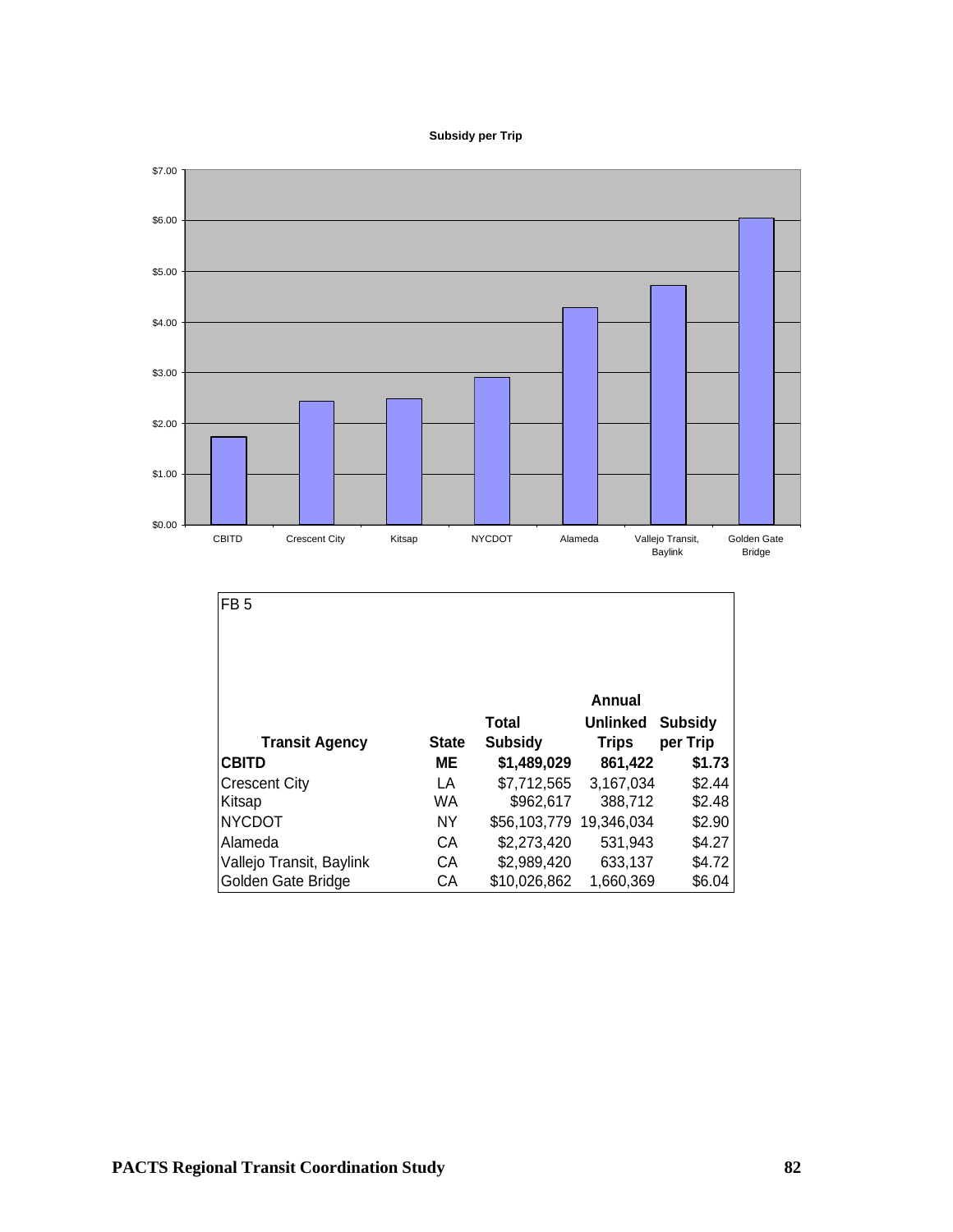#### **Operating Cost Ratio**

![](_page_88_Figure_1.jpeg)

| FB <sub>6</sub>          |              |                          |                         |                   |
|--------------------------|--------------|--------------------------|-------------------------|-------------------|
|                          |              |                          |                         |                   |
|                          |              | Operating                | Fare                    | Operating         |
| <b>Transit Agency</b>    | <b>State</b> | <b>Expenses</b>          | <b>Revenues</b>         | <b>Cost Ratio</b> |
| <b>NYCDOT</b>            | <b>NY</b>    | \$56,103,779             | \$0                     | 0.00              |
| <b>Crescent City</b>     | LA           | \$7,712,565              | \$0                     | 0.00              |
| Kitsap                   | <b>WA</b>    | \$1,152,829              | \$190,212               | 0.16              |
| Golden Gate Bridge       | СA           | \$16,925,886 \$6,899,024 |                         | 0.41              |
| Alameda                  | СA           |                          | \$4,428,786 \$2,155,366 | 0.49              |
| <b>CBITD</b>             | MЕ           |                          | \$3,126,959 \$1,637,930 | 0.52              |
| Vallejo Transit, Baylink | СA           |                          | \$7,347,582 \$4,358,162 | 0.59              |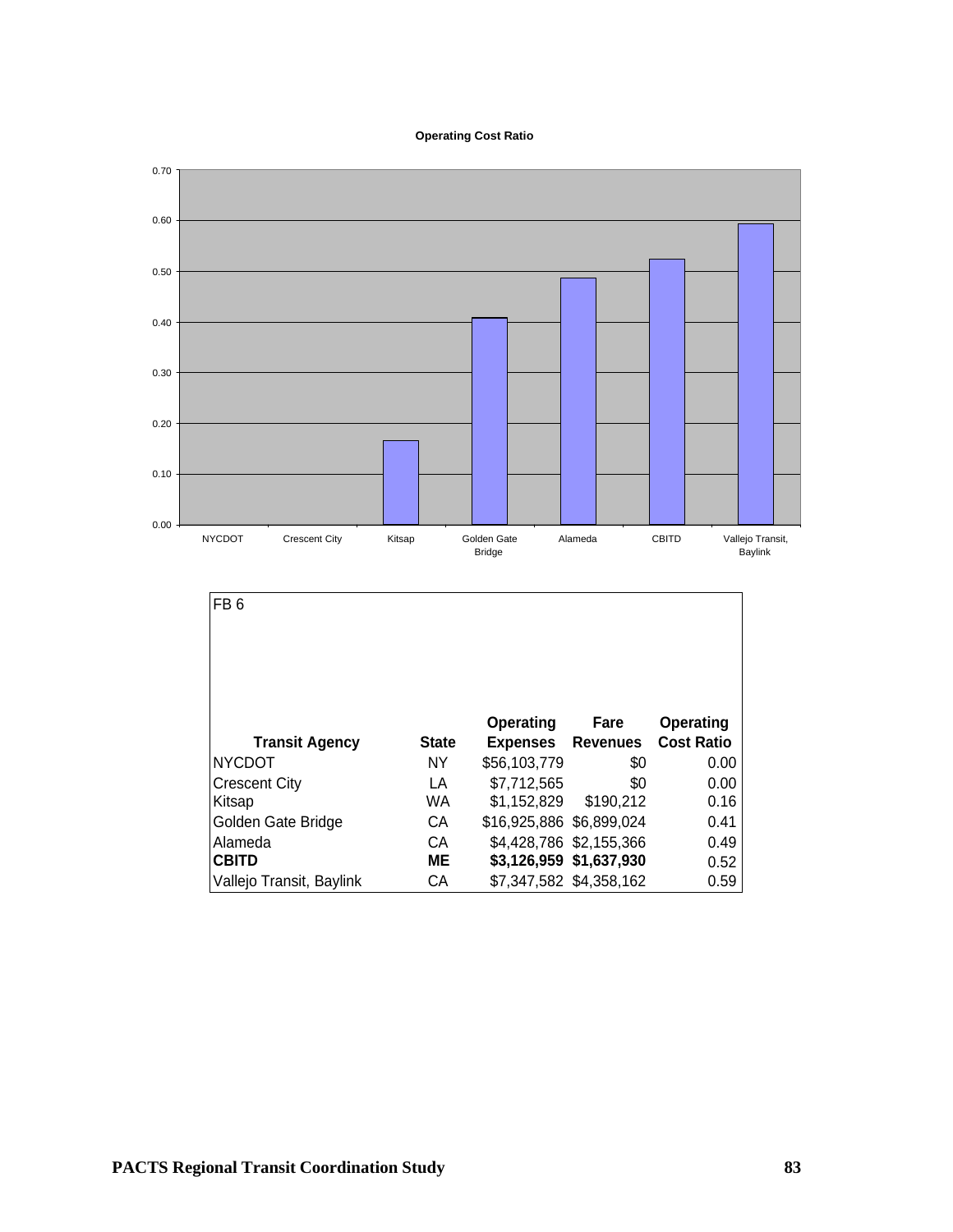![](_page_89_Figure_0.jpeg)

![](_page_89_Figure_1.jpeg)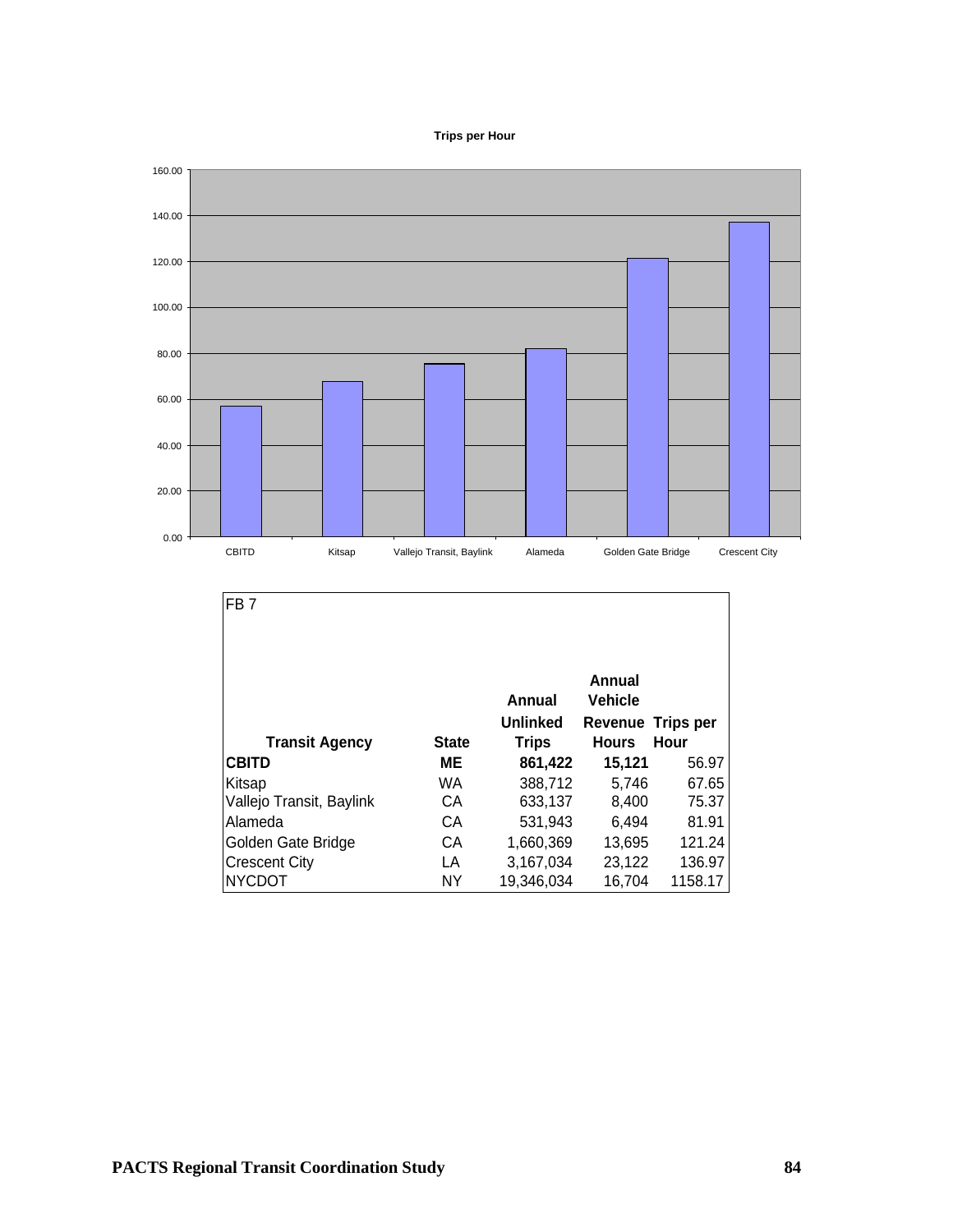#### **Trips per Capita**

![](_page_90_Figure_1.jpeg)

| <b>Transit Agency</b>    | <b>State</b> | <b>Population</b> | Annual<br><b>Unlinked</b><br><b>Trips</b> | <b>Trips per</b><br>Capita |
|--------------------------|--------------|-------------------|-------------------------------------------|----------------------------|
| Kitsap                   | <b>WA</b>    | 237,000           | 388,712                                   | 1.64                       |
| <b>NYCDOT</b>            | ΝY           | 8,008,278         | 19,346,034                                | 2.42                       |
| Golden Gate Bridge       | CА           | 618,900           | 1,660,369                                 | 2.68                       |
| Vallejo Transit, Baylink | СA           | 210,000           | 633,137                                   | 3.01                       |
| <b>Crescent City</b>     | LA           | 1,007,369         | 3,167,034                                 | 3.14                       |
| <b>CBITD</b>             | MЕ           | 188,643           | 861,422                                   | 4.57                       |
| Alameda                  | CА           | 72,500            | 531,943                                   | 7.34                       |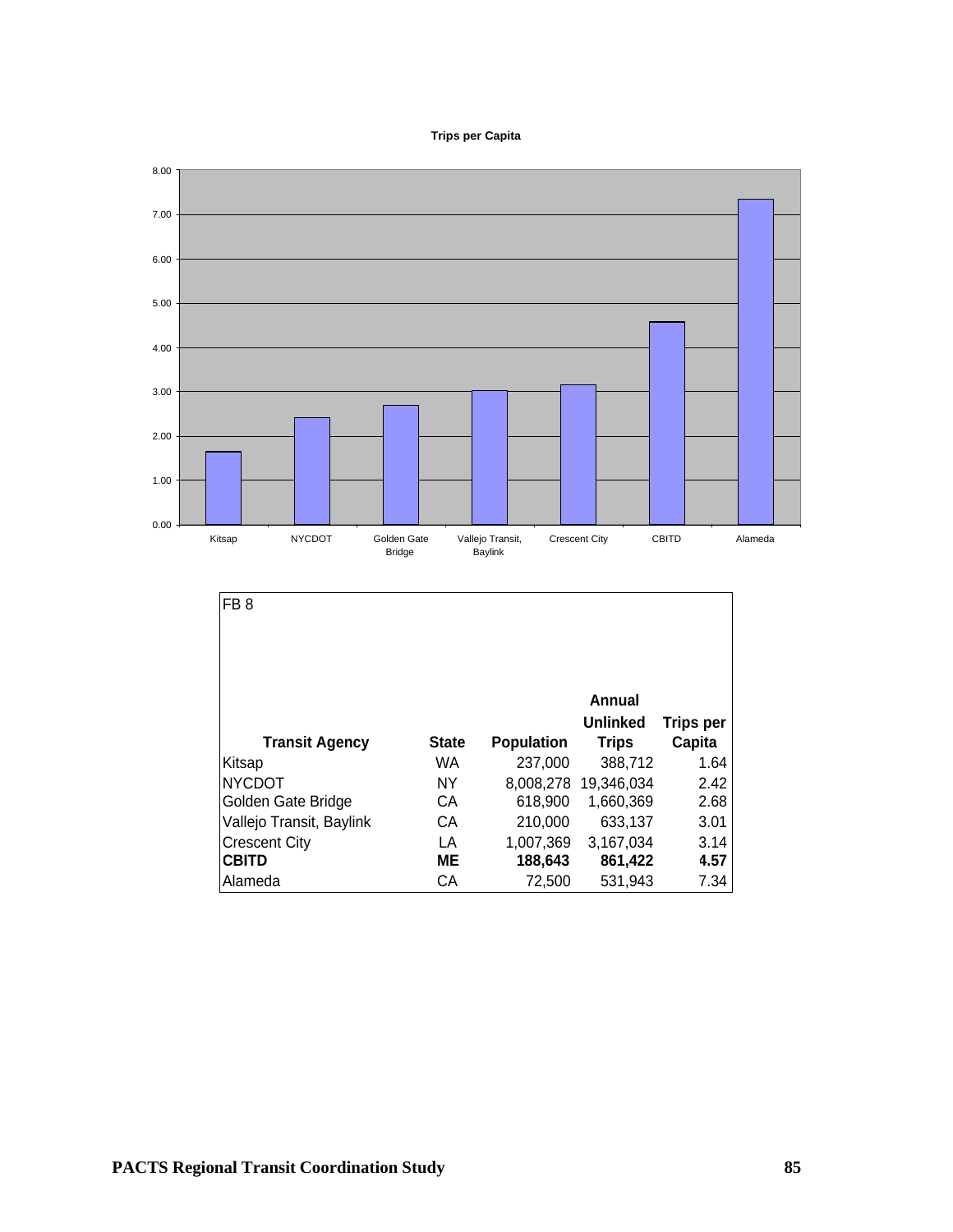Appendix D

Capital/Operations Summary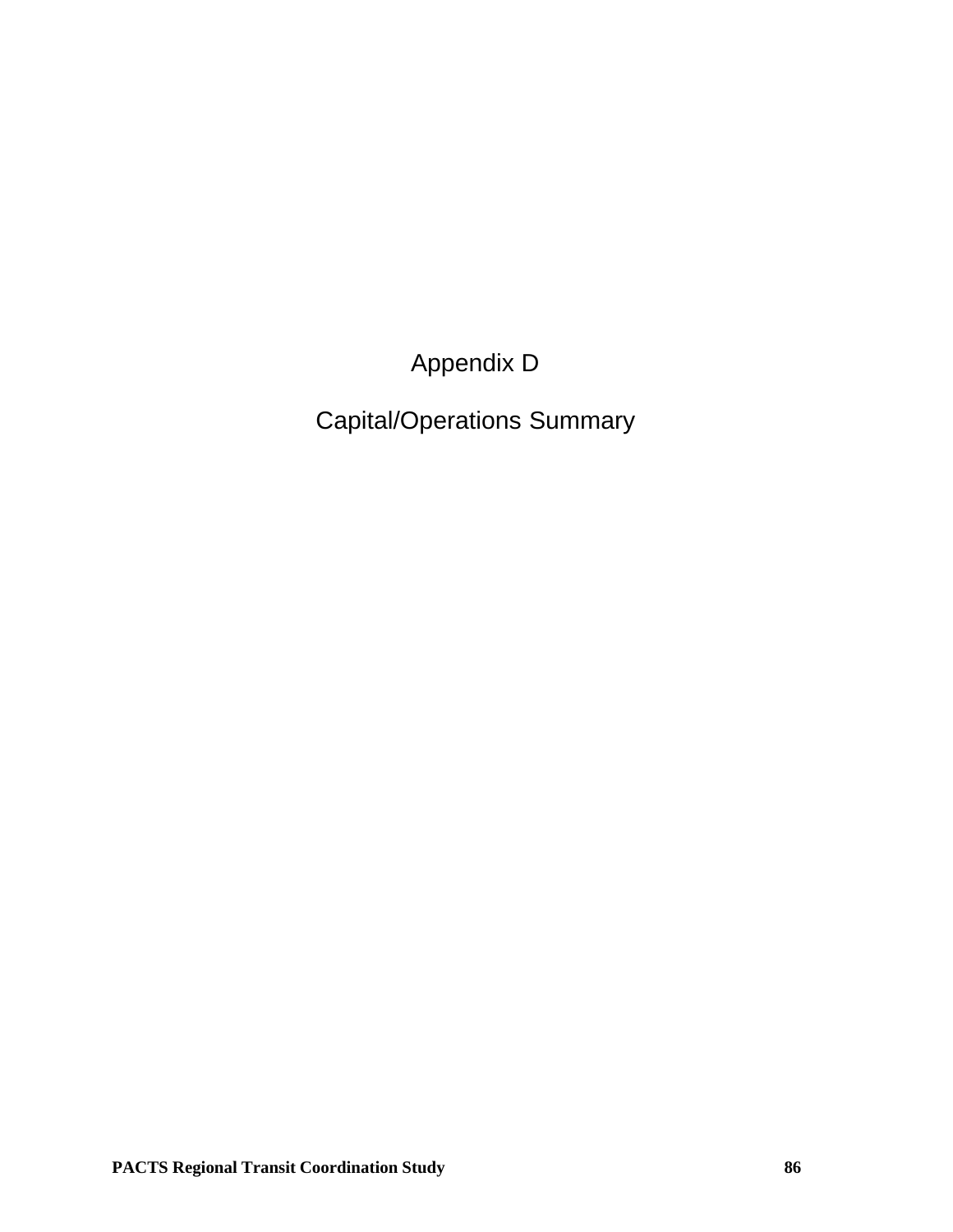## **Budget Summary Explanation**

One of the first things the Committee looked at was a budget comparison of all the transit operations for the most recent fiscal year which, at the time was 2005. The idea was to establish a series of baselines that included all or most all of the providers.

Data was collected for the following:

- Biennial Operations Plan (BOP)
- Vehicles
- Property
- Other Capital
- Personnel
- Training
- Insurance
- Intelligent Transportation Systems (ITS)

### **Biennial Operations Plan (BOP) Summary**

**Volunteer Resources** – Only RTP and YCCAC have volunteer drivers

**Vehicles/Vessels** – This is a relatively simple count but does not reflect the myriad of different types and capacities. Both CBITD and NNEPRA have conveyances that are completely unique to themselves.

**Annual Operating Expenses** - Includes: Vehicle fuel and oil, licensing fees, repairs, replacement parts and Maintenance (including tires and batteries), Operating contracts, Vehicle rent, Drivers, Dispatchers and Mechanics Salaries and Fringe. For RTP and SPBS this number included Administrative Expenses as well.

**Annual Administrative Expenses** - Includes: Utilities; Accounting, Auditing and Legal Fees (performed by outside firm); Non-operating rent; Advertising; Facility Repairs and Maintenance; Non-Operating Salaries. Exceptions are RTP and SPBS.

**Annual Operating Revenues** – All have fare revenues of one sort or another. However, the range in value is over four orders of magnitude. Most have "other" forms of revenue except METRO and YCCAC.

**FTA Sources of Capital Funds** – This is a difficult comparison in a one year timeframe as capital expenditures often occur one year and not others, and due to the practice of earmarking. **Annual Vehicle Miles** – Sixty percent of total annual vehicle miles are for social service related trips provided by RTP and YCCAC.

**Annual Passenger Trips** – Social service passenger trips make up only 8.2% of the 3 million plus total.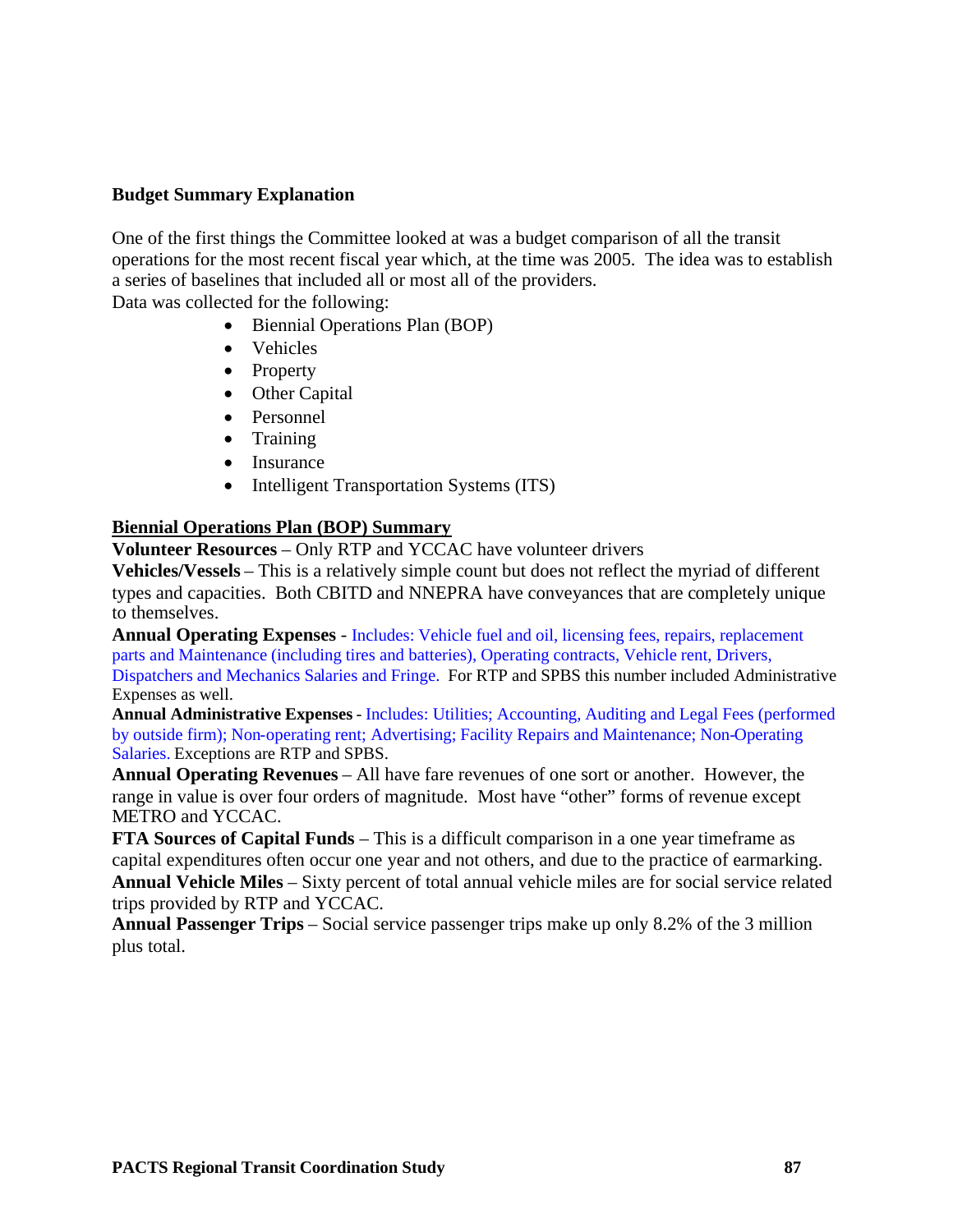|                                               |                  |                |                 | <b>PORTLAND</b>  |                         | <b>SHUTTLE</b>         |                |                 |                     |
|-----------------------------------------------|------------------|----------------|-----------------|------------------|-------------------------|------------------------|----------------|-----------------|---------------------|
| <b>Transit Provider:</b>                      | <b>CBITD</b>     | <b>METRO</b>   | <b>NNEPRA</b>   | <b>EXPLORER</b>  | <b>RTP</b>              | <b>BUS</b>             | <b>SPBS</b>    | <b>YCCAC</b>    | <b>Grand Totals</b> |
|                                               | 2005             | 2005           | 2005            | 2005             | 2005                    | 2005                   | 2005           | 2005            |                     |
| <b>Volunteer Resources</b>                    |                  |                |                 |                  |                         |                        |                |                 |                     |
| <b>Volunteer Drivers</b>                      | NA               | <b>NA</b>      | <b>NA</b>       | NA               | 50                      | <b>NA</b>              | <b>NA</b>      | 70              | 120                 |
| Personal Vehicles in Service                  | NA               | <b>NA</b>      | <b>NA</b>       | <b>NA</b>        | 50                      | <b>NA</b>              | <b>NA</b>      | 70              | 120                 |
| <b>Vehicles/Vessels</b>                       |                  |                |                 |                  |                         |                        |                |                 |                     |
| Number of Active Vehicles in Fleet            | $\overline{5}$   | 25             | 12              |                  | 35                      | 14                     |                | 34              | 133                 |
| Number of Spare Vehicles in Fleet             |                  | *****/         |                 |                  | $\Omega$                | $\mathcal{D}_{\alpha}$ | $\Omega$       | 6               | $\overline{9}$      |
| Number of Inactive Vehicles in Fleet*         |                  |                | $\vert 6 \vert$ |                  |                         | $\mathcal{D}$          | $\Omega$       |                 | 13                  |
| Number of ADA Accessible Vehicles             | $\overline{5}$   | 25             | 18              | $\mathfrak{2}$   | 32                      |                        |                | 30              | 127                 |
| <b>Annual Operating Expenses**</b>            | \$3,665,045      | \$4,583,000    | \$9,296,488     | \$79,500         | \$3,944,229             | \$1,039,037            | \$955,354      | \$4,217,863     | \$27,780,516        |
| <b>Annual Transit Operating Expenses</b>      | \$2,832,858      | \$3,874,400    | \$8,370,256     | \$64,500         | \$3,944,229             | \$683,107              | \$870,743      | \$3,129,975     | \$23,770,068        |
| <b>Annual Admin. Expenses***</b>              |                  |                |                 |                  |                         |                        |                |                 |                     |
| Annual Transit Administrative Expense         | \$832,187        | \$708,600      | \$926,232       |                  | \$15,000 comment in F11 | \$355,930              | \$84,611       | \$1,087,888     | \$4,010,448         |
| Annual Social Services Admin. Exps.           | $\$0$            | \$0            | \$0             |                  | \$0 comment in F11      | $\$0$                  | NA             | comment in I12  | \$0                 |
| <b>Admin to Ops ratio</b>                     | 29.4%            | 18.3%          | 11.1%           | 23.3%            | #VALUE!                 | 52.1%                  | 9.7%           | 34.8%           | 16.9%               |
| <b>Admin to Total ratio</b>                   | 22.7%            | 15.5%          | 10.0%           | 18.9%            | #VALUE!                 | 34.3%                  | 8.9%           | 25.8%           | 14.4%               |
| <b>Annual Operating Revenues</b>              |                  |                |                 |                  |                         |                        |                |                 |                     |
| <b>Fare Revenues</b>                          | \$1,735,000      | \$1,100,900    | \$3,392,898     | \$6,100          | \$132,000               | \$213,380              | \$143,207      | \$17,837        | \$6,741,322         |
| Other                                         | \$1,922,000      |                | \$539,478       | \$40,450         | \$465,532               | \$308,435              | \$17,533       |                 | \$3,293,428         |
| <b>Transit Contract Revenues</b>              | <b>NA</b>        | <b>NA</b>      | <b>NA</b>       | NA               | <b>NA</b>               | \$28,719               | <b>NA</b>      | <b>NA</b>       | \$28,719            |
| <b>Social Service Contract Revenues</b>       | <b>NA</b>        | <b>NA</b>      | <b>NA</b>       | NA               | \$3,162,116             | \$0                    | <b>NA</b>      | \$2,769,994     | \$5,932,110         |
| FTA-Federal Operating Assistance****          | \$300,000        | \$750,000      | \$2,747,082     | \$0              | \$227,903               | \$300,061              | \$94,733       | \$582,282       | \$5,002,061         |
| <b>MDOT-</b> State Operating Assistance       | \$51,233         | \$57,800       | \$2,085,869     | \$0              | \$31,678                | \$18,967               | \$8,835        | \$34,942        | \$2,289,324         |
| <b>Local Operating Funds</b>                  | \$0              | \$2,463,250    | \$196,866       | \$17,950         | NA                      | \$144,000              | \$691,046      | \$122,112       | \$3,635,224         |
| <b>Total Annual Operating Revenues</b>        | \$4,008,233      | \$4,371,950    | \$8,962,193     | \$64,500         | \$4,019,229             | \$1,013,562            | \$955,354      | \$3,527,167     | \$26,922,188        |
| <b>FTA-Sources of Capital Funds</b>           |                  |                |                 |                  |                         |                        |                |                 |                     |
| FTA-Federal Capital Assistance                | \$978,086        | <b>NA</b>      |                 | \$49,600         | \$208,000               | <b>NA</b>              | <b>NA</b>      | \$0             | \$1,235,686         |
| <b>MDOT-</b> State Capital Assistance         | \$325,421        | <b>NA</b>      |                 |                  | \$24,000                | <b>NA</b>              | <b>NA</b>      | \$0             | \$349,421           |
| <b>Local Capital Funds</b>                    | \$350,000        | NA             |                 | \$12,400         | <b>NA</b>               | NA                     | NA             | \$0             | \$362,400           |
| <b>Total Capital Funds</b>                    | \$1,653,507      | \$0            | \$0             | \$62,000         | \$232,000               | \$0                    | \$0            | \$0             | \$1,947,507         |
| <b>Annual Vehicle Miles</b>                   |                  |                |                 |                  |                         |                        |                |                 |                     |
| <b>Annual Transit Miles</b>                   | 71,627           | 824,600        | 1,331,520       | 12,320           | 1,634,893               | 342,040                | 215,000        | 280,798         | 4,712,798           |
| <b>Annual Social Services Miles</b>           | $\boldsymbol{0}$ | $\overline{0}$ | $\overline{0}$  | $\mathbf{0}$     | 3,214,687               | $\overline{0}$         | $\overline{0}$ | 3,865,075       | 7,079,762           |
| Annual Vehicle Hours                          | 15,066           | 69,193         | 29,200          | 1,050            | 35,570                  | 15,156                 | 18,344         | 38,650          | 222,229             |
| <b>Annual Passenger Trips</b>                 |                  |                |                 |                  |                         |                        |                |                 |                     |
| <b>Annual Transit Passenger Trips</b>         | 932,336          | 1,350,000      | 250,535         | 3,080            | 39,761                  | 161,000                | 177,681        | 52,170          | 2,966,563           |
| <b>Annual Social Services Passenger Trips</b> | $\overline{0}$   | $\Omega$       | $\overline{0}$  | $\overline{0}$   | 103,469                 | $\Omega$               | $\Omega$       | 160,673         | 264,142             |
| <b>Safety</b>                                 |                  |                |                 |                  |                         |                        |                |                 |                     |
| Fatalities                                    | $\Omega$         | NA             | $\overline{2}$  | $\boldsymbol{0}$ | <b>NA</b>               | NA                     | NA             | $\overline{0}$  | 2                   |
| Major Incidents                               |                  | <b>NA</b>      | $\vert 0 \vert$ | $\boldsymbol{0}$ | NA                      | NA                     | NA             | $\overline{0}$  |                     |
| Major Injuries                                |                  | NA             | $\vert 0 \vert$ | $\boldsymbol{0}$ | NA                      | $\rm NA$               | $\rm NA$       | $\vert 0 \vert$ |                     |

\*Number of vehicles on the property that are not: in service, in maintenance status, or a spare vehicle.

\*\*Includes: Vehicle fuel and oil, licensing fees, repairs, replacement parts and Maintenance (including tires and batteries), Operating contracts, Vehicle rent, Drivers, Dispatchers and Mechanics Salar \*\*\* Includes: Utilities; Accounting, Auditing and Leagal Fees (performed by outside firm); Non-operating rent; Advertising; Facility Repairs and Maintenance; Non-Operating Salaries.

\*\* and\*\*\* from: *Instructions and Guidelines for the Preparation of 49 USC §5311 Nonurbanized Area Formula Program Monthly Project Summary*

\*\*\*\*FTA Capital Preventive Maintenance - CBITD

\*\*\*\*\*METRO spares to increase to seven in 2006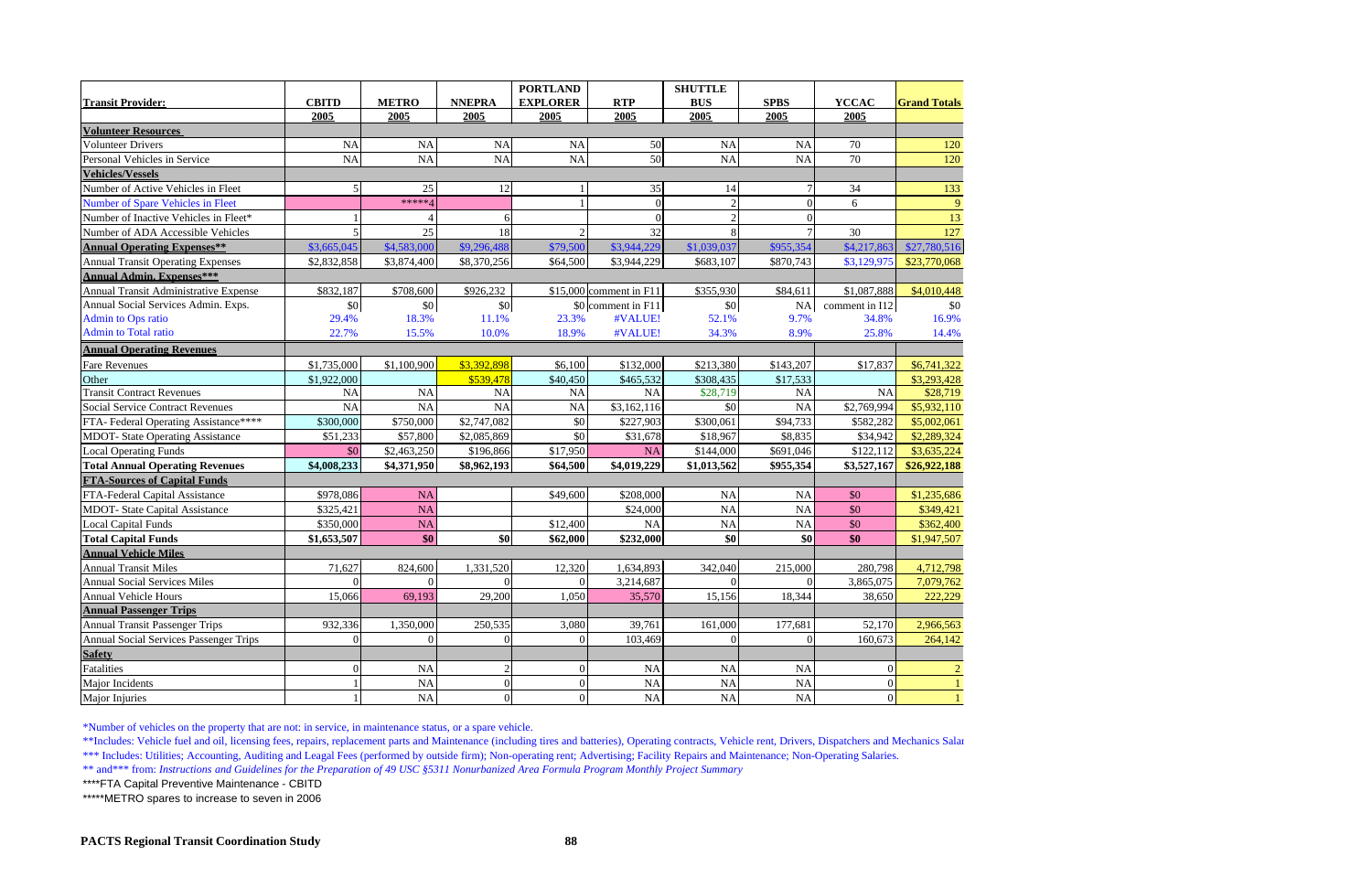|                                           |               |                 |                 | <b>Portland</b> |              |                     |                         |               |
|-------------------------------------------|---------------|-----------------|-----------------|-----------------|--------------|---------------------|-------------------------|---------------|
| <b>VEHICLES/VESSELS</b>                   | <b>CBITD</b>  | <b>METRO</b>    | <b>NNEPRA</b>   | <b>Explorer</b> | <b>RTP</b>   | <b>ShuttleBus</b>   | <b>SPBS</b>             | <b>YCCAC</b>  |
| # Units in Service                        | 5             | 21              | 12              |                 | 35           | 14                  |                         | 34            |
| # Spare Units                             |               |                 |                 |                 |              | $\overline{2}$      |                         | 6             |
| # Not in Service                          |               |                 | 6               |                 | 0            |                     |                         |               |
| Other Vehicles*                           |               |                 |                 |                 |              |                     |                         | 2             |
| <b>Primary Fuel</b>                       | Diesel        | Diesel**        | Diesel          | Diesel          | Diesel/Gas   | <b>Diesel</b>       | <b>Diesel</b>           | Diesel/Gas    |
| <b>Primary Vendor of Fuel</b>             |               | Irving          | Irving - throug | Irving          |              | City Bid Process    | <b>City Bid Process</b> | multiple      |
| On Site Fuel                              | <b>No</b>     | Yes             |                 | Yes             | Yes          | Yes                 | Yes                     | No.           |
|                                           |               |                 |                 |                 | 6,000 Gas /  |                     |                         |               |
| On Site Fuel Capacity (Gallons)           |               | 10,000          |                 | 8000            | 4,000 Diesel | 10,000 gallons      | 10,000                  |               |
| <b>Annual Fuel Use (Gallons) Diesel</b>   | 221,674       | 230,000         |                 | 7,000           |              |                     | 41,725                  | 33,000        |
| <b>Annual Fuel Use (Gallons) Gasoline</b> |               | 1,000           |                 |                 |              |                     |                         | 29,000        |
| <b>Annual Fuel Cost</b>                   | \$306,530     | \$417,450       |                 |                 | \$175,000    | \$76,850            | 53,533.00<br>\$.        | \$101,111     |
| Annual In-House Maintenance Cost          | Minor only \$ | 900,000         | Amtrak          | \$<br>1,050     | Yes***       | \$165,263           | 57,206.00               | <b>No</b>     |
| <b>Annual Contracted Maintenance Cost</b> | \$500,000     | rare            | Amtrak          |                 | \$191,600    | (Incl w/above)      | \$.<br>19,960.00        | \$103,265     |
| Capital Reserve Account?                  | Yes           | No              |                 | Yes             | Yes          | Yes                 | Yes                     | Yes           |
| <b>Procurement Process</b>                | $****$        | usually solo    | Amtrak          |                 |              | usually solo        | Joint w/MDOT            | MaineDOT      |
| Cooperative Purchasing                    | no            | Yes             | Yes             | <b>No</b>       |              | Yes                 | Yes                     | Yes           |
| <b>Vehicles</b>                           |               | FTA/Sstate      | Amtrak          |                 |              | <b>Buses w/MDOT</b> | <b>Buses w/MDOT</b>     | thru MDOT     |
| Parts                                     |               | no              | Amtrak          |                 |              | no                  | no                      |               |
| <b>Maintenance</b>                        |               | no              | Amtrak          |                 |              | do YCCAC            | no                      | with Shuttleb |
| Fuel                                      |               | sometimes GPCOC | Amtrak          |                 |              | sell to YCCAC       | All city depts          |               |
| <b>Other</b>                              |               |                 |                 |                 |              |                     |                         | various good  |

\*Vehicles such as maintenance, pick-up, etc.

\*\*METRO switching to Compressed Natural Gas

\*\*\*METRO provides preventative maintenance for approx. 13 of RTP's vehicles

\*\*\*\*FTA/CBITD/State of Maine Procurement Proceedures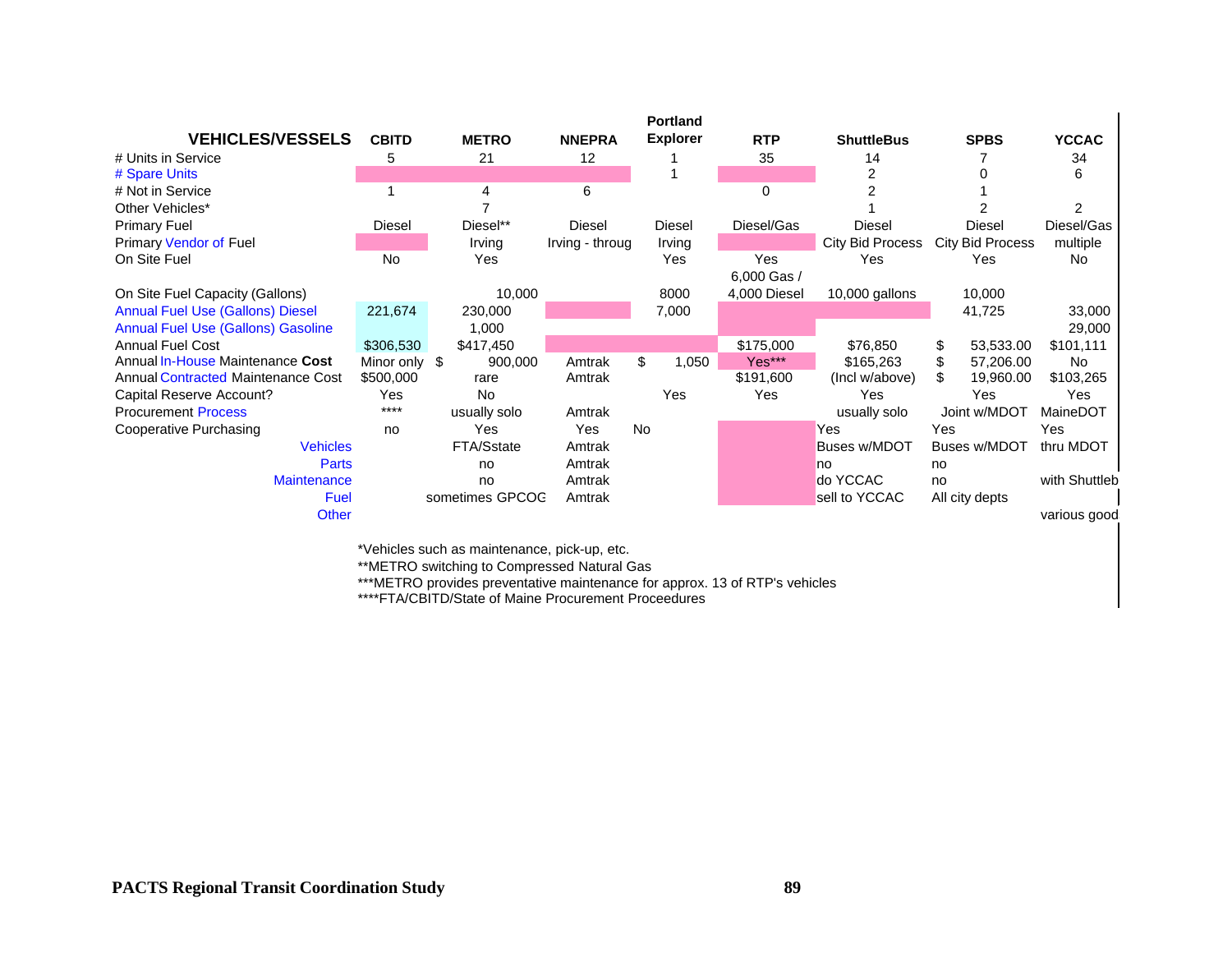|                           |              |              |               | <b>Portland</b> |            |                   |                 |                   |
|---------------------------|--------------|--------------|---------------|-----------------|------------|-------------------|-----------------|-------------------|
| <b>PROPERTY</b>           | <b>CBITD</b> | <b>METRO</b> | <b>NNEPRA</b> | <b>Explorer</b> | <b>RTP</b> | <b>ShuttleBus</b> | <b>SPBS</b>     | <b>YCCAC</b>      |
| Size of Facility          |              |              |               |                 |            |                   |                 |                   |
| <b>Land Area</b>          | 106,000      | .5 acre      |               |                 |            | 2.9 acres         | On 6 acres      |                   |
| <b>Building Area - SF</b> | 12,000       | 70,737       |               | 20,000          |            | 9,000             | 7060 sq. ft.    | 2272              |
| <b>Parking Spaces</b>     |              |              |               |                 |            | approx 15         | Plenty          |                   |
| <b>Employee</b>           | 20           | 53           |               |                 |            |                   | 12              | 19                |
| <b>Visitor</b>            | 5            | 12           |               |                 |            |                   |                 | 12                |
| Overflow*                 |              | 40           |               |                 |            |                   | 0               |                   |
| Rent, own or lease        | Rent         | own          | Rent          | Own             | Lease      | lease             | city-owned      | Own               |
| Cost per year             | \$27,000     |              | \$<br>17,200  | \$14,800        | \$25,000   | \$1               | rent free       | \$51,941          |
| <b>Taxes</b>              | N/A          | 0            |               |                 |            | n/a               | tax free        | \$31,236          |
| Maintenance provider      | in house     | self         |               | 1 FTE           |            | in-house          | in-house        | <b>ShuttleBus</b> |
| Maintenance cost          | \$126,000    | \$<br>20,000 | \$<br>3,600   | \$557           | \$19,000   | \$25,000          | \$<br>3,487.00  | \$103,265         |
|                           |              |              |               |                 |            |                   |                 |                   |
| <b>Utilities</b>          | \$49,696     | \$131,400    | \$3,720       | \$9,400         | \$36,555   | \$19,700          | \$18,293        |                   |
| Heat                      | \$8,592      | \$60,000     |               | \$1,400         | \$6,000    | \$5,100           | 8,223.00<br>\$  | Incl in           |
| Electric                  | \$22,257     | \$58,000     | \$<br>1,320   |                 | \$10,500   | \$6,800           | \$<br>4,881.00  | Admin rate        |
| <b>Telephone</b>          | \$11,195     | \$5,800      | \$<br>2,400   |                 | \$17,202   | \$4,000           | \$.<br>2,320.00 |                   |
| <b>Water &amp; Sewer</b>  | \$7,652      | \$7,600      |               |                 | \$1,503    | \$3,800           | exempt          |                   |
| Other                     |              |              |               | \$8,000         | \$1,350    |                   | \$<br>2,869.00  |                   |
| <b>Shared Resources?</b>  |              |              |               |                 |            |                   |                 |                   |
| <b>Conference Space</b>   |              | ves          | 1 large room  |                 |            | 1 room/office     | accessible      | Agency            |
| <b>Storage Space</b>      | $\mathbf 0$  | ves          | 1 closet      |                 |            | parts & supply    | in garage       | Agency            |
| Other                     |              |              |               |                 |            |                   |                 |                   |

\*Not on site such as on-street or neighboring facility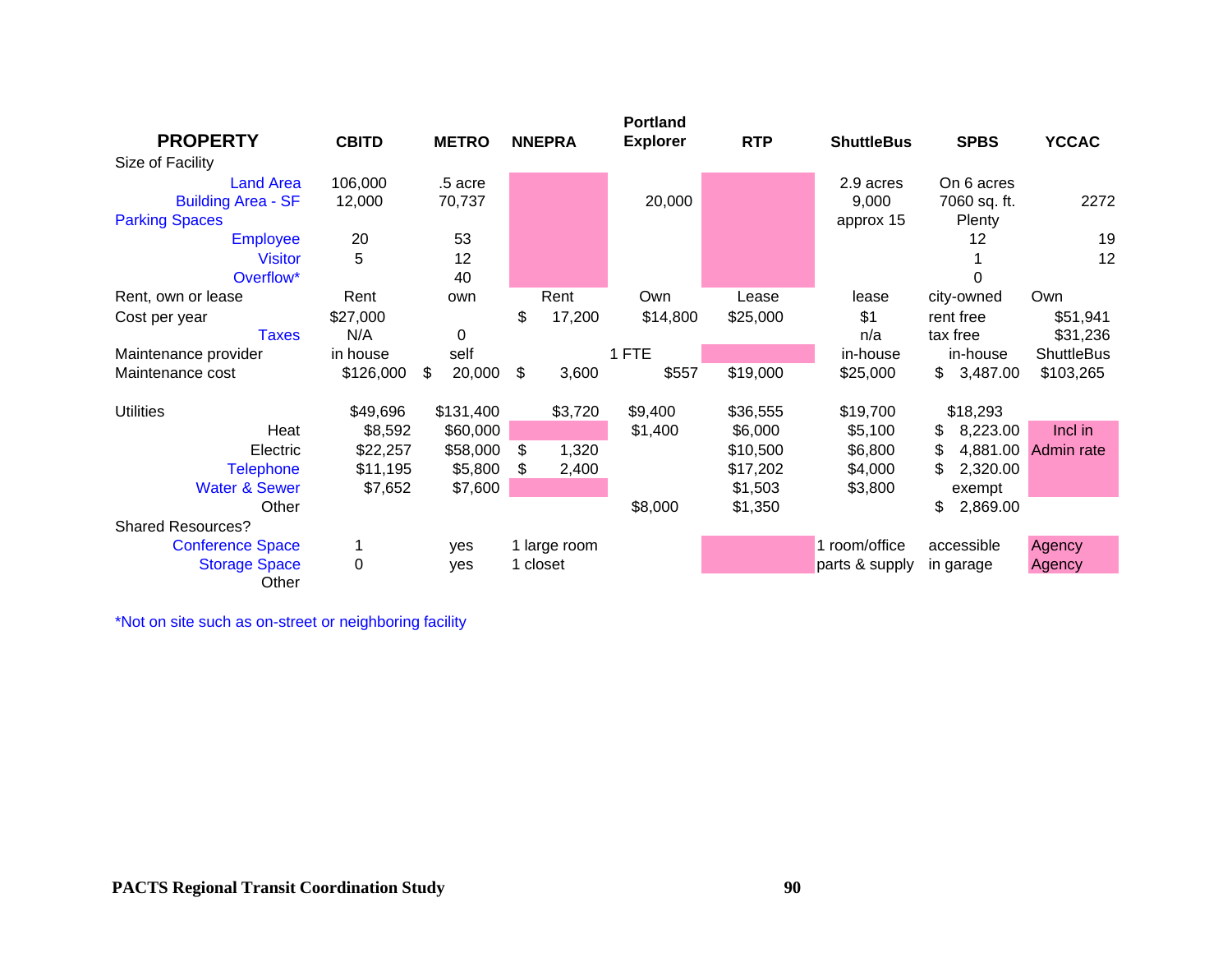| <b>OTHER CAPITAL</b>     |      | <b>CBITD</b> | <b>METRO</b> | <b>NNEPRA</b> | <b>Portland Explorer</b> | <b>RTP</b> | <b>ShuttleBus</b> | <b>SPBS</b>  | <b>YCCAC</b> |
|--------------------------|------|--------------|--------------|---------------|--------------------------|------------|-------------------|--------------|--------------|
| # Intermodal Stations    |      |              | $***$        |               |                          |            | 0                 | none         |              |
| Value per                |      |              |              |               |                          |            |                   |              | none         |
| # Shelters               |      |              | $16*$        |               |                          |            | 5                 | 8            |              |
| Value per                |      |              | \$3,800      |               |                          |            | \$3,500           | \$4,500      |              |
| Item                     |      |              | 160          |               |                          |            |                   |              |              |
|                          |      |              | 375***       |               |                          |            |                   |              |              |
| Item                     |      |              |              |               |                          |            |                   |              |              |
| <b>Purchasing Policy</b> |      |              |              |               |                          |            |                   | see comments |              |
| Cooperative Purchase?    |      |              |              |               |                          |            |                   | see comments |              |
|                          | Item |              |              |               |                          |            |                   |              |              |
|                          | Item |              |              |               |                          |            |                   |              |              |
|                          | Item |              |              |               |                          |            |                   |              |              |
|                          |      |              |              |               |                          |            |                   |              |              |

\* 14 in use, 2 to be deployed

\*\* METRO does not own any intermodal centers but uses Pulse, PTC, CBFT, and Maine Mall

\*\*\* average old bus tires \$250 new bus tires \$500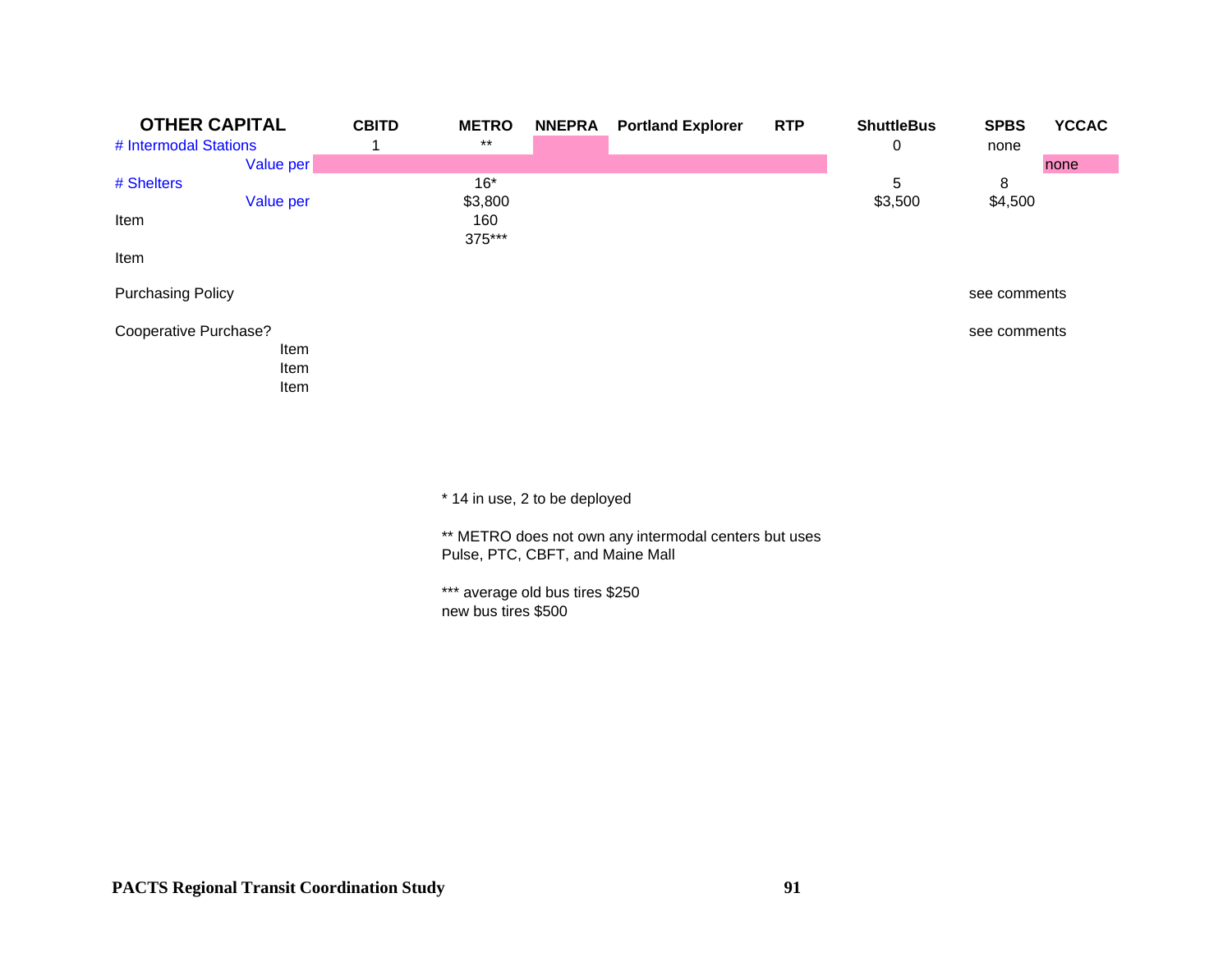**PACTS Regional Transit Coordination Study 92**

|                                                |                    |                      |                        | <b>Portland</b>     |                       |                              |                    |                        |                          |
|------------------------------------------------|--------------------|----------------------|------------------------|---------------------|-----------------------|------------------------------|--------------------|------------------------|--------------------------|
| <b>PERSONNEL</b>                               | <b>CBITD*</b>      | <b>METRO</b>         | <b>NNEPRA</b>          | <b>Explorer</b>     | <b>RTP</b>            | <b>ShuttleBus</b>            | <b>SPBS</b>        | <b>YCCAC</b>           | All                      |
| <b>Total Number Employees</b>                  | 38                 | 69                   | 5                      | 5                   | 61                    | 21                           | 15                 | 17                     | 231                      |
| <b>Full Time Drivers</b>                       | 22                 | 42                   |                        | 2                   | 44                    | 12                           | 11                 |                        | 133                      |
| Part Time Drivers                              |                    | $\overline{c}$       |                        |                     |                       |                              |                    | 18                     | 20<br>24                 |
| Maintenance<br>Administrative                  | 3<br>6             | 12<br>8              | 5                      | 1<br>$\overline{2}$ | $\boldsymbol{2}$<br>8 | 4<br>$\overline{\mathbf{c}}$ | 2<br>1             | 0<br>6                 | 38                       |
| Other                                          | $\overline{7}$     | 5                    |                        |                     |                       | 3                            |                    | 9                      | 32                       |
| <b>Total Gross Wages</b>                       | \$1,824,800        | \$2,664,100          | \$258,000              | \$19,300            | \$1,198,511           | \$481,725                    | \$532,079          | \$1,007,583            | \$7,986,098              |
| <b>Drivers</b>                                 | \$1,053,213        | \$1,932,000          |                        | \$12,700            | \$673,395             | \$258,557                    | \$413,970          | \$562,247              | \$4,906,082              |
| Maintenance                                    | \$123,046          | \$444,900            |                        | \$600               | \$67,138              | \$144,078                    | \$59,312           |                        | \$839,074                |
| Administrative                                 | \$332,577          | \$287,200            | \$258,000              | \$6,000             | \$457,978             | \$79,090                     | \$58,797           | \$445,336              | \$1,924,978              |
| Other                                          | \$315,964          |                      |                        |                     |                       |                              | see comment        |                        | \$315,964                |
| <b>Total Fringe Benefits</b>                   | \$610,709          | \$1,337,200          | \$149,000              | \$440               | \$580,818             | \$202,696                    | \$302,544          | \$177,663              | \$3,361,070              |
| <b>Drivers</b>                                 | \$337,741          | \$952,800            |                        | \$350               | \$301,196             | \$101,679                    | \$244,190          |                        | \$1,937,956              |
| Maintenance                                    | \$53,564           | \$260,000            |                        | \$17                | \$43,315              | \$66,304                     | \$31,922           |                        | \$455,122                |
| Administrative                                 | \$119,438          | \$124,400            | \$149,000              | \$73                | \$236,307             | \$34,713                     | \$26,432           | \$65,475               | \$755,838                |
| Other                                          | \$99,966           |                      |                        |                     |                       |                              | see comment        |                        | \$99,966                 |
| <b>Fringe Benefits - Drivers</b>               |                    | \$1,932,000          |                        | \$12,700            | $R^*$<br>\$673,395    |                              |                    |                        | \$4,943,582              |
| Payroll<br><b>Taxes</b>                        | \$1,053,213<br>\$0 |                      |                        | \$1,500             |                       | \$258,557<br>n/a             | \$413,970<br>n/a   | \$599,747              | \$1,500                  |
| <b>FICA</b>                                    | \$76,459           | \$117,000            |                        |                     | \$58,489              | \$16,031                     | \$29,050           | \$45,920               | \$342,949                |
| <b>Medicare</b>                                |                    | \$35,400             |                        |                     |                       | \$3,749                      |                    | \$6,794 incl above     | \$45,943                 |
| Pension                                        | \$121,922          | \$72,439             |                        |                     |                       |                              | \$26,743           |                        | \$221,104                |
| Annuity                                        | \$0                |                      |                        |                     | \$12,064              |                              | n/a                | \$28,075               | \$40,139                 |
| Unemployment                                   | \$0                | \$0                  |                        |                     | \$5,870               | \$1,907 n/a                  |                    | 12,345                 | \$20,122                 |
| <b>Workers Comp</b>                            | \$39,171           | \$79,240             |                        | \$800               | \$54,401              | \$19,135                     | \$12,916           | 32,113                 | \$237,776                |
| <b>Health Care</b>                             | \$100,189          | \$377,400            |                        | \$500               | \$79,566              | \$45,288                     | \$100,814          | 65,073                 | \$768,830                |
| <b>Dental Care</b>                             | H.C.               | \$16,700             |                        |                     | $R***$                |                              | \$0 n/a            | 4,690                  | \$21,390                 |
| Vacation                                       | P.R.               | \$138,000            |                        |                     | \$35,339              | \$5,992                      | \$24,101 Y*        |                        | \$203,432                |
| <b>Sick Leave</b>                              | P.R.               | \$46,200             |                        |                     | \$47,623              | \$3,436                      | \$23,214 Y**       |                        | \$120,473                |
| <b>Holiday Leave</b>                           | P.R.               | \$71,200             |                        |                     | $R^{**}$              | \$6,140                      | \$18,571 Y***      |                        | \$95,911                 |
| Life Insurance                                 | H.C.               | \$1,800              |                        |                     | \$7,844               |                              | n/a                | Y****                  | \$9,644                  |
| <b>Short Term Disability</b>                   | \$0                |                      |                        |                     | $R***$                |                              | n/a                | Y*****                 | \$0                      |
| <b>Long Term Disability</b>                    | \$0                |                      |                        |                     |                       |                              | \$1,987 Y*****     |                        | \$1,987                  |
|                                                | \$337,741<br>\$0   | \$955,379<br>\$2,579 | \$0<br>\$0             | \$1,300<br>\$950    | \$301,196<br>\$0      | \$101,679<br>\$0             | \$244,190<br>\$0   | \$188,216<br>\$188,216 | \$2,129,701<br>\$191,745 |
| <b>Fringe Benefits - Maintenance</b>           |                    |                      |                        |                     |                       |                              |                    |                        |                          |
| Payroll                                        | \$123,046          | \$444,900            | \$0                    | \$600               | \$67,138              | \$144,078                    | \$59,312 none      |                        | \$839,074                |
| <b>Taxes</b>                                   | \$0                |                      |                        |                     |                       | <b>NA</b>                    | n/a                |                        | \$0                      |
| <b>FICA</b>                                    | \$8,621            | \$27,100             |                        |                     | \$6,360               | \$8,933                      | \$4,196            |                        | \$55,210                 |
| M <sub>Pl</sub>                                |                    | \$8,300              |                        |                     |                       | \$2,089                      | \$981              |                        | \$11,370                 |
| Pension                                        | \$13,457           | \$16,900             |                        |                     |                       |                              | \$4,814            |                        | \$35,171                 |
| Annuity                                        | \$0                |                      |                        |                     | \$2,556               |                              | n/a                |                        | \$2,556                  |
| <b>Unemployment</b>                            | \$0                | \$0                  |                        |                     | \$659                 | \$442 n/a                    |                    |                        | \$1,101                  |
| <b>Workers Comp</b>                            | \$11,980           | \$8,800              |                        |                     | \$5,732               | \$6,711                      | \$1,851            |                        | \$35,074                 |
| <b>Health Care</b>                             | \$19,506           | \$132,400            |                        |                     | \$11,611              | \$35,544                     | \$8,100            |                        | \$207,161                |
| <b>Dental Care</b>                             | H.C.               | \$4,300              |                        |                     | $R***$                |                              | \$0 n/a            |                        | \$4,300                  |
| Vacation                                       | P.R.               | \$32,700             |                        |                     | \$6,264               | \$6,657                      | \$3,742            |                        | \$49,363                 |
| <b>Sick Leave</b>                              | P.R.               | \$1,190              |                        |                     | \$8,366               | \$3,109                      | \$4,418            |                        | \$17,083                 |
| <b>Holiday Leave</b>                           | P.R.               | \$18,500             |                        |                     |                       | \$2,819                      | \$3,535            |                        | \$24,854                 |
| Life Insurance<br><b>Short Term Disability</b> | H.C.               | \$400                |                        |                     | \$1,767<br>$R***$     |                              | n/a                |                        | \$2,167                  |
| <b>Long Term Disability</b>                    | \$0<br>\$0         |                      |                        |                     |                       |                              | n/a<br>\$285       |                        | \$0<br>\$285             |
|                                                | \$53,564           | \$250,590            | \$0                    | \$0                 | \$43,315              | \$66,304                     | \$31,922           | \$0                    | \$445,695                |
|                                                | \$0                | $-$9,410$            | \$0                    | $-$17$              | \$0                   | \$0                          | \$0                | \$0                    | $-$9,427$                |
| <b>Fringe Benefits Administration</b>          |                    |                      |                        |                     |                       |                              |                    | \$26,432 Admin + Ops   |                          |
| Payroll                                        | \$332,577          | \$287,200            | \$269,286              |                     | \$457,978             | \$79,090                     | \$58,797           | 445,335                | \$1,930,263              |
| <b>Taxes</b>                                   | \$0                |                      | \$49,057               |                     |                       | n/a                          | n/a                |                        | \$49,057                 |
| <b>FICA</b>                                    | \$24,330           | \$18,100             |                        |                     | \$39,052              | \$4,904                      | \$3,808            |                        | \$90,194                 |
| <b>Medicare</b>                                |                    | \$5,500              | \$7,680                |                     |                       | \$1,147                      | \$891              |                        | \$15,218                 |
| Pension                                        | \$62,986           | \$10,600             |                        |                     |                       |                              | \$5,340            |                        | \$78,926                 |
| Annuity                                        | \$0                |                      |                        |                     | \$15,279              |                              | n/a                |                        | \$15,279                 |
| <b>Unemployment</b>                            | \$0                | \$0                  | \$1,800                |                     | \$2,311               | \$301 n/a                    |                    |                        | \$4,412                  |
| <b>Workers Comp</b>                            | \$1,902            | \$2,000              |                        |                     | \$4,046               | \$404                        | \$1,834            |                        | \$10,186                 |
| <b>Health Care</b>                             | \$30,222           | \$46,500             | \$130,000              |                     | \$96,244<br>$R***$    | \$15,924                     | \$5,033            |                        | \$323,923                |
| <b>Dental Care</b>                             | H.C.               |                      | \$2,700 included above |                     |                       |                              | \$0 n/a            |                        | \$2,700                  |
| Vacation<br><b>Sick Leave</b>                  | P.R.<br>P.R.       | \$19,800<br>\$6,200  | \$2,080                |                     | \$27,767              | \$6,525                      | \$2,498            |                        | \$58,670                 |
| <b>Holiday Leave</b>                           | P.R.               | \$12,600             | \$1,958<br>\$629       |                     | \$37,861              | \$3,982<br>\$1,526           | \$3,748<br>\$2,998 |                        | \$53,749<br>\$17,753     |
| Life Insurance                                 | H.C.               | \$400                | \$1,600                |                     | \$13,747              |                              | n/a                |                        | \$15,747                 |
| <b>Short Term Disability</b>                   | \$0                |                      | \$2,500                |                     | $R***$                |                              | n/a                |                        | \$2,500                  |
| <b>Long Term Disability</b>                    | \$0                |                      |                        |                     |                       |                              | \$282              |                        | \$282                    |
|                                                | \$119,440          | \$124,400            | \$148,247              | \$0                 | \$236,307             | \$34,713                     | \$26,432           | \$0                    | \$689,539                |
|                                                |                    |                      |                        |                     |                       |                              |                    |                        |                          |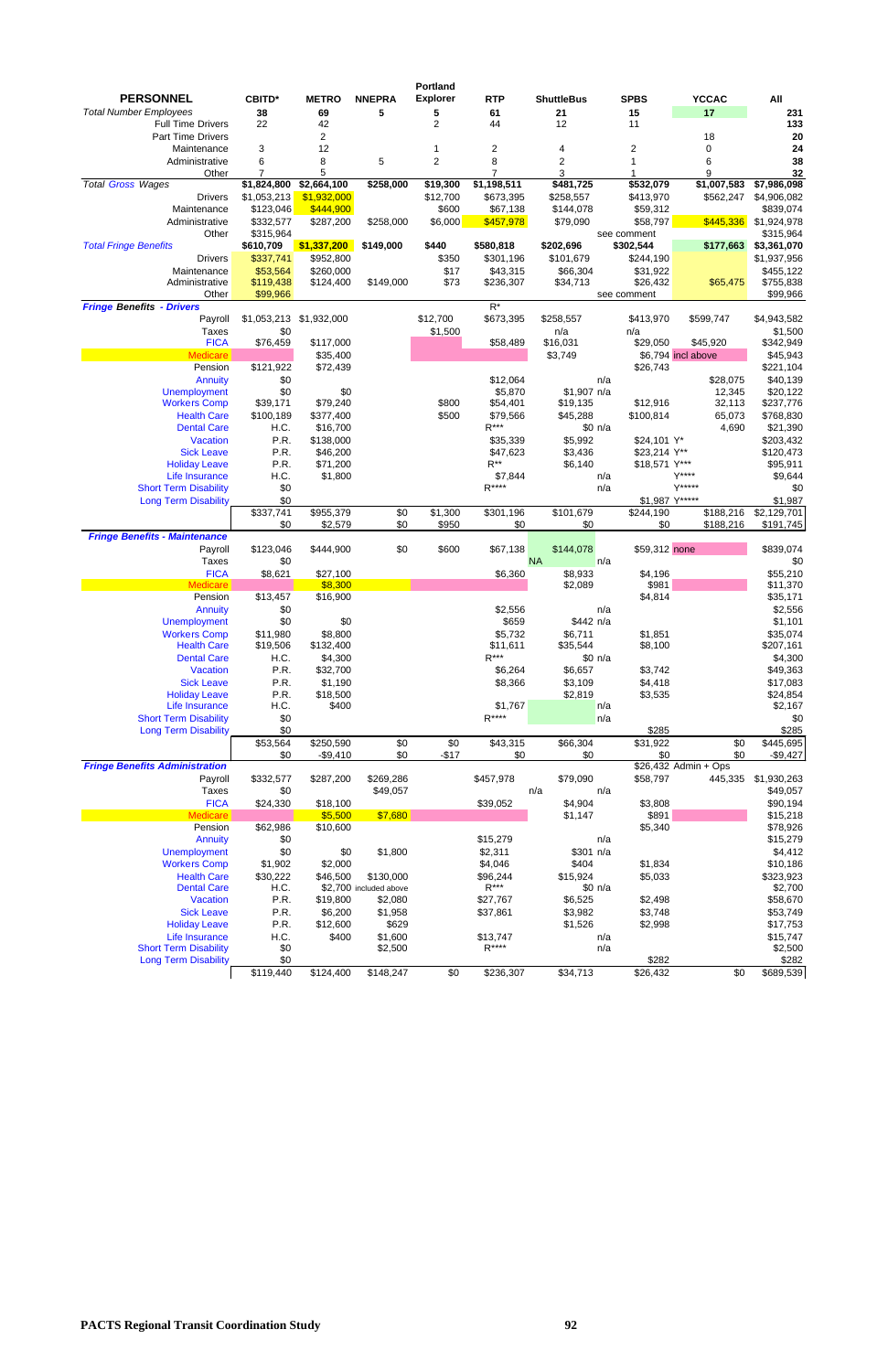**PACTS Regional Transit Coordination Study 93**

|                                                                    | <b>CBITD*</b>        | <b>METRO</b>         | <b>NNEPRA</b> | <b>Explorer</b>  | <b>RTP</b>                | <b>ShuttleBus</b>                                                                      | <b>SPBS</b>                                 | <b>YCCAC</b>   | All                  |
|--------------------------------------------------------------------|----------------------|----------------------|---------------|------------------|---------------------------|----------------------------------------------------------------------------------------|---------------------------------------------|----------------|----------------------|
|                                                                    |                      |                      |               | Portland         |                           |                                                                                        |                                             |                |                      |
|                                                                    | \$49,888             | \$22,092             | \$51,600      | \$3,000          | \$30,532                  | \$15,818                                                                               | \$29,399                                    | \$29,689       |                      |
| Average Wage per Administrator<br>Average Wage per Administrator & | \$55,430             | \$35,900             | \$51,600      | \$3,000          | \$57,247                  | \$39,545                                                                               |                                             | \$74,223       | \$50,657<br>\$27,500 |
| Average Wage per Maintenance                                       |                      |                      |               |                  |                           |                                                                                        | \$29,656<br>\$58,797                        |                |                      |
| Average Wage per Driver                                            | \$47,873<br>\$41,015 | \$43,909<br>\$37,075 |               | \$6,350<br>\$600 | \$15,304<br>\$33,569      | \$21,546<br>\$36,020                                                                   | \$37,634                                    | \$31,236       | \$32,066<br>\$34,961 |
|                                                                    |                      |                      |               |                  |                           |                                                                                        |                                             |                |                      |
|                                                                    |                      |                      |               |                  |                           |                                                                                        | Y***** employee can purchase                |                |                      |
|                                                                    |                      |                      |               |                  |                           | Y**** 15k term life ins. Incl. at no cost for all with med. Benefit                    |                                             |                |                      |
|                                                                    |                      |                      |               |                  |                           | Y*** 12 days/year, employee paid for normal hours worked                               |                                             |                |                      |
|                                                                    |                      |                      |               |                  |                           |                                                                                        | Y** dollar value not available at this time |                |                      |
|                                                                    |                      |                      |               |                  |                           | Y* vacation & sick included in Earned Time benefit                                     |                                             |                |                      |
|                                                                    | $P.R. = Pay Roll$    |                      |               |                  |                           |                                                                                        |                                             |                |                      |
|                                                                    | $H.C. = Health Care$ |                      |               |                  |                           |                                                                                        |                                             |                |                      |
|                                                                    |                      |                      |               |                  | R**** Life & STD combined | (*) does not include seasonal and substitute employees approximately 50-60 additional) |                                             |                |                      |
|                                                                    |                      |                      |               |                  |                           | R*** Health & Dental combined                                                          |                                             |                |                      |
|                                                                    |                      |                      |               |                  |                           | R <sup>**</sup> Sick and Holiday combined                                              |                                             |                |                      |
|                                                                    |                      |                      |               |                  |                           | R <sup>*</sup> Combined Admin and Ops Personnel into Admin                             |                                             |                |                      |
| <b>Union</b>                                                       | X                    | yes                  |               |                  | Yes                       |                                                                                        | XX                                          |                |                      |
| <b>Municipality</b>                                                |                      |                      |               |                  |                           |                                                                                        | XX                                          |                |                      |
| <b>Board</b>                                                       | Х                    | yes                  | Yes           |                  | Yes                       | X                                                                                      |                                             | yes            |                      |
| Who sets benefits?                                                 |                      |                      |               |                  |                           |                                                                                        | 0                                           |                |                      |
| General                                                            | included             |                      |               |                  |                           |                                                                                        |                                             |                |                      |
| Maintenance<br>Administrative                                      | included<br>included | yes<br>no            |               |                  |                           | $\pmb{0}$<br>$\mathbf 0$                                                               | 0<br>1                                      |                |                      |
| <b>Drivers</b>                                                     | included             | yes                  |               |                  | 1<br>1                    | 0                                                                                      |                                             |                |                      |
| <b>Labor Agreements (number)</b>                                   | How Many?            |                      |               |                  |                           |                                                                                        |                                             | not applicable |                      |
|                                                                    |                      |                      |               |                  |                           |                                                                                        |                                             |                |                      |
|                                                                    | $-$ \$358            | $-$ \$6,831          | $-$753$       | \$860            | \$0                       | \$0                                                                                    | \$0                                         | \$10,553       | $-$ \$96,135         |
|                                                                    | \$610,351            | \$1,330,369          | \$148,247     | \$1,300          | \$580,818                 | \$202,696                                                                              | \$302,544                                   | \$188,216      | \$3,264,935          |
|                                                                    | $-$360$              |                      |               |                  |                           |                                                                                        |                                             |                |                      |
|                                                                    | \$99,606             |                      |               |                  |                           |                                                                                        |                                             |                |                      |
| <b>Long Term Disability</b>                                        | $\mathbf 0$          |                      |               |                  |                           |                                                                                        |                                             |                |                      |
| <b>Short Term Disability</b>                                       | 0                    |                      |               |                  |                           |                                                                                        |                                             |                |                      |
| Life Insurance                                                     | H.C.                 |                      |               |                  |                           |                                                                                        |                                             |                |                      |
| <b>Holiday Leave</b>                                               | P.R.                 |                      |               |                  |                           |                                                                                        |                                             |                |                      |
| <b>Sick Leave</b>                                                  | P.R.                 |                      |               |                  |                           |                                                                                        |                                             |                |                      |
| <b>Dental Care</b><br>Vacation                                     | H.C.<br>P.R.         |                      |               |                  |                           |                                                                                        |                                             |                |                      |
| <b>Health Care</b>                                                 | \$26,729             |                      |               |                  |                           |                                                                                        |                                             |                |                      |
| <b>Workers Comp</b>                                                | \$19,158             |                      |               |                  |                           |                                                                                        |                                             |                |                      |
| <b>Unemployment</b>                                                | \$0                  |                      |               |                  |                           |                                                                                        |                                             |                |                      |
| Annuity                                                            | \$0                  |                      |               |                  |                           |                                                                                        |                                             |                |                      |
| Pension                                                            | \$30,286             |                      |               |                  |                           |                                                                                        |                                             |                |                      |
| <b>Medicare</b>                                                    |                      |                      |               |                  |                           |                                                                                        |                                             |                |                      |
| <b>FICA</b>                                                        | \$23,433             |                      |               |                  |                           |                                                                                        |                                             |                |                      |
| <b>Taxes</b>                                                       | \$0                  |                      |               |                  |                           |                                                                                        |                                             |                |                      |
| Payroll                                                            | \$315,964            |                      |               |                  |                           |                                                                                        |                                             |                |                      |
| <b>Fringe Benefits Other</b>                                       |                      |                      |               |                  |                           |                                                                                        |                                             |                |                      |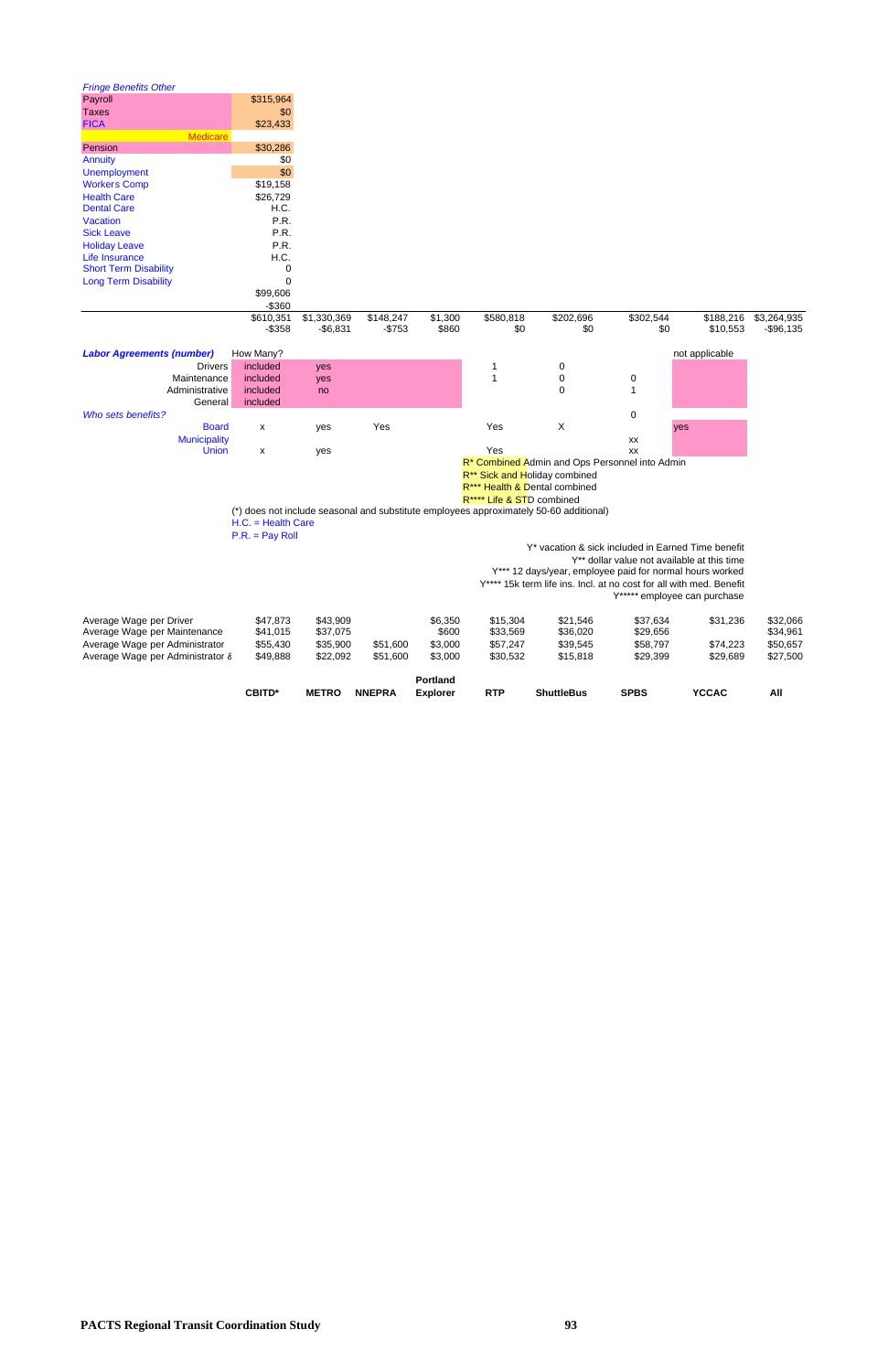| <b>Training</b>  | <b>CBITD</b> | <b>METRO</b> | <b>NNEPRA</b> | <b>Portland</b><br><b>Explorer</b> | <b>RTP</b> | <b>ShuttleBus</b> | <b>SPBS</b>         | <b>YCCAC</b>      |                      | <b>METRO</b><br><b>SPBS</b><br><b>BSOOB</b> | <b>RTP</b><br><b>YCCAC</b> |
|------------------|--------------|--------------|---------------|------------------------------------|------------|-------------------|---------------------|-------------------|----------------------|---------------------------------------------|----------------------------|
| <b>Budget</b>    | \$5,000      | \$15,000     | \$2,500       | \$500                              | \$5,000    | \$4,500           | \$2,500             | \$11,216          | \$46,216             | \$22,000                                    | \$16,216                   |
| Type             |              |              |               |                                    |            |                   |                     |                   |                      |                                             |                            |
| Driver           | included     | \$10,000     |               |                                    |            | included          | Safety and security | see attached list |                      |                                             |                            |
| Maintenance      | included     | \$4.000      |               |                                    |            | included          | Vehicle specific    | \$0               |                      |                                             |                            |
| Admin Staff      | included     | \$1,000      |               |                                    |            | included          | Route cutter        | incl with drivers |                      |                                             |                            |
| General          | included     |              | \$2.500       |                                    |            |                   |                     |                   |                      |                                             |                            |
| Cooperative with |              |              |               |                                    |            |                   | multiple            |                   | \$31.847<br>\$14,369 | \$18,333                                    | \$13,513                   |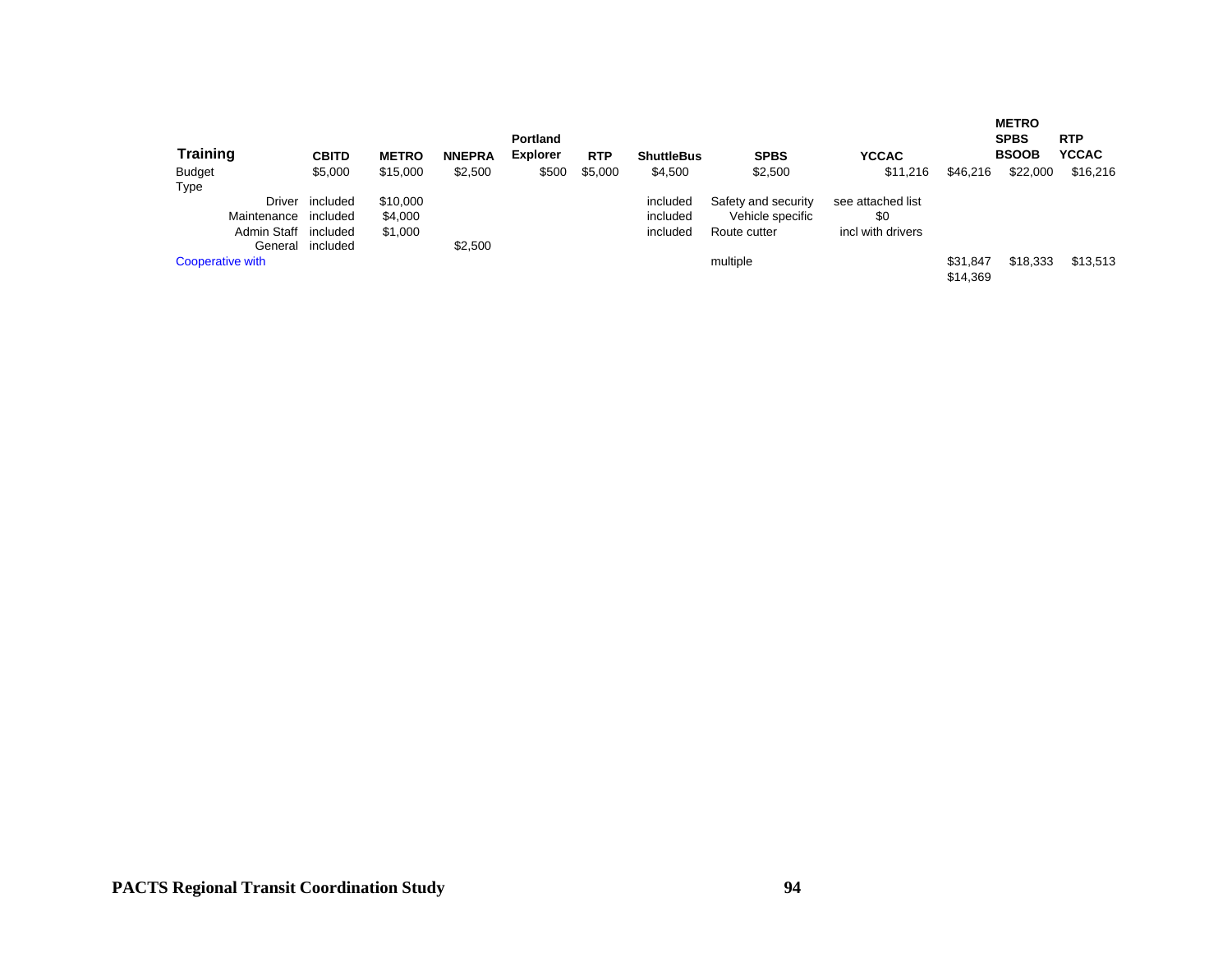| <b>INSURANCE</b>         | <b>CBITD</b>              | <b>METRO</b> |       | <b>NNEPRA</b> | <b>Portland Explorer</b> | <b>RTP</b> | <b>ShuttleBus</b> | <b>SPBS</b>  | <b>YCCAC</b> |                  |
|--------------------------|---------------------------|--------------|-------|---------------|--------------------------|------------|-------------------|--------------|--------------|------------------|
| Cost per year            | \$145,000                 | \$188,667    |       | \$200,642     | \$8,300                  | \$212,701  | \$94,600          | \$4,352.00   |              | 47,546 \$901,808 |
| Percent of Annual Budget |                           |              |       |               | 1.0%                     |            | $9.8\%$           | < 1/2%       |              |                  |
| Provider                 |                           |              |       |               |                          | Varied**   | Varied##          | <b>MMA</b>   | various      |                  |
| Type                     |                           |              |       |               |                          |            |                   |              |              |                  |
| <b>Building</b>          |                           | see comp     | \$    | 3,777         | 300                      |            | x                 | \$<br>231.00 | x            | \$4,308          |
| Comp                     | X                         | \$35,800     | \$    | 1,720         |                          | x          | х                 |              | x            | \$37,520         |
| Vehicle                  | x                         | \$144,000    |       | Amtrak        | \$8,000                  | x          | x                 | \$1,635.00   | x            | \$153,635        |
| <b>Business</b>          | x                         |              | \$    | 41,626        |                          | X          | X                 | \$1,507.00   |              | \$43,133         |
| Other (description)      | X                         | \$8,900      |       | \$153,519     |                          |            |                   | \$<br>979.00 |              | \$163,398        |
| Liability                | X                         |              |       |               |                          |            |                   |              |              | \$401,994        |
| <b>Employee Fidelity</b> | X                         |              |       |               |                          |            |                   |              |              |                  |
| Boat Pollution           | X                         |              |       |               |                          |            |                   |              |              |                  |
| Ocean Marine             | X                         |              | Marsh |               |                          |            |                   |              |              |                  |
| <b>Policy Structure</b>  |                           |              |       |               |                          | Term       |                   |              |              |                  |
| Pooled                   | X                         |              |       |               |                          |            |                   |              | agency       |                  |
| Stand alone              | X                         |              |       |               |                          |            |                   |              |              |                  |
| Negotiated               | $\boldsymbol{\mathsf{x}}$ |              |       |               |                          |            |                   |              |              |                  |
| Term                     |                           |              |       |               |                          |            |                   |              | annual       |                  |
|                          |                           |              |       |               |                          |            |                   |              |              |                  |

\*\* Acadia for business **Memic for Workers Comp Travelers for business National Interstate for Vehicle** ACE for D&O

## **## Shuttlebus:**

**MEMIC for Workers Comp** Peerless for liabity, property **National Interstate for Vehicle**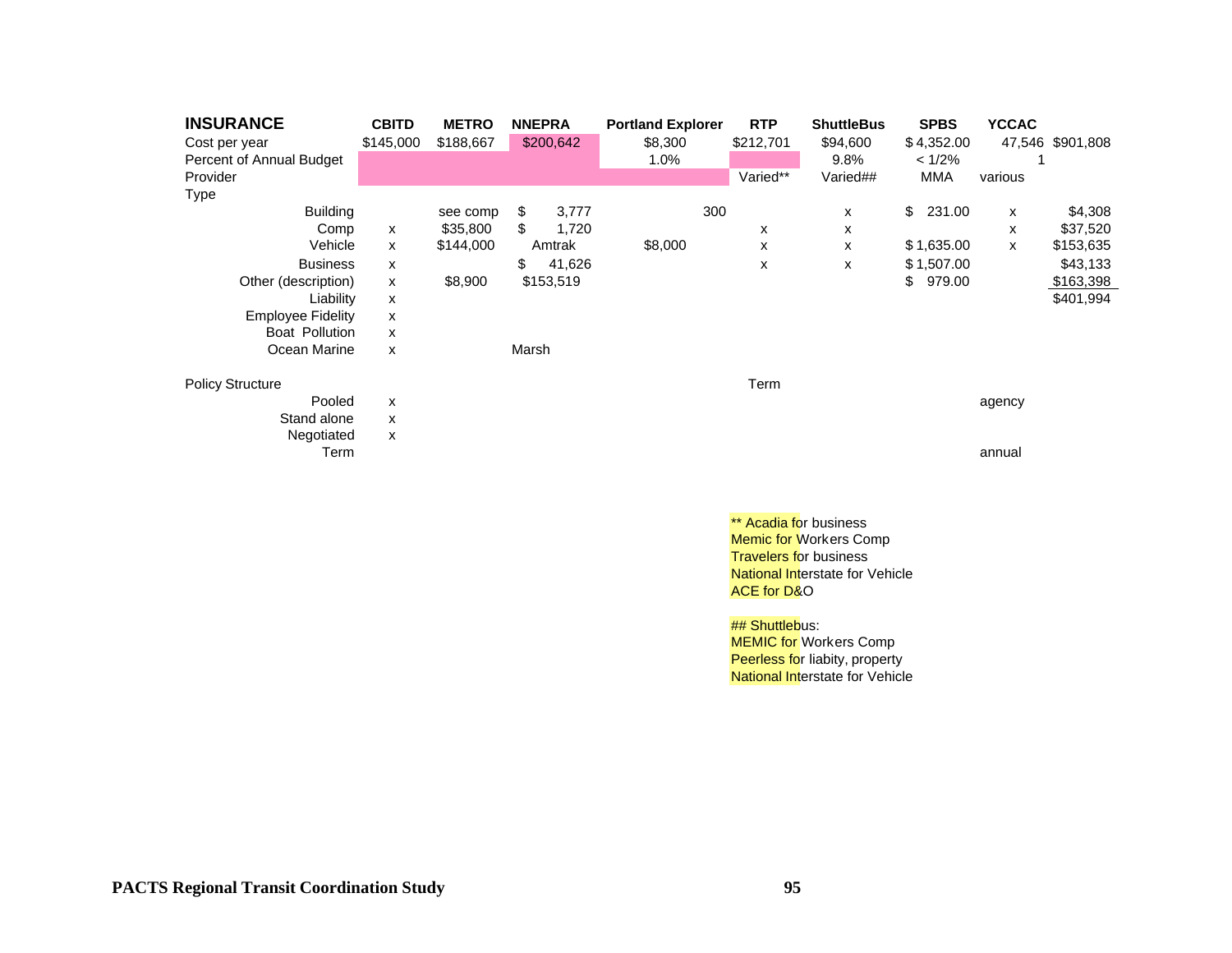| <b>ITS Technology</b>                                                                              |                |                |                                | <b>Portland</b> |            |                   |                   |                                      |
|----------------------------------------------------------------------------------------------------|----------------|----------------|--------------------------------|-----------------|------------|-------------------|-------------------|--------------------------------------|
| <b>Communications</b>                                                                              | <b>CBITD</b>   | <b>METRO</b>   | <b>NNEPRA</b>                  | <b>Explorer</b> | <b>RTP</b> | <b>ShuttleBus</b> | <b>SPBS</b>       | <b>YCCAC</b>                         |
| Radio Based                                                                                        |                | E              | $\overline{N}$                 |                 | E          | E                 | E                 | E                                    |
| Frequency                                                                                          |                |                |                                |                 |            |                   |                   |                                      |
| <b>Cellular Based</b>                                                                              | E              | $\overline{N}$ | E                              | E               |            | E                 | E                 | E                                    |
| <b>Emergency Features</b>                                                                          | E              | $\tilde{?}$    | $\mathsf{N}$                   |                 |            | $\mathsf{N}$      | $\mathsf{N}$      | N                                    |
| Computer-aided Dispatch                                                                            | N              | $\mathsf{N}$   | N                              | N               | Ε          | N.                | N                 | N                                    |
| <b>Mobile Data Terminals</b>                                                                       | $\overline{N}$ | P              | $\overline{N}$                 | P               | P          | $\overline{N}$    | $\mathsf{N}$      | $\sf P$                              |
| <b>Passenger Information</b><br><b>Electronic Destination Display</b><br><b>Emergency Equipped</b> |                | E              | P<br>P                         |                 |            | Ε<br>E            | N<br>$\mathsf{N}$ | N/P                                  |
| <b>Scroll Display</b>                                                                              |                | E              | $\overline{N}$                 |                 |            | N                 | $\mathsf{N}$      | N/P                                  |
| On-board Stop Display Signs                                                                        | P              | N.             | N                              |                 |            | N.                | N                 | N                                    |
| Voice Annunciated Stop Information                                                                 | $\mathsf{P}$   | $\overline{N}$ | E                              | N               | $\sf P$    | $\overline{N}$    | $\mathsf{N}$      | $\overline{N}$                       |
| Bus Stop Vehicle Arrival Notification                                                              |                |                | N                              |                 |            | $\mathsf{N}$      | $\mathsf{P}$      | N                                    |
| TIDS & TransportME.org Website                                                                     | E              | E              | E                              | E               | E          | E                 | E                 | N.                                   |
| <b>Hosts Own Website</b>                                                                           | E              | E              | E                              | $\mathsf{N}$    | E          | Е                 | E                 | Е                                    |
| <b>Vehicle/Vessel Technology</b><br>Automatic Vehicle Location (AVL)                               | P              | P              | P                              | E               | P          | $\mathsf{N}$      | ${\sf P}$         | N                                    |
| <b>On-Board Video Cameras</b>                                                                      | E              | P              | $\mathsf{N}$                   | $\mathsf{N}$    | P          | N <sub>1</sub>    | $\mathsf{N}$      | $\mathsf{N}$                         |
| <b>Signal Prioritization</b>                                                                       |                | P              | N                              |                 |            | $\mathsf{N}$      | ${\sf P}$         | N                                    |
| Automatic Passenger Counting (APC)                                                                 | $\mathsf{P}$   | P              | N                              | P               | P          | $\overline{N}$    | $\mathsf{N}$      | $\sf P$                              |
| <b>Fare Technology</b><br><b>Electronic Fare Collection</b>                                        | $\mathsf{P}$   | P              | P                              | P               | P          | N                 | N                 | $\mathsf{P}$                         |
| Monthly Pass or Flash Card                                                                         | E              | E              | P                              | $\mathsf{N}$    | E          | E                 | N                 | $\mathsf{P}$                         |
| <b>Notes</b>                                                                                       |                |                |                                |                 |            |                   |                   |                                      |
| $E =$ Existing                                                                                     |                |                | $N = Not$ Existing or Proposed |                 |            | $P =$ Proposed    |                   | $N/P = P$ for                        |
|                                                                                                    |                |                |                                |                 |            |                   |                   | seasonal service<br>N for year round |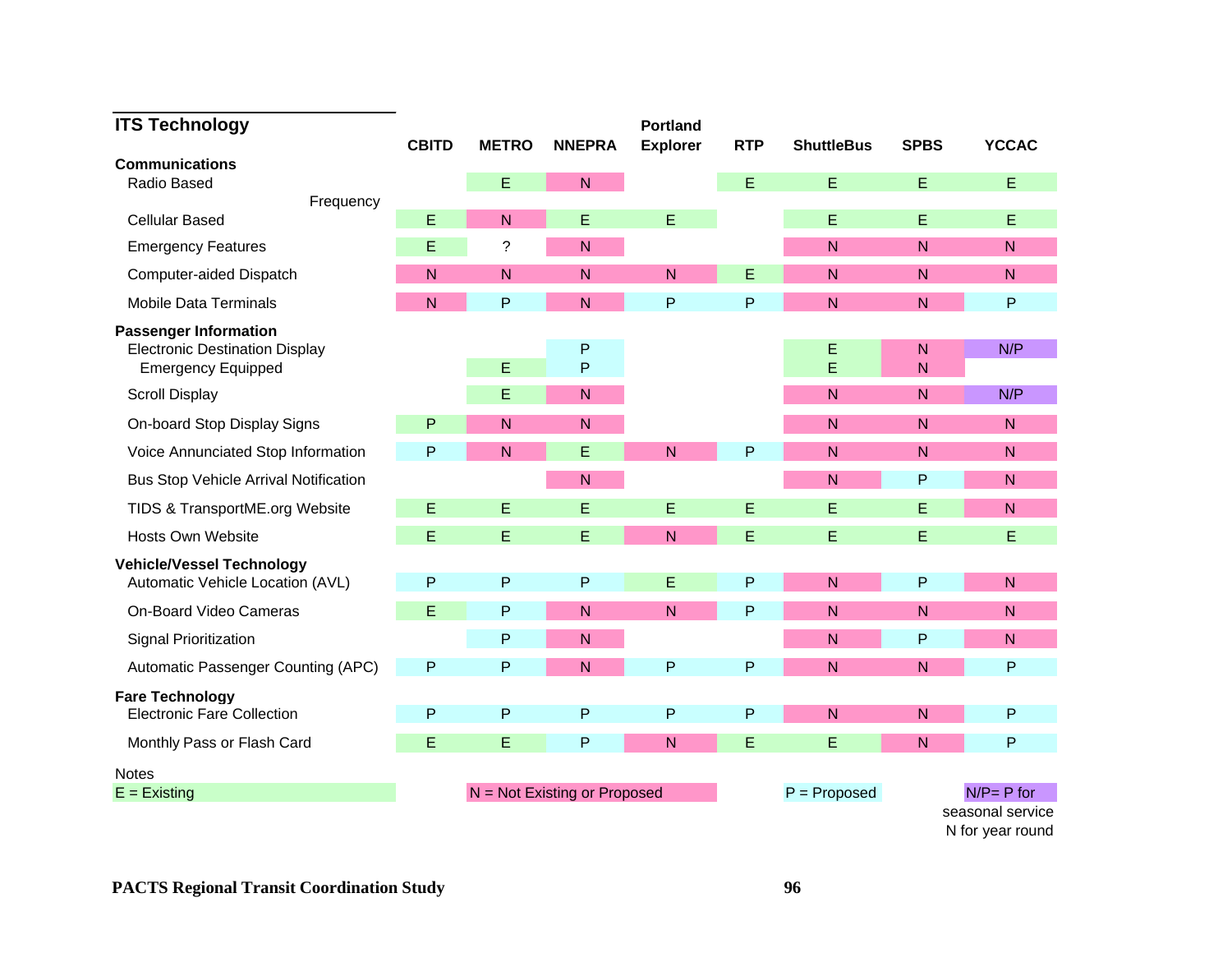|                                                                         |                        |                  |                   | <b>PORTLAND</b>   |                        | <b>SHUTTLE</b>             |                                      |                      | <b>Total</b>           |                  | <b>Total Buses</b> Fixed Route |
|-------------------------------------------------------------------------|------------------------|------------------|-------------------|-------------------|------------------------|----------------------------|--------------------------------------|----------------------|------------------------|------------------|--------------------------------|
| <b>Transit Provider:</b>                                                | <b>CBITD</b>           | <b>METRO</b>     | <b>NNEPRA</b>     | <b>EXPLORER</b>   | <b>RTP</b>             | <b>BUS</b>                 | <b>SPBS</b>                          | <b>YCCAC</b>         | Average                | Only             | Only                           |
| Population                                                              | 2005<br>188,643        | 2005<br>80,391   | 2005              | 2005<br>64,606    | 2005<br>157,858        | 2005<br>100,000            | 2005<br>23,399                       | 2005<br>47,611       |                        |                  |                                |
| Number of Active Vehicles in Fleet                                      | 5 <sub>l</sub>         | 25               | 12                | 1                 | 35                     | 14                         | $7\phantom{.0}$                      | 34                   | 133                    | 116              | 47                             |
| Number of Spare Vehicles in Fleet                                       |                        | $\overline{4}$   |                   | $\mathbf{1}$      | $\overline{0}$         | $\overline{2}$             | $\overline{0}$                       | 6                    | 13                     | 13               | $\overline{7}$                 |
| <b>Spare Ratio</b>                                                      | 0%                     | 16%              | 0%                | 100%              | 0%                     | 14%                        | 0%                                   | 18%                  | 10%                    | 11%              | 15%                            |
| <b>Annual Vehicle Miles</b>                                             |                        | 28%              |                   |                   |                        |                            |                                      |                      |                        |                  |                                |
| <b>Annual Transit Miles</b>                                             | 71.627                 | 824,600          | 1,331,520         | 12.320            | 1,634,893              | 342,040                    | 215,000                              | 95,471               | 4,527,471              | 3,124,324        | 1,393,960                      |
| <b>Annual Social Services Miles</b>                                     |                        | $\Omega$         | $\Omega$          | $\overline{0}$    | 3,214,687              | $\Omega$                   | $\Omega$                             | 3,865,075            | 7.079.762              | 7,079,762        |                                |
| <b>Annual Vehicle Hours</b>                                             | 15.066                 | 68,911           | 29,200            | 1.050             | <b>NA</b>              | 10,884                     | 18,344                               | 9.663                | 153.118                | 108,852          | 99,189                         |
| <b>Annual Passenger Trips</b>                                           |                        |                  |                   |                   |                        |                            |                                      |                      |                        |                  |                                |
| <b>Annual Transit Passenger Trips</b>                                   | 932,336                | 1,350,000        | 250,535           | 3,080             | 39,761                 | 161,000                    | 177,681                              | 36,149               | 2,950,542              | 1,767,671        | 1,691,761                      |
| Annual Social Services Passenger Trips                                  |                        | $\overline{0}$   | $\Omega$          | $\overline{0}$    | 103,469                | $\overline{0}$             | $\Omega$                             | 160,673              | 264,142                | 264,142          |                                |
| <b>Passenger Trips/ Service Mile</b>                                    | 13.02                  | 1.64             | 0.19              | 0.25              | 0.02                   | 0.47                       | 0.83                                 | 0.38                 | 0.65                   | 0.57             | 1.21                           |
| <b>Passenger Trips/Social Service Mile</b>                              |                        |                  |                   |                   | 0.03                   |                            |                                      | 0.04                 |                        |                  |                                |
| <b>Passenger Trips/ Vehicle Hour</b>                                    | 61.88                  | 19.59            | 8.58              | 2.93              |                        |                            | 9.69                                 | 3.74                 | 19.27                  | 15.99            | 17.33                          |
|                                                                         |                        |                  |                   |                   |                        |                            |                                      |                      |                        |                  |                                |
| <b>Annual Operating Expenses**</b>                                      |                        |                  |                   |                   |                        |                            |                                      |                      |                        |                  |                                |
| <b>Annual Transit Operating Expenses</b>                                | \$2,832,858            | \$3,874,400      | \$8,370,256       | \$64,500          | \$3,944,229            | \$683,107                  | \$870,743                            | \$782.494            | \$21,422,587           | 10,219,473       | 5.492.750                      |
| <b>Annual Admin. Expenses***</b>                                        |                        |                  |                   |                   |                        |                            |                                      |                      |                        |                  |                                |
| Annual Transit Administrative Expense                                   | \$832,187              | \$708,600        | \$926,232         |                   | $$15,000$ nment in F11 | \$355,930                  | \$84,611                             | \$1,087,888          | \$4,010,448            | 2,252,029        | 1,164,141                      |
| <b>Total</b>                                                            | \$3,665,045            | \$4,583,000      | \$9,296,488       | \$79,500          | \$3,944,229            | \$1,039,037                | \$955,354                            | \$1,870,382          | \$25,433,035           | \$12,471,502     | \$6,656,891                    |
|                                                                         |                        |                  |                   |                   |                        |                            |                                      |                      |                        |                  |                                |
| <b>Operating Expenses/ Mile</b>                                         | \$39.55                | \$5.56           | \$6.29            | \$5.24            | \$0.81                 | \$2.00                     | \$4.05                               | \$0.20               | \$1.85                 | \$1.00           | \$3.94                         |
| <b>Operating Expenses/ Trip</b><br><b>Op &amp; Admin Expenses/ Mile</b> | \$3.04<br>\$51.17      | \$3.39<br>\$4.70 | \$33.41<br>\$6.98 | \$20.94<br>\$6.45 | \$27.54<br>\$0.81      | \$4.24<br>\$3.04           | \$4.90<br>\$4.44                     | \$3.98<br>\$0.47     | \$6.66<br>\$2.19       | \$5.03<br>\$1.22 | \$3.25<br>\$4.78               |
| <b>Op &amp; Admin Expenses/ Trip</b>                                    | \$3.93                 | \$2.87           | \$37.11           | \$25.81           | \$27.54                | \$6.45                     | \$5.38                               | \$9.50               | \$7.91                 | \$6.14           | \$3.93                         |
| <b>Operating Expenses/ Vehicle Revenue Ho</b>                           | \$188.03               | \$66.51          | \$286.65          | \$61.43           | #VALUE!                | \$62.76                    | \$47.47                              | \$80.98              | \$139.91               | \$93.88          | \$55.38                        |
| Op & Admin Expenses/ Vehicle Revenue I                                  | \$243.27               | \$56.22          | \$318.37          | \$75.71           | #VALUE!                | \$95.46                    | \$52.08                              | \$193.57             | \$166.10               | \$114.57         | \$67.11                        |
|                                                                         |                        |                  |                   |                   |                        |                            |                                      |                      |                        |                  |                                |
| Annual In-House Maintenance Cost                                        | Minor only             | \$900.000.00     | Amtrak            | \$1,050.00        | \$110.453              | \$165.263                  | 57,206                               | <b>No</b>            | \$1,123,519            | \$1,123,519      | 1,123,519<br>$\sqrt{3}$        |
| Annual Contracted Maintenance Cost<br>Annual Maintenance Cost/Vehicle   | \$500.000<br>\$100,000 | rare<br>\$36,000 | Amtrak            | \$1,050           | \$191.600<br>\$8,630   | (Incl w/above)<br>\$11,805 | 19,960<br>$\mathfrak{S}$<br>\$11,024 | \$103,265<br>\$3,037 | \$814,825              | \$314,825        | 19,960<br>$\sqrt{3}$           |
|                                                                         |                        |                  |                   |                   |                        |                            |                                      |                      | \$1,938,344            |                  |                                |
| <b>Annual Maintenance Cost/ Mile</b>                                    | \$6.98                 | \$1.09           |                   | \$0.09            | \$0.12                 | \$0.48                     | \$0.36                               | \$1.08               | \$0.17                 | \$0.14           | \$0.82                         |
| <b>Fare Revenues</b>                                                    | \$1,735,000            | \$1,100,900      | \$3,392,898       | \$6.100           | \$132,000              | \$213.380                  | \$143,207                            | \$17,837             | \$6,741,322            | 1,613,424        | 1,595,587                      |
| Other                                                                   | \$1,922,000            |                  | \$539,478         | \$40,450          | \$465,532              | \$308,435                  | \$17,533                             |                      | \$3,293,428            | 831,950          | 831,950                        |
| <b>Transit Contract Revenues</b>                                        | <b>NA</b>              | <b>NA</b>        | <b>NA</b>         | <b>NA</b>         | <b>NA</b>              | \$28,719                   | <b>NA</b>                            | <b>NA</b>            | \$28,719               | #VALUE!          | #VALUE!                        |
| <b>Social Service Contract Revenues</b>                                 | <b>NA</b>              | NA               | <b>NA</b>         | <b>NA</b>         | \$3,162,116            | \$0                        | <b>NA</b>                            | \$2,769,994          | \$5,932,110            | #VALUE!          | #VALUE!                        |
| FTA-Federal Operating Assistance****                                    | \$300,000              | \$750,000        | \$2,747,082       | \$0               | \$227,903              | \$300,061                  | \$94,733                             | \$582,282            | \$5,002,061            | 1,954,979        | 1,372,697                      |
| <b>MDOT-</b> State Operating Assistance                                 | \$51,233               | \$57,800         | \$2,085,869       | \$0               | \$31,678               | \$18,967                   | \$8,835                              | \$34,942             | \$2,289,324            | 152,222          | 117,280                        |
| <b>Local Operating Funds</b>                                            | \$0                    | \$2,463,250      | \$196,866         | \$17,950          | <b>NA</b>              | \$144,000                  | \$691,046                            | \$122,112            | \$3,635,224            | 3,438,358        | 3,316,246                      |
| <b>Total Annual Operating Revenues</b>                                  | \$4,008,233            | \$4,371,950      | \$8,962,193       | \$64,500          | \$4,019,229            | \$1,013,562                | \$955,354                            | \$3,527,167          | \$26,922,188           | 13,951,762       | 10,424,595                     |
| <b>Total Subsidy</b>                                                    | \$2,273,233            | \$3,271,050      | \$5,569,295       | \$58,400          | \$725,113              | \$800,182                  | \$812,147                            |                      | \$739,336 \$14,248,756 | 6,406,228        | 5,666,892                      |
| <b>Subsidy per Trip</b>                                                 | \$2.44                 | \$2.42           | \$22.23           | \$18.96           | \$5.06                 | \$4.97                     | \$4.57                               | \$3.76               | \$4.83                 | \$3.62           | \$3.35                         |
| <b>Operating Cost Ratio</b>                                             | 0.61                   | 0.28             | 0.41              | 0.09              | 0.03                   | 0.31                       | 0.16                                 | 0.02                 | 0.31                   | 0.16             | 0.29                           |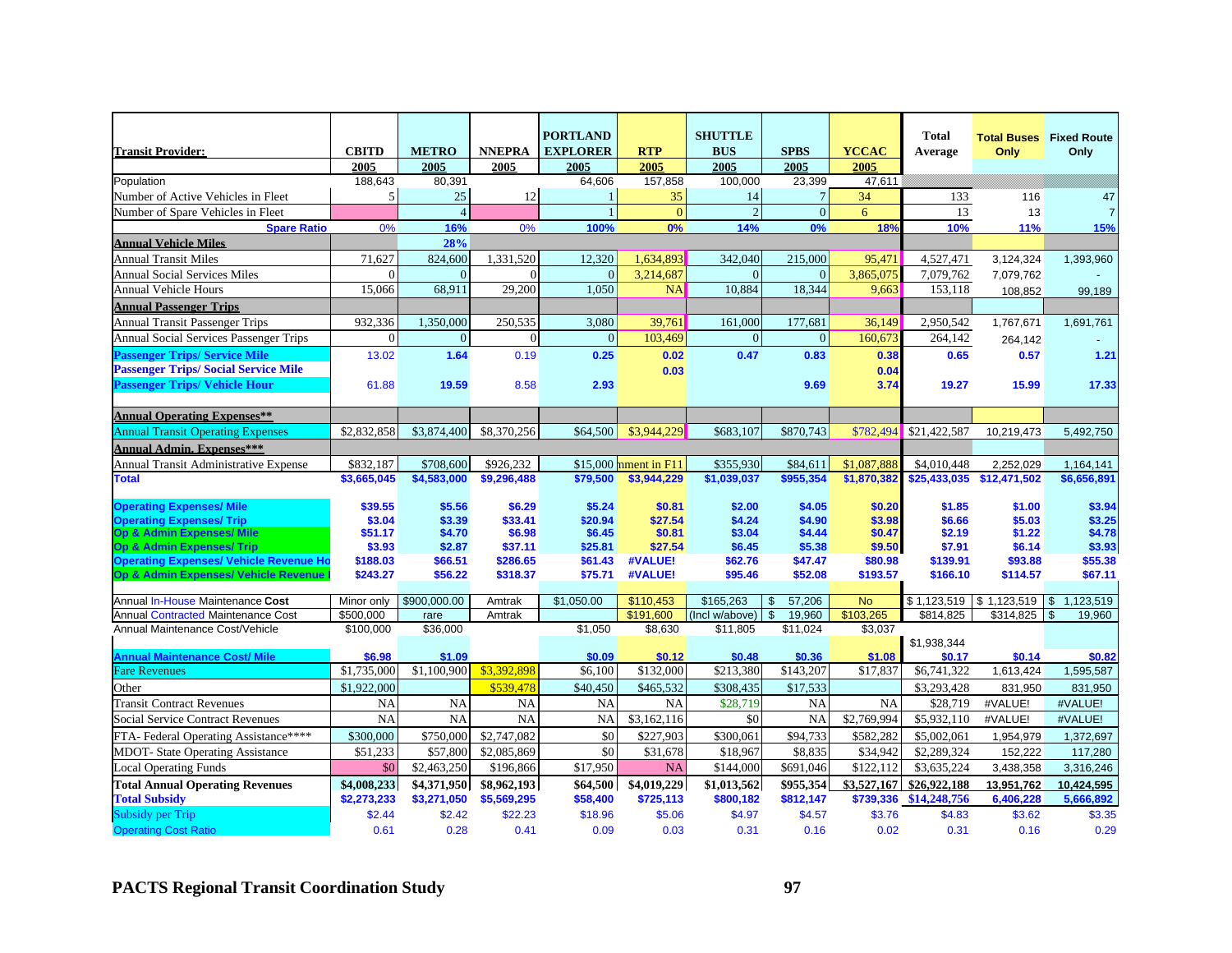![](_page_103_Figure_0.jpeg)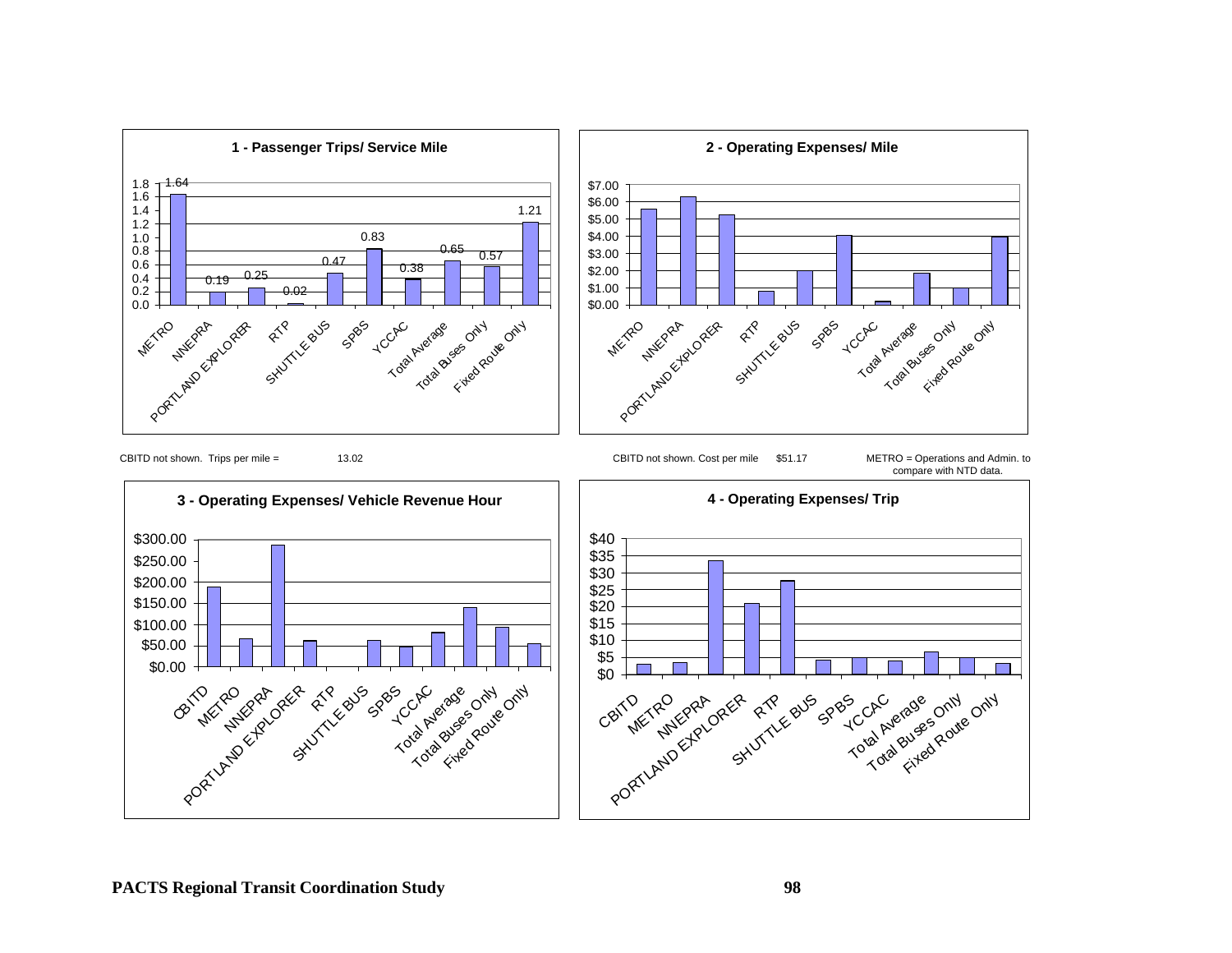![](_page_104_Figure_0.jpeg)

CBITD not shown. Trips per Vessel Hour = 61.88 CBITD not shown. Maintenance cost per mile = \$6.98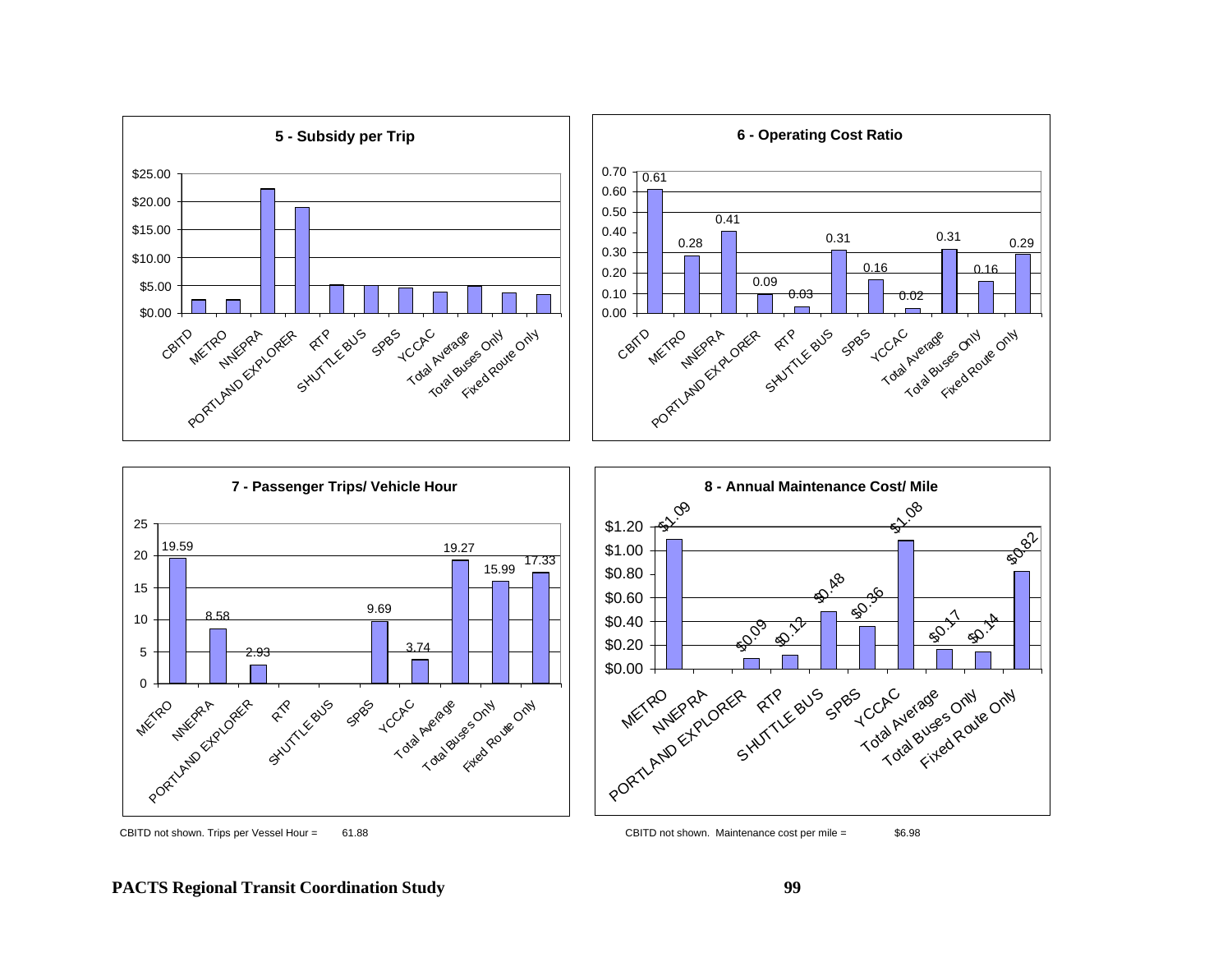![](_page_105_Figure_0.jpeg)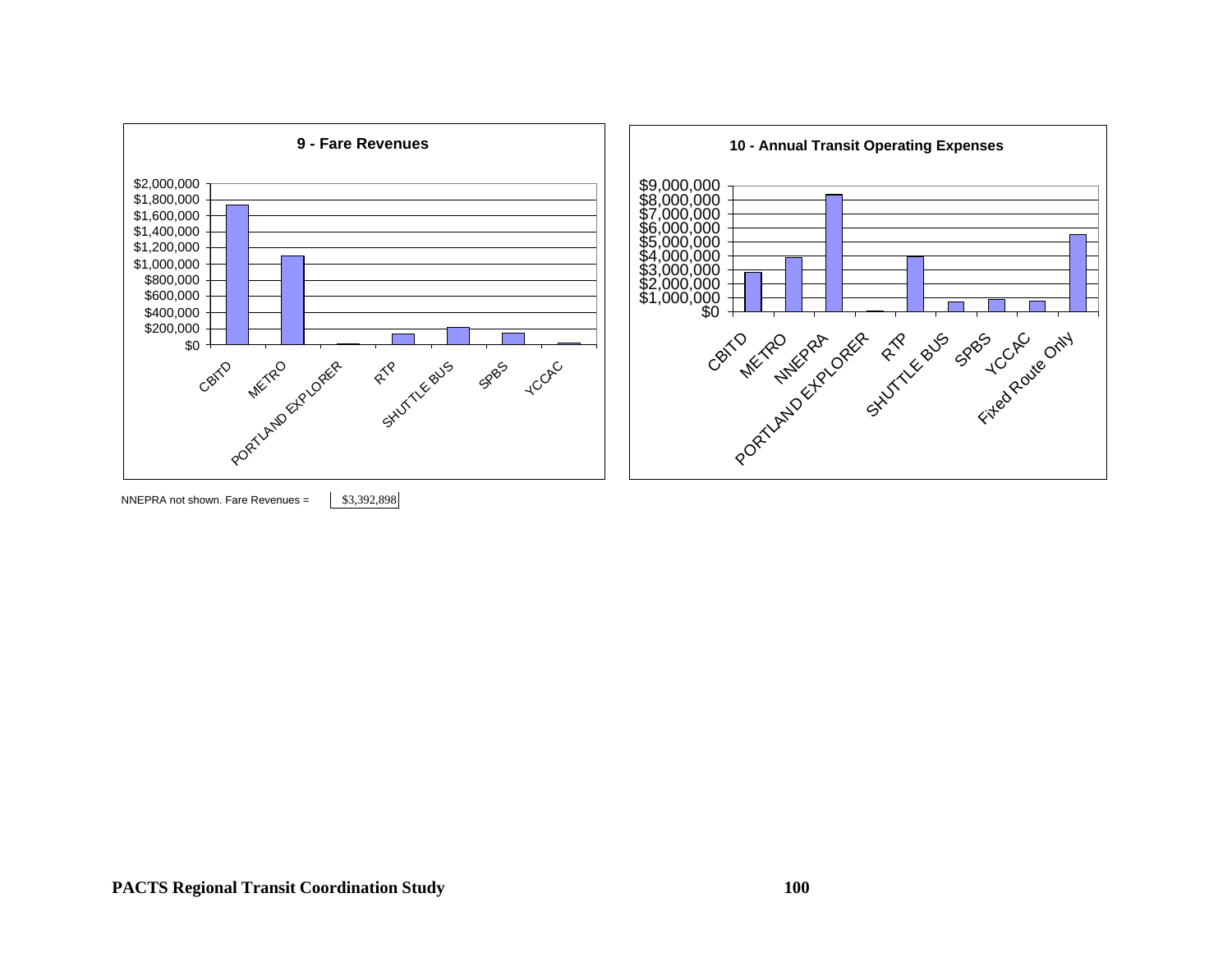![](_page_106_Figure_0.jpeg)

![](_page_106_Figure_1.jpeg)

![](_page_106_Figure_2.jpeg)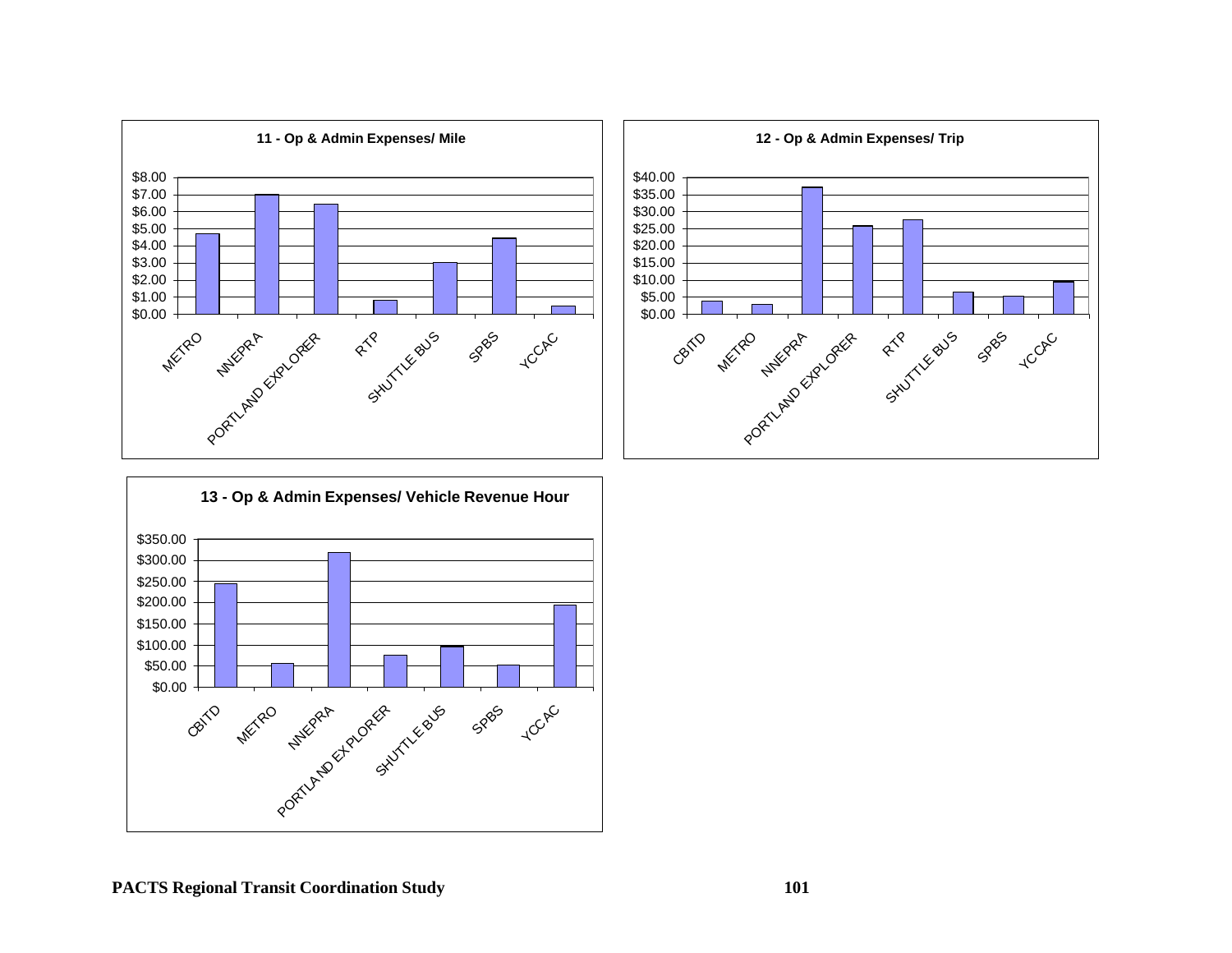# Appendix E

# Transportation Summit Summary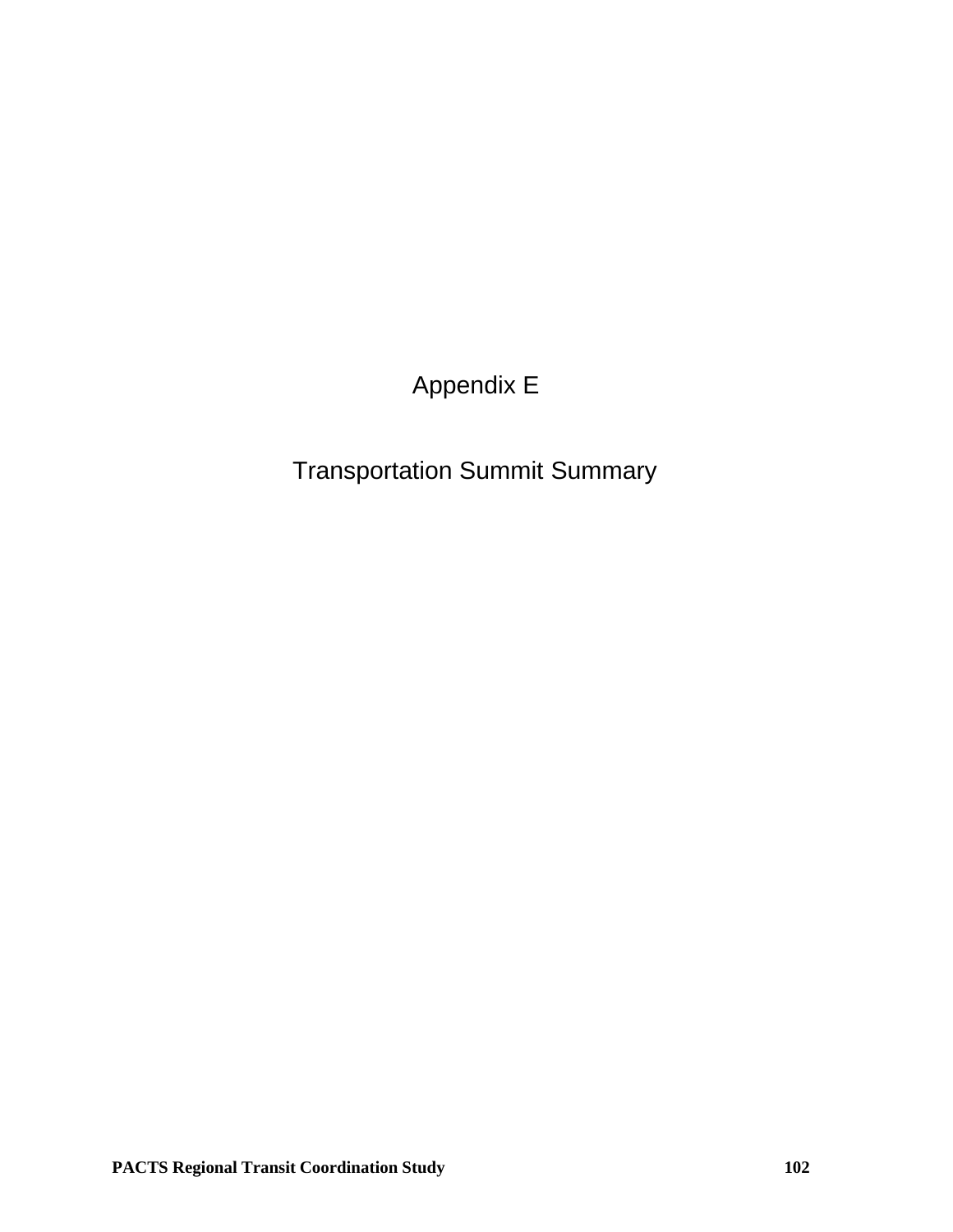## **Regional Bus Transit Summit** May 16, 2006 Portland Ocean Terminal Summary

On May 16, 2006 greater Portland municipal leaders and transportation experts came together at the Regional Bus Transportation Summit to share information and ideas about how to improve the regional transportation system. Participants heard from the following speakers (in order of appearance):

**Portland Mayor Jim Cohen** welcomed the group and thanked the cities and towns that responded to the invitation. He recognized the Mayors and other municipal officials who were involved in helping to convene the forum including: Mayor Maxine Beecher, South Portland; Mayor Bruce Chuluda, Westbrook; Council Chair Paul Davis, Falmouth; Mayor Wallace Nutting, Biddeford; and, Mayor Mark Johston, Saco. Mayor Cohen described the urgency in addressing the need for a more cohesive system. Rising fuel costs, congestion, and customer expectations are just a few of the many reasons to tackle this issue.

**Nat Tupper**, Yarmouth Town Manager provided an update on Destination Tomorrow, the PACTS long range regional transportation plan which provides a vision for the transportation system through the year 2025, and calls for a new levels of collaboration. The plan addresses congestion and accessibility, and promotes better integration of transportation and land use planning. He said transportation needs exceed available resources, resulting in tough decisions for municipal leaders.

**Bus Transit Carriers** gave brief presentations of their systems:

- ShuttleBus/Zoom, **Ed Clifford**, Interim Director
- South Portland Bus Service, **Tom Meyers**, Director
- METRO, **Jeff Monroe**
- VIP, **Jason Briggs**
- **David Willauer,** Greater Portland Council of Governments (GPCOG) provided an overview of other transportation systems, including demand-response bus services, commuter express bus services, interstate bus, rail and van services, ferry services and door to door transportation services.

**Tom Meyers**, PACTS Transit Committee Chair, provided an overview of the Regional Transit Coordination Study. The study is under the auspices of the Portland Area Comprehensive Transportation Committee (PACTS), and being staffed by GPCOG and SMRPC. The Study will become part of the PACTS long-range plan (*Destination Tomorrow)*. It is expected to be completed later this year. Comments from today's meeting and future public forums will be incorporated into the Final Report.

**Governor John E. Baldacci** announced a proclamation designating May as Transportation Month and commended the group for working together.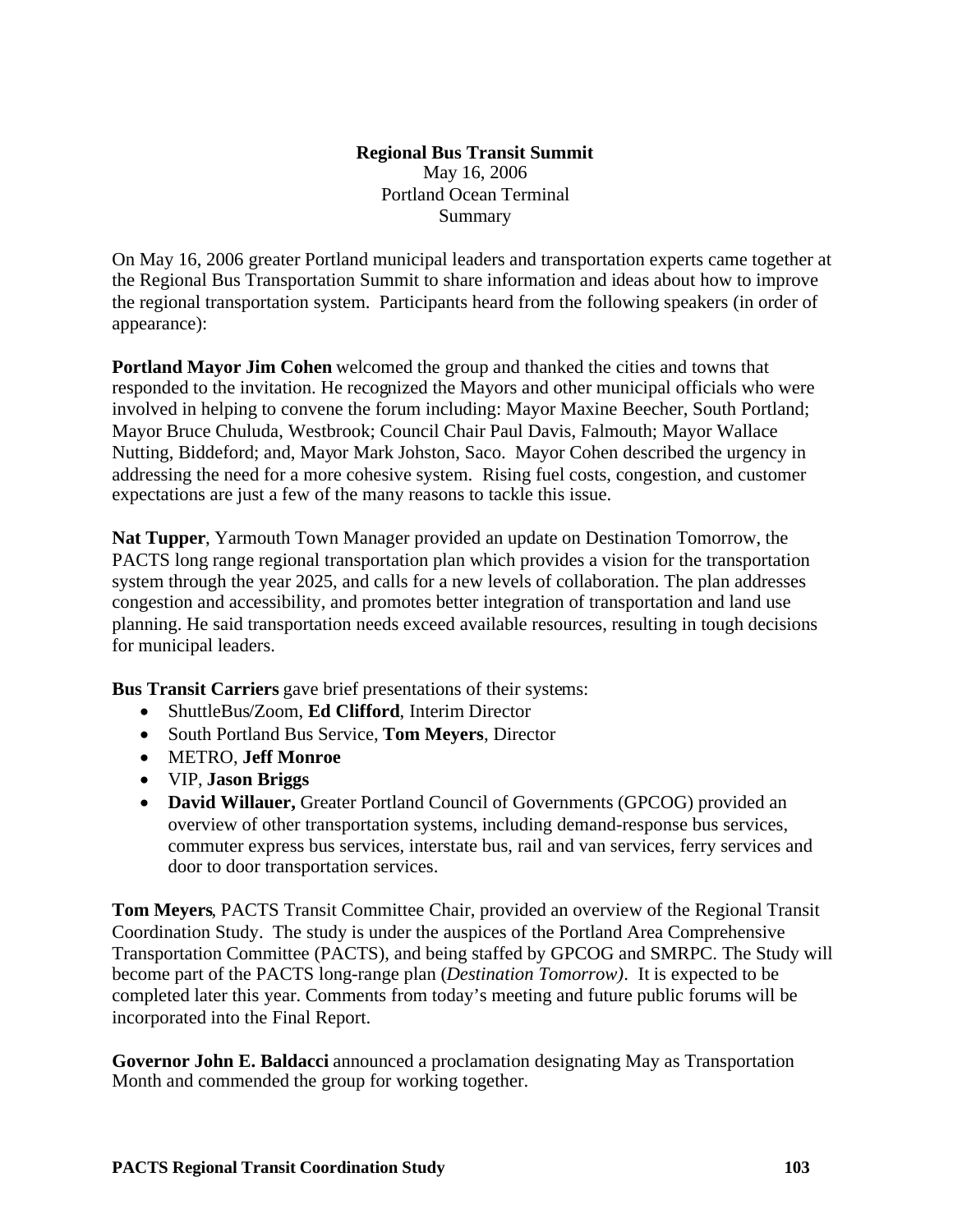**Arthur Handman**, a transportation consultant and former Executive Director of the Greater Hartford Transit District delivered a presentation entitled "Three C's for Bus Transit." The focus of the remarks was regarding the advantages and disadvantages Cooperation, Coordination and Collaboration. (Copy of power point presentation on GPCOG website)

**Ronald Roy**, Director of Maine DOT Office of Passenger Transportation described transportation planning and development from a statewide perspective, along with pending challenges at the local, state and federal levels.

Finally, five small groups of participants were convened. Each was assigned one of the following questions. Results are summarized below:

## **1. What is our transportation vision for the Portland region?**

- need to accommodate growth in outlying areas such as Lakes Region
- consider using surplus Guilford land on Commercial Street in Portland
- create better connectors between rail, bus, water and cargo
- create better access for foot and bicycle travel, and more bicycle racks
- focus on system as a whole
- upgrade and update the public perception of riding a bus
- create ways for people to come together
- encourage use of public transportation by young people
- improve bus stops and shelters
- partner with corporations such as Walmart
- reduce parking options
- create more park and ride options
- develop comprehensive system that includes USM and other colleges
- give free travel for children
- make public transportation the preferred mode
- put the "public" in Public Transportation

## **2. What makes a system a system?**

- seamless to customer
- common branding, advertising and marketing
- public understanding of how to use the system
- shared technologies
- common maps and website
- optimize efficiency
- optimize frequency
- overcome political and municipal boundaries

## **3. What short term actions would improve service?**

- communicate to people; better marketing; more outreach
- $\bullet$  make it easier to use e.g. wide distribution of free maps  $\&$  schedules
- survey the public and gain their input
- create more park and rides (Exit 8, Prides Corner & Marginal Way)

### **PACTS Regional Transit Coordination Study 104**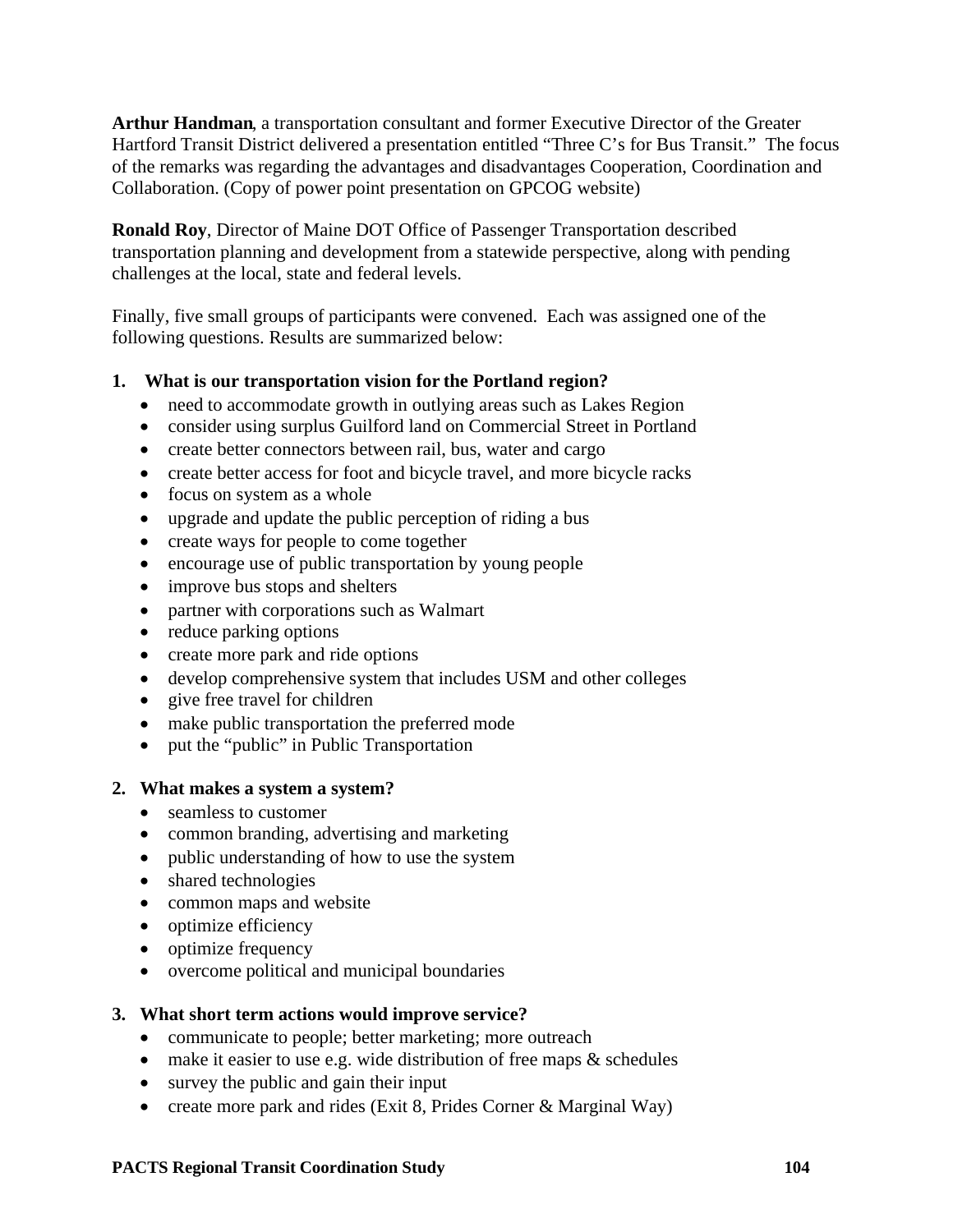- increase parking fees
- improve bus shelters, including snow removal
- improve downtown terminal
- create one web page

### **4. What long term issues and trends should we consider?**

- federal money will diminish based on census numbers
- embrace regionalism
- demand for expanded services will increase
- fuel costs and gas tax will contribute to higher demand
- sprawl issues
- keep existing services
- need train service points north

# **5. What are the barriers to collaboration and how can we overcome them?** Barriers:

- loss of control
- tradition
- inertia
- fear of big system
- loss of quality and responsiveness
- parking policies are not supportive of public transit
- people want convenience
- people want better service
- providers are busy with day to day activities; difficult to find time

### Strategies to overcome:

- common branding
- integrate land use planning
- consider regional transportation authority
- offer free service to students; reach out to school systems
- better signage

Mayor Cohen closed the program by thanking all the participants. He indicated that comments from the meeting would be submitted to the PACTS Committee for inclusion in their report, and invited the group to join together again once the report is published.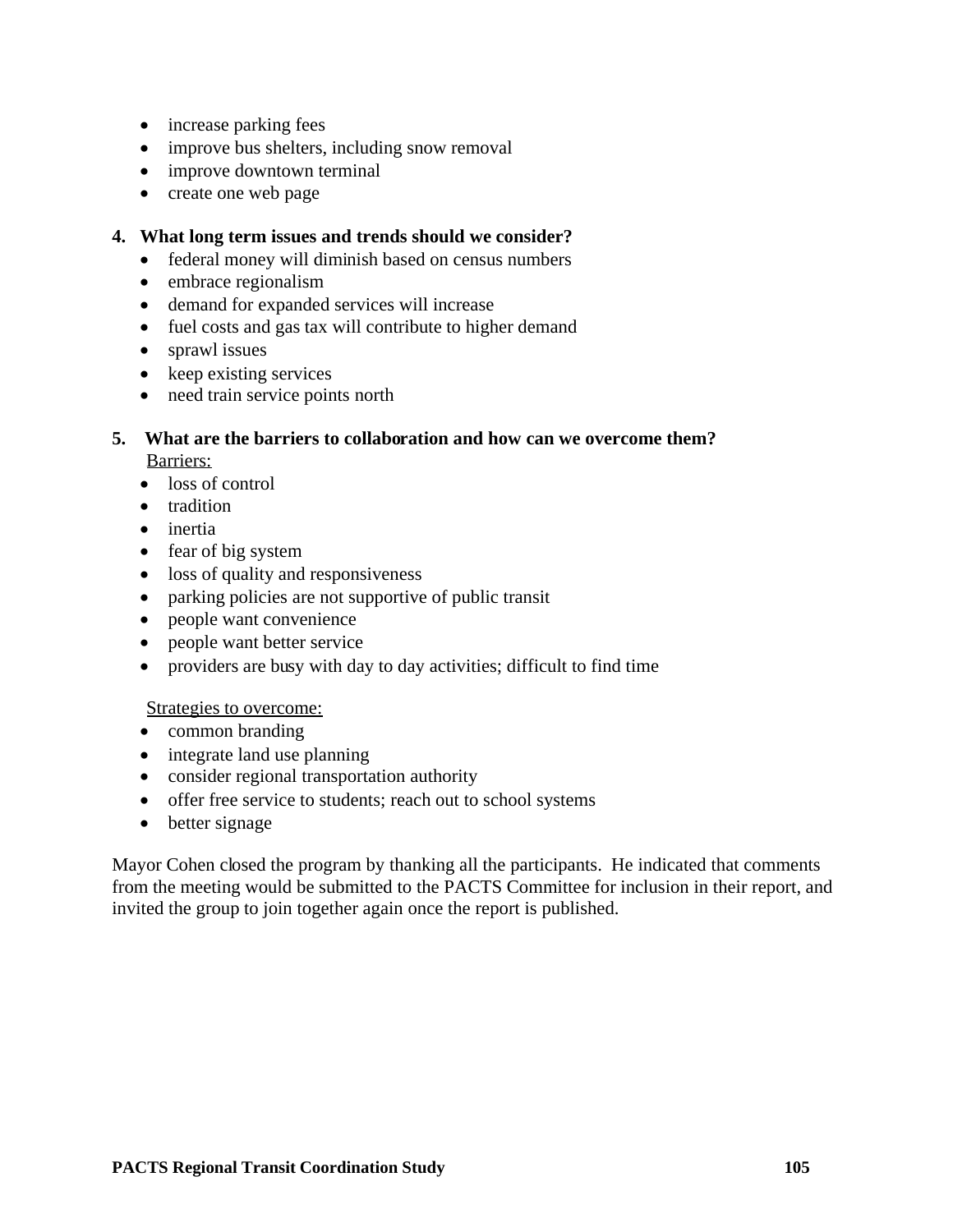Appendix F

Crikelair Report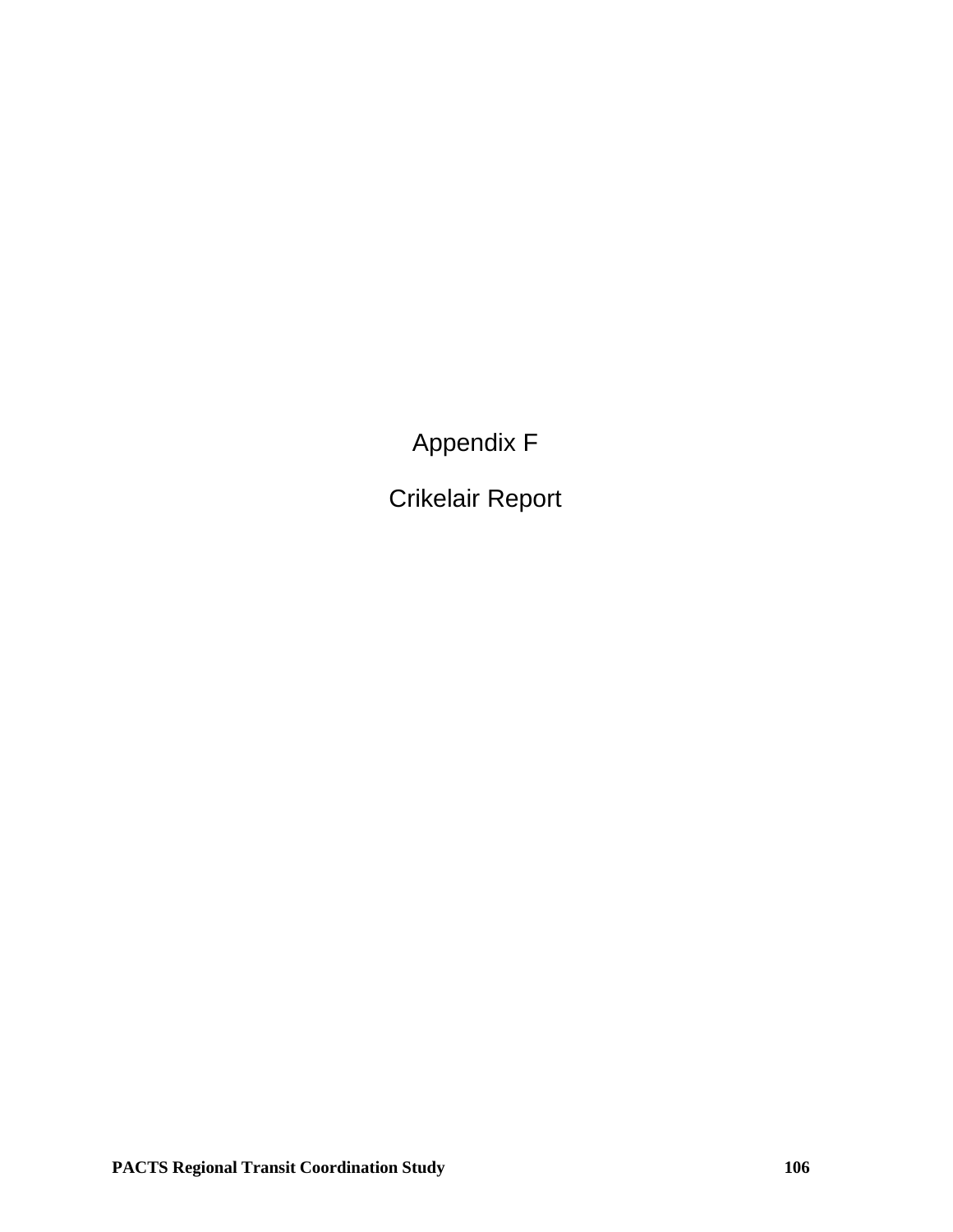**Tom Crikelair Associates** 1 Davis Place Bar Harbor, Maine 04609



June 1, 2006

#### MEMORANDUM

To: Steve Linnell, Tom Reinauer From: Tom Crikelair Subject: Transit Coordination Study – Customer Information and Traveler Convenience  $CC:$ 

#### **Introduction**

This memo presents a draft evaluation of transit coordination in the Greater Portland area as it affects the traveling public. The evaluation examines transfers between fixed-route transit programs, with a primary focus on customer information and customer convenience. It evaluates how easy or difficult it is for local residents to make car-free trips that utilize multiple public transportation systems.

The memo addresses services provided by four transportation programs:

- o BSOOBShuttleBus (Tri-Town, Intercity, and ZOOM)
- o Casco Bay Lines
- o Portland METRO
- o South Portland Bus Service

It describes traveler access to a variety of destinations in the Greater Portland area, including links to other transportation terminals.

The study included a review of published timetables and related customer information, analysis of transfer timing for sample origin/destination pairs, and on-site inspections of multi-system transfer opportunities. The on-site inspection included conversations with bus drivers and with transit users.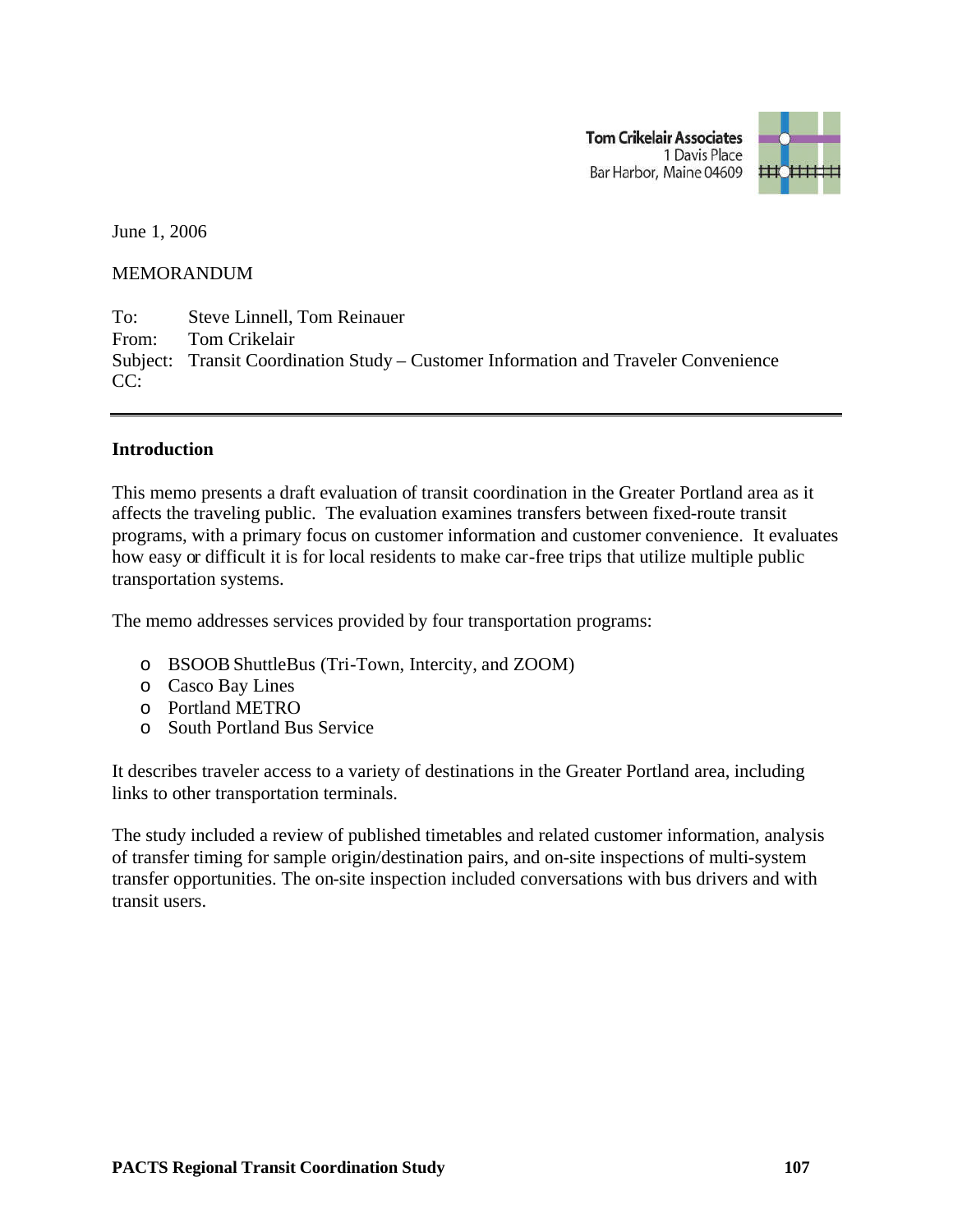The memo is structured as follows:

| Section 1 | Introduction                          |
|-----------|---------------------------------------|
| Section 2 | Anecdotes from the On-site Inspection |
| Section 3 | <b>Travel Opportunities</b>           |
| Section 4 | <b>Fare Policies</b>                  |
| Section 5 | <b>Public Information</b>             |
| Section 6 | <b>Transfer Locations</b>             |
| Section 7 | <b>Transfer Timing</b>                |
| Section 8 | <b>Summary and Recommendations</b>    |

## **Anecdotes from the On-site Inspection**

Observations and anecdotes from the on-site visit provide a good introduction to the more technical analysis that follows.

1. A young woman boarded the METRO Route 8 bus at the Maine Medical Center with a disabled companion. The two women got off the Route 8 bus at Monument Square and then walked roughly one and one-half blocks to the Elm Street Pulse. At the Pulse, she observed the consultant reading a South Portland bus schedule. She spoke up and suggested that he was waiting in the wrong place if he wanted a South Portland bus.

When informed of the purpose of the consultant's study, she offered a number of comments that summarize the strengths and the weaknesses of transit coordination in the region. First, she said, "The bus systems work pretty well. I can get to most places where I want to go." She paused and then added, "Of course, it took me a year of riding the buses to figure it all out." She explained that she was in the process of teaching her disabled companion how to use the local transit systems.

She went on to describe the transfer that she regularly makes when traveling between her home near the Portland campus of the University of Southern Maine and the Maine Medical Center. She said, "If I get the right bus driver, I can usually make my connection at Forest and Congress." Then she added, "But I always allow one extra hour in case I miss my connection."

2. A blind person boarded the South Portland Willard Square bus in South Portland. He explained that he was traveling to his work site on Park Avenue in downtown Portland, and that he needed to transfer from the South Portland Route 1 bus to the METRO Route 5 bus.

He said, "If the South Portland bus arrives on Congress Street on time, I can transfer to METRO 5 at the Monument Square stop. That way, I don't have to cross Congress Street." When asked how he knows if he has arrived on time, he explained, "I ask other passengers waiting at the Monument Square stop if Number 5 has passed yet."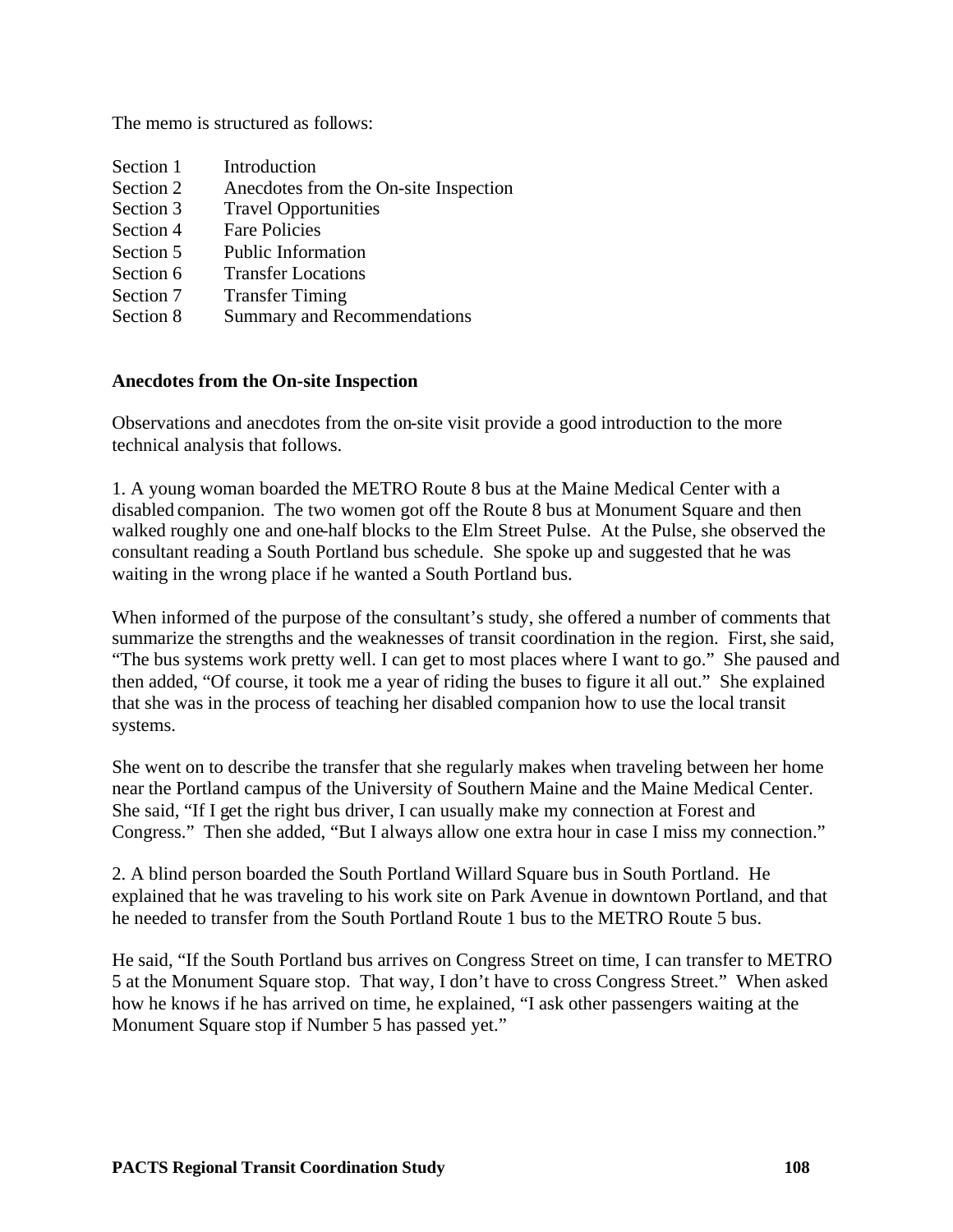He went on to say, "If I miss the Number 5 bus, then I need to cross Congress Street, which I don't like to do. It would be better for me if the South Portland buses stopped at the Elm Street Pulse."

3. An elderly woman traveling with her two grandchildren boarded the South Portland Willard Square bus at the Yankee Ford bus stop in South Portland. When she realized that the bus was heading to downtown Portland, she said, "We are trying to go to my home on Broadway in South Portland."

It turns out that this was the second time she had boarded a bus headed to downtown Portland. She explained: "We rode from my home on Broadway to the South Portland library. When we tried to go home, we waited in front of the supermarket and boarded a bus that ended up heading across the bridge to Portland. The driver dropped us off at Yankee Ford and gave me transfers and said, 'Make sure you get on a Maine Mall or Cross-town bus.' But I wasn't paying attention and we got on this bus to Portland instead."

# **Travel Opportunities**

This evaluation of transit coordination did not include a full review of travel demand and unmet needs for the region. But a quick scan of available routes and likely travel destinations suggests that most destinations in the towns served can be reached by public transportation. Although some connections and transfers are cumbersome and difficult to understand, people without cars can use existing transit services to travel between a wide range of origin and destinations pairs.

The most notable exceptions are:

- Communities like Cape Elizabeth and Yarmouth that have little or no regular fixed-route transit service
- Wal-Mart in South Portland, which is served by South Portland buses, but where convenient two-way connections with METRO and BSOOB buses are unavailable because of route configurations in the Maine Mall area
- Various locations in Biddeford that are currently under review for expanded service including new stores on Route 111 and the campus of the University of New England
- A missing transit link between Biddeford and the ZOOM bus stop at the turnpike park and ride lot, another area that is currently under review for improvement

One evident deficiency is the absence of public information about multi-agency travel opportunities in the region. Each transit provider publishes maps and timetables showing locations they serve. But none of these publications provides maps, timetables, or related information about destinations served by other transportation providers. This issue is discussed below in Section 5.

## **Fare Policies**

The area with greatest level of inter-agency coordination is passenger fares. Portland METRO and South Portland have a free transfer agreement. Passengers who board South Portland buses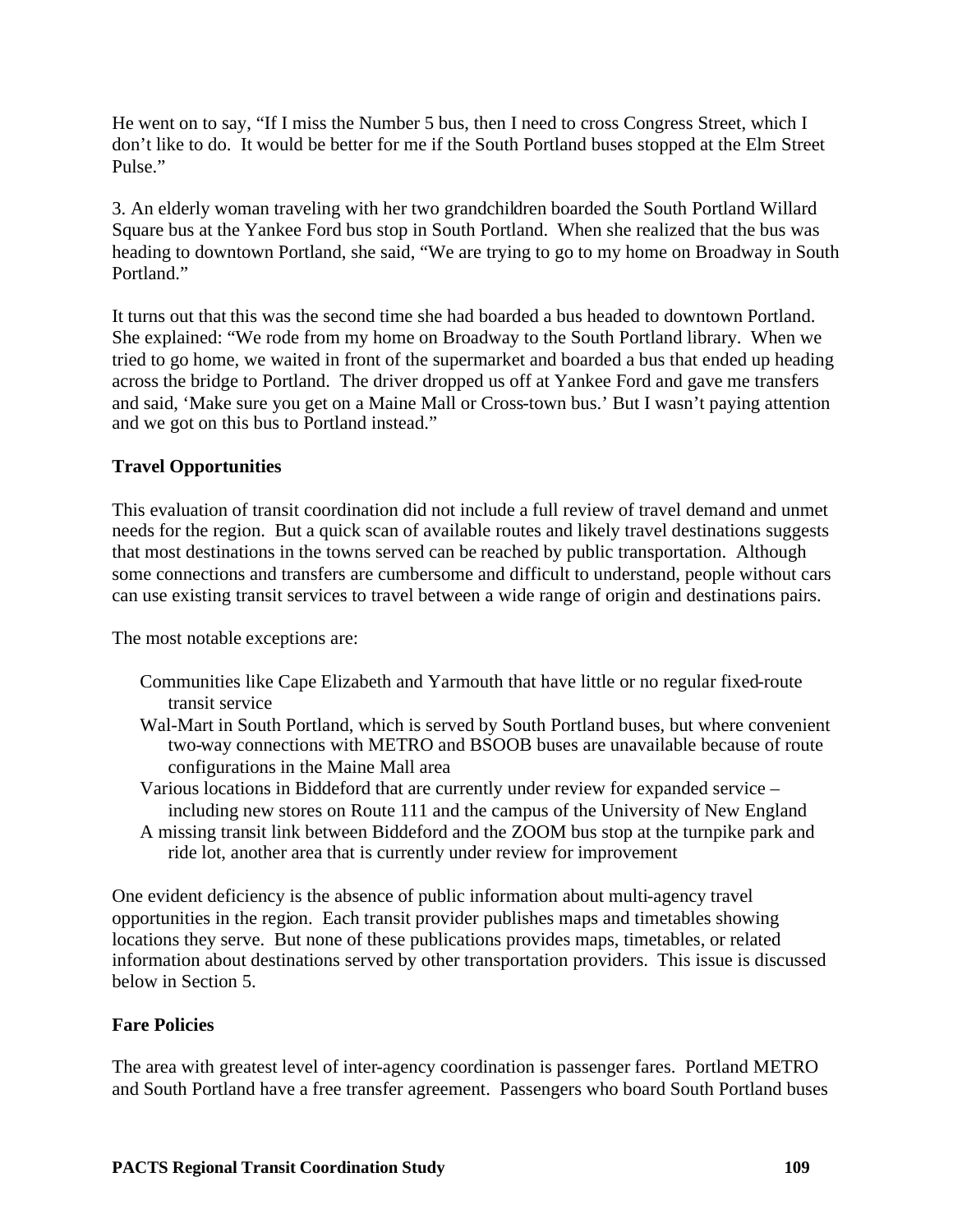can receive a free transfer that can be used to board a METRO bus. Passengers who board METRO buses can obtain a free transfer to board a South Portland bus.

This information in presented in published timetables for both transit systems. The South Portland schedule provides specific information about where transfers can be used: "There is no additional charge for transfers between the METRO and the South Portland Bus Service at the Maine Mall and the three Congress Street stops." The METRO schedule says: "Transfers can only be used where routes intersect."

Transferring riders must pay the driver when they board their first bus. A regular commuter who wishes to use multi-ride tickets would need to purchase a ticket from both systems – one for rides that begin with METRO and another for rides that begin with South Portland. METRO monthly pass holders who begin a trip using a South Portland bus must either pay the regular cash fare or present a South Portland 10 Ride ticket.

The situation with Biddeford-Saco-Old Orchard buses is somewhat more complex. Passengers who board BSOOB buses can obtain a free transfer that will allow them to board METRO or South Portland buses in Portland or South Portland without paying any additional fare. Passengers who begin a trip on a METRO or South Portland bus can obtain a free transfer that is good for a \$1.50 reduction in the relevant BSOOB fare. The full regular fare from Portland or South Portland to Biddeford or Saco is five dollars. A transfer reduces this cost to \$3.50. The regular fare between Portland or South Portland and Scarborough is three dollars. A transfer reduces this fare to \$1.50.

Published timetables and Internet information for BSOOB state that riders can obtain a "free transfer to any connecting ShuttleBus, METRO or South Portland Bus route." There does not appear to be any published explanation about the fare reduction for return trips to Biddeford, Saco, or Old Orchard Beach. This fare reduction only benefits ZOOM riders who pay regular cash fares.

There are no reduced fare arrangements in effect for passengers transferring between Casco Bay Island ferries and fixed-route buses operated by METRO or South Portland.

There are no multi-agency monthly passes available in the Portland area. This type of monthly pass would allow a regular commuter to avoid worrying about paying a fare regardless of where they begin their trip. Multi-agency passes can be more difficult to negotiate and administer, because they require a sharing of revenues between transit agencies.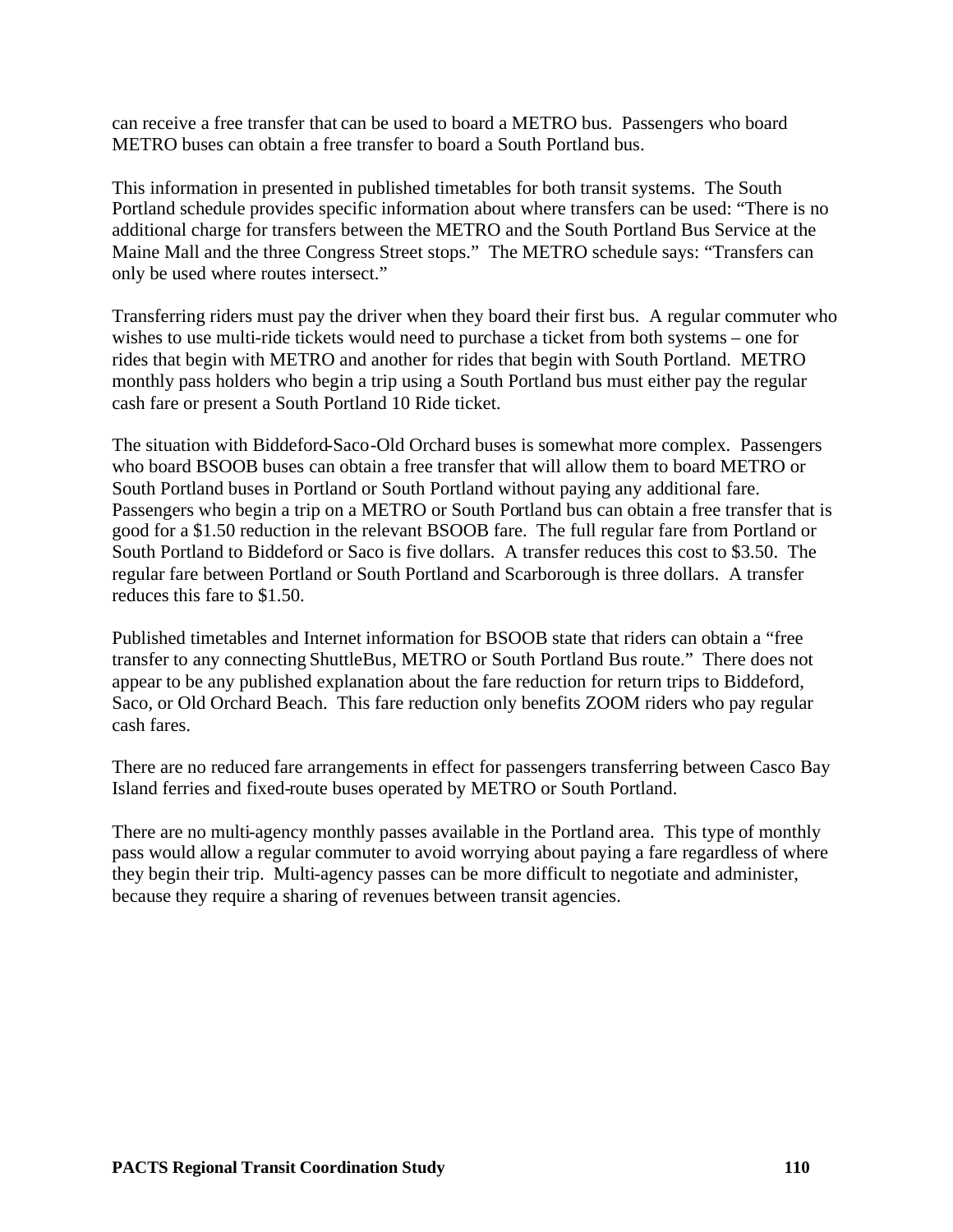## **Public Information**

Sharing of information by local transit providers in their published timetables appears to be limited to multi-agency telephone directories and statements about free transfers.

- o The METRO timetable provides telephone numbers for all local and intercity transit providers, including Casco Bay Lines, South Portland Bus Service, and the ShuttleBus. Telephone numbers for RTP, Vermont Transit, Concord Trailways, and the Portland Jetport are also presented.
- o The BSOOB timetable provides telephone numbers for the same providers listed by METRO, plus YCCAC, the Maine Turnpike Authority, and the *Go Maine* car pool program. The BSOOB timetable also refers readers to www.transportme.com for "rail, ferry and bus schedules."
- o The South Portland timetable includes a reference to METRO on its route map (Monument Square: Transfer to METRO). The locations where METRO/South Portland transfers can be used are identified in the discussion of fares. Telephone numbers are presented only for South Portland Bus Service and RTP for ADA service.
- o Casco Bay Lines schedules do not include references to any other regional transportation programs, with the exception of paid advertisements for private water taxi services.

None of the route maps published by individual transit systems shows the routes of other local providers. There is no timetable information showing timed connections between multiple transit systems. And there is no discussion or explanation of how to reach destinations located on the routes of other providers.

The Internet-based "Portland, Maine Transportation Page" presents maps and schedules for all of the region's transportation providers. This information is available, however, only for individual systems. There are no maps showing routes of more than one system at a time. Schedule locators allow users to select from lists of origins and destinations, but these are limited to origin/destination pairs served by a single provider.

This means that individuals interested in trips that involve more than one transit system must obtain either printed or Internet information about each individual program separately and then try on their own to piece together information about their desired trip.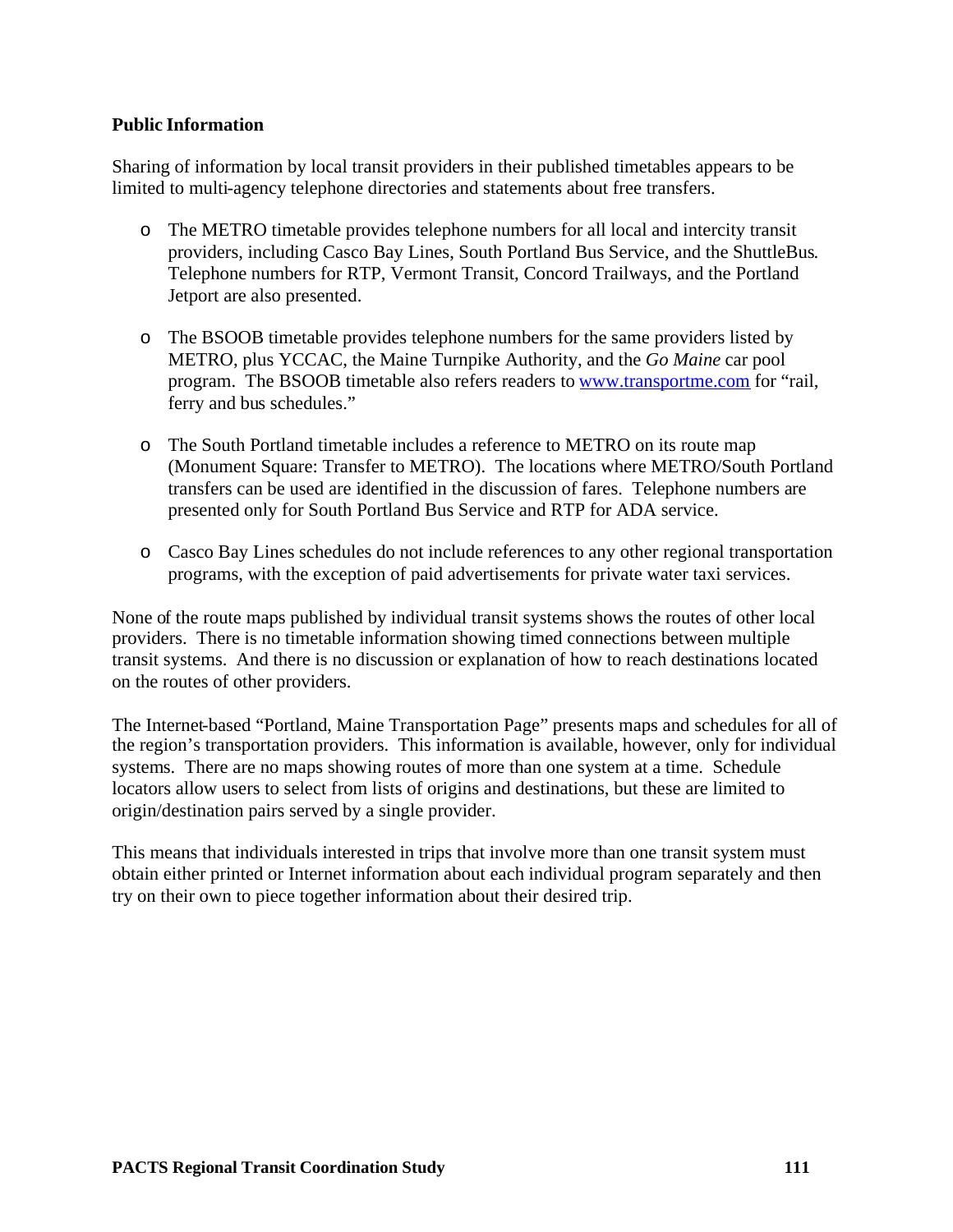## **Transfer Locations**

Most transfer activity between fixed-route transit providers in the Greater Portland area occurs in four general areas:

- o Downtown Portland (Congress between High and Elm Streets and METRO Pulse)
- o Casco Bay Ferry Terminal
- o South Portland between Yankee Ford and City Hall
- o Maine Mall

# **Downtown Portland**

Bus stops in Portland's downtown center are presented in Figure 1. Key stops include:

- o Congress Street near High Street
- o Forest Avenue near Congress Street
- o Monument Square
- o Elm Street Pulse

In some cases, passengers can transfer between buses in downtown Portland at one location – by simply getting off one bus and boarding another. Passengers transferring between METRO Routes 2, 3, 4, 5, 6, and 7 get off one bus and board their next bus at the Elm Street Pulse. The Elm Street Pulse is the one location in the downtown center where there is some layover between buses, enabling timed transfers between multiple routes.

While passengers can transfer to and from some buses at other downtown stops, buses stop at these other locations only briefly. Waiting passengers must stay alert as they wait for their approaching connection.

Some transfers require passengers to walk between bus stops. Neither METRO Route 1 nor METRO Route 8 offers stops at the Elm Street Pulse. South Portland and BSOOB buses likewise do not serve the Pulse.

Connections with METRO Route 8 are the most complex. Route 8 buses heading to the Casco Bay Ferry Terminal stop on Congress Street, Route 8 buses heading to Back Cove stop on Cumberland Street near Elm Street, and Route 8 buses heading to the Maine Medical Center stop on Preble Street and on Congress Street near Forest Avenue. This situation impacts METRO passengers transferring to and from Route 8, as well as South Portland and BSOOB riders who wish to reach the Casco Bay terminal, Back Cove, or the Maine Medical Center.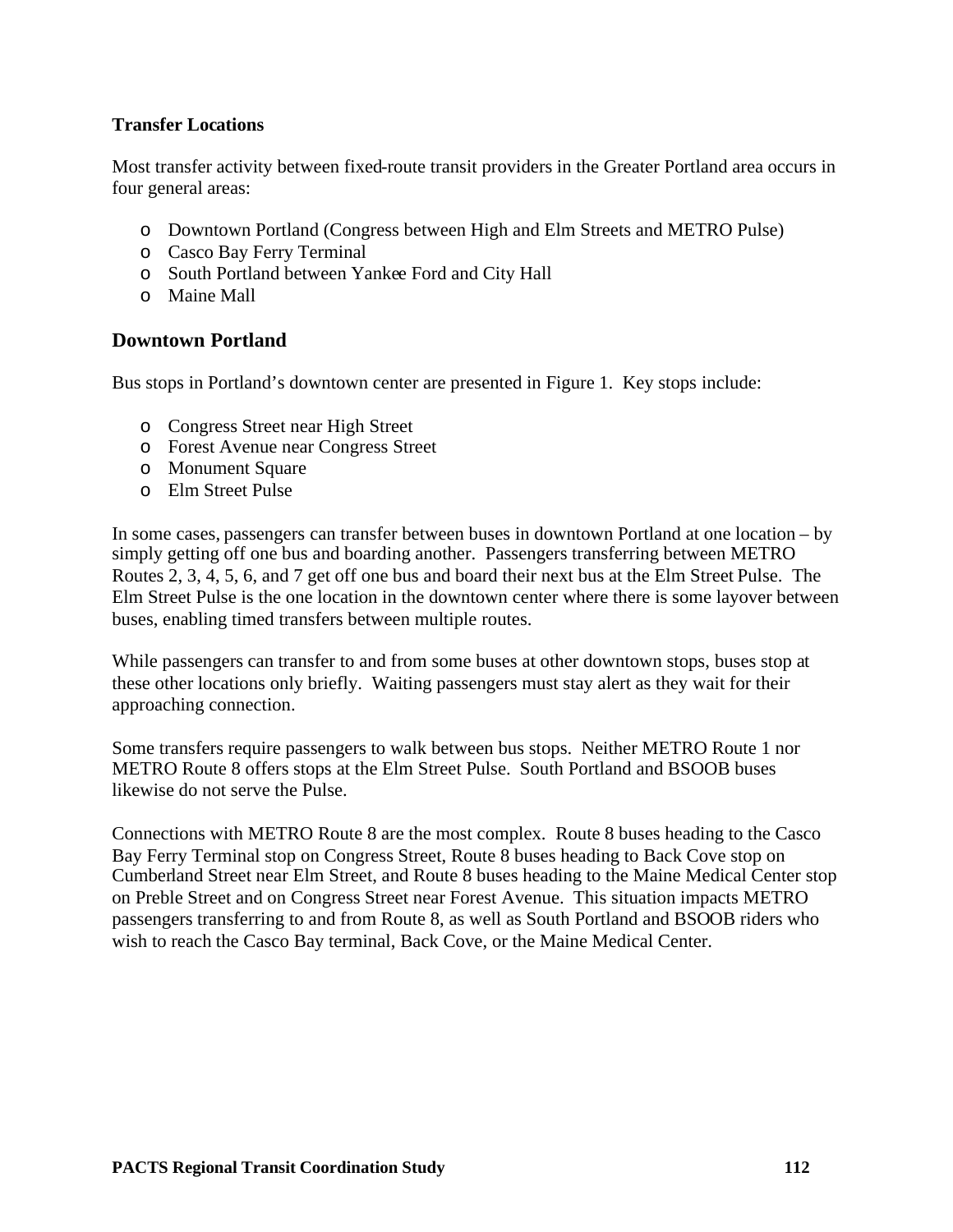

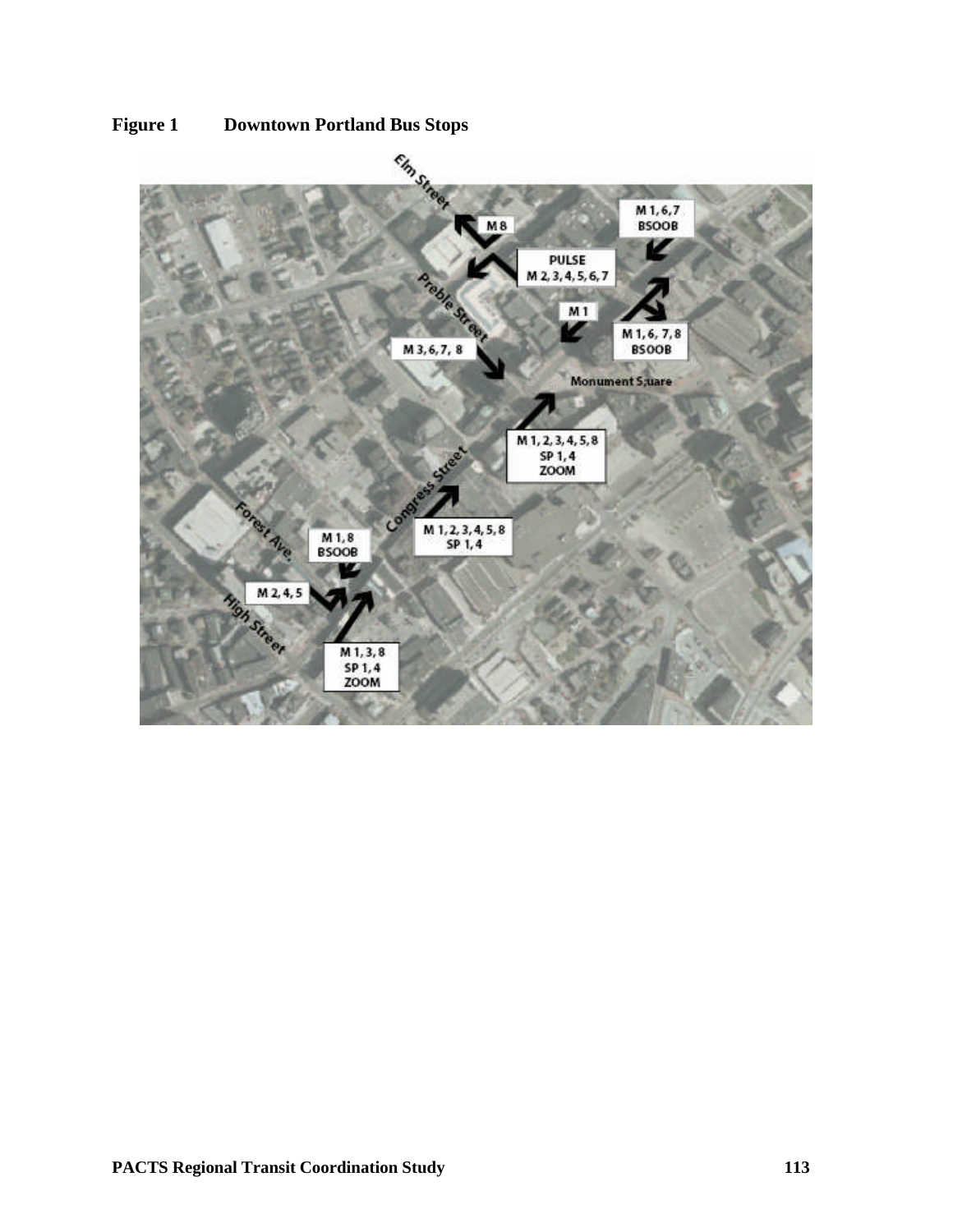### **Transfer movements in downtown Portland include:**

- o Walks from the Forest Avenue bus stop near Congress Street to Congress Street (METRO Routes 2, 4, and 5 to METRO 8 to Maine Medical Center)
- o Walks around the corner from Cumberland Street to the Elm Street Pulse (METRO Route 8 from Casco Bay Ferry to METRO Routes 2 through 7)
- o Walks between Monument Square and the Elm Street Pulse (METRO Route 8 from MMC to METRO Routes 6 and 7, South Portland and BSSOB buses to various METRO routes)
- o Walks across Congress Street (transfers between northbound South Portland and BSOOB buses and southbound METRO buses 1 and 8)

The transit center on Elm Street is too small to accommodate all the different bus routes that operate to and from the downtown center. This situation creates some complicated transfer movements that can be difficult to understand, especially for inexperienced transit users. It also results in fewer timed transfers and more "on-the-fly" movements – increasing anxiety levels for some passengers, while often increasing the length of time they spend waiting for some connections.

## *Casco Bay Ferry Terminal*

A METRO bus stop is located at the Casco Bay Ferry Terminal. The bus stop is located adjacent to the passenger waiting area and offers convenient access for individuals transferring between ferries and buses.

While the bus stop offers convenient access for transferring riders, buses must make a timeconsuming maneuver to reach this location. This is acceptable for a bus route that starts and ends at the ferry terminal. It is less appealing for any buses that might attempt to make midroute stops at the ferry facility.

The Casco Bay terminal is located on METRO Route 8. This route follows a circuitous "cloverleaf" pattern as it serves different parts of the Portland peninsula. Route 8 buses do not stop at the Elm Street Pulse. Route 8 bus stops near the Elm Street transfer site include:

- o Cumberland Street near Elm Street (from Casco Bay terminal to Back Cove)
- o Preble Street, one block from the Pulse (from Back Cove to MMC)
- o Monument Square (from MMC to Casco Bay terminal)

Ferry passengers who wish to transfer to South Portland buses have a choice of (1) riding METRO Route 8 to Cumberland Avenue and then walking to the Monument Square bus stop to board a South Portland bus, or (2) walking about four blocks to the South Portland bus stop on Fore Street.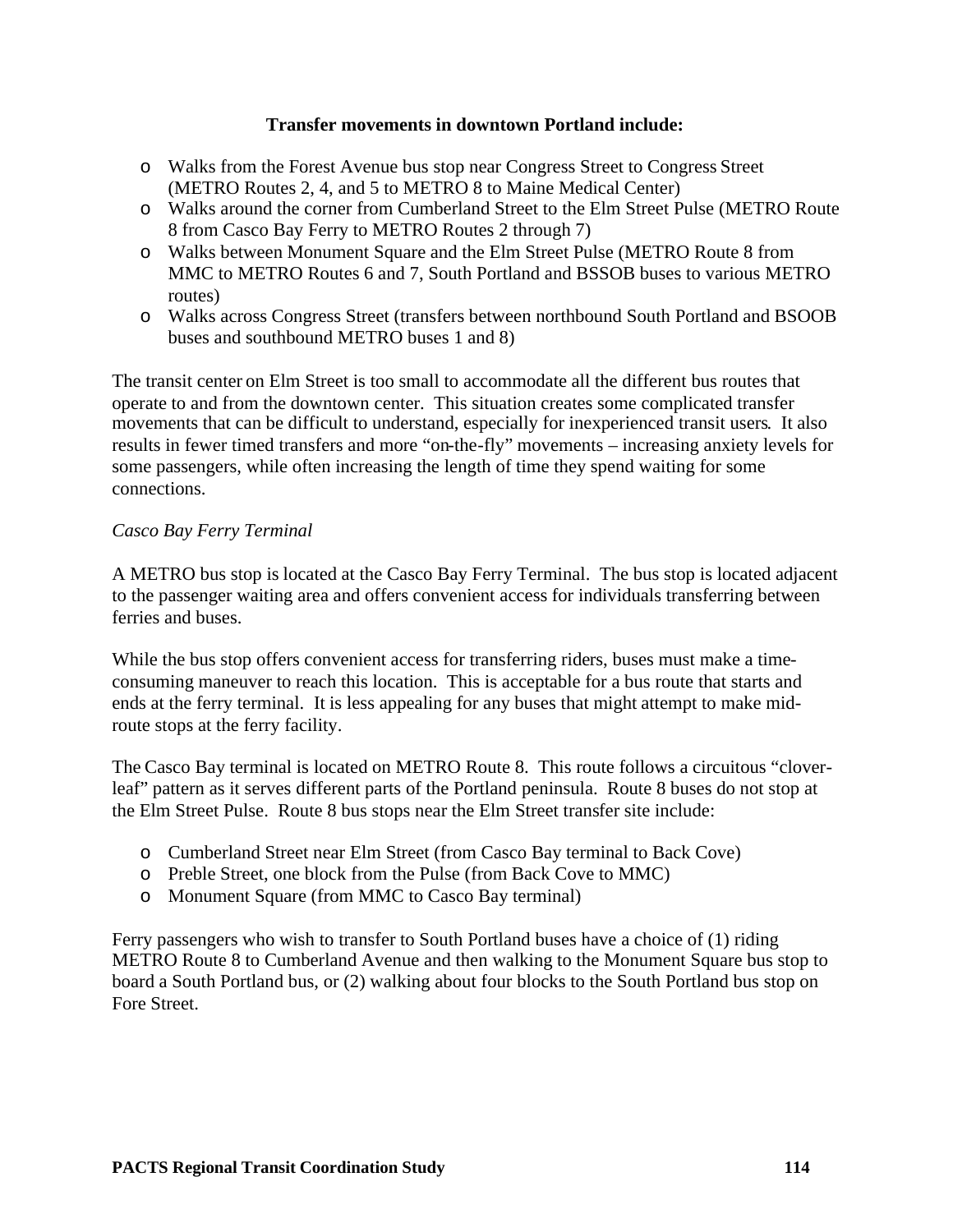# **South Portland between Yankee Ford and City Hall**

Transfers in downtown South Portland are all internal to the South Portland bus system. Transfers are complicated because of the way buses operate through this area. Buses stop at different locations depending on their direction of travel. This situation can be confusing, especially for new bus riders.

A bus shelter in front of the supermarket on Cottage Road looks like a major bus stop, but Route 4 buses heading toward Broadway and the Maine Mall do not stop at this location. A bus stop at the shopping mall on Ocean Street offers a sheltered location for waiting passengers, but only outbound Route 4 buses stop at this location.

The busiest transfer site is the bus stop in front of Yankee Ford. This roadside bus stop offers no shelter for transferring bus riders. The published map suggests that passengers can transfer from Route 4 to Route 1 on Scammon Street. While it is possible to change buses at this location, few people do this, in part because there are no facilities at this stop, and in part because the two routes operate with different headways.

The South Portland system needs a clearly identified transfer center somewhere in the vicinity of city hall. In addition to a new transit hub, the system needs redesigned routes that offer clearer choices and timed connections for travel between multiple origin-destination pairs.

## **Maine Mall**

The area's three major fixed-route transit systems all use the same bus stop at the Maine Mall. This stop offers convenient access to the Mall, along with a sheltered location for waiting passengers and signs displaying transit information.

There appears to be limited transfer activity between bus systems at this Maine Mall stop, in part because of how routes are configured in the Mall area. There are destinations in the Mall area that are served only by South Portland buses, including Anthem/BCBS and Wal-Mart. METRO passengers can transfer at the Maine Mall to reach Wal-Mart, but only four times a day, with no opportunity to do this after 1:20 p.m. The choices are limited because most South Portland buses stop at Anthem/BCBS and Wal-Mart before they arrive at the Maine Mall stop.

South Portland bus riders who wish to reach the Portland Jetport or the Portland Transportation Center can transfer at the Maine Mall to METRO Route 5. As discussed below, connection times vary throughout the day.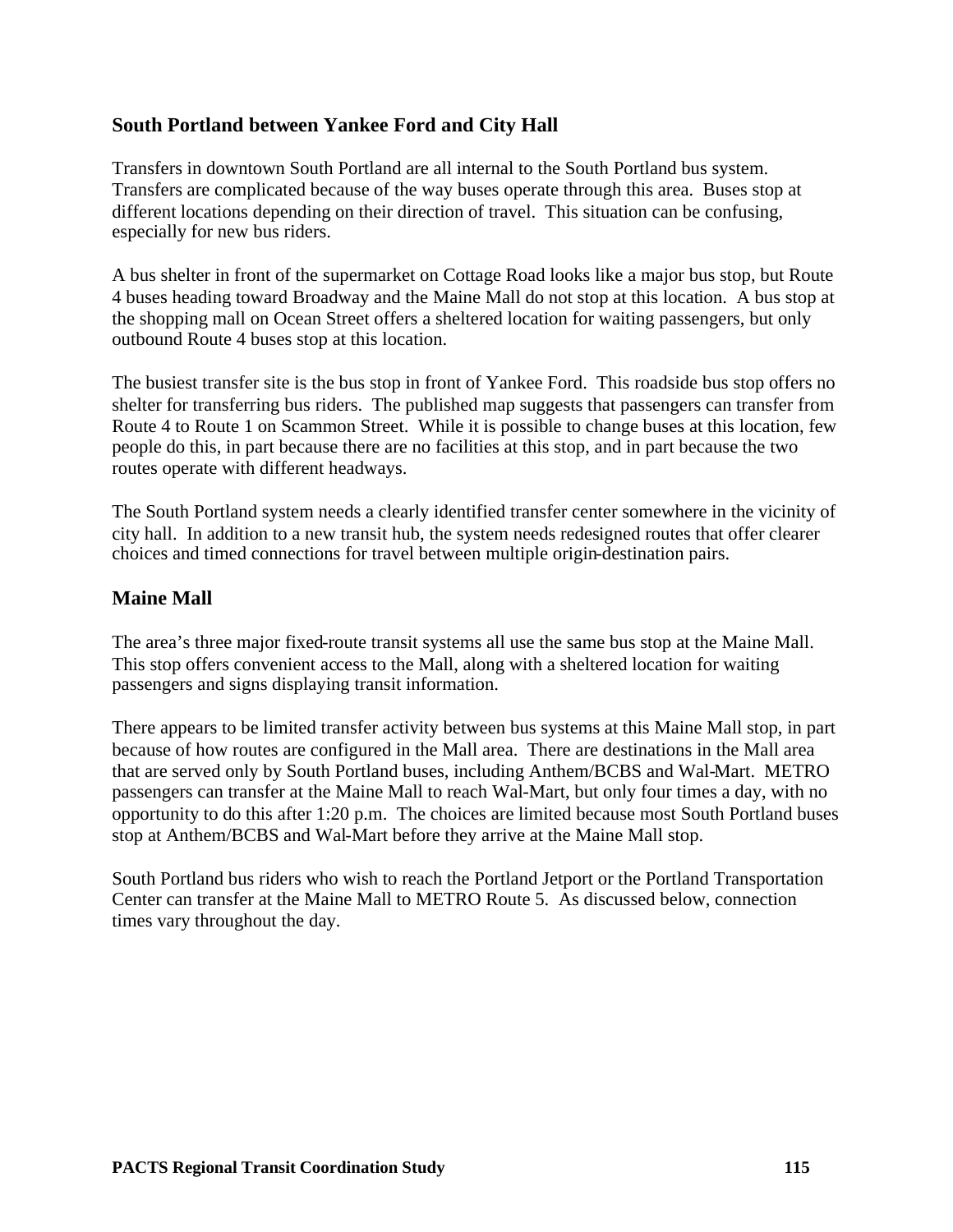# **Downtown Biddeford and SMMC**

The BSOOB Intercity route overlaps much of the ShuttleBus Tri-town bus route in Biddeford, Saco, and Old Orchard Beach. Transfers are available at various places where the routes coincide. Portland riders trying to reach Southern Maine Medical Center can transfer to the Tritown service at Main and Elm Streets or elsewhere along the Tri-town route. The ShuttleBusis currently discussing the need for a better transit hub in downtown Biddeford.

BSOOB local shuttles do not currently provide access to the ZOOM bus stop at the turnpike park and ride lot. This means that local residents do not have obvious car-free access to express commuter buses to Portland. The ZOOM currently accommodates a small number of connecting riders by diverting ZOOM buses to pick up riders at the Tri-town bus stop at the Southern Maine Medical Center.

## **Transfer Timing**

Transfer timing was evaluated by analyzing a matrix of possible origin and destination pairs. While the matrix includes some popular destinations in the Greater Portland area, it is not exhaustive. It is designed to provide real-world examples of transfer movements between scheduled transit services.

The full matrix of six origins and twelve destinations is presented in Figure 2. The first origin is Peaks Island, with trips that begin via Casco Bay Lines. Origins 2 and 3 involve trips that begin on the METRO system. Trips from origin 4 start on a South Portland bus. Number 5 begins with BSOOB intercity service, while the sixth begins with a trip on the ZOOM commuter express.

Destinations include four locations on the Portland peninsula: Monument Square, the Old Port, Maine Medical Center, and the Amtrak/Concord Trailways terminal. The matrix includes two additional Portland destinations: the Portland Jetport and the Portland campus of the University of Southern Maine. Destinations in South Portland include the Maine Mall, Southern Maine Community College, and Wal-Mart/Anthem BCBS. The matrix includes three destinations in York County: Old Orchard Beach amusements, downtown Biddeford and Saco, and Southern Maine Medical Center in Biddeford.

Figures 3 through 8 analyze available connections for trips beginning at the six selected origins. Each table analyzes trips from a single origin to all twelve destinations. Each table includes a column that identifies the location for each transfer. The rest of each table describes the available transfer times and identifies the best choices and the obstacles faced by transferring passengers.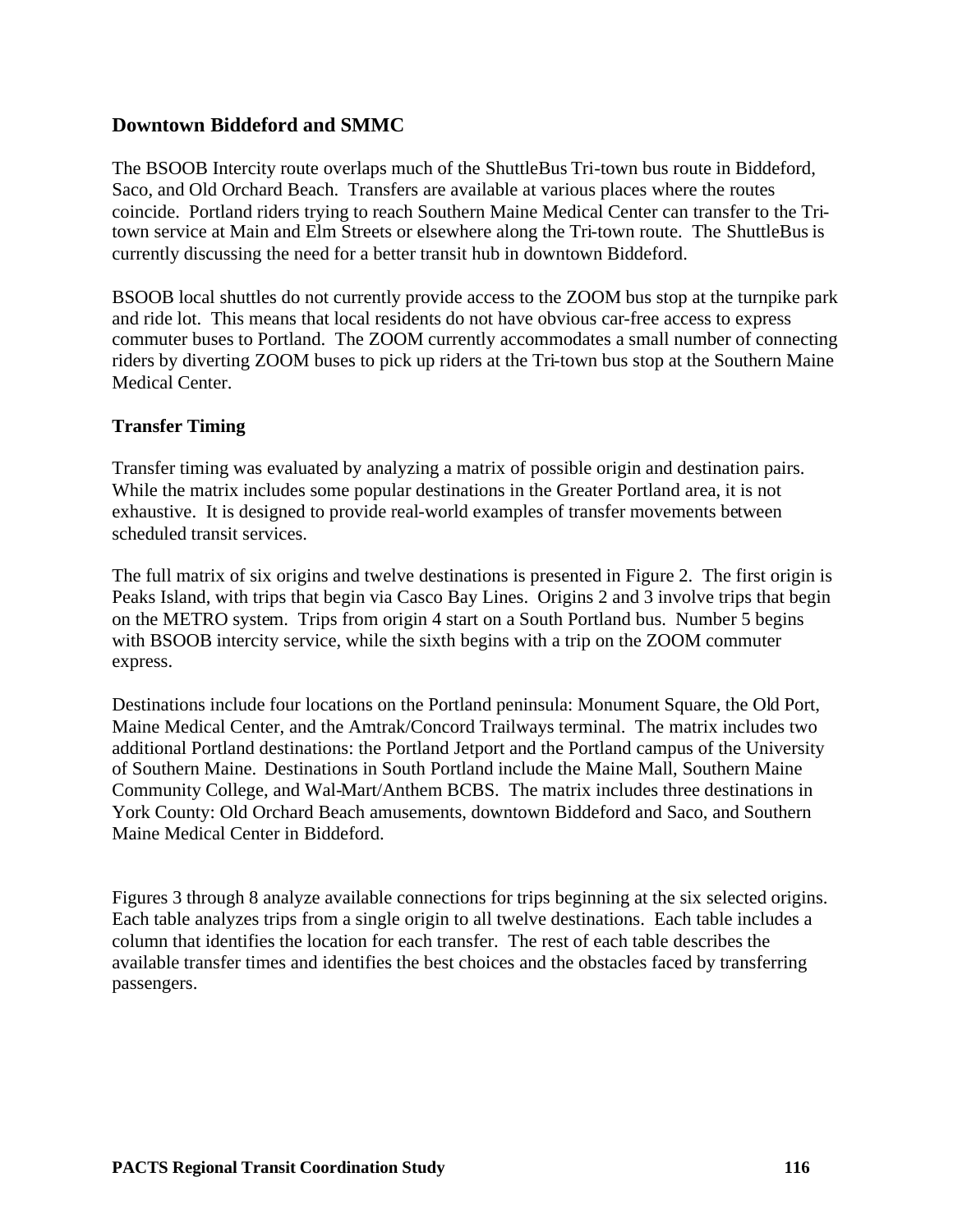| ORIGINS /<br>DESTINATIONS                  | Peaks Island                                                      | Westbrook                                            | Portland<br>North Deering<br>Washington Ave      | South Portland<br>Redbank                         | Downtown<br>Saco $/$<br>Biddeford       | Biddeford<br>Exit 4       |
|--------------------------------------------|-------------------------------------------------------------------|------------------------------------------------------|--------------------------------------------------|---------------------------------------------------|-----------------------------------------|---------------------------|
| Old Port                                   | Casco Bay                                                         | METRO Rt 4<br>METRO Rt 8                             | METRO Rt 6<br>METRO Rt 8                         | SP Rt 4                                           | <b>BSOOB</b><br>Intercity<br>METRO Rt 8 | <b>ZOOM</b><br>METRO Rt 8 |
| Monument Square                            | Casco Bay<br>METRO Rt 8                                           | METRO Rt 4                                           | METRO Rt 6                                       | SP Rt 4                                           | <b>BSOOB</b><br>Intercity               | ZOOM                      |
| <b>Maine Medical</b><br>Center             | Casco Bay<br>METRO Rt 8                                           | METRO Rt 4<br>METRO Rt 8                             | METRO Rt 6<br>METRO Rt 8                         | SP Rt 4<br>METRO Rt 8                             | <b>BSOOB</b><br>Intercity<br>METRO Rt 8 | ZOOM<br>METRO Rt 8        |
| Amtrak /<br><b>Concord Trailways</b>       | Casco Bay<br>METRO Rt 8<br>METRO Rt 5                             | METRO Rt 4<br>METRO Rt 5                             | METRO Rt 6<br>METRO Rt 5                         | SP Rt 4<br>METRO Rt 5                             | <b>BSOOB</b><br>Intercity<br>METRO Rt 5 | ZOOM<br>METRO Rt 5        |
| Portland Jetport                           | Casco Bay<br>METRO Rt 8<br>METRO Rt 5                             | METRO Rt 4<br>METRO Rt 5                             | METRO Rt 6<br>METRO Rt 5                         | SP Rt 4<br>METRO Rt 5                             | <b>BSOOB</b><br>Intercity<br>METRO Rt 5 | ZOOM<br>METRO Rt 5        |
| <b>Maine Mall</b>                          | Casco Bay<br>METRO Rt 8<br>METRO Rt 5                             | METRO Rt 4<br>METRO Rt 5                             | METRO Rt 6<br>METRO Rt 5                         | SP Rt 4                                           | <b>BSOOB</b><br>Intercity               | <b>ZOOM</b><br>METRO Rt 5 |
| <b>USM</b>                                 | Casco Bay<br>METRO Rt 8<br>METRO Rt 4                             | METRO Rt 4                                           | METRO Rt 6<br>METRO Rt 4                         | SP Rt 4<br>METRO Rt 4                             | <b>BSSOB</b><br>Intercity<br>METRO Rt 4 | ZOOM                      |
| Southern Maine<br><b>Community College</b> | Casco Bay<br>METRO Rt 8<br>SP Rt 1                                | METRO Rt 4<br>SP Rt 1                                | METRO Rt 6<br>SP Rt 1                            | SP Rt 4<br>SP Rt 1<br>or<br>SP Rt 3               | <b>BSSOB</b><br>Intercity<br>SP Rt 1    | ZOOM<br>SP Rt 1           |
| Anthem/<br><b>BCBS</b>                     | Casco Bay<br>METRO Rt 8<br>SP Rt 4                                | METRO Rt 4<br>SP Rt 4                                | METRO Rt 6<br>SP Rt 4                            | SP Rt 4 or SP<br>Rt <sub>3</sub>                  | <b>BSSOB</b><br>Intercity<br>SP Rt 4    | ZOOM<br>SP Rt 4           |
| Old Orchard<br>Amusements                  | Casco Bay<br>METRO Rt 8<br><b>BSOOB</b><br>Intercity              | METRO Rt 4<br><b>BSOOB</b><br>Intercity              | METRO Rt 6<br><b>BSOOB Intercity</b>             | SP Rt 4<br><b>BSOOB</b><br>Intercity              | <b>BSOOB</b><br>3-Town                  | no service                |
| Downtown Saco /<br>Biddeford               | Casco Bay<br>METRO Rt 8<br><b>BSOOB</b><br>Intercity              | METRO Rt 4<br><b>BSOOB</b><br>Intercity              | METRO Rt 6<br><b>BSOOB Intercity</b>             | SP Rt 4<br><b>BSOOB</b><br>Intercity              | <b>BSOOB</b><br>3-Town                  | no service                |
| Southern Maine<br><b>Medical Center</b>    | Casco Bay<br>METRO Rt 8<br><b>BSOOB</b><br>Intercity & 3-<br>Town | METRO Rt 4<br><b>BSOOB</b><br>Intercity & 3-<br>Town | METRO Rt 6<br><b>BSOOB Intercity</b><br>& 3-Town | SP Rt 4<br><b>BSOOB</b><br>Intercity & 3-<br>Town | <b>BSOOB</b><br>3-Town                  | no service                |

# **Figure 2 Matrix of Origins and Destinations**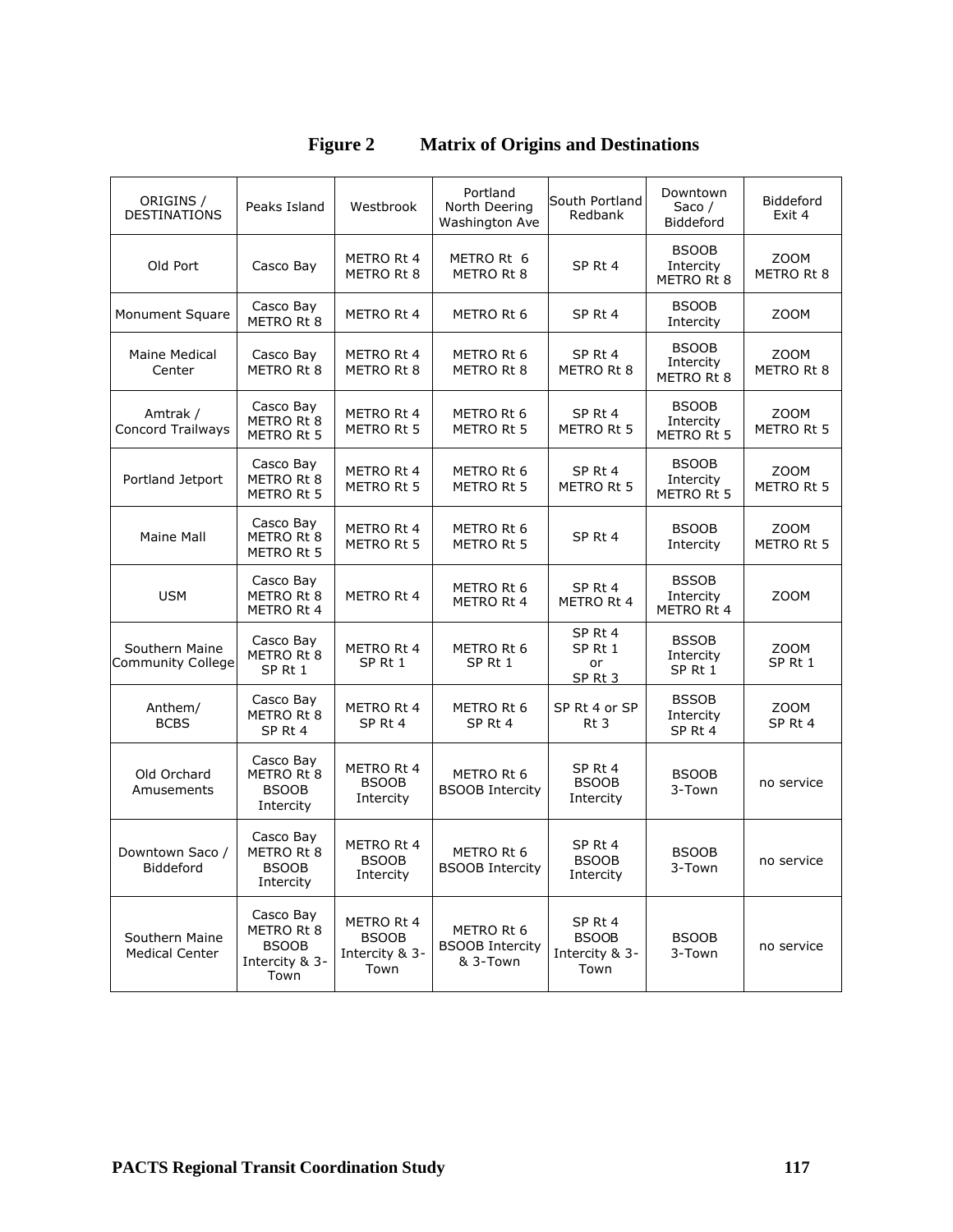| <b>Figure 3</b> |  | <b>Trips Originating on Peaks Island</b> |
|-----------------|--|------------------------------------------|
|                 |  |                                          |

|                                           | Peaks Island                                 | Transfer<br><i>locations</i>               | Transfer timing                                                                                                                                                                                                                                                                                                                            | Comments                                                                                                                                                                                                                                                                            |
|-------------------------------------------|----------------------------------------------|--------------------------------------------|--------------------------------------------------------------------------------------------------------------------------------------------------------------------------------------------------------------------------------------------------------------------------------------------------------------------------------------------|-------------------------------------------------------------------------------------------------------------------------------------------------------------------------------------------------------------------------------------------------------------------------------------|
| Old Port                                  | Casco Bay                                    | No transfer                                |                                                                                                                                                                                                                                                                                                                                            |                                                                                                                                                                                                                                                                                     |
| Monument<br>Square                        | Casco Bay<br>METRO Rt 8                      | stop at<br><b>CBFT</b>                     | Ferry arrival times are not shown in<br>METRO buslferry schedule. Ferries depart Peaks at<br>:45 past the hour. Morning buses<br>depart CBFT at :12 and :42 past the<br>hour.                                                                                                                                                              | There is no information in ferry<br>timetables about connecting bus<br>service. It is difficult to know<br>whether ferries will arrive in time<br>for scheduled bus departures.                                                                                                     |
| Maine Medical<br>Center                   | Casco Bay<br>METRO Rt 8                      | <b>METRO</b> bus<br>stop at<br><b>CBFT</b> | Only one transfer from ferry to bus is<br>needed to reach the medical center.<br>Route 8 is indirect - 39 minutes CBFT<br>to MMC, 21 minutes MMC to CBFT                                                                                                                                                                                   |                                                                                                                                                                                                                                                                                     |
| Amtrak /<br>Concord<br>Trailways          | Casco Bay<br>METRO Rt 8<br><b>METRO Rt 5</b> | CBFT;<br>d Avenue                          | Cumberland Ave times are not shown<br>in METRO timetable. Rt 8 arrives<br>about 20 and 50 minutes past the<br>Cumberlan hour. Route 5 departures from the<br>METRO Pulse vary throughout the day.<br>Rt 5 headways vary between 25 and<br>35 minutes.                                                                                      | The 10 am ferry from Peaks<br>appears to arrive well before the<br>10:42 am Rt 8 bus departs. The<br>bus arrives near the Pulse by<br>10:50, with a Route 5 departure at<br>10:55.                                                                                                  |
| Portland<br><b>Jetport</b>                | Casco Bay<br>METRO Rt 8<br>METRO Rt 5        | CBFT;<br>Cumberlan See above<br>d Avenue   |                                                                                                                                                                                                                                                                                                                                            | See above                                                                                                                                                                                                                                                                           |
| Maine Mall                                | Casco Bay<br>METRO Rt 8<br>METRO Rt 5        | CBFT;<br>Cumberlan See above<br>d Avenue   |                                                                                                                                                                                                                                                                                                                                            | See above                                                                                                                                                                                                                                                                           |
| <b>USM</b>                                | Casco Bay<br>METRO Rt 8<br>METRO Rt 4        | CBFT;<br>d Avenue                          | Cumberland Ave times are not shown<br>in METRO timetable. Rt 8 arrives<br>about 20 and 50 minutes past the<br>hour. Route 4 buses depart the METRO<br>Cumberlan Pulse every 15 minutes. Morning buses<br>to Brighton Ave depart the Pulse at :15<br>and :45 minutes past the hour, but this<br>changes to: 00 and: 30 in the<br>afternoon. | It is possible to get off Rt 4<br>Woodford buses on Forest Avenue.<br>While either Route 4 bus will get<br>people to USM, returning riders<br>need to decide whether to wait for<br>an inbound bus on Forest Ave or on<br>Brighton Ave. Times vary during<br>the course of the day. |
| Southern<br>Maine<br>Community<br>College | Casco Bay<br>METRO Rt 8<br>SP <sub>Rt1</sub> | CBFT:<br>Forest &<br>Congress              | METRO Rt 8 buses arrive Forest &<br>Congress at :12 and :42 minutes past<br>the hour, though these times start to<br>drift later in the afternoon. SP Rt 1<br>buses depart Forest & Congress at :10<br>minutes past the hour in the morning<br>and :15 and :45 minutes past the hour<br>in the afternoon.                                  | Peaks Island residents are better<br>off walking several blocks to a<br>South Portland bus stop. The<br>location of nearby SP bus stops is<br>not clearly shown.                                                                                                                    |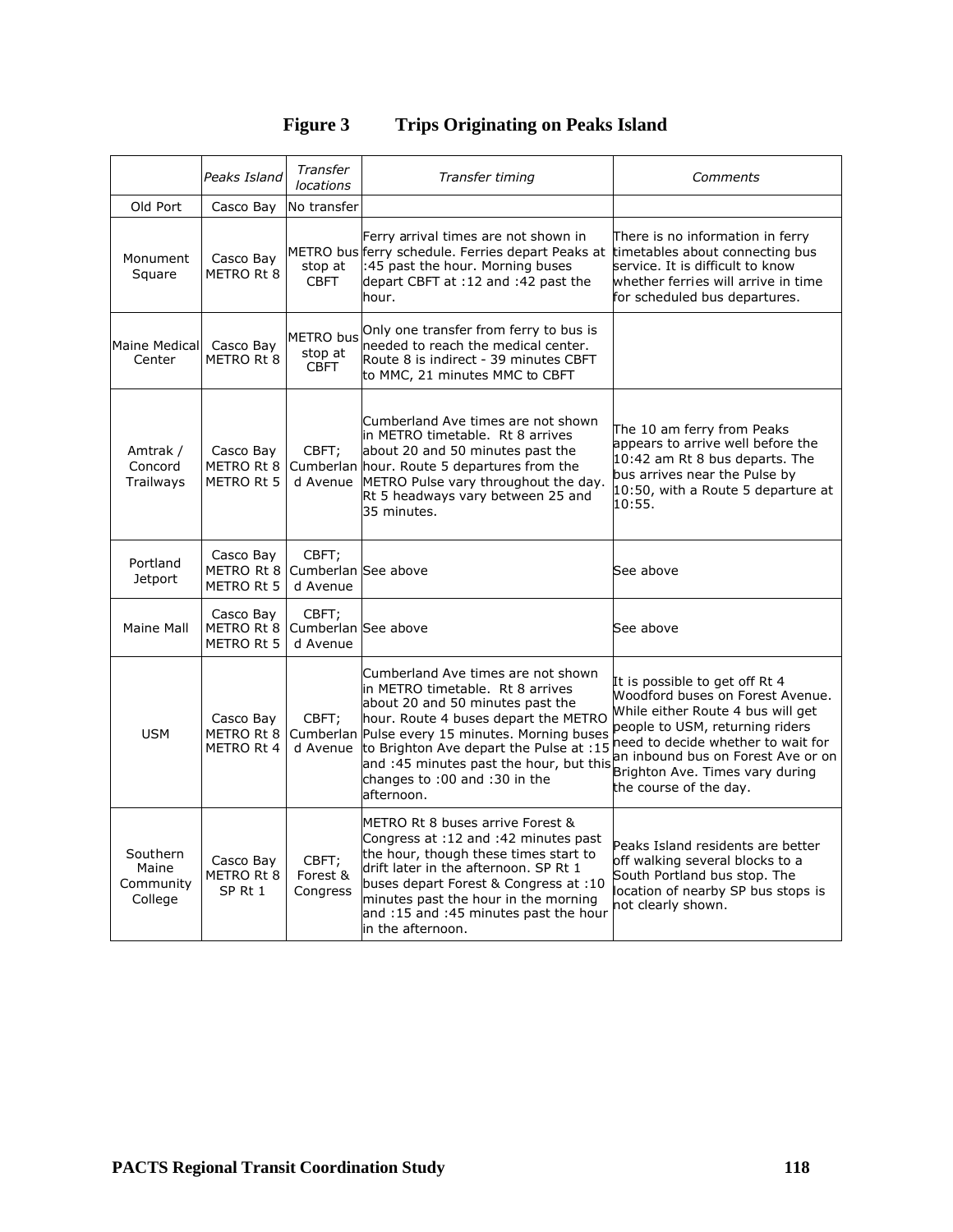| Anthem/<br><b>BCBS</b>                     | Casco Bay<br>METRO Rt 8<br>SP <sub>Rt</sub> 4<br>SP <sub>Rt</sub> 3 | CBFT;<br>Forest &<br>Congress                           | SP Rt 4 buses only stop at<br>Anthem/BCBS during commute hours.<br>It is possible to commute to<br>Anthem/BCBS from Peaks by taking a<br>6:45 am ferry and then walking to Fore Forest & Congress every 40<br>Street to catch a SP Rt 4 bus at about<br>7:10 am. This bus arrives at BSBS at<br>$8:00$ am.                                                                                                                                          | For trips to other destinations along<br>SP Rt 4: METRO Rt 8 buses arrive<br>Forest & Congress at :12 and :42<br>minutes past the hour, though<br>these times start to drift later in<br>the afternoon. SP Rt 4 buses depart<br>minutes, so departure times vary.<br>Someone who takes the 10 am<br>ferry will arrive at Congress &<br>Forest at 11:12 and wait until<br>11:40 for the next SP Rt 4 bus. |
|--------------------------------------------|---------------------------------------------------------------------|---------------------------------------------------------|-----------------------------------------------------------------------------------------------------------------------------------------------------------------------------------------------------------------------------------------------------------------------------------------------------------------------------------------------------------------------------------------------------------------------------------------------------|----------------------------------------------------------------------------------------------------------------------------------------------------------------------------------------------------------------------------------------------------------------------------------------------------------------------------------------------------------------------------------------------------------|
| Old Orchard<br>Amusements                  | Casco Bay<br>METRO Rt 8<br><b>BSOOB</b><br>Intercity                | CBFT:<br>Cumberlan<br>$d$ Ave /<br>City Hall            | Cumberland Ave times are not shown<br>in METRO timetable. Rt 8 arrives<br>about 20 and 50 minutes past the<br>hour. BSOOB Intercity buses depart<br>City Hall seven times each weekday.<br>There do not appear to be any<br>appealing connections.                                                                                                                                                                                                  | The 8:15 am ferry from Peaks<br>should arrive in time for the 8:42<br>am Rt 8 bus. The Rt 8 bus arrives<br>near the Pulse by 8:50, with a<br>BSOOB Intercity departure from<br>City Hall at 9:25 am.                                                                                                                                                                                                     |
| Downtown<br>Saco $/$<br>Biddeford          | Casco Bay<br>METRO Rt 8<br><b>BSOOB</b><br>Intercity                | CBFT;<br>Cumberlan<br>$d$ Ave /<br>City Hall            | See above                                                                                                                                                                                                                                                                                                                                                                                                                                           | See above                                                                                                                                                                                                                                                                                                                                                                                                |
| Southern<br><b>Maine Medical</b><br>Center | Casco Bay<br>METRO Rt 8<br><b>BSOOB 3-</b><br>Town &<br>Intercity   | CBFT:<br>d Ave /<br>City Hall;<br>downtown<br>Biddeford | Trips to SMMC require an additional<br>transfer in Biddeford, because only the<br>last intercity trip of the day includes a<br>Cumberlan stop at the medical center. The 9:25<br>am bus from City Hall arrives at Main<br>and Elm in Biddeford at 10:15 am. The published timeframe. This will likely<br>3-Town bus is scheduled to depart<br>Main and Elm at 10:18 and arrive at<br>SMMC at 10:30 am, but these 3-Town<br>times are due to change. | BSOOB 3-Town schedules are being<br>adjusted because buses cannot<br>provide on-time service within the<br>impact transfers with the Intercity<br>service.                                                                                                                                                                                                                                               |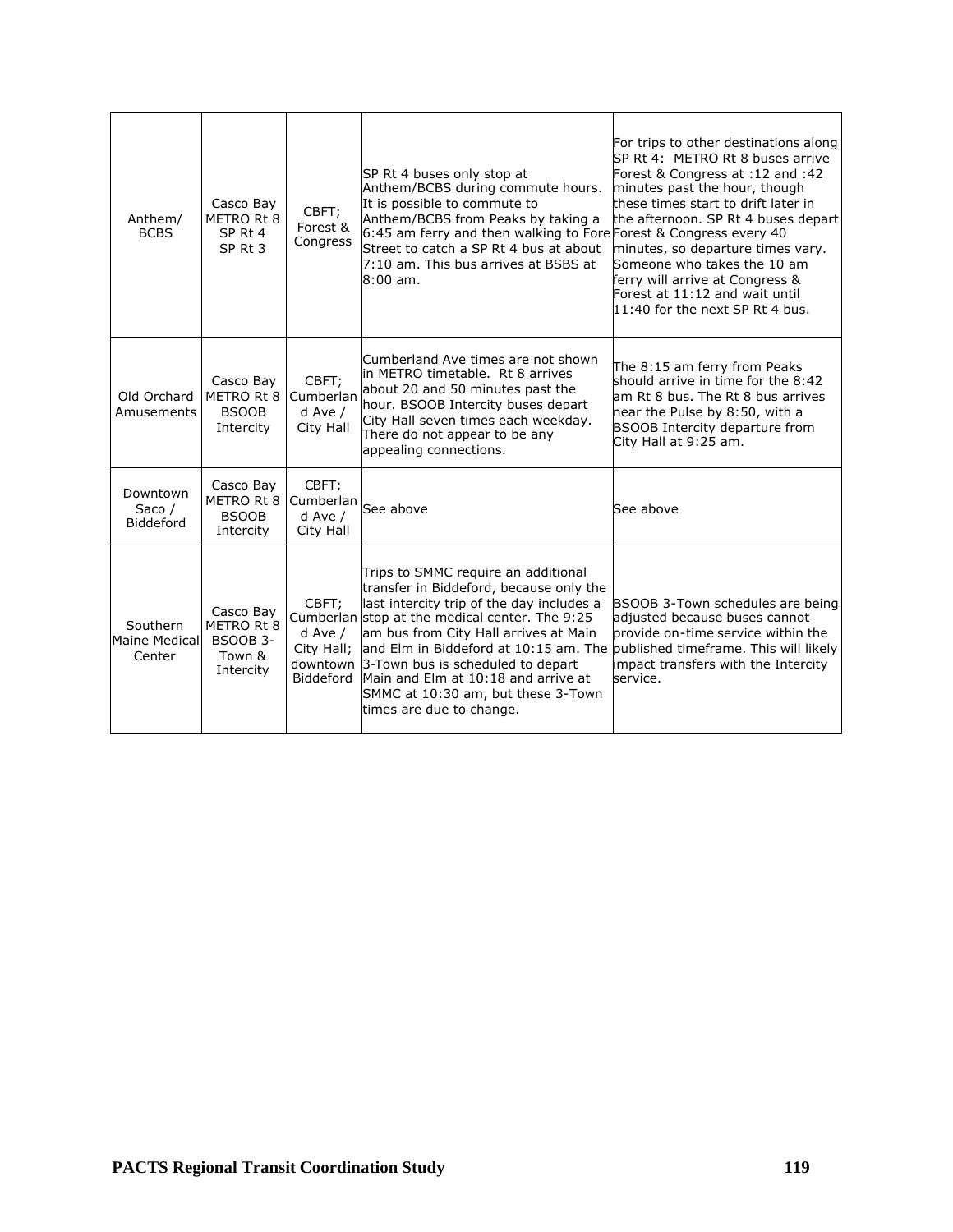# **Figure 4 Trips Originating in Westbrook**

|                                           | Westbrook                                    | Transfer<br>locations     | Transfer timing                                                                                                                                                                                                                                                                                                                                        | Comments                                                                                                                                                                                                               |
|-------------------------------------------|----------------------------------------------|---------------------------|--------------------------------------------------------------------------------------------------------------------------------------------------------------------------------------------------------------------------------------------------------------------------------------------------------------------------------------------------------|------------------------------------------------------------------------------------------------------------------------------------------------------------------------------------------------------------------------|
| Old Port                                  | <b>METRO Rt</b><br>4<br><b>METRO Rt</b><br>8 | Congress<br><b>Street</b> | Route 4 buses from Westbrook arrive<br>Congress Street every 30 minutes.<br>Morning buses arrive just before : 15<br>and 45 minutes past the hour.<br>Morning Rt 8 buses depart Congress<br>Street at :01 and :31 minutes past<br>the hour. Afternoon times for Rt 8<br>buses vary.                                                                    |                                                                                                                                                                                                                        |
| Monument<br>Square                        | <b>METRO Rt</b><br>4                         | No transfer               |                                                                                                                                                                                                                                                                                                                                                        |                                                                                                                                                                                                                        |
| Maine<br>Medical<br>Center                | <b>METRO Rt</b><br>4<br><b>METRO Rt</b><br>8 | Forest &<br>Congress      | Route 4 buses from Westbrook arrive<br>at Forest & Congress Streets every 30<br>minutes. Morning buses arrive just<br>before 15 and 45 minutes past the<br>hour. Morning Rt 8 buses depart the<br>Congress Street bus stop near Forest<br>Ave for MMC at 12 and 42 minutes<br>past the hour. Afternoon times for Rt<br>8 buses vary.                   | The connection between Routes 4 and<br>8 may work some of the time, but the<br>connection is too tight to be reliable.<br>It also is not obvious to a new bus<br>rider where the appropriate bus stops<br>are located. |
| Amtrak /<br>Concord<br>Trailways          | <b>METRO Rt</b><br>4<br><b>METRO Rt</b><br>5 | <b>METRO</b><br>Pulse     | Route 4 buses from Westbrook arrive<br>at the METRO Pulse every 30 minutes.<br>Morning buses arrive at :15 and :45<br>minutes past the hour. Route 5<br>departures from the METRO Pulse vary<br>throughout the day. Rt 5 headways<br>vary between 25 and 35 minutes.                                                                                   |                                                                                                                                                                                                                        |
| Portland<br><b>Jetport</b>                | <b>METRO Rt</b><br>4<br><b>METRO Rt</b><br>5 | <b>METRO</b><br>Pulse     | See above                                                                                                                                                                                                                                                                                                                                              |                                                                                                                                                                                                                        |
| Maine Mall                                | <b>METRO Rt</b><br>4<br><b>METRO Rt</b><br>5 | METRO<br>Pulse            | See above                                                                                                                                                                                                                                                                                                                                              |                                                                                                                                                                                                                        |
| <b>USM</b>                                | METRO Rt<br>4                                | No transfer               | Route 4 buses from Westbrook<br>operate every 30 minutes. Inbound<br>buses from Westbrook operate via<br>Brighton Ave. Most but not all<br>outbound buses operate via Forest<br>Ave and Woodford Street.                                                                                                                                               | The boarding location for return trips<br>to Westbrook varies depending on the<br>time of day.                                                                                                                         |
| Southern<br>Maine<br>Community<br>College | <b>METRO Rt</b><br>4<br>SP <sub>Rt1</sub>    | Forest &<br>Congress      | Route 4 buses from Westbrook arrive<br>at Forest & Congress Streets every 30<br>minutes. Morning buses arrive just<br>before: 15 and: 45 minutes past the<br>hour. South Portland Rt 1 buses<br>depart Forest & Congress at:10<br>minutes past the hour in the morning<br>and midday, and at :15 and :45<br>minutes past the hour in the<br>afternoon. | People traveling from Westbrook to<br>SMCC should probably plan to arrive<br>at Forest & Congress 25-30 minutes<br>before their connecting South<br>Portland bus.                                                      |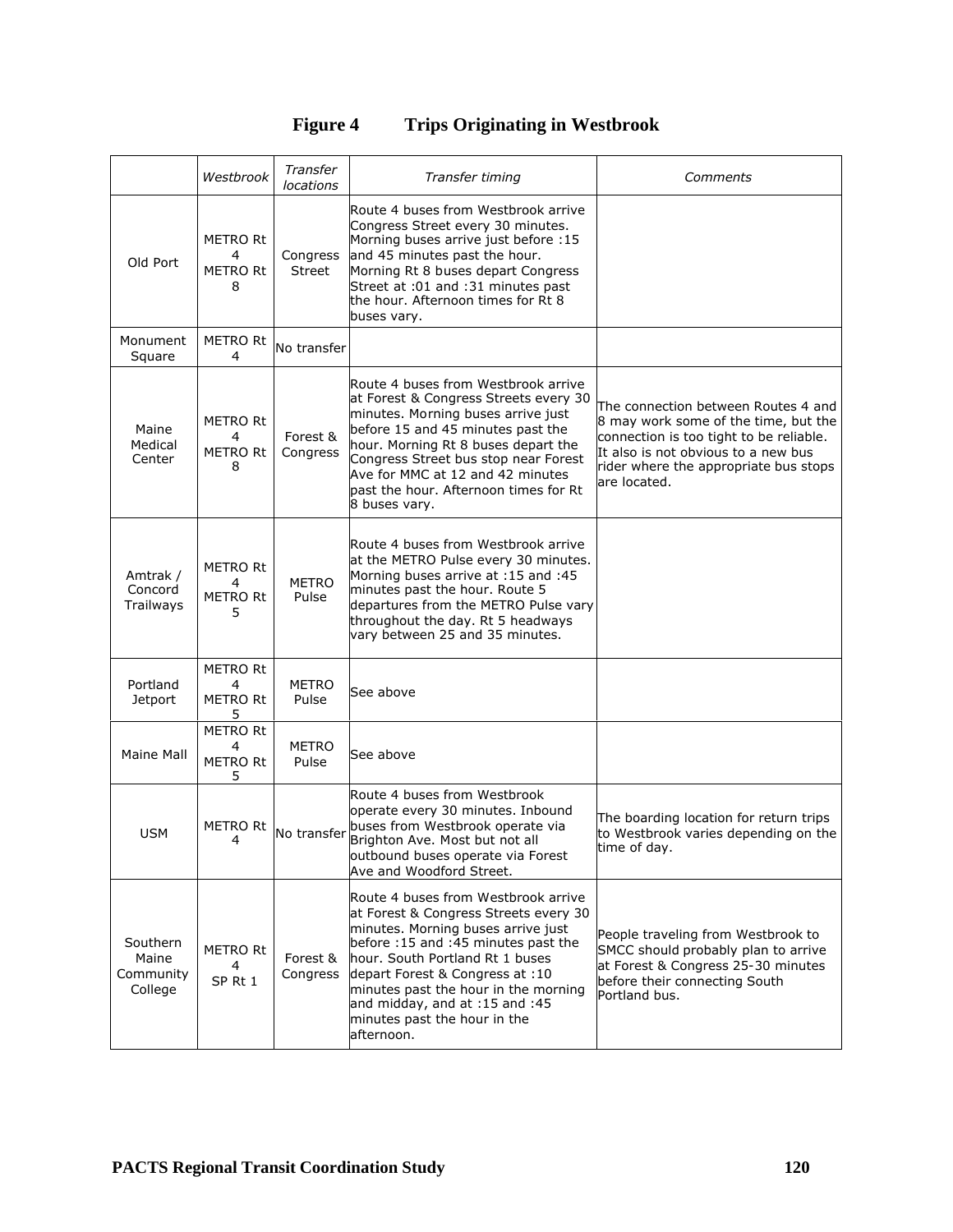| Anthem/<br><b>BCBS</b>                 | <b>METRO Rt</b><br>$\overline{a}$<br>SP Rt 4<br>SP Rt 3       | Forest &<br>Congress                                           | <b>IMETRO Rt 4 buses from Westbrook</b><br>arrive Forest & Congress at 6:30,<br>7:00, 7:15, 7:45, and 8:15 am. SP<br>buses to Anthem/BCBS depart Forest<br>& Congress at 6:00, 6:50, 7:35, and<br>8:20 am. They arrive at BCBS 25<br>minutes later. | lMost connections from BCBS to<br>Westbrook work well in the afternoon.<br>SP Rt 4 buses from BCBS arrive at<br>Forest & Congress at 3:20, 4:10,<br>$5:05$ , and $5:50$ pm and stop at<br>Monument Square a few minutes<br>later. Westbrook buses depart the<br>Pulse at 3:45, 4:15, 4:45, 5:15, 5:45,<br>and $6:15$ pm. |
|----------------------------------------|---------------------------------------------------------------|----------------------------------------------------------------|-----------------------------------------------------------------------------------------------------------------------------------------------------------------------------------------------------------------------------------------------------|--------------------------------------------------------------------------------------------------------------------------------------------------------------------------------------------------------------------------------------------------------------------------------------------------------------------------|
| Old Orchard<br>Amusements              | <b>METRO Rt</b><br>4<br><b>BSOOB</b><br>Intercity             | METRO<br>Pulse / City<br>Hall                                  | Buses from Westbrook arrive at the<br>Pulse at 7:45, 9:15, and 11:30 am.<br><b>BSOOB Intercity buses offer morning</b><br>departures from City Hall to Old<br>Orchard Beach at 7:55, 9:25, and<br>$11:40$ am.                                       | lAfternoon connections between<br>BSOOB Intercity service and Rt 4<br>buses to Westbrook are 15 minutes,<br>20 minutes, and 5 minutes.                                                                                                                                                                                   |
| Downtown<br>Saco /<br><b>Biddeford</b> | <b>METRO Rt</b><br>4<br><b>BSOOB</b><br>Intercity             | <b>METRO</b><br>Pulse / City See above<br>Hall                 |                                                                                                                                                                                                                                                     | See above                                                                                                                                                                                                                                                                                                                |
| Southern<br>Maine<br>Medical<br>Center | <b>METRO Rt</b><br>4<br><b>BSOOB</b><br>Intercity &<br>3-Town | METRO<br>Pulse / City<br>Hall;<br>downtown<br><b>Biddeford</b> | An additional transfer is required in<br>Biddeford, because most BSOOB<br>Intercity buses do not go as far as<br>SMMC.                                                                                                                              |                                                                                                                                                                                                                                                                                                                          |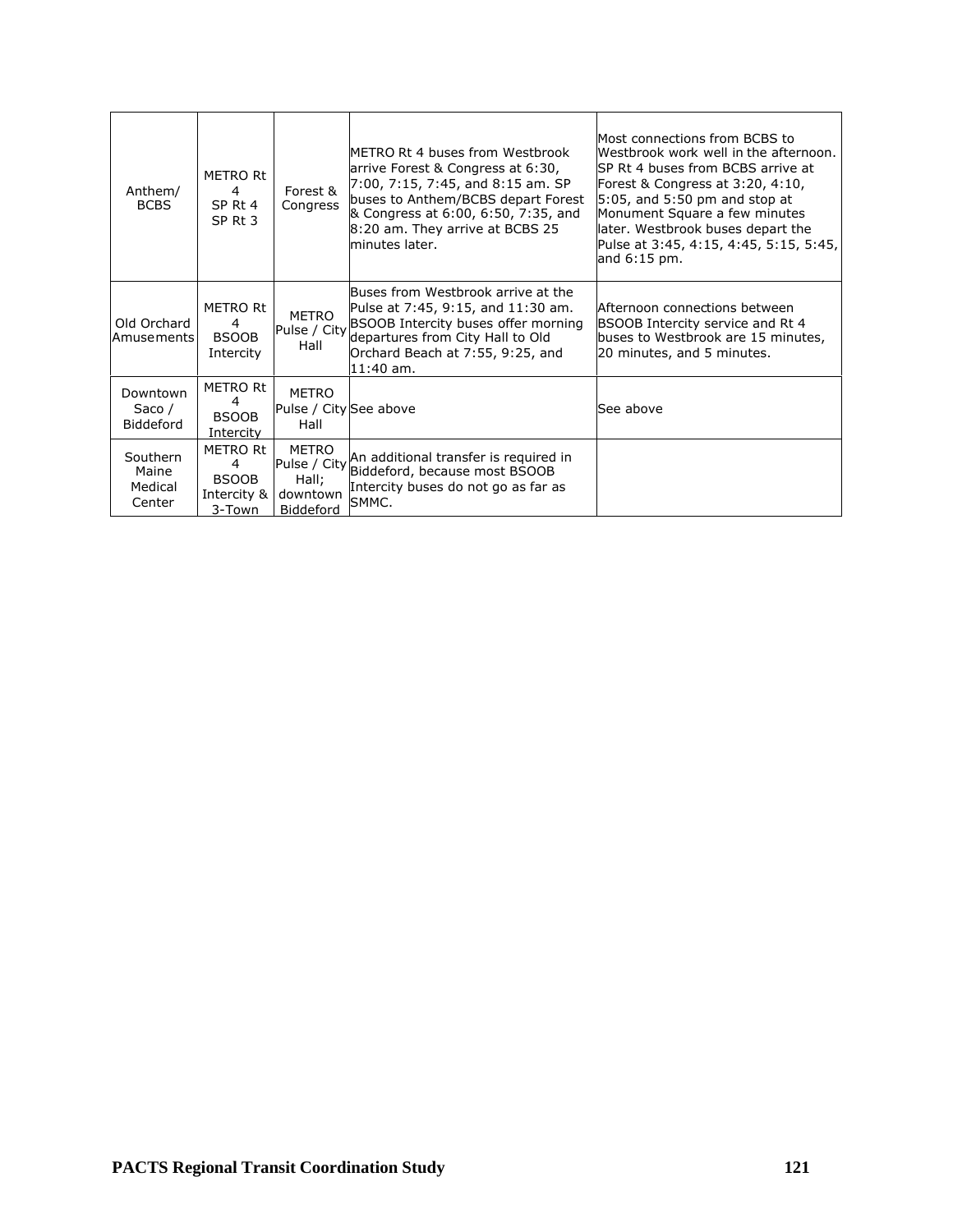# **Figure 5 Trips Originating in North Deering**

|                                  | Portland<br>North<br>Deering                  | Transfer<br>locations                         | Transfer timing                                                                                                                                                                                                                                                                                                                                                                                                                                                                                                                                          | Comments                                                                                                                                                                                                                                               |
|----------------------------------|-----------------------------------------------|-----------------------------------------------|----------------------------------------------------------------------------------------------------------------------------------------------------------------------------------------------------------------------------------------------------------------------------------------------------------------------------------------------------------------------------------------------------------------------------------------------------------------------------------------------------------------------------------------------------------|--------------------------------------------------------------------------------------------------------------------------------------------------------------------------------------------------------------------------------------------------------|
| Old Port                         | <b>METRO Rt</b><br>6<br><b>METRO Rt</b><br>8  | <b>METRO</b><br>Pulse /<br>Congress<br>Street | METRO Rt 6 buses arrive at the Pulse<br>every 30 minutes during morning and<br>afternoon peaks (:15 and :45 minutes<br>past the hour) and hourly during the<br>middle of the day (:45 minutes past<br>the hour). Morning Rt 8 buses depart<br>Congress Street at :01 and :31<br>minutes past the hour. Afternoon<br>times for Rt 8 buses vary.                                                                                                                                                                                                           | Passengers arriving from North<br>Deering can stay on the bus until it<br>departs the Pulse and then get off on<br>Congress Street to catch a Rt 8 bus.<br>Or they can walk a short distance<br>from the Pulse to Congress Street.                     |
| Monument<br>Square               | <b>METRO Rt</b><br>6                          | No transfer                                   |                                                                                                                                                                                                                                                                                                                                                                                                                                                                                                                                                          |                                                                                                                                                                                                                                                        |
| Maine<br>Medical<br>Center       | <b>METRO Rt</b><br>6<br><b>METRO Rt</b><br>8  | <b>METRO</b><br>Pulse /<br>Preble<br>Street   | METRO Rt 6 buses arrive at the Pulse<br>every 30 minutes during morning and<br>afternoon peaks (:15 and :45 minutes<br>past the hour) and hourly during the<br>middle of the day (:45 minutes past<br>the hour). Morning Rt 8 buses depart<br>Congress & Forest heading to MMC at<br>:12 and :42 minutes past the hour.<br>Afternoon times for Rt 8 buses vary.<br>The connection does not appear to<br>work, unless Rt 6 buses have a 5-10<br>minute layover between trips. Arrival<br>times shown in the timetable are the<br>same as departure times. | The large METRO map shows Rt 8<br>buses on Preble Street, but this does<br>not appear in the inset map.                                                                                                                                                |
| Amtrak /<br>Concord<br>Trailways | <b>METRO Rt</b><br>6<br><b>METRO Rt</b><br>5  | <b>METRO</b><br>Pulse                         | METRO Rt 6 buses arrive at the Pulse<br>every 30 minutes during morning and<br>afternoon peaks (:15 and :45 minutes<br>past the hour) and hourly during the<br>middle of the day (:45 minutes past<br>the hour). Route 5 departures from<br>the METRO Pulse vary throughout the<br>day. Rt 5 headways vary between 25<br>and 35 minutes.                                                                                                                                                                                                                 | Some of the connections between Rts<br>6 and 5 work, others do not. Missed<br>connections include 8:45/8:35,<br>12:45/12:35, and 2:45/2:40.                                                                                                            |
| Portland<br><b>Jetport</b>       | METRO Rt<br>6<br>METRO Rt<br>5                | <b>METRO</b><br>Pulse                         | See above                                                                                                                                                                                                                                                                                                                                                                                                                                                                                                                                                | See above                                                                                                                                                                                                                                              |
| <b>Maine Mall</b>                | <b>METRO Rt</b><br>6<br><b>METRO Rt</b><br>5. | METRO<br>Pulse                                | See above                                                                                                                                                                                                                                                                                                                                                                                                                                                                                                                                                | See above                                                                                                                                                                                                                                              |
| <b>USM</b>                       | METRO Rt<br>6<br><b>METRO Rt</b><br>4         | <b>METRO</b><br>Pulse                         | METRO Rt 6 buses arrive at the Pulse<br>every 30 minutes during morning and<br>afternoon peaks (:15 and :45 minutes<br>past the hour) and hourly during the<br>middle of the day (:45 minutes past<br>the hour). Route 4 departures from<br>the METRO Pulse to USM operate<br>every 15 minutes.                                                                                                                                                                                                                                                          | Rt 4 buses alternate between Brighton<br>Ave and Forest & Woodford. The<br>pattern changes during the course of<br>the day. This may cause some<br>confusion for USM students who need<br>to decide where to wait board buses<br>inbound to the Pulse. |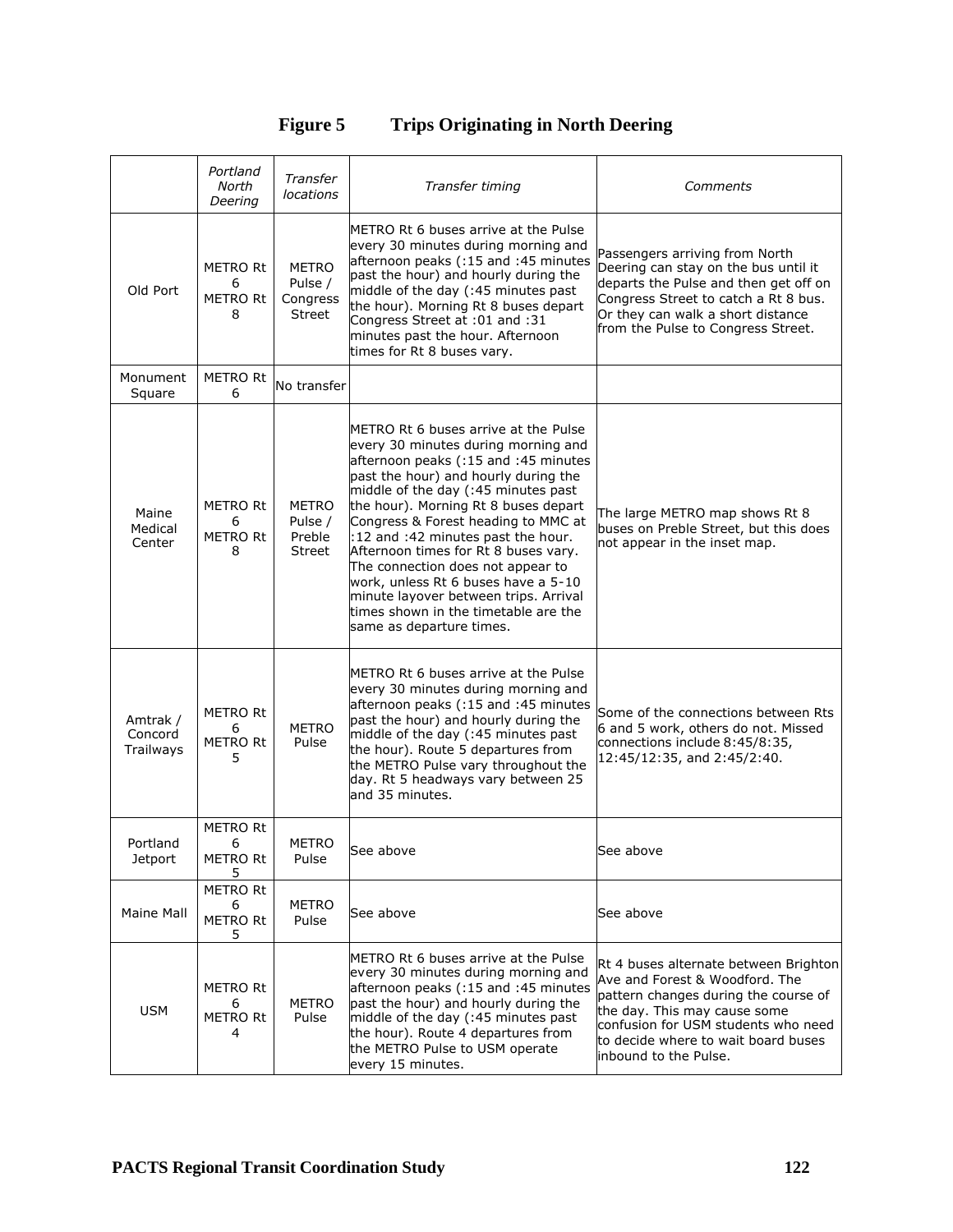| Southern<br>Maine<br>Community<br>College | <b>METRO Rt</b><br>6<br>SP <sub>Rt1</sub>                     | <b>METRO</b><br>Pulse /<br>Monument<br>Square  | METRO Rt 6 buses arrive at the Pulse<br>every 30 minutes during morning and<br>afternoon peaks (:15 and :45 minutes<br>past the hour) and hourly during the<br>middle of the day (:45 minutes past<br>the hour). South Portland Rt 1 buses<br>depart Forest & Congress at :10<br>minutes past the hour in the morning<br>and midday, and at :15 and :45<br>minutes past the hour in the<br>afternoon. | The South Portland map shows<br><b>METRO</b> connections at Monument<br>Square, but the SP timetable does not<br>show times for this location. The<br>METRO schedule does not show<br>arrival times for Rt 6 buses. The<br>connection between inbound METRO<br>Rt 6 buses and outbound SP Rt 1<br>buses does not appear to work, but it<br>is hard to tell for sure from<br>information included in the published<br>schedules. Route 6 riders should<br>probably plan to arrive on Congress<br>Street 25-30 minutes before their<br>departing SP bus. |
|-------------------------------------------|---------------------------------------------------------------|------------------------------------------------|-------------------------------------------------------------------------------------------------------------------------------------------------------------------------------------------------------------------------------------------------------------------------------------------------------------------------------------------------------------------------------------------------------|--------------------------------------------------------------------------------------------------------------------------------------------------------------------------------------------------------------------------------------------------------------------------------------------------------------------------------------------------------------------------------------------------------------------------------------------------------------------------------------------------------------------------------------------------------|
| Anthem/<br><b>BCBS</b>                    | <b>METRO Rt</b><br>6<br>SP <sub>Rt</sub> 4<br>SP Rt 3         | <b>METRO</b><br>Pulse /<br>Square              | METRO Rt 6 buses from North Deering<br>arrive at the Pulse at 7:15, 7:45, and<br>8:15 am. SP buses to Anthem/BCBS<br>depart Forest & Congress at 6:00,<br>Monument 6:50, 7:35, and 8:20 am. The<br>connection works well only for the<br>8:15/8:20 buses. The 8:20 SP bus<br>arrives at BCBS at 8:45 am.                                                                                              | A return connection works well only<br>for the SP Rt 4 bus that departs BCBS<br>at 6:20 pm. This bus arrives Congress<br>Street at 7:10 pm. METRO Rt 6 to<br>North Deering departs the pulse at<br>7:20 pm. Connections to other SP Rt<br>4 destinations vary, because METRO<br>Rt 6 operates with 30-minute<br>headways and SP Rt 4 has 40-minute<br>headways.                                                                                                                                                                                        |
| Old Orchard<br>Amusements                 | <b>METRO Rt</b><br>6<br><b>BSOOB</b><br>Intercity             | <b>METRO</b><br>Pulse / City<br>Hall           | BSOOB Intercity buses offer three<br>morning departures from City Hall to<br>Old Orchard Beach (7:55, 9:25, and<br>11:40 am). Connecting buses from<br>North Deering arrive at 7:45, 9:15,<br>land 10:45 am. The first two<br>connections work nicely, the third<br>involves a 55 minute wait.                                                                                                        | Afternoon connections between<br>BSOOB Intercity service and Rt 6<br>buses to North Deering are 15<br>minutes (2:00/2:15), 25 minutes<br>$(4:55/5:15)$ , and 40 minutes<br>$(6:40/7:20)$ .                                                                                                                                                                                                                                                                                                                                                             |
| Downtown<br>Saco $/$<br><b>Biddeford</b>  | <b>METRO Rt</b><br>6<br><b>BSOOB</b><br>Intercity             | <b>METRO</b><br>Pulse / City See above<br>Hall |                                                                                                                                                                                                                                                                                                                                                                                                       | See above                                                                                                                                                                                                                                                                                                                                                                                                                                                                                                                                              |
| Southern<br>Maine<br>Medical<br>Center    | <b>METRO Rt</b><br>6<br><b>BSOOB</b><br>Intercity &<br>3-Town | <b>METRO</b><br>Pulse / City<br>Hall           | An additional transfer is required in<br>Biddeford, because most BSOOB<br>Intercity buses do not go as far as<br>SMMC.                                                                                                                                                                                                                                                                                |                                                                                                                                                                                                                                                                                                                                                                                                                                                                                                                                                        |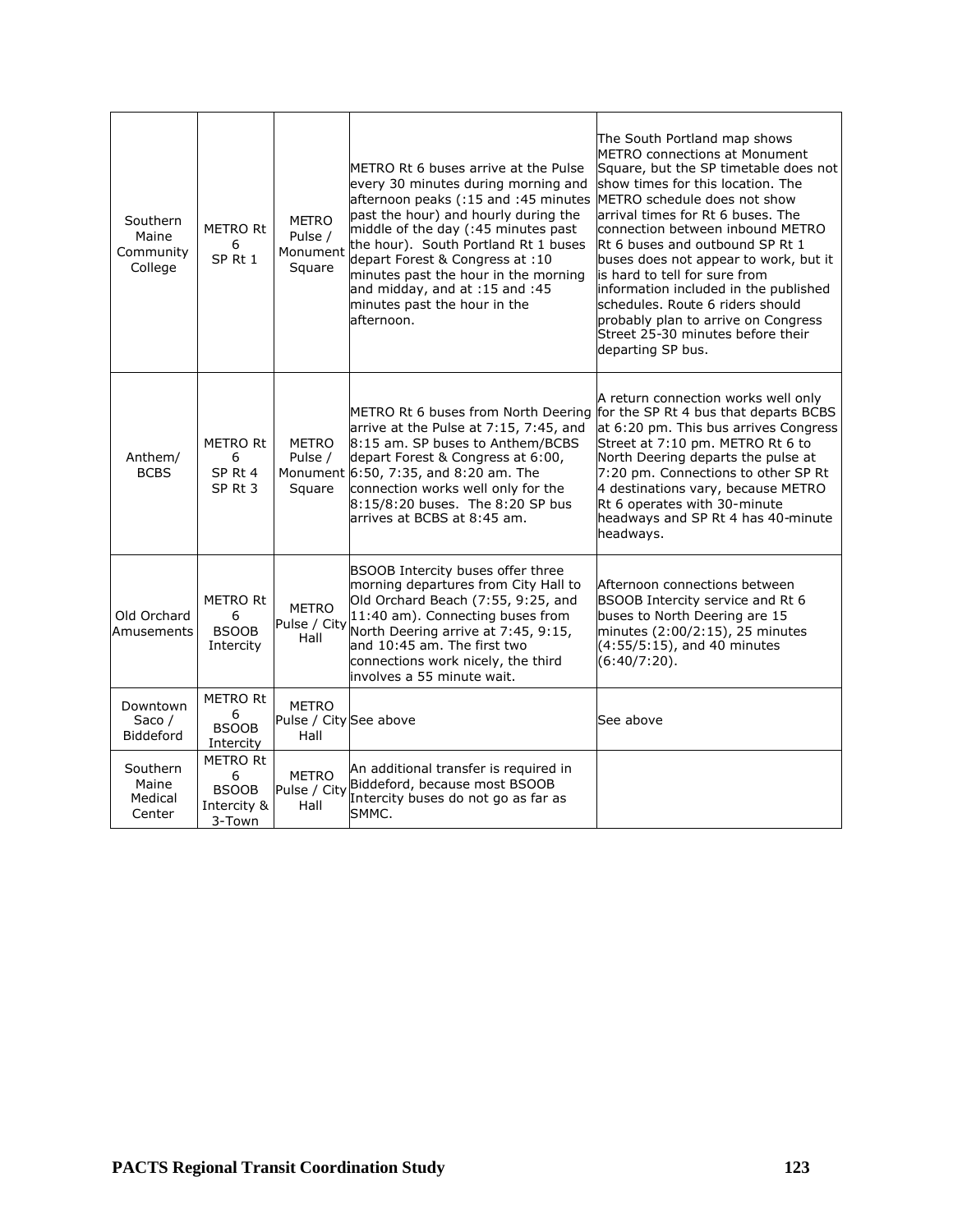|                                           | South<br>Portland<br>Redbank               | Transfer<br>locations                                             | Transfer timing                                                                                                                                                                                                                                                                                                                                                                                            | Comments                                                                                                                                                                                                                                                                                               |
|-------------------------------------------|--------------------------------------------|-------------------------------------------------------------------|------------------------------------------------------------------------------------------------------------------------------------------------------------------------------------------------------------------------------------------------------------------------------------------------------------------------------------------------------------------------------------------------------------|--------------------------------------------------------------------------------------------------------------------------------------------------------------------------------------------------------------------------------------------------------------------------------------------------------|
| Old Port                                  | SP Rt 4                                    | No transfer                                                       |                                                                                                                                                                                                                                                                                                                                                                                                            |                                                                                                                                                                                                                                                                                                        |
| Monument<br>Square                        | SP Rt 4                                    | No transfer                                                       |                                                                                                                                                                                                                                                                                                                                                                                                            |                                                                                                                                                                                                                                                                                                        |
| Maine<br>Medical<br>Center                | SP Rt 4<br><b>METRO Rt</b><br>8            | Forest &<br>Congress                                              | SP Rt 4 arrival times at Forest &<br>Congress vary. Headways vary from<br>40 to 60 minutes. Some morning<br>arrivals are on the hour, some are :20<br>minutes past the hour, and others are<br>:40 minutes past the hour. Morning Rt<br>8 buses depart Forest & Congress for<br>MMC at :12 and :42 minutes past the<br>hour. The best morning connections<br>are 6:00/6:12, 9:00/9:12, and<br>11:00/11:12. | There is no obvious pattern for<br>afternoon arrivals and departures for<br>either METRO Rt 8 or SP Rt 4, Some<br>connections from MMC to SP Rt 4 miss<br>by 2 minutes (1:42/1:40, 3:22/3:20).<br>The best afternoon connections are<br>2:17/2:30and 4:57/5:05.                                        |
| Amtrak /<br>Concord<br>Trailways          | SP <sub>Rt</sub> 4<br><b>METRO Rt</b><br>5 | Monument<br>Square /<br><b>METRO</b><br>Pulse<br>or<br>Maine Mall | SP Rt 4 arrival times at Forest &<br>Congress vary. Headways vary from<br>40 to 60 minutes. Some morning<br>arrivals are on the hour, some are 20<br>minutes past the hour, and others are<br>40 minutes past the hour. Route 5<br>departures from the METRO Pulse vary<br>throughout the day. Rt 5 headways<br>vary between 25 and 35 minutes.<br>Some of the connections do not work,<br>but many do.    | It is also possible to transfer from SP<br>Rt 4 to METRO Rt 5 at the Maine Mall.<br>Connection issues are the same at<br>both ends of these routes because of<br>varying headways. Time riding buses<br>is nearly the same (45-50 minutes via<br>Maine Mall, 50-55 minutes via<br>Monument Square).    |
| Portland<br><b>Jetport</b>                | SP Rt 4<br><b>METRO Rt</b><br>5            | METRO<br>Pulse                                                    | See above                                                                                                                                                                                                                                                                                                                                                                                                  | See above                                                                                                                                                                                                                                                                                              |
| Maine Mall                                | SP Rt 4                                    | No transfer                                                       |                                                                                                                                                                                                                                                                                                                                                                                                            |                                                                                                                                                                                                                                                                                                        |
| <b>USM</b>                                | SP Rt 4<br><b>METRO Rt</b><br>4            | Forest &<br>Congress<br>or<br><b>METRO</b><br>Pulse               | SP Rt 4 arrival times at Forest &<br>Congress vary. Headways vary from<br>40 to 60 minutes. Some morning<br>arrivals are on the hour, some are 20<br>minutes past the hour, and others are<br>40 minutes past the hour. METRO Rt 4<br>buses depart the Pulse every 15<br>minutes, so there is never a long wait<br>between buses.                                                                          | Passengers heading from USM to<br>South Portland can transfer at Forest<br>& Congress. SP Rt 4 runs every 50<br>minutes in the afternoon and evening.<br>Departure times vary. Passengers<br>need to be careful deciding what<br>times to board at USM so they don't<br>miss their SP Rt 4 connection. |
| Southern<br>Maine<br>Community<br>College | SP Rt 4<br>SP Rt 1<br>or<br>SP Rt 3        | Street<br>transfer                                                | The South Portland bus map shows<br>Scammon Street as the transfer point<br>SP Rts 1/4: for people switching from SP Rt 4 to<br>Scammon SP Rt 1. But there is no time shown<br>for Scammon Street in the timetable<br>for either route. Headways on SP Rt 4<br>SP Rt 3: no are every 40 minutes, while SP Rt 1<br>operates with 30 or 60 minute<br>headways. As a result, connection<br>times vary.        | Some bus rides from SMCC to<br>Redbank involve transfers at Yankee<br>Ford. Yankee Ford times are shown<br>for SP Rt 4 buses heading to Redbank,<br>but Yankee Ford times are not shown<br>for SP Rt 1 buses departing SMCC.<br>Available connection times vary.                                       |

# **Figure 6 Trips Originating at Redbank in South Portland**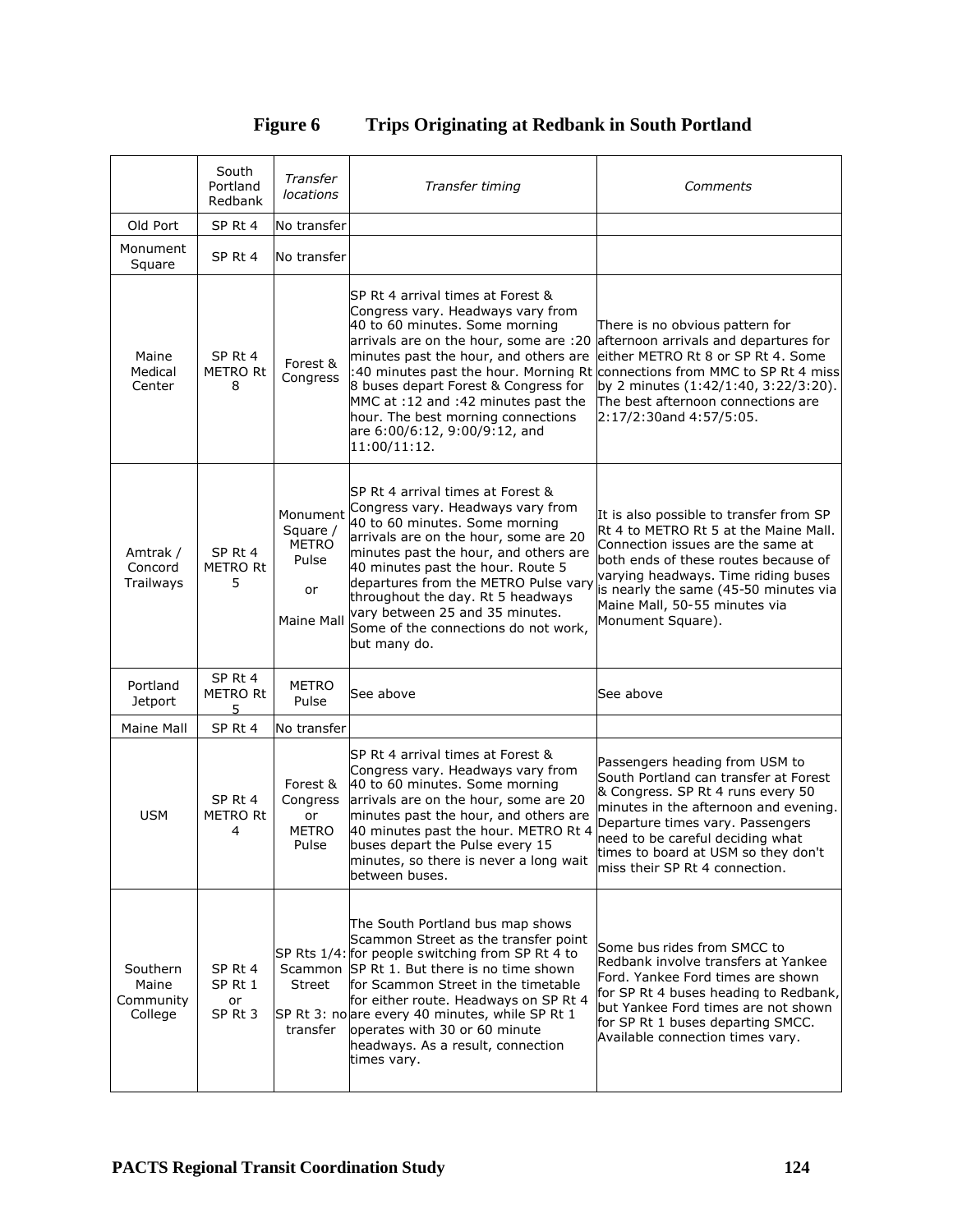| Anthem/<br><b>BCBS</b>                   | SP Rt 4 or<br>SP <sub>Rt</sub> 3                 | No transfer                                    |                                                                                                                                                                                                                                                                                                                                          |                                                                                                                                                                                                                                                                                                                                                                 |
|------------------------------------------|--------------------------------------------------|------------------------------------------------|------------------------------------------------------------------------------------------------------------------------------------------------------------------------------------------------------------------------------------------------------------------------------------------------------------------------------------------|-----------------------------------------------------------------------------------------------------------------------------------------------------------------------------------------------------------------------------------------------------------------------------------------------------------------------------------------------------------------|
| Old Orchard<br>Amusements                | SP Rt 4<br><b>BSOOB</b><br>Intercity             | METRO<br>Hall                                  | BSOOB Intercity buses offer three<br>morning departures from City Hall to<br>Old Orchard Beach (7:55, 9:25, and<br>11:40 am). Connecting buses from<br>Pulse / City Redbank arrive at 7:20, 9:00, 11:00,<br>and 11:40 am. The 11:40/11:40<br>connection is probably too tight<br>without radio communication between<br>the two systems. | It is possible to transfer between SP<br>Rt 4 and BSOOB Intercity at the<br>Maine Mall. This only works<br>southbound in the afternoon, because<br>southbound BSOOB buses do not stop<br>at Maine Mall in the morning.<br>Northbound, this works all day except<br>the last trip, because most BSOOB<br>buses offer northbound stops at the<br>Mall on request. |
| Downtown<br>Saco $/$<br><b>Biddeford</b> | SP Rt 4<br><b>BSOOB</b><br>Intercity             | <b>METRO</b><br>Pulse / City See above<br>Hall |                                                                                                                                                                                                                                                                                                                                          | See above                                                                                                                                                                                                                                                                                                                                                       |
| Southern<br>Maine<br>Medical<br>Center   | SP Rt 4<br><b>BSOOB</b><br>Intercity &<br>3-Town | METRO<br>Pulse / City<br>Hall                  | An additional transfer is required in<br>Biddeford, because most BSOOB<br>Intercity buses do not go as far as<br>SMMC.                                                                                                                                                                                                                   |                                                                                                                                                                                                                                                                                                                                                                 |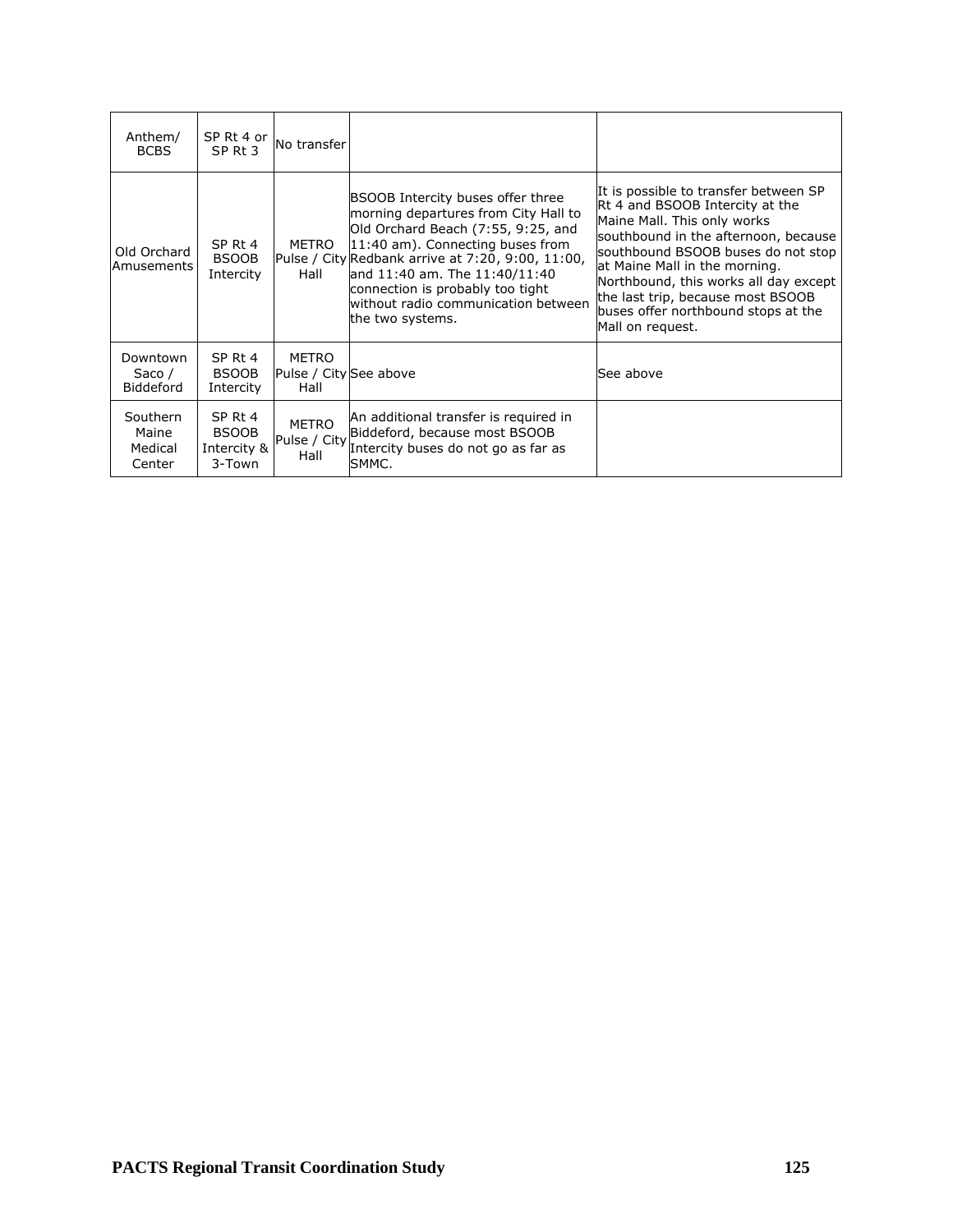| <b>Figure 7</b> | <b>Trips Originating in Downtown Biddeford or Saco</b> |  |
|-----------------|--------------------------------------------------------|--|
|                 |                                                        |  |

|                                  | Downtown<br>Saco $/$<br><b>Biddeford</b>          | Transfer<br>locations           | Transfer timing                                                                                                                                                                                                                                                                                                               | Comments                                                                                                                                                                                                                                                                                                                                             |
|----------------------------------|---------------------------------------------------|---------------------------------|-------------------------------------------------------------------------------------------------------------------------------------------------------------------------------------------------------------------------------------------------------------------------------------------------------------------------------|------------------------------------------------------------------------------------------------------------------------------------------------------------------------------------------------------------------------------------------------------------------------------------------------------------------------------------------------------|
| Old Port                         | <b>BSOOB</b><br>Intercity<br><b>METRO Rt</b><br>8 | Congress &<br>Forest            | BSOOB Intercity buses pass Forest &<br>Congress just before 7:45 am, 9:20<br>am, 11:35 am, 2:00 pm, 4:55 pm,<br>and 6:40 pm. METRO Rt 8 buses<br>depart Congress Street for the Old<br>Port at :01 and :31 minutes past the<br>hour throughout the morning.<br>Afternoon times for Rt 8 buses include<br>2:05 pm and 5:20 pm. | For those who are able, the best<br>strategy is probably to walk from<br>Monument Square.                                                                                                                                                                                                                                                            |
| Monument<br>Square               | <b>BSOOB</b><br>Intercity                         | No transfer                     |                                                                                                                                                                                                                                                                                                                               |                                                                                                                                                                                                                                                                                                                                                      |
| Maine<br>Medical<br>Center       | <b>BSOOB</b><br>Intercity<br><b>METRO Rt</b><br>8 | walk from<br>Congress<br>Street | People who cannot walk from<br>Short uphill Congress Street can transfer to<br>METRO Rt 8 at Forest & Congress.<br>Available connections are 9:20/9:42<br>am, 11:35/11:42 am, 2:00/2:17 pm,<br>4:55/4:57 pm.                                                                                                                  | For return trips, people who cannot<br>walk to Congress Street can ride<br>METRO Rt 8 to Monument Square.<br>Available connections include<br>11:31/11:40 am, 2:05/2:20 pm, and<br>4:50/5:15 pm.                                                                                                                                                     |
| Amtrak /<br>Concord<br>Trailways | <b>BSOOB</b><br>Intercity<br><b>METRO Rt</b><br>5 |                                 | The BSOOB timetable states that<br>Maine Mall Intercity bus "serves Concord<br>Trailways on request."                                                                                                                                                                                                                         | Southbound METRO 5 passengers can<br>transfer to BSOOB Intercity buses at<br>the Maine Mall in the afternoon.<br>Connections include 2:20/2:40 pm,<br>5:15/5:30 pm, and 6:40/7:00 pm.                                                                                                                                                                |
| Portland<br><b>Jetport</b>       | <b>BSOOB</b><br>Intercity<br><b>METRO Rt</b><br>5 | City Hall /<br>Pulse            | Northbound passengers from<br>Biddeford and Saco can request to be<br>Maine Mall dropped off at the Maine Mall. At the<br>Mall, they can board METRO Rt 5 to<br>reach the Jetport. Available<br>connections are 7:20/7:45 am,<br>$8:50/9:05$ am, $11:10/11:25$ am,<br>1:40/1:55 pm, and 4:25/4:55 pm.                         | Southbound links are more indirect<br>because METRO Rt 5 buses serve the<br>Jetport northbound only. People can<br>ride METRO Rt 5 north to the Pulse<br>and then board the southbound<br>BSOOB bus at City Hall. Available<br>connections include 7:15/7:55 am,<br>9:10/9:25 am, 11:25/11:40 am,<br>2:15/2:20 pm, 5:10/5:15 pm, and<br>6:15/6:45 pm |
| Maine Mall                       | <b>BSOOB</b><br>Intercity                         | No transfer                     | All northbound BSOOB Intercity buses<br>except the last trip of the evening<br>offer stops on request at the Maine<br>Mall. Southbound buses offer<br>scheduled stops at the Mall in the<br>afternoon only.                                                                                                                   | Someone wishing to travel south from<br>the Maine Mall to Biddeford/Saco in<br>the morning could perhaps request a<br>pick-up by the northbound bus.                                                                                                                                                                                                 |
| <b>USM</b>                       | <b>BSSOB</b><br>Intercity<br>METRO Rt<br>4        | City Hall /<br>Pulse            | Northbound BSOOB Intercity buses<br>offer 6 weekday arrivals at City Hall<br>near the Pulse. METRO Rt 4 buses to<br>USM depart the Pulse every 15<br>minutes.                                                                                                                                                                 | There are frequent bus links between<br>USM and the Pulse. People departing<br>USM must make sure they pick a bus<br>that arrives at the Pulse before their<br>BSOOB Intercity bus departs.                                                                                                                                                          |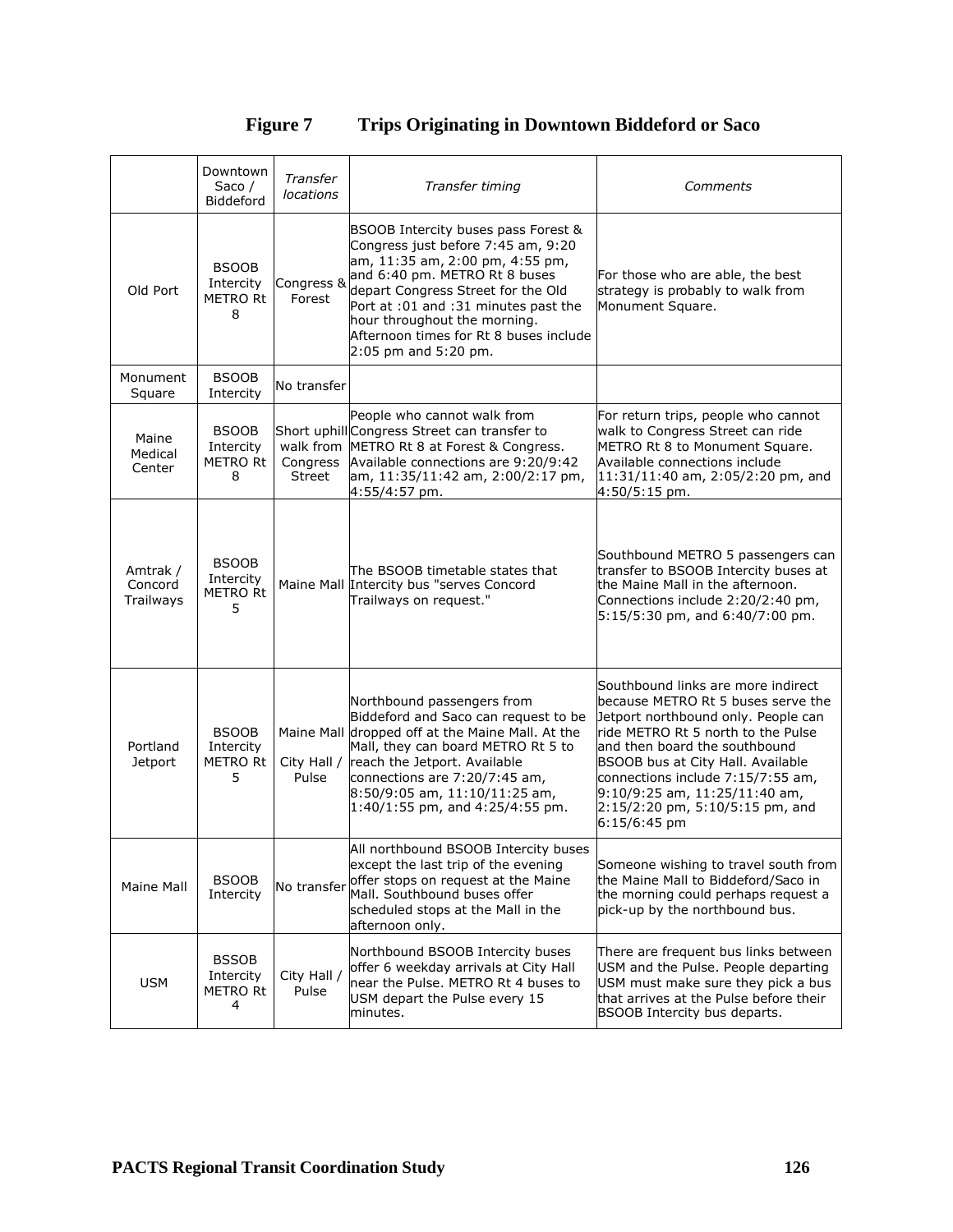| Southern<br>Maine<br>Community<br>College | <b>BSSOB</b><br>Intercity<br>SP <sub>Rt1</sub> | City Hall /<br>Monument<br>Square | Northbound passengers from<br>Biddeford and Saco can get off at City<br>Hall and then board SP Rt 1 buses at<br>Monument Square. Available<br>connections include 7:45//8:10 am,<br>$9:20/10:10$ am, $11:35/12:10$ ,<br>2:00/2:15 pm, 4:55/5:15 pm, and<br>$6:40/7:10$ pm. | Souhbound connections include<br>7:40/7:55 am, 9:10/9:25 am,<br>11:10/11:40 am, 2:15/2:20 pm,<br>$4:45/5:15$ pm, and 6:20/6:45 pm.<br>Since SP Rt1 times are for Forest &<br>Congress, just before Monument<br>Square, a 5:15/5:15 pm connection<br>might work. Radio communication<br>between drivers would probably be<br>needed for this. |
|-------------------------------------------|------------------------------------------------|-----------------------------------|----------------------------------------------------------------------------------------------------------------------------------------------------------------------------------------------------------------------------------------------------------------------------|----------------------------------------------------------------------------------------------------------------------------------------------------------------------------------------------------------------------------------------------------------------------------------------------------------------------------------------------|
| Anthem/<br><b>BCBS</b>                    | <b>BSSOB</b><br>Intercity<br>SP Rt 4           |                                   | Biddeford and Saco riders can request<br>northbound stops at the Maine Mall.<br>But connections to reach BCBS do not<br>Maine Mall work, because SP Rt 4 buses stop at<br>BCBS before they reach the Mall.<br>There is no direct link between the<br>Mall and BCBS.        | A long and time-consuming<br>alternative is to ride the BSOOB<br>Intercity bus to downtown Portland<br>and then transfer to SP Rt 4.                                                                                                                                                                                                         |
| Old Orchard<br>Amusements                 | <b>BSOOB</b><br>3-Town                         | No transfer                       |                                                                                                                                                                                                                                                                            |                                                                                                                                                                                                                                                                                                                                              |
| Downtown<br>Saco $/$<br>Biddeford         | <b>BSOOB</b><br>$3-Town$                       | No transfer                       |                                                                                                                                                                                                                                                                            |                                                                                                                                                                                                                                                                                                                                              |
| Southern<br>Maine<br>Medical<br>Center    | <b>BSOOB</b><br>3-Town                         | No transfer                       |                                                                                                                                                                                                                                                                            |                                                                                                                                                                                                                                                                                                                                              |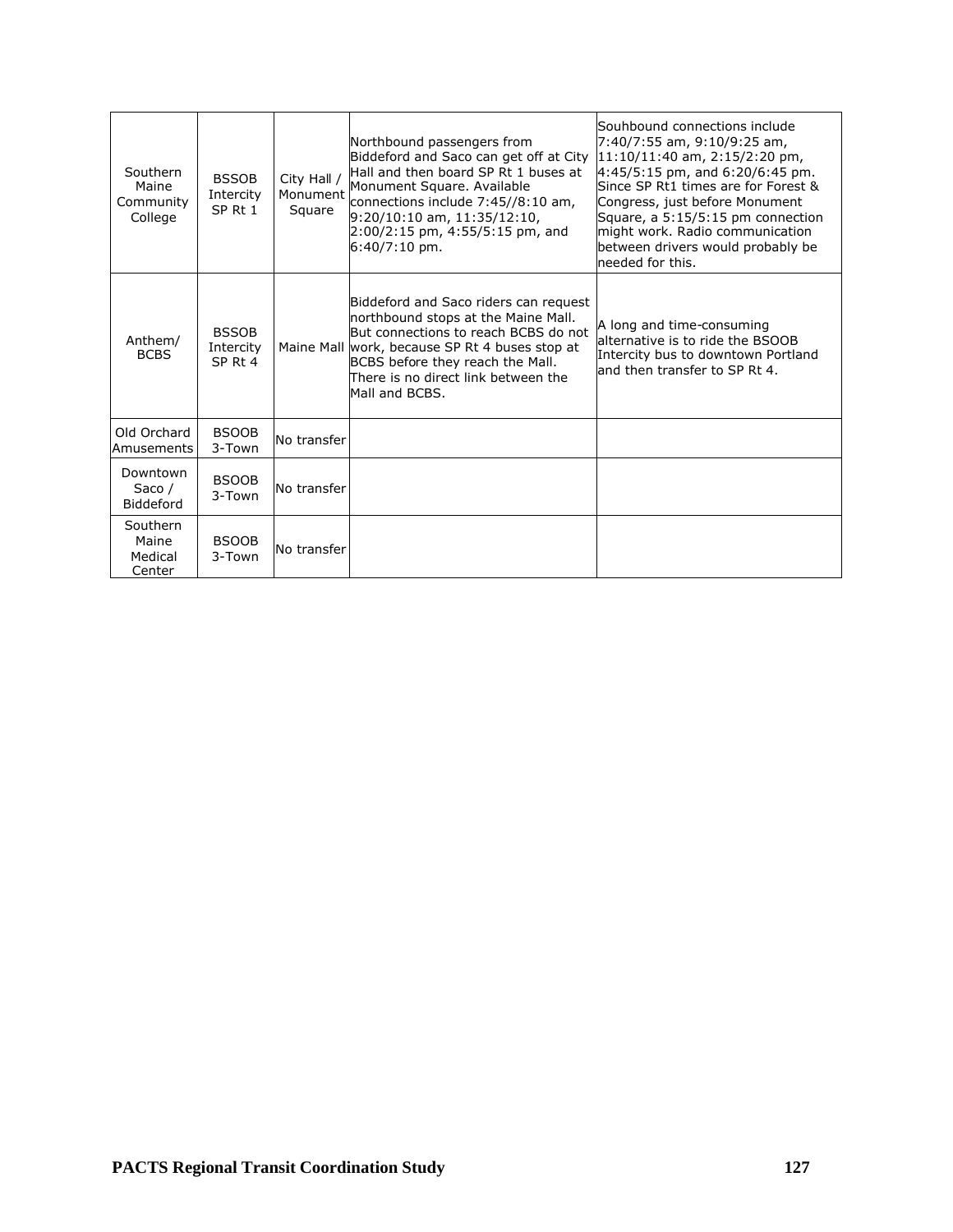|                                           | <b>Biddeford</b><br>Exit 4          | Transfer<br>locations         | Transfer timing                                                                                                                                                                                                                                                          | Comments                                                                                                                                                                                                                                                                             |
|-------------------------------------------|-------------------------------------|-------------------------------|--------------------------------------------------------------------------------------------------------------------------------------------------------------------------------------------------------------------------------------------------------------------------|--------------------------------------------------------------------------------------------------------------------------------------------------------------------------------------------------------------------------------------------------------------------------------------|
| Old Port                                  | ZOOM<br><b>METRO Rt</b><br>8        | Square                        | Connections times (ZOOM/METRO Rt<br>Monument 8) include 7:04/7:31 am, 7:41/8:01<br>am, 8:17/8:31 a.m., and 8:52/9:01<br>am.                                                                                                                                              | For those who are able, the best<br>strategy is probably to walk from<br>Monument Square.                                                                                                                                                                                            |
| Monument<br>Square                        | ZOOM                                | No transfer                   |                                                                                                                                                                                                                                                                          |                                                                                                                                                                                                                                                                                      |
| Maine<br>Medical<br>Center                | ZOOM<br><b>METRO Rt</b><br>8        | Congress<br><b>Street</b>     | People who cannot walk from<br>Short uphill Congress Street can transfer to<br>walk from METRO Rt 8 at Forest & Congress.<br>Available connections include<br>7:01/7:12, 7:39/7:42, and 8:49/9:12<br>am.                                                                 | For afternoon return trips, people who<br>cannot walk to Congress Street can<br>ride METRO Rt 8 to Monument<br>Square, Available connections include<br>3:10/3:26, 3:45/4:02, and 6:00/6:06<br>pm. There are some missed afternoon<br>connections (4:50/4:47 and<br>$5:20/5:15$ pm). |
| Amtrak /<br>Concord<br>Trailways          | <b>ZOOM</b><br><b>METRO Rt</b><br>5 | Square /<br>Pulse             | It is possible to transfer from a ZOOM<br>bus to a METRO Rt 5 bus to reach the<br>Monument Portland Jetport and the Portland<br>Transportation Center. Morning<br>connections (ZOOM/METRO Rt 5)<br>include 6:31/6:50, 7:04/7:15,<br>7:41/8:00, 8:17/8:35, and 8:52/9:10. | Biddeford and Saco residents can<br>board the Amtrak train in Saco. See<br>below for afternoon METRO Rt<br>5/ZOOM connections.                                                                                                                                                       |
| Portland<br><b>Jetport</b>                | ZOOM<br><b>METRO Rt</b><br>5.       | Monument<br>Square /<br>Pulse | See above                                                                                                                                                                                                                                                                | Afternoon connections (METRO Rt<br>5/ZOOM) include 3:05/3:26,<br>3:55/4:02, 4:45/4:47, 5:10/5:15,<br>5:55/6:06, and 6:15/6:30 pm.                                                                                                                                                    |
| Maine Mall                                | ZOOM<br><b>METRO Rt</b><br>5        | Monument<br>Square /<br>Pulse | See above                                                                                                                                                                                                                                                                | See above                                                                                                                                                                                                                                                                            |
| <b>USM</b>                                | ZOOM                                | No transfer                   | ZOOM buses offer a stop near USM<br>after departing downtown Portland.                                                                                                                                                                                                   |                                                                                                                                                                                                                                                                                      |
| Southern<br>Maine<br>Community<br>College | <b>ZOOM</b><br>SP <sub>Rt1</sub>    | Monument<br>Square            | Morning connection times (ZOOM/SP<br>Rt 1) include 6:31/6:40, 7:04/7:10,<br>7:41/8:10, and 8:52/9:10 am.                                                                                                                                                                 | Afternoon southbound connections<br>(SP Rt 1/ZOOM) include 3:15/3:26,<br>3:45/4:02, 4:45/4:47, 5:15/5:15,<br>5:45/6:06, and 6:20/6:31 pm.                                                                                                                                            |
| Anthem/<br><b>BCBS</b>                    | ZOOM<br>SP Rt 4                     | Monument<br>Square            | Morning connection times (ZOOM/SP<br>Rt 4) include 5:55/6:00, 6:31/6:50,<br>7:10/7:35, and 8:17/8:20.                                                                                                                                                                    | Afternoon southbound connections<br>(SP Rt 4/ZOOM) include 3:20/3:26,<br>4:10/4:47, 5:05/5:15, 5:50/6:06 pm.                                                                                                                                                                         |
| Old Orchard<br>Amusements                 | no service                          |                               |                                                                                                                                                                                                                                                                          |                                                                                                                                                                                                                                                                                      |
| Downtown<br>Saco $/$<br>Biddeford         | no service                          |                               |                                                                                                                                                                                                                                                                          |                                                                                                                                                                                                                                                                                      |
| Southern<br>Maine<br>Medical<br>Center    | no service                          |                               |                                                                                                                                                                                                                                                                          |                                                                                                                                                                                                                                                                                      |

# **Figure 8 Trips Originating at the Biddeford Turnpike Park and Ride Lot**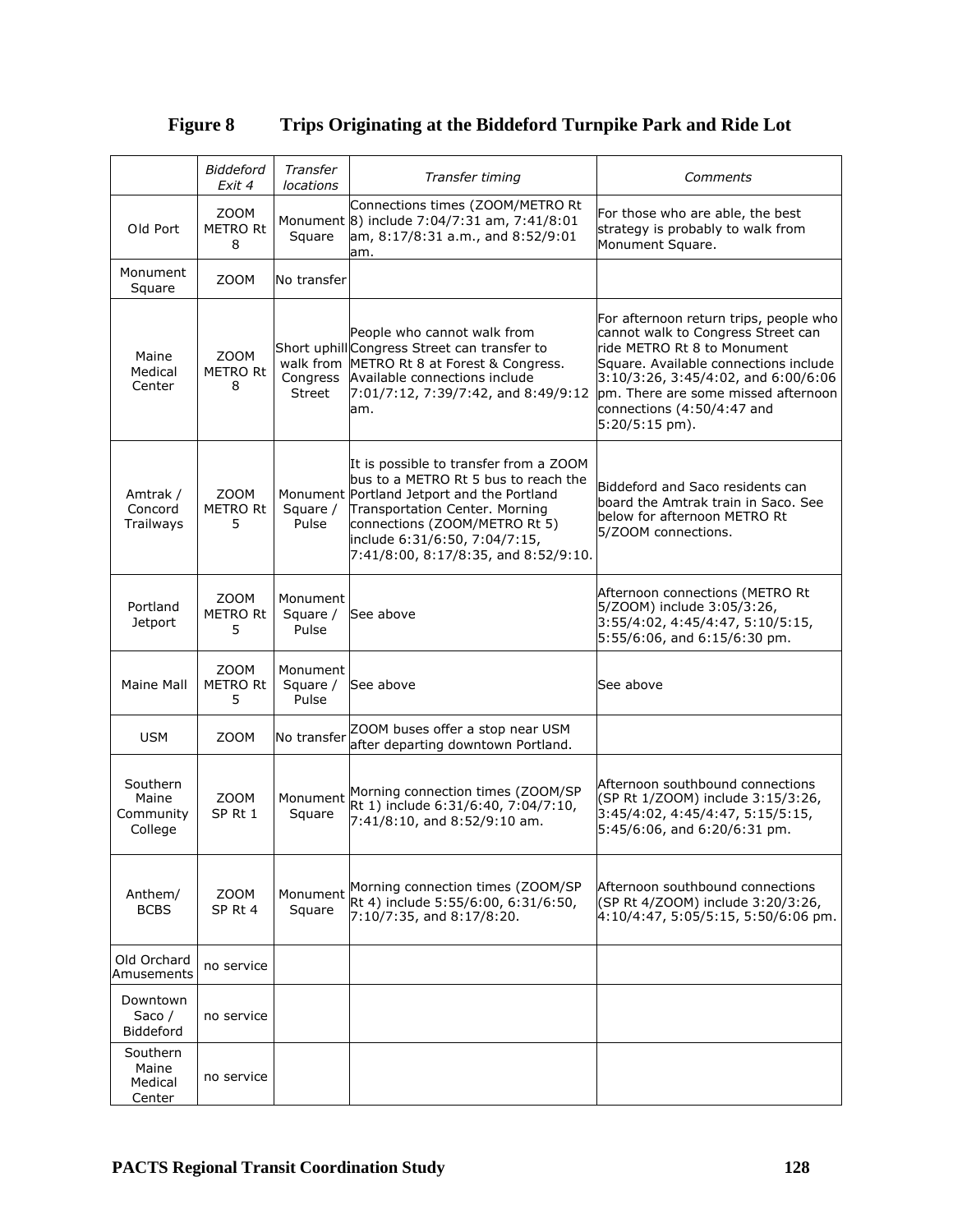### **Summary of Findings and Recommendations**

The transit program in the Greater Portland area has two significant regional strengths. First, there is a large quantity of available service, with substantial route coverage in the communities that are served. Second, the region's three principal fixed-route bus programs accept transfers from connecting transit agencies.

However, despite free transfers, travelers often face significant scheduling barriers when they try to plan trips that involve more than one transit program. This evaluation has identified three issues that reveal weaknesses in existing service coordination.

1. Bus stop locations – Many transfers require passengers to walk between bus stops. Bus stop locations are sometimes not obvious to inexperienced bus riders. The problem stems in part from the large number of bus routes that converge on Monument Square in downtown Portland. METRO has developed a transit hub at the Elm Street Pulse, but this location is not large enough to accommodate all METRO routes, let alone buses operated by South Portland and the BSOOB ShuttleBus.

The solution to this problem will likely require a comprehensive redesign of local transit routes in the region. This includes buses operated by South Portland and by METRO. There may be opportunities to reduce the number of overlapping and duplicative routes that serve Monument Square. Community leaders will need to recognize that downtown Portland is no longer the only important destination in the region. Additional transit hubs will probably be needed in South Portland and in Portland. This would allow services to be redesigned so that fewer routes can offer more efficient, more frequent, and more consistent service to the downtown center.

2. Connecting schedule times – Connection times throughout the region are complex and confusing. This is true for connections internal to the METRO and South Portland systems, as well as for transfers between transit agencies. This situation appears to have resulted from routes and schedules that have evolved over many years with marginal adjustments, resulting in complicated routes with awkward and inconsistent headways.

As with the first item, the solution will likely require a comprehensive redesign of existing routes and schedules. Routes need to be designed to allow service to fit within regular schedule windows of 15, 30, and 60 minutes. They need to be coordinated so that transfers at hubs are timed, consistent, easy to understand, and reliable.

3. Limited traveler information – Maps and timetables published by individual transit systems include telephone numbers for other transit programs, but they offer no information about destinations served by these other providers. Regional transit information available on the Internet includes multiple agencies, but information is presented separately for individual programs, with no explanation of how to plan trips that involve more than one transit agency.

There are three possible solutions to this problem. To be effective, all three require that the available underlying connection times be simplified and improved.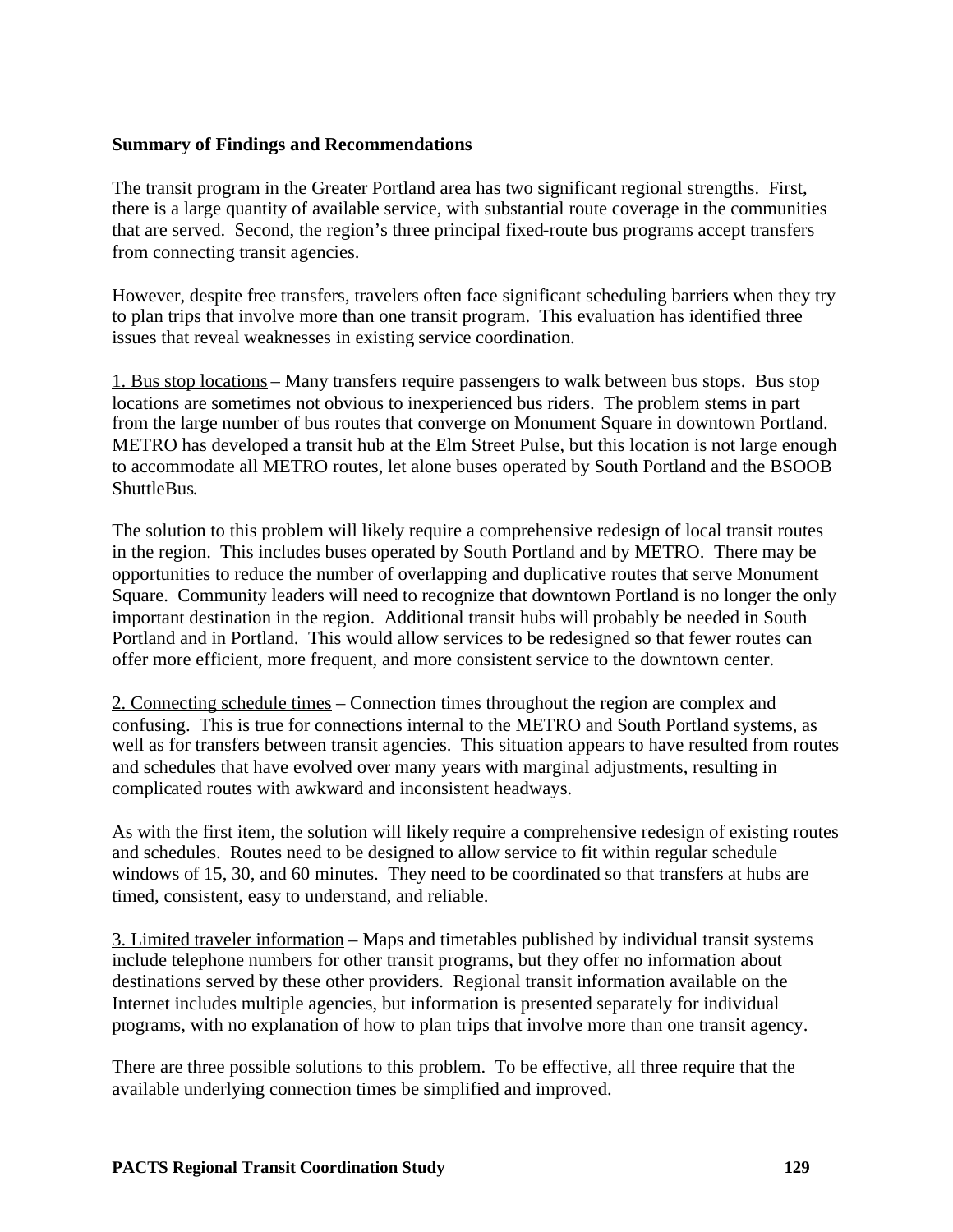- o Add route maps and at least some schedule information about neighboring systems to individual agency publications.
- o Prepare a joint publication that presents a regional map and timetables for multi-agency travel.
- o Redesign the regional Internet travel guide to include multi-agency travel opportunities, instead of just presenting separate web pages for individual agencies.

There are a number of related service design issues that could be addressed in future planning efforts. There are reasons for and against each of these ideas. They are offered here not as recommended changes, but simply as subjects for future consideration.

4. Improved transit service for the Casco Bay Ferry Terminal – Despite a conveniently located ferry terminal bus stop, island residents who wish to transfer to local buses are served only by the circuitous METRO Route 8 bus. The Route 8 bus provides local service for multiple peninsula neighborhoods, and provides no direct link to the Elm Street Pulse.

One solution would be to redesign METRO's peninsula service, adding a direct two-way bus link between the ferry terminal and the downtown Portland transit hub. An alternative would be to add a bus stop at or near the Casco Bay Ferry Terminal to a redesigned South Portland route linking Portland and South Portland. This could be added as part of a one-way loop (South Portland / Congress Street / CBFT / South Portland) or as the terminus of a two-way route (South Portland / Congress Street / CBFT / Congress Street / South Portland). The latter approach might allow METRO to streamline its peninsula service so the Route 8 bus no longer deviates to the waterfront.

5. Consolidated service between the Maine Mall and downtown Portland – The region's three fixed-route bus systems operate three separate routes linking downtown Portland and the Maine Mall. It is worth at least considering whether the METRO and BSOOB routes might be candidates for consolidation. If METRO can provide express service between the Mall and downtown (without deviations to the airport and the train station), the ShuttleBus might be able to terminate its intercity route at the Maine Mall. This would require reliable timed connections and fast service to Portland, to avoid confronting ShuttleBus passengers with time-consuming delays.

6. Possible new route between Wal-Mart and the Maine Mall – South Portland should consider the possibility of a separate route linking the Maine Mall transit hub with Wal-Mart and Anthem/BCBS. This would allow METRO and BSSOB riders to transfer at the Mall to reach these locations. The route could perhaps be extended to serve the neighboring town of Scarborough.

TCA\_PACTS\_2.doc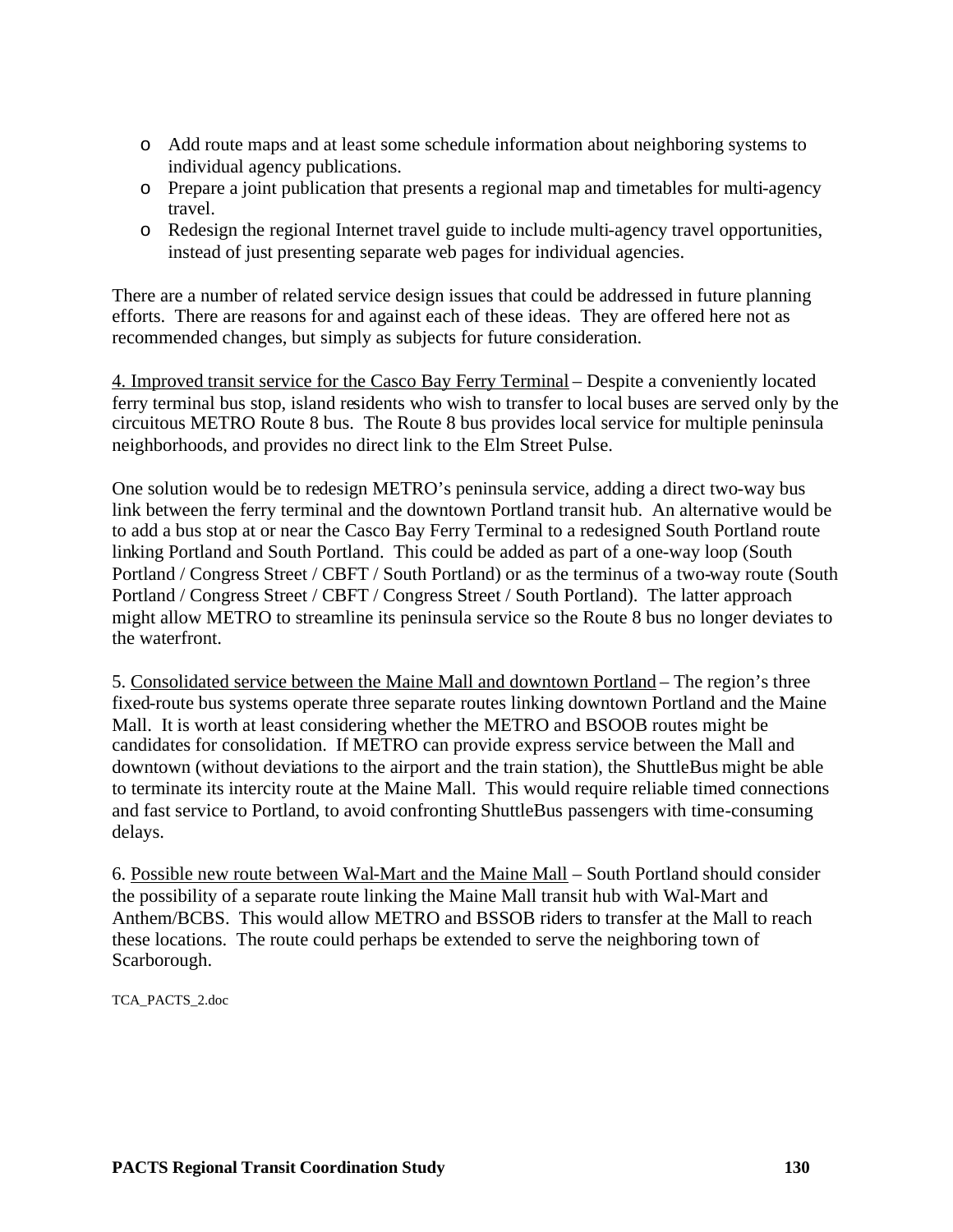Appendix G

Public Meetings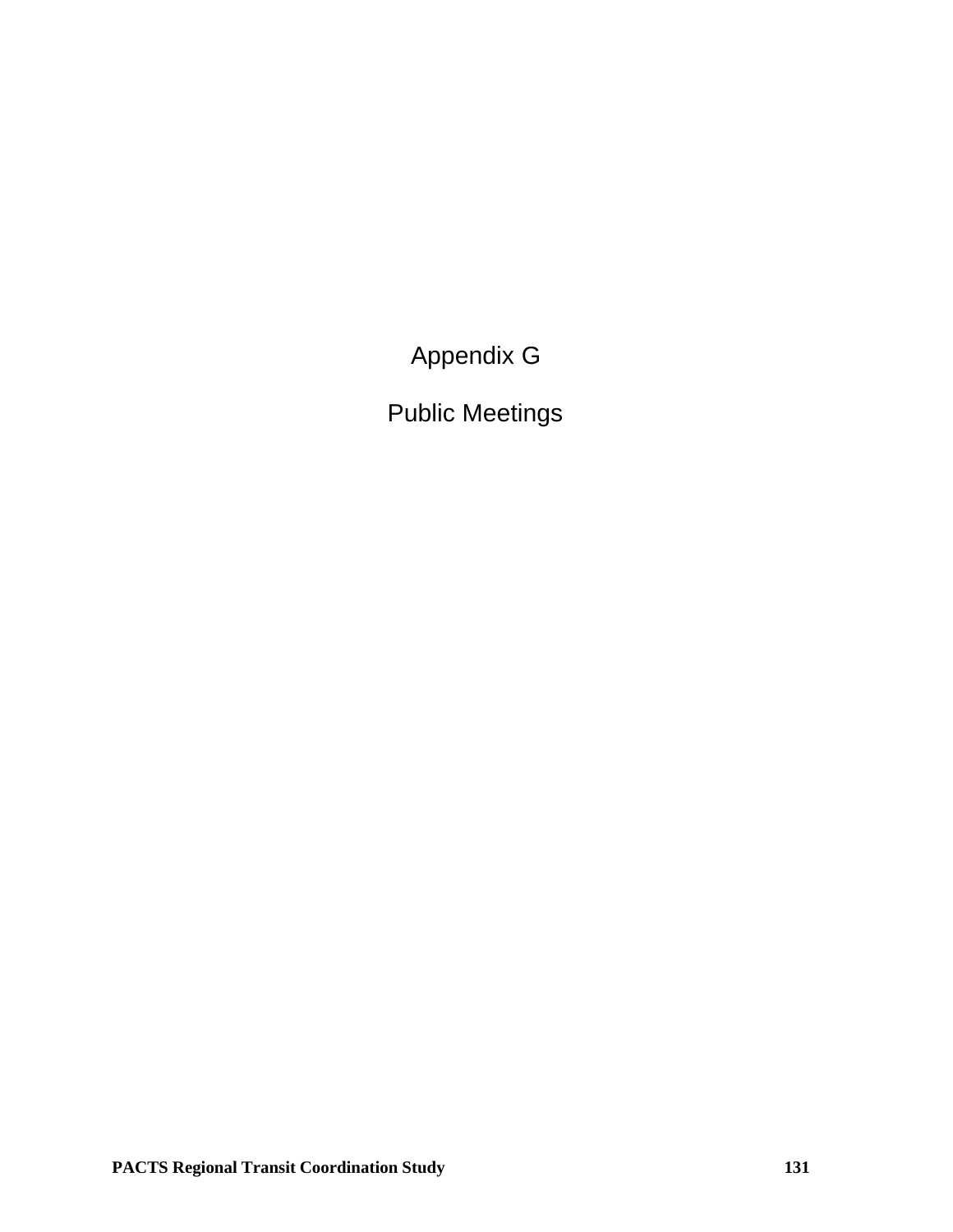# **Regional Transit Coordination Study Public Meeting, Portland High School April 24, 2007**

## Public Attendance

Collette Bouchard, Bayside Neighborhood Association; Kevin Donoghue, Portland City Council; Steve Hirshon, Bayside Neighborhood Association; Alex Landry, Portland Bike/Ped Committee & Bayside Neighborhood Association; Anne Pringle, Friends of Deering Oaks.

## Committee Members

Linda Boudreau, South Portland City Council; Jon McNulty, Regional Transportation Program; Tom Meyers, South Portland Bus Service & Committee Chair; Ray Penfold, VIP Charter Bus Co; David Redlefsen, METRO; Robert Wagner, Portland Citizen.

# Staff

Steven Linnell, GPCOG, David Willauer, GPCOG.

# Introduction

Committee Chair Tom Meyers opened the meeting with introductions and welcomed members of the public. He presented the preliminary findings of the *PACTS Regional Transit Coordination Study* to be completed in May 2007.

## **Presentation**

- Committee Structure, staff team
- Study purpose
- Study Outline
- Common Themes
- Lessons Learned, Coordination vs. Consolidation
- Implementation Continuum
- Recommendations and Priorities
- Marketing Example Regional Map & Timetable
- Next Steps

## **Discussion**

What is the next priority? *Regional Route Studies.* What are some other priorities, including new transit hubs? *We are looking at three different route study efforts:*

- *1. South Portland/ShuttleBus Route Study (starting May 2007)*
- 2. *Portland Peninsula Transit Study (likely starting summer, 2007)*
- 3. *Regional Transit Route Study (TBD)*

We need help with our [Portland] Comprehensive Plan and this study is helpful.

The primary goal should be to improve ridership and what should be done to do so. There should be a strong statement up front. *The committee has looked at customer*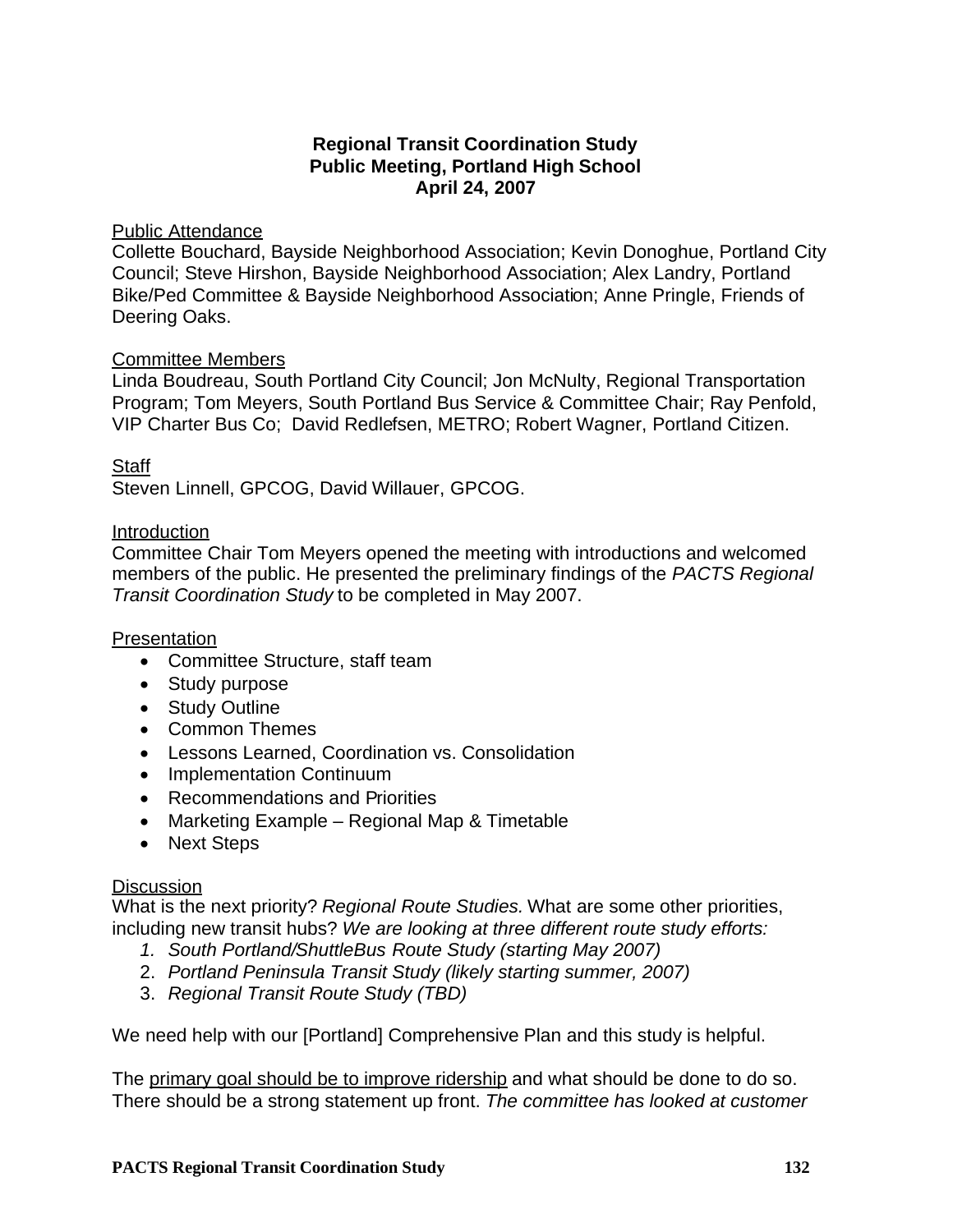*service throughout the process, including the need for a regional timetable*. *Future steps include closing gaps and improving transit connections*. I see the reference to quality, but I do not see the goal of increasing ridership. Will this be adopted by councils and boards? *Yes, the committee is working on local approval from all boards. First the PACTS Policy Committee needs to incorporate the plan into Destination Tomorrow (the Long Range Plan). Second, a resolution will be developed between all transit agencies and municipalities with the goal of working together to further these recommendations. This will be constructive since the PACTS process currently does not specify how studies are endorsed by the Policy Committee. Studies are simply completed to be eligible for future federal funds.*

*The committee recognized that all parties can participate at some level. It's up to each entity to agree.* From the perspective of the private sector, it's a different system. You need to include the private sector more. The private sector can be more flexible and has to get its own funds. *This is shocking given the content of the recent meetings. Examples include the Portland Explorer and USM Bus Study, and Concord Trailways at the PTC.* It's been difficult anyway.

Is there a timeline? *The recommendations include a season and year when such action would begin.*

Paratransit services need to accompany fixed route services. RTP is working with GPCOG on ways to transport more persons with disabilities on the fixed route systems. One of the ways RTP is doing this is by training dispatchers in GIS so they can see all the fixed route bus stops. There is more room for creative solutions. RTP is also working with METRO and SPBS on the Maine Care Bus Pass program. Clients can get a monthly bus pass paid by Maine Care if they have more than three monthly Medicaid appointments. RTP also transports persons with disabilities who are not able to get to fixed route bus stops.

Can RTP access transit hubs? *Yes, but there are ADA issues.* Does GPCOG have categories about accessibility at these stops? *No this needs improvement.*

How much has been done regarding traveler information? *There is the Portland Transportation Web Page, but no regional dispatch system in place. There is little webbased integration between providers. However, providers do forward calls to the appropriate agency often. METRO is researching phone calls they receive from customers regarding traveler service. From a regional perspective, more customer service is needed. METRO is surveying incoming cell phone and land line calls. We can do more to integrate traveler information and customer service.*

Was transporting school children part of this study? *No, but METRO does student pass promotions. However, recent student ridership has declined. METRO is working more closely with the schools. One student who was suspended caused some problems.*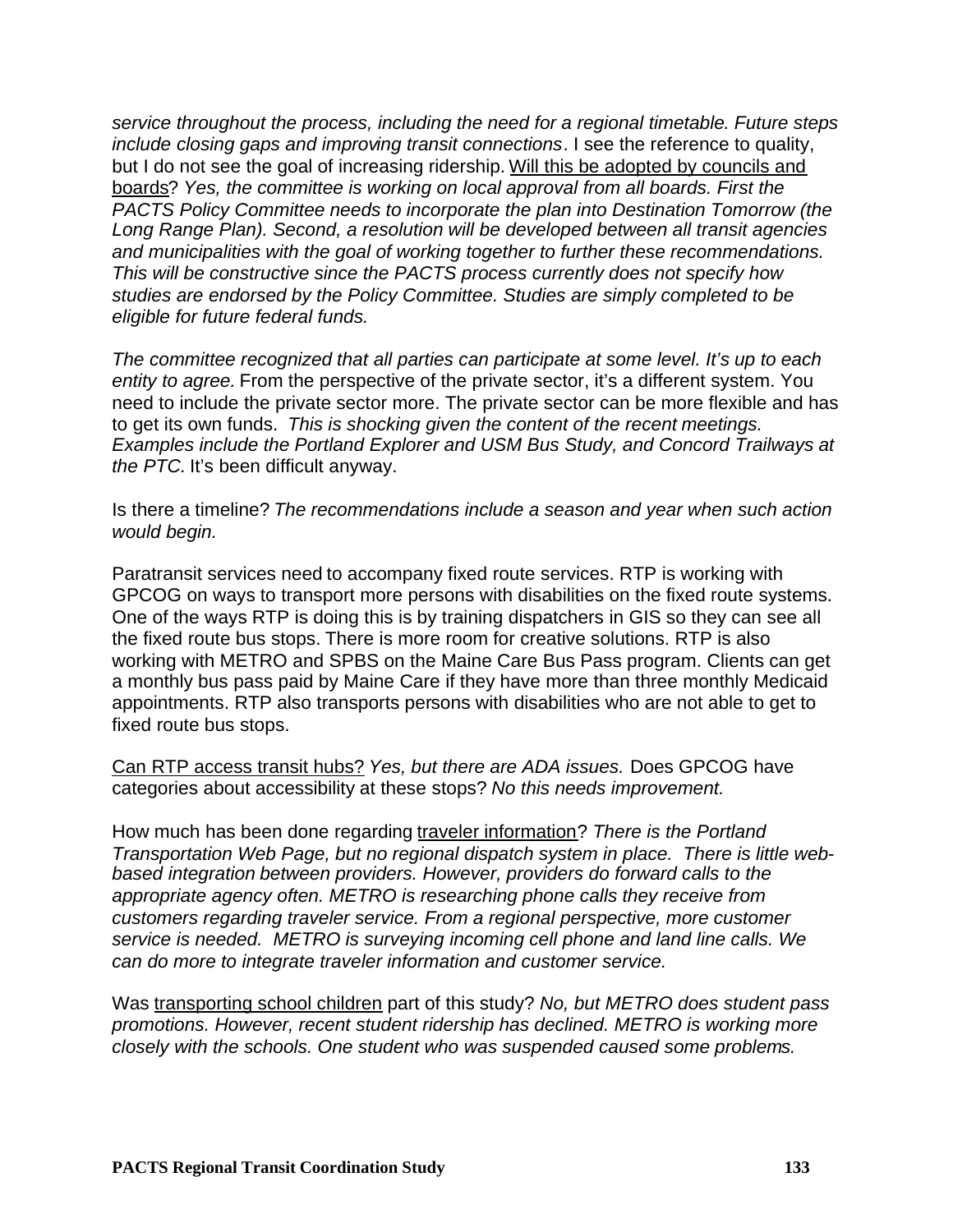*We have a good handle on our customer needs. We need more information from people who are not yet transit riders.*

Have there been random surveys in the community? *South Portland has done a super coupon survey and learned from it. A total of 65 people responded. METRO contracted with GPCOG to conduct a mail out household survey to half of Falmouth households to determine interest in future bus service in Falmouth. A total of 60% of respondents favored such a service. No, there have been no other general public surveys conducted.*

The METRO buses could use some spiffing up. More of the routes can be better coordinated. The cycling community would be a good survey target audience. Munjoy Hill service is good going out, poor on the return.

The meeting adjourned at 7:00 p.m.

## **Regional Transit Coordination Study Public Meeting, Saco City Hall April 26, 2007**

#### Public Attendance

Kate Collins, Sun Chronicle; Brooks Payette, Saco Currier; Rene Ittenbach, Biddeford-Saco-Old Orchard Beach Transit Committee

### Committee Members

Tom Meyers, South Portland Bus Service & Committee Chair; Connie Garber, York County Community Action; Ed Clifford, ShuttleBus.

### **Staff**

Tom Reinauer, SMRPC.

#### Introduction

Committee Chair Tom Meyers opened the meeting with introductions and welcomed members of the public. He presented the preliminary findings of the *PACTS Regional Transit Coordination Study* to be completed in May 2007.

### Presentation

- Committee Structure, staff team
- Study purpose
- Study Outline
- Common Themes
- Lessons Learned, Coordination vs. Consolidation
- Implementation Continuum
- Recommendations and Priorities
- Marketing Example Regional Map & Timetable
- Next Steps